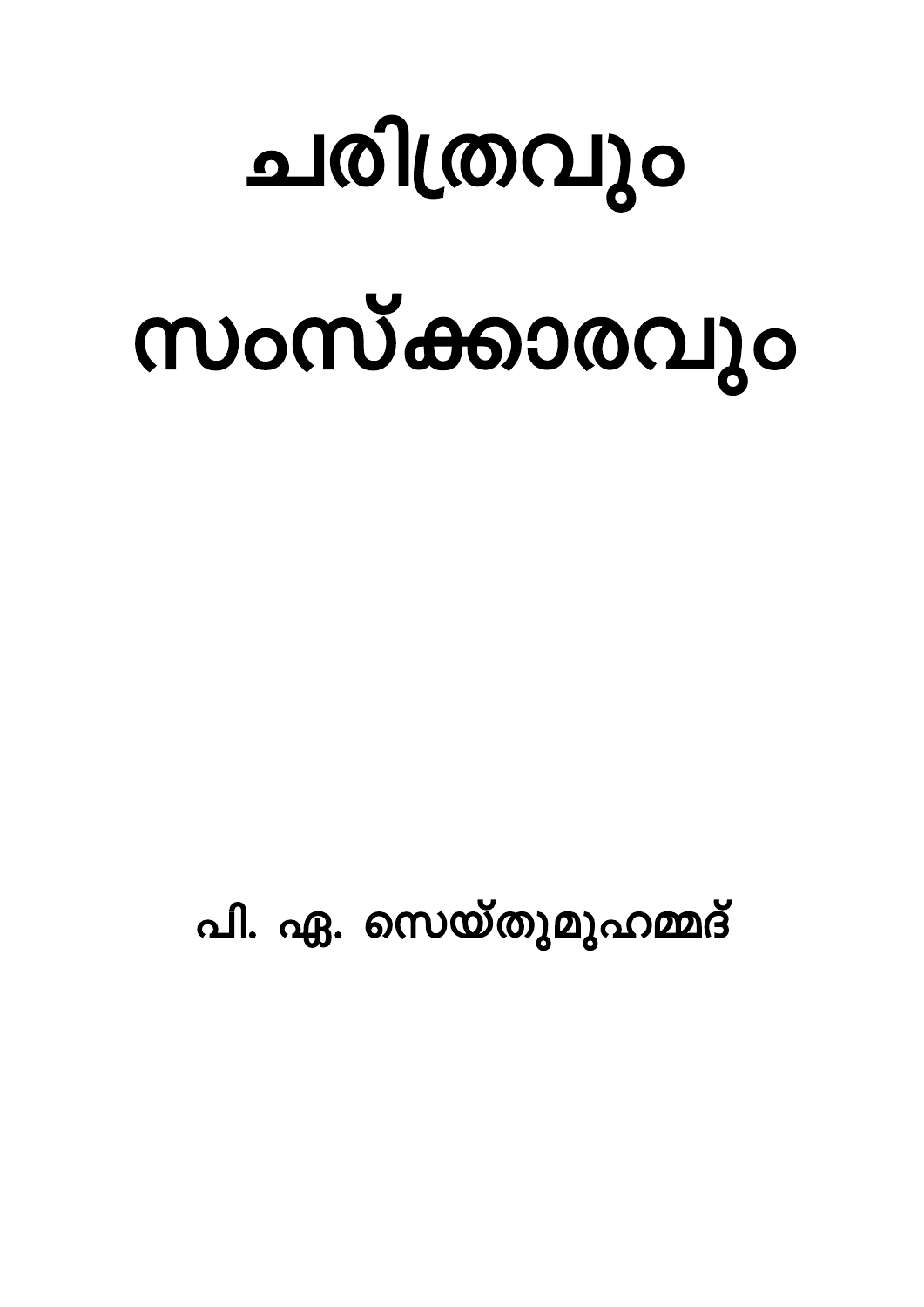ചരിത്രവും സംസ്ക്കാരവും

 $(a$ ലഖനങ്ങൾ $)$ 

പി. ഏ. സെയ്തുമുഹമ്മദ്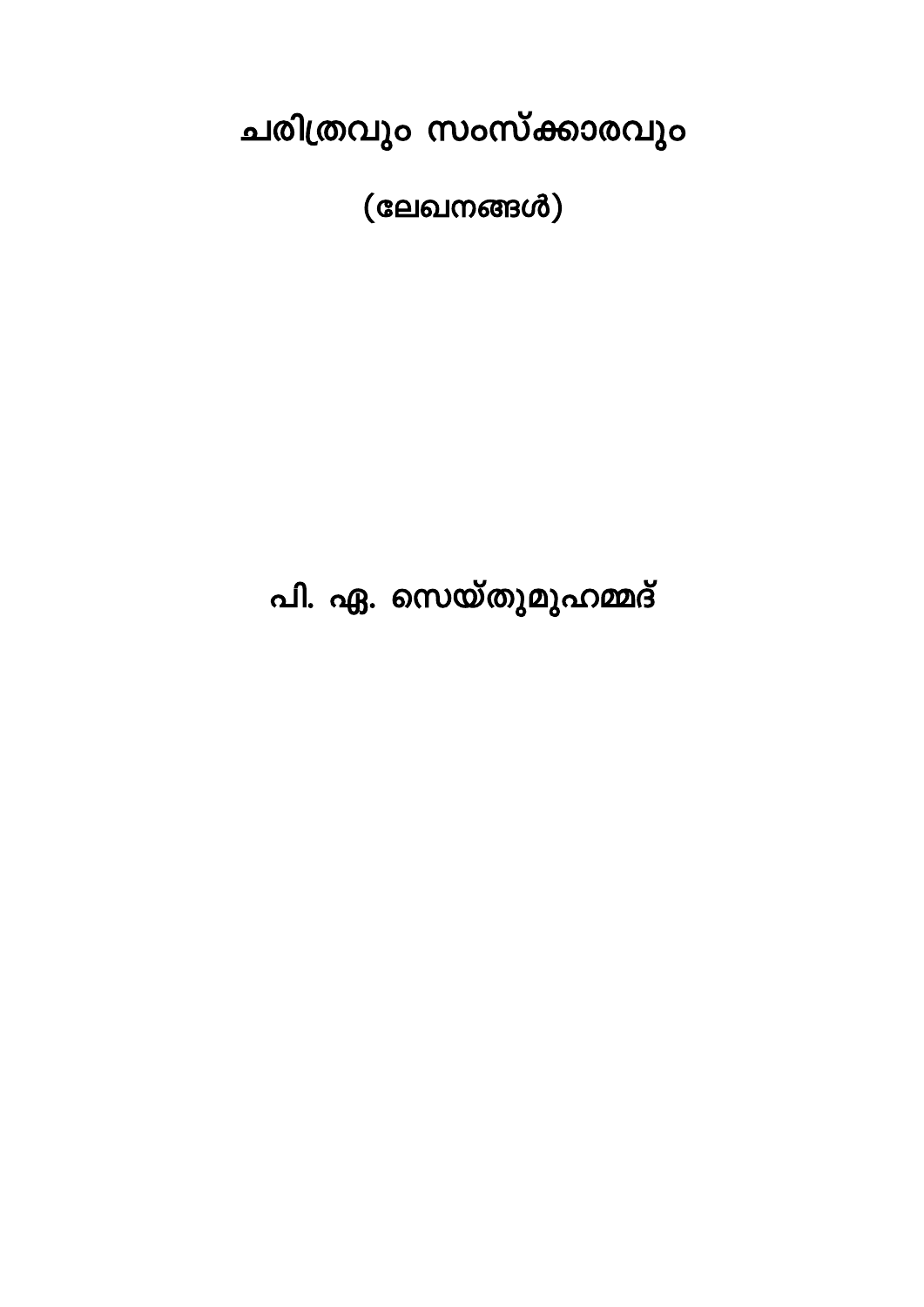#### **ഉളളടക്കം**

| ദേശീയോത്ഗ്രഥനവും ന്യൂനപക്ഷങ്ങളും 13        |  |
|--------------------------------------------|--|
|                                            |  |
|                                            |  |
|                                            |  |
| സ്വാതന്ത്ര്യസമരവും കേരള മുസ്ലീംമീങ്ങളും 44 |  |
|                                            |  |
|                                            |  |
|                                            |  |
|                                            |  |
|                                            |  |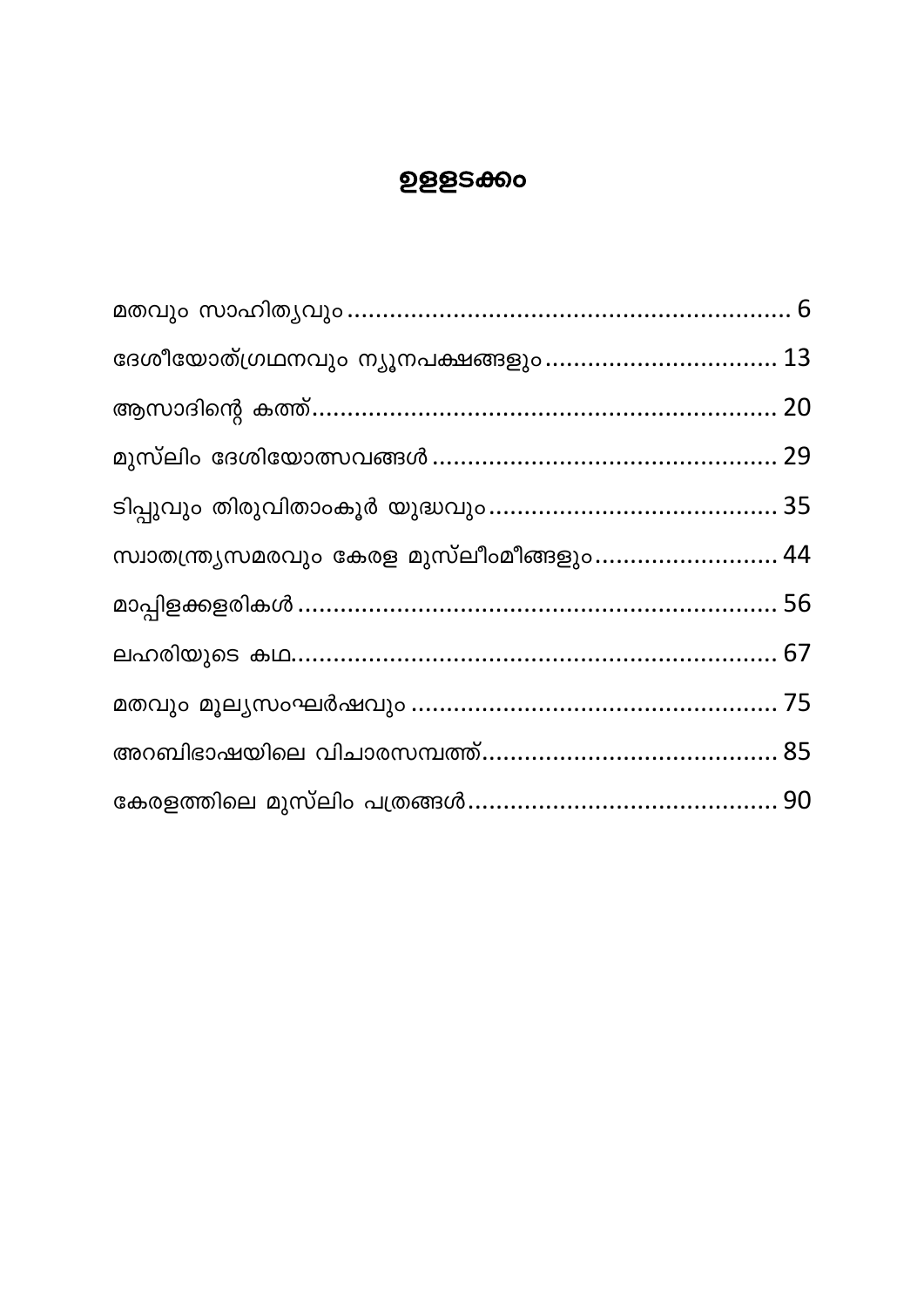## <u>പി. ഏ. സെയ്തുമുഹമ്മദിന്റെ കൃതികൾ</u>

ചരിത്രകേരളം കേരളചരിത്ര വീക്ഷണം കേരളം നൂററാണ്ടുകൾക്കുമുമ്പ് സഞ്ചാരികൾ കണ്ട കേരളം മുഗൾസാമ്രാജ്യത്തിലൂടെ ഒരു യാത്ര കേരള മുസ്ലിം ചരിത്രം ആദിവാസികൾ ചരിത്രത്തിലെ ശിലാകുസുമങ്ങൾ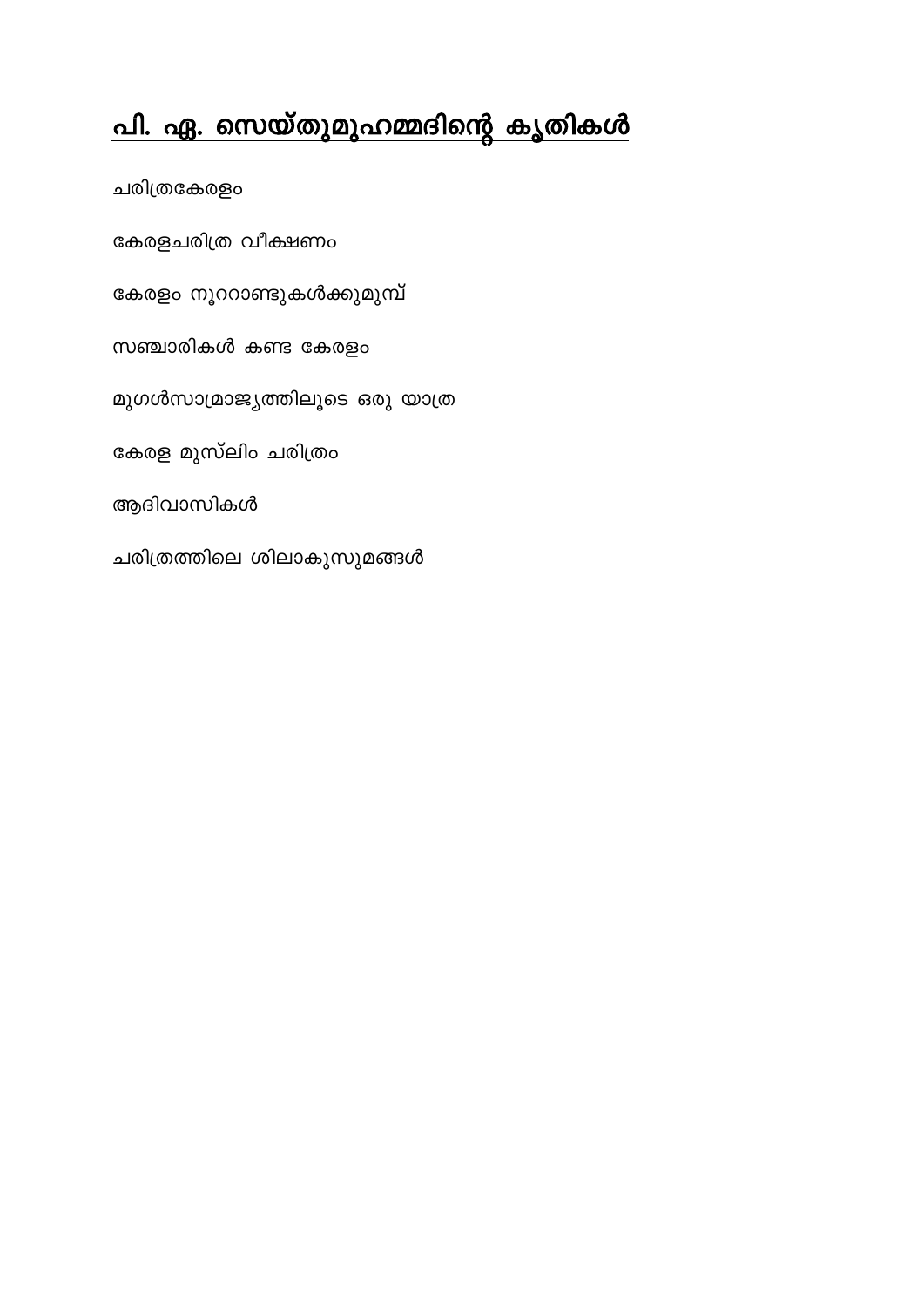പല ഘട്ടങ്ങളിലായി വിശേഷാൽ പ്രതികളിലും സുവനീറുകളിലും മററും എഴുതിയ ഏതാനും ലേഖനങ്ങളുടെ സമാഹാരമാണ് ചരിത്രവും സംസ്ക്കാരവും. ഇസ്ലാമികമായ വിചാരധാരയുടെ സാമീപൃവും സ്വാധീ നവും ലേഖനങ്ങളിൽ നിഴലിട്ടുനിൽക്കുന്നതായി കാണാം. പല പ്രസിദ്ധീക രണങ്ങളിലായി ചിതറിക്കിടക്കുന്ന ലേഖനങ്ങളെല്ലാം പത്ത് ഗ്രന്ഥങ്ങളി ലായി സംയോജിപ്പിക്കണമെന്നാഗ്രഹിക്കുന്നു. അതിന്റെ പ്രാരംഭമാണീഗ്ര  $<sub>0</sub>$ </sub>

വൈവിദ്ധ്യമുള്ള ഈ ലേഖനങ്ങൾ വായനക്കാർക്കു രസകരമായി ത്തീരട്ടെ എന്ന് പ്രാർത്ഥിക്കുന്നു.

 $1 - 5 - 70$ 

ഗിരിനഗർ

കൊച്ചിൻ –20

പി. ഏ. സെയ്തുമുഹമ്മദ്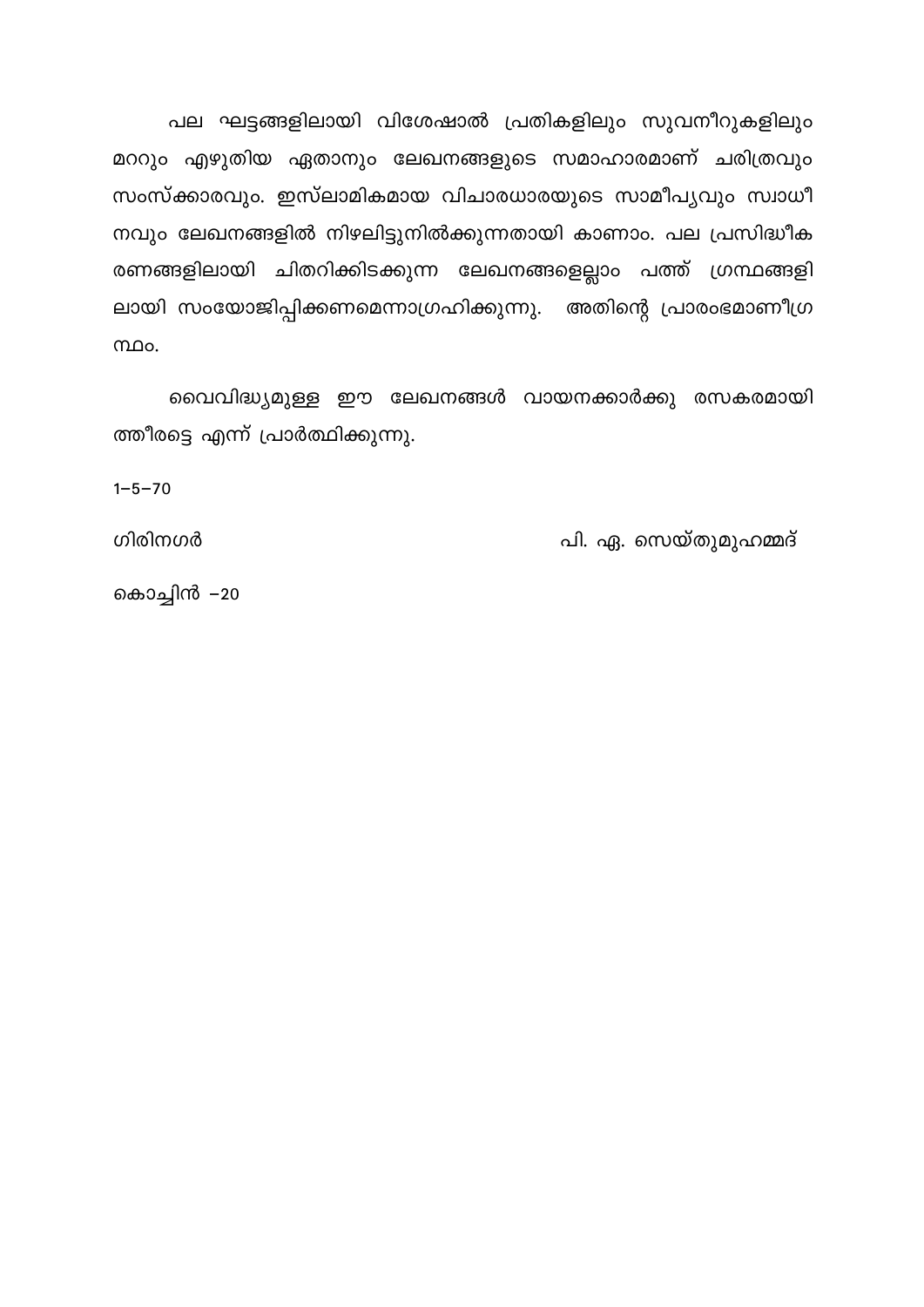## സമർപ്പണം

വിചാരധന്യമായ ഒരു സമുദായം കെട്ടിപ്പടുക്കുന്നതിൽ അഭികാമ്യമായ നിർമ്മാണാത്മകപ്രവർത്തനത്തിലേർപ്പെട്ടിട്ടുളള അഭിവന്ദ്യനായ ജനാബ് ടി. പി. കുട്ടിയമ്മു സാഹിബിന്.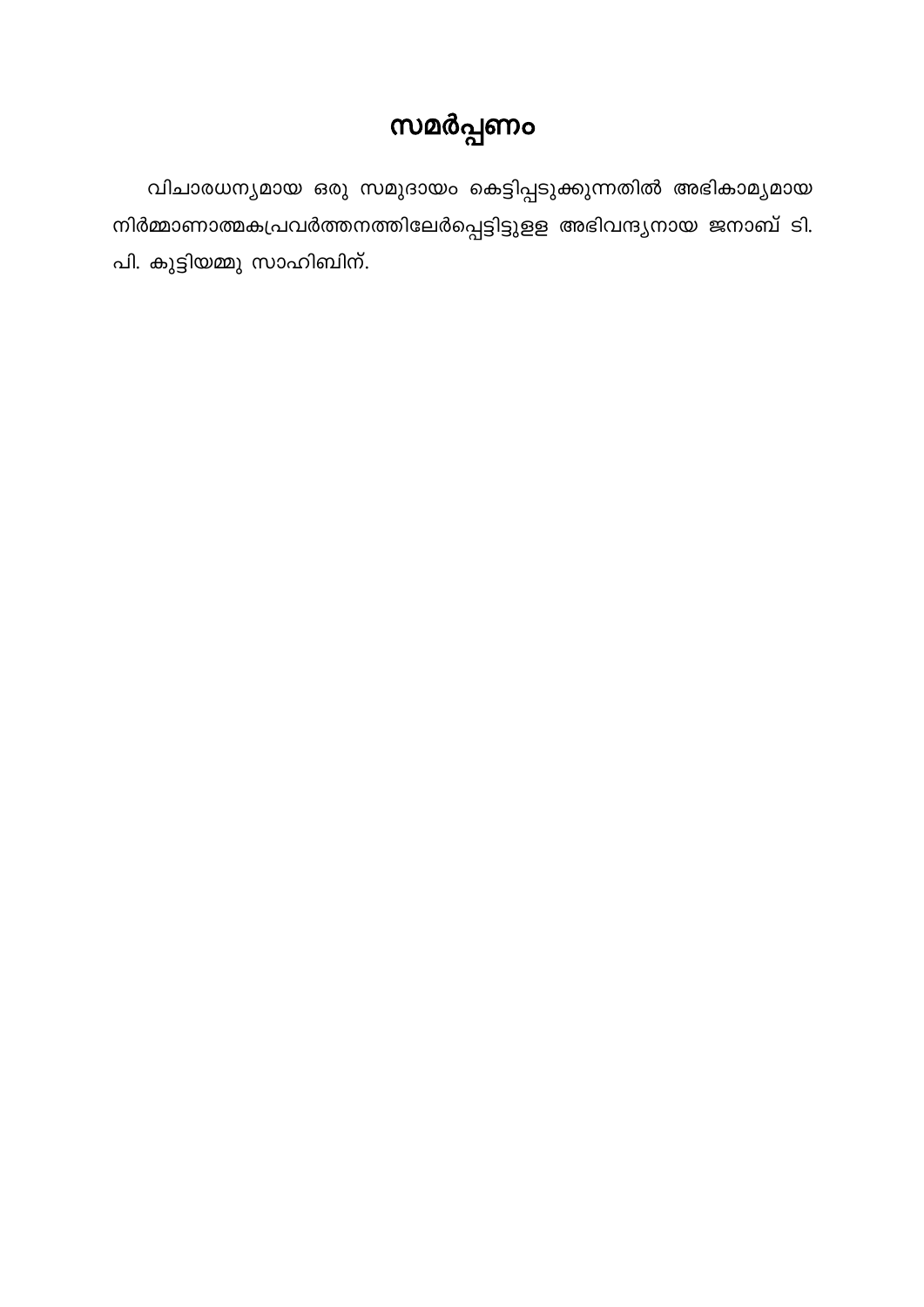#### മതവും സാഹിതൃവും

<span id="page-6-0"></span>''ഖോജരാജാവായ തമ്പുരാനെ, നല്ല മലയാളം പറയുന്നവരാൽ നീ ഞങ്ങളെ ആക്കല്ലെ തമ്പുരാനെ.'' അര നൂററാണ്ടിനപ്പുറത്ത് കേരളത്തിലെ മുസ്ലിം സാമാന്യജനങ്ങളുടെയിടയിൽ മതപ്രബോധനം നടത്തിയിരുന്ന തിന്റെ 'മഹത്തായ മാതൃക' നമ്മുടെ സാമുദായിക പരിഷ്ക്കരണപ്രസ്ഥാന ത്തിന്റെ തേരാളികളിൽ പ്രാമാണികസ്ഥാനം വഹിക്കുന്ന ജ: ഇ. കെ. മൗ ലവി സാഹിബ് ഓർമ്മകളിൽനിന്ന് (ന്യൂ അൻസാരി, വിശേഷാൽ പ്രതി – 1955, പേജ് 49) പകർത്തിയ ഭാഗം പ്രാരംഭമായി ഇവിടെ ഉദ്ധരിക്കുകയാണ്. അതിൽനിന്നുജ്ജീവനം മലയാളഭാഷയിലും നേടുന്ന സാംസ്ക്കാരിക മണ്ഡലങ്ങളിലും കേരളീയ മുസ്ലിംകൾക്ക് പ്രാതിനിധ്യം നേടാൻ കഴി ഞ്ഞതിന്റെ കാരണങ്ങൾ ഒഴുക്കില്ലാതെ തളം കെട്ടിക്കിടന്നിരുന്ന ''തേട്ട ങ്ങളി''നിന്ന് വ്യക്തമാണ്. ക്രൈസ്തവ മതപ്രചരണത്തിനായി മലയാള ഭാഷയെ സമ്പന്നമായ ഉപകരണമാക്കാൻ മിഷ്യനറിമാരായ അർണോസ് പാതിരിയും ഗീവർഗ്ഗീസ് കത്തനാരും ജീവിതം സമർപ്പിച്ചപ്പോൾ ഇസ്ലാ മിന്റെ നിത്യസൗന്ദര്യം സഹോദരങ്ങൾക്കിടയിൽ പകർന്നുകൊടുക്കാൻ ബാധ്യസ്ഥനായ നമ്മുടെ മുസല്യാർ ഖൽബ് തുറന്നു നേടിയത് നല്ല മല യാളം പറയുന്നവരാൽ ഞങ്ങളെ ആക്കല്ലെ തമ്പുരാനെ' യെന്നാണ്. ഈ തേട്ടത്തിന്റെ ഗൗരവം ഉൾക്കൊണ്ട സാമാന്യജനങ്ങൾ വളരെക്കാലം അനു സരണയുളളവരെപ്പോലെ ജീവിച്ചു. ഇതിനെതിരായി ശബ്ദമുയർത്തിയ പരിഷ്ക്കരണവാദികൾ രംഗത്തു വന്നപ്പോഴാണ് മുസല്യാരുടെ തടവറ യിൽനിന്ന് കുറെപ്പേരെങ്കിലും സ്വാതന്ത്ര്യം നേടിയത്. ലോകവിജ്ഞാന ത്തിന്റെ വികാസപരിണാമങ്ങൾ മനസ്സിലാക്കി ഭൗതികസാഹചര്യമനുസ രിച്ച് ജീവിക്കാനുള്ള ആഗ്രഹം പഴയ തലമുറയിൽ ചിലർക്കെങ്കിലും ഉണ്ടാ യതിന്റെ ഫലമാണ് ഇന്നു കാണുന്ന സാമാന്യപുരോഗതി നേടിയെടുക്കാൻ കഴിഞ്ഞത്.

ജനതയെന്നത് ദേശീയജീവിതത്തിലെ സവിശേഷതകൾ ഒരു ഉൾക്കൊള്ളുന്നതാണ്. ദേശവും–ഭാഷയും ജനതയുടെ സാമൂഹ്യജീവിത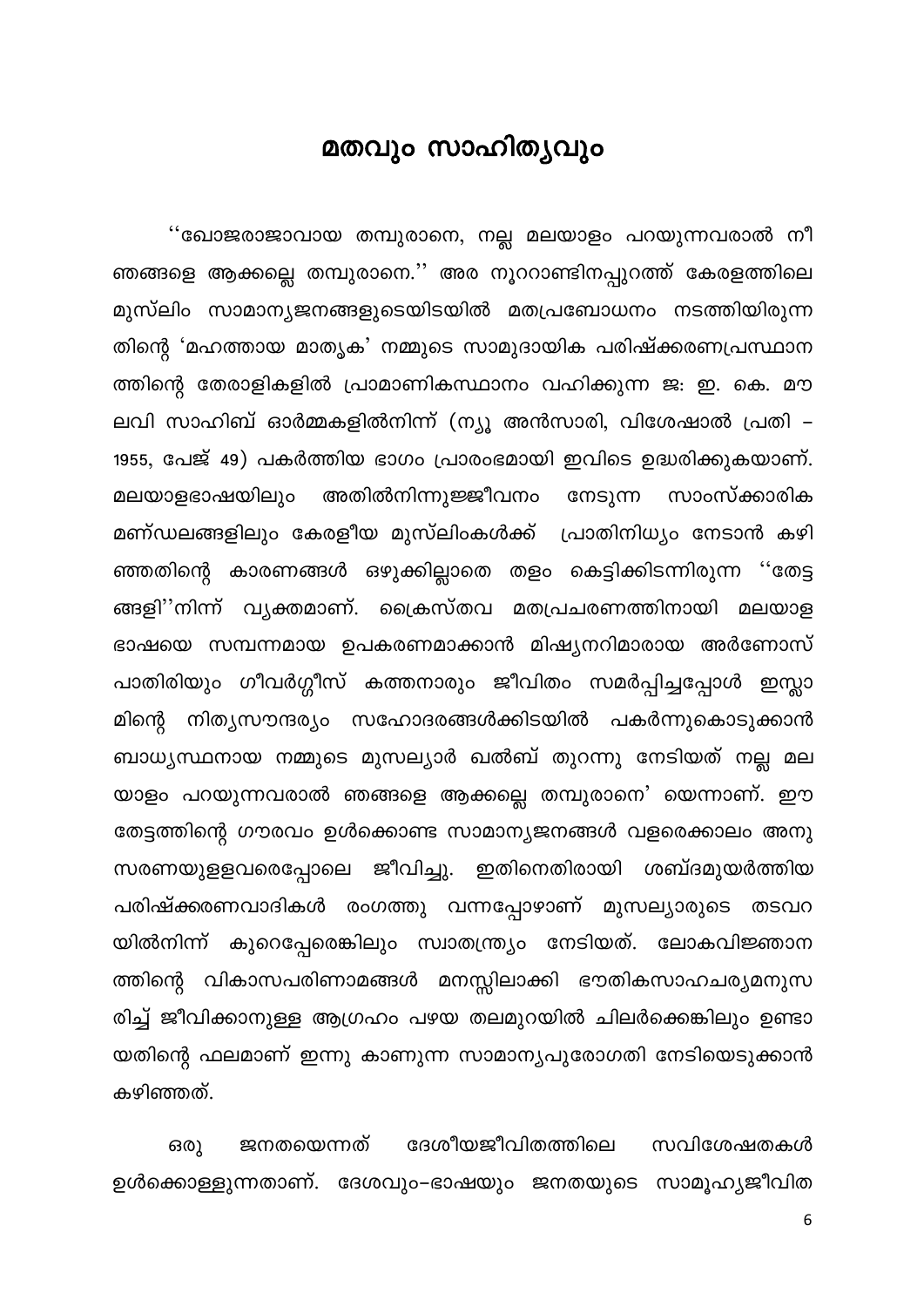ത്തിൽ ചെലുത്തുന്ന സ്വാധീനം വിസ്മരിക്കാൻ കഴിയുന്നതല്ല. മാതൃഭാഷ യിലൂടെ നുണഞ്ഞിറക്കാൻ കഴിയാത്ത ഏതു സംസ്ക്കാരത്തിനും പൊതു ജീവിതത്തിൽ വലിയ പരിഗണന ലഭിക്കാത്തതിന്റെ കാരണം വ്യക്തമാണ്.

എവിടെക്കണ്ടാലും വീണ്ടെടുക്കാനുള്ള ഉൽകൃഷ്ടാ വിജ്ഞാനി ഹ്വാനം മുഴക്കിയ മുസ്ലീമിങ്ങൾക്കു എന്താണ് കേരളത്തിൽ ഭാഷാപരമായ വൈമുഖ്യമുണ്ടാകാൻ കാരണം. ബാഹ്യലോകവുമായി ബന്ധപ്പെടാൻ കഴി യാത്ത സാഹചര്യവും പൊതുമേഖലാസമ്പർക്കത്തിലുള്ള വൈമനസൃവു മായിരിക്കണം മലയാളഭാഷയിൽ താൽപ്പര്യമില്ലാതാക്കിയതെന്ന് അനുമാ നിക്കണം. മലയാളം ദ്രാവിഡമൂല്യത്തിൽനിന്നു പിരിഞ്ഞു, ചെന്തമിഴി ന്റെയും സംസ്കൃതത്തിന്റെയും സ്വാധീനത്തിൽപ്പെട്ട മദ്ധ്യകാലഘട്ടത്തിൽ കേരളീയ മുസ്ലീങ്ങൾ മാതൃഭാഷാ മേഖലയിലേക്ക് ശ്രദ്ധിച്ചിരുന്നില്ല. മതപര കർമ്മാനുഷ്ഠാനങ്ങളും പ്രബോധനങ്ങളും അറബിയിൽ മായ തന്നെ നിർവ്വഹിക്കുകയും തങ്ങളുടെ പരിമിതമായ ഗ്രാമ്യഭാഷയിൽ മറ്റുള്ളവരെ ഗ്രഹിപ്പിക്കുകയും ചെയ്തിരുന്ന ആ പഴയ കാലം മുസ്ലീം ജനതയെ ഒററ പ്പെടുത്തി നിർത്തിയിരുന്നു. വിശ്വാസികളുടെതും അവിശ്വാസികളുടെതു മായ രണ്ട് മണ്ഡലങ്ങളിൽനിന്ന് സാമൂഹ്യജീവിതത്തെ വിലയിരുത്തിയി രുന്ന ആ കാലഘട്ടത്തിന്റെ പ്രത്യേകതയായി പരിഗണിക്കപ്പെടേണ്ട ഒരു പരദൈവങ്ങളും യാഥാർത്ഥ്യമാണിത്. അനാചാരങ്ങളും നിറഞ്ഞു നിൽക്കുന്ന ഒരു മണ്ഡലത്തിലെ ജനതയുടെ ഭാഷയെപ്പററി ചില മുൻഉപാ ധികൾ പുലർത്തിപ്പോന്നിരുന്നതുകൊണ്ടാണ് പതിനേഴാം നൂററാണ്ടിന്റെ മദ്ധ്യഘട്ടം വരെയും മലയാളഭാഷാസാഹിത്യം സ്വതന്ത്രമായി കൈകാര്യം ചെയ്യാൻ കേരളീയരായ മുസ്ലീങ്ങൾക്ക് കഴിയാതെ വന്നത്. പതിനഞ്ചാം ശതകത്തിലെ കവിപ്രവരനായ ചെറുശ്ശേരിയുടെ കാലത്ത് ഒരു പരിധിവരെ അറബി മലയാള സാഹിത്യം വളർന്നു കഴിഞ്ഞിരുന്നു. തമിഴും അല്പം സംസ്കൃതവും തുടർന്നുള്ള കാലഘട്ടങ്ങളിൽ അറബി മലയാളത്തിൽ കട ന്നുകൂടി. ഇസ്ലാമിക പ്രചരണം വ്യാപകമായിത്തീർന്ന എട്ടുമുതൽ പതി നാലാം നൂററാണ്ടുവരെയുള്ള കാലങ്ങളിൽ മതപ്രബോധകന്മാർ മലയാളം സ്വായത്തമാക്കിയിരുന്നെങ്കിൽ നല്ല സ്വാധീനം ചെലുത്തുവാൻ കഴിയുമാ യിരുന്നു. ലിപി രൂപത്തിലുള്ള മലയാള ഭാഷയിൽ അറബിഭാഷയുടെ

 $\overline{7}$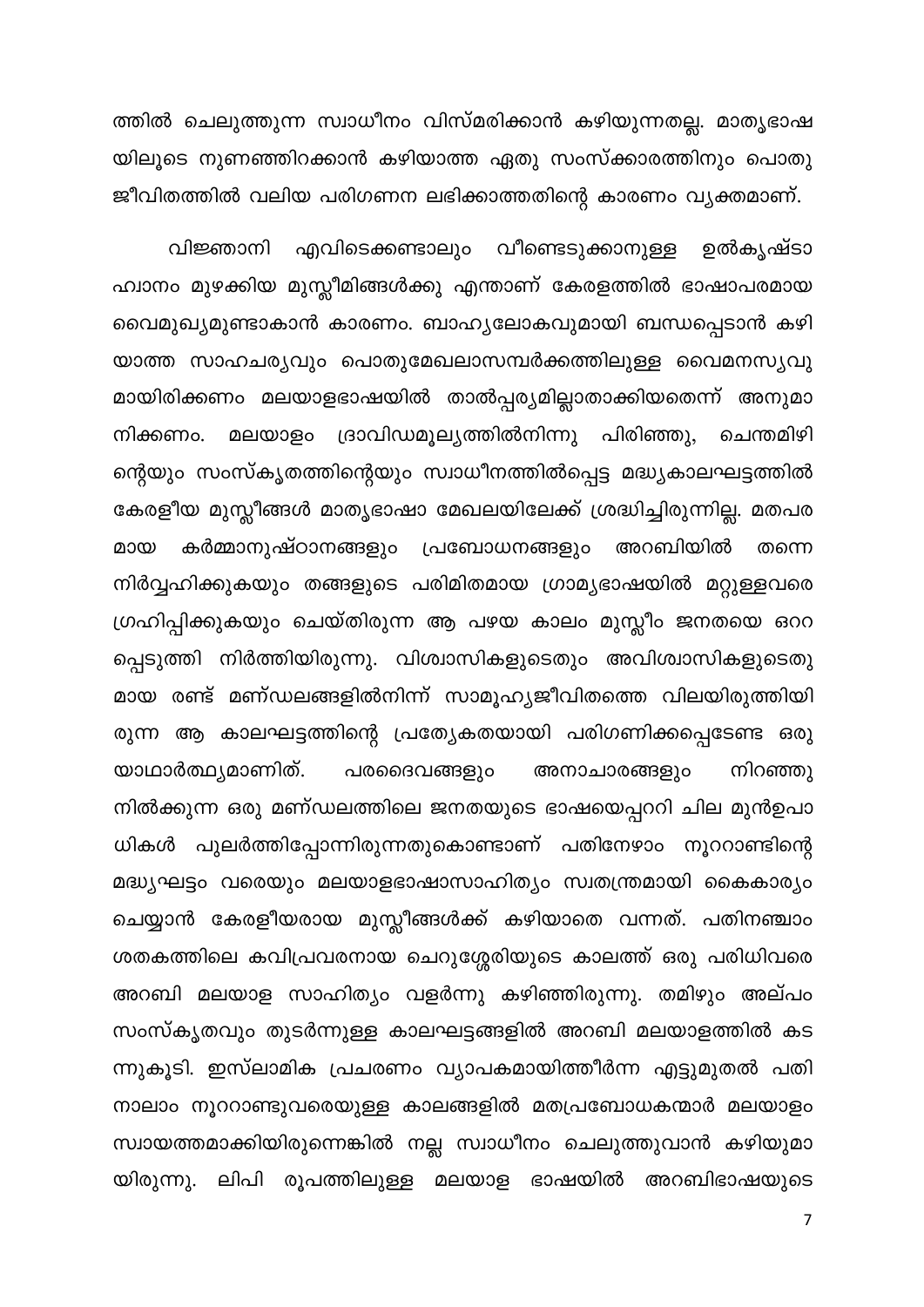തമിഴിന് സ്വാധീനം കനത്തതായി മാറിയിരുന്നെങ്കിൽ കല്പിക്കുന്ന പ്രാധാന്യം പോലെ മലയാളം അറബിയിൽ നിന്നുവന്നതല്ലെയെന്നുപോലും സമർത്ഥിക്കുന്ന ഗവേഷണം വളരുമായിരുന്നു. മലയാള ഭാഷയിൽ ഒഴുകി പതിനാല് ശതമാനത്തോളം നിത്യോപയോഗ പ്രയോഗ ച്ചേർന്നിട്ടുള്ള ങ്ങൾക്ക് അവലംബം നൽകാൻ കുറെക്കാലങ്ങൾക്ക് മുമ്പ് മതപണ്ഡിത ന്മാർ മാതൃഭാഷയിൽ ശ്രദ്ധിച്ചിരുന്നെങ്കിൽ ഭാഷാസാഹിത്യചരിത്രത്തിലെ ഒരു മഹാസംഭവമാകുമായിരുന്നു. ഇന്ന് ഇസ്ലാമിക സംഭാവന എടുത്തു കാണിക്കാൻ അറബി പദങ്ങൾ പെറുക്കി ബോദ്ധ്യപ്പെടുത്തേണ്ടിവന്നിരിക്കു കയാണ്. എഴുത്തച്ഛന്റെ ഭക്തികാവ്യപ്രസ്ഥാനത്തിനു് ശേഷമാണ് തമിഴ്, ബഹുലത അനുഭവപ്പെടുന്ന മാപ്പിളപ്പാട്ടുകൾ സംസ്കൃത ഏതാനും വെളിച്ചം കാണുന്നത്. ആധുനിക മലയാള പദ്യസാഹിത്യത്തിന്റെ ആരംഭ കാലത്തുതന്നെ മാപ്പിളസാഹിത്യം നാമ്പെടുത്തു കഴിഞ്ഞിട്ടുണ്ടായിരുന്നു വെങ്കിലും ഒരതിർത്തിവരെ മാത്രമേ അതിന്റെ സ്വാധീനത നിഴലിച്ചിരുന്നു ള്ളു. നൂററാണ്ടുകൾക്ക് ശേഷമാണ് മാപ്പിള സാഹിത്യത്തെ സമ്പുഷ്ടമാ ക്കിയ മോയിൽകുട്ടി വൈദ്യരും ചേററുവായി പരീക്കുട്ടിയും രംഗത്തുവരു ന്നത്. ഇവരുടെ കാലഘട്ടം ആസ്തികൃബോധത്തിന് ആത്മപ്രതിഫലാത്മക മായ പ്രചോദനം നൽകിയതായിക്കാണാം.

നഷ്ടസൌഭാഗ്യത്തിന്റേതായ സുവർണ്ണകാലങ്ങളെപ്പററി സ്മരിച്ചി ട്ടിനി കാര്യമില്ല. നാല്പതു വർഷത്തിനുമുമ്പേ തയ്യാറാക്കിയ കാനേഷ്മാരി ക്കണക്കിൽ കേരള മുസ് ലീംകളുടെ സാക്ഷരത്വം എട്ടു ശതമാനമായിരു ന്നു. ഇതിന്ന് മാററം വന്നിട്ടുണ്ട്. സാക്ഷരത്വത്തിൽ മാററം വന്നാൽ മല യാള ഭാഷ പരിചയത്തിൽ സമുദായത്തിന്റെ സ്ഥാനം ഉയരുകയില്ല. മല യാള ഭാഷ കേരളത്തിന്റെ ഔദ്യോഗിക ഭാഷയായി മാറിക്കൊണ്ടിരിക്കുക യാണ്. എല്ലാ ചലനങ്ങളും രേഖപ്പെടുത്തുന്ന ഭാഷയായി മാറുന്ന മലയാള ത്തിൽ സമർഹമായ സ്ഥാനം നേടിയെടുക്കേണ്ടത് ആവശ്യമായിരിക്കുന്നു. സാഗരംപോലെ വിസ്തൃതമായ ഇസ്ലാമിന്റെ സാംസ്ക്കാരിക മണ്ഡ ലത്തെ മലയാള ഭാഷയിൽ പരിചയപ്പെടുത്തുന്നതോടൊപ്പം മലയാള ഭാഷ യുടെ എല്ലാ ഘട്ടങ്ങളെപ്പററിയും ഗ്രഹിക്കുവാനുളള യത്നവും ആവശ്യമാ യിരിക്കുന്നു. അറബിഭാഷാപാണ്ഡിത്യമുള്ള മതപണ്ഡിതന്മാർ ഐച്ഛിക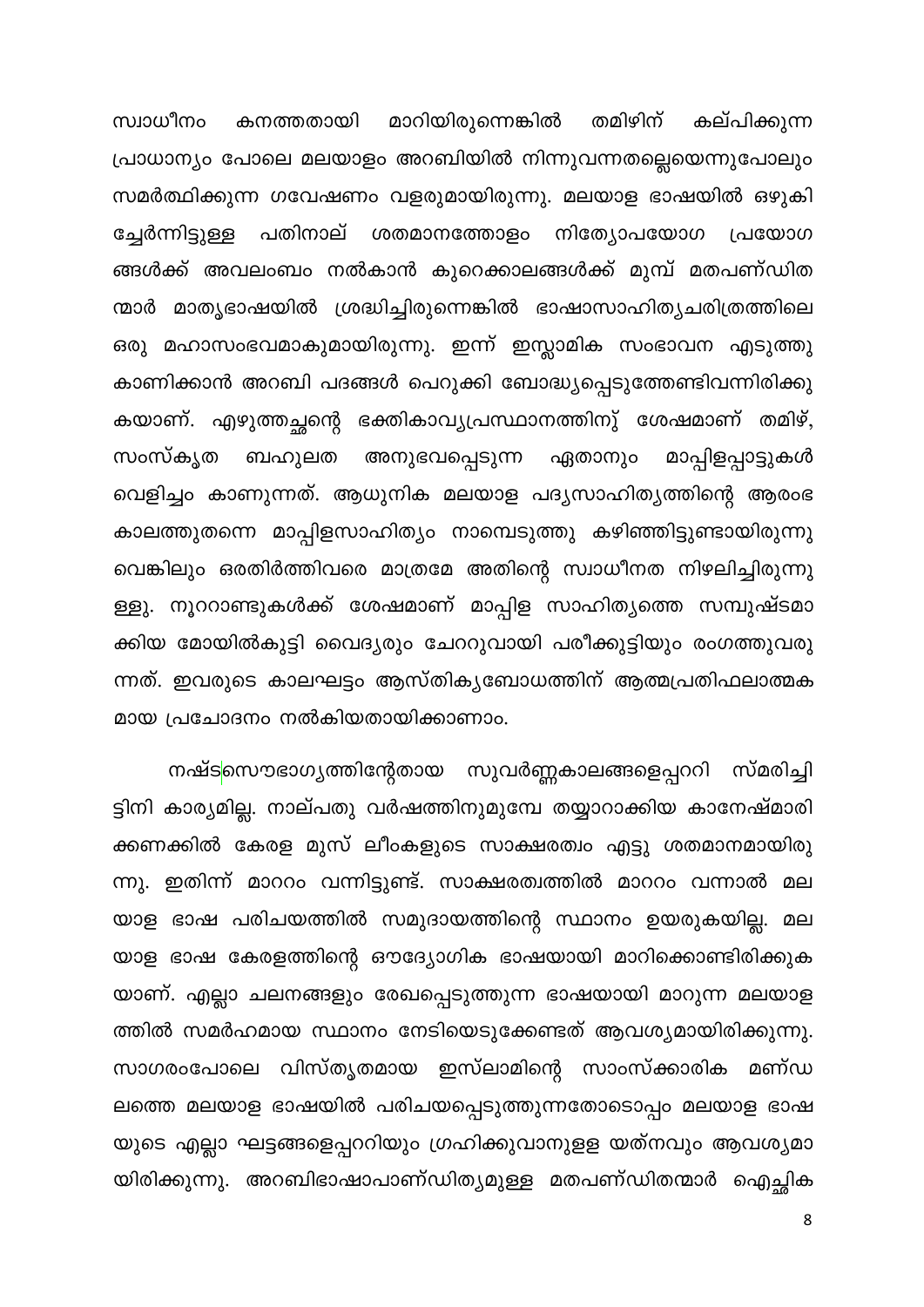മെന്നോണം മലയാള ഭാഷ പഠിക്കണം. ''നമ്മുടെ മാതൃഭാഷയല്ലെ അതെന്തു പഠിക്കാനിരിക്കുന്നു?'' എന്ന അലക്ഷ്യഭാവം ഉപേക്ഷിക്കണം. സംസാരഭാഷ മലയാളമായതുകൊണ്ട് ഭാഷയെയും സാഹിത്യത്തെയും അതുൾക്കൊള്ളുന്ന സംസ്ക്കാരത്തെയും സംബന്ധിച്ചറിഞ്ഞുകൊള്ളണ മെന്നില്ല. പുരാണങ്ങൾ വായിക്കുമ്പോൾ കണ്ടുമുട്ടാനിടയുള്ള ബഹുദൈവ ങ്ങളെയും മന്വന്തരങ്ങളെയും, ഭൂതഗണങ്ങളെയും ഹൃദയത്തിൽ കുടിയിരു ത്താതെ തന്നെ അതിലെ ഭാവഭംഗി ആസ്വദിക്കാൻ കഴിയും. തൌഹീദിനു ഒരിളക്കവും തട്ടാതെ ആസ്വദിക്കാൻ കഴിയും. മറിച്ചുള്ള പ്രചരണം തെററാണ്. സാഹിത്യരചന ചീട്ടുകളിപോലുളള നൈമിഷിക വിനോദമല്ല. പ്രത്യത ആശയ പ്രചരണത്തിനു ജനകീയമായ ഒരു ഉപാധിയായിരിക്കുക യാണ് സാഹിത്യം. ബോധപൂർവ്വവും സോദ്ദേശപൂർവ്വവുമായ പ്രചരണ ത്തിന്നു സാഹിത്യത്തെക്കാൾ മറെറാന്നിനു പങ്കു നിർവ്വഹിക്കുവാൻ കഴി യുകയില്ല. മാതൃഭാഷയെ ഒന്നു നല്ലവണ്ണം പരിചയപ്പെടാൻ മലയാളഭാഷ യുടെ പ്രാകൃതദശയിലെ സ്തോത്രങ്ങൾ, വീരഗാനങ്ങൾ, പഴഞ്ചൊല്ലുകൾ, പിന്നീട് കാണുന്ന ചെന്തമിഴ് സ്വാധീനം ആര്യസംസ്ക്കാരവ്യാപ്തി കാണി ക്കുന്ന സംസ്കൃതബന്ധകാലം, തദനന്തരം രൂപം കൊണ്ട മിശ്രഭാഷാകാല ഘട്ടം, മണിപ്രവാളകാലം, സന്ദേശകാവ്യപ്രചോദനം, കണ്ണശ്ശകൃതികളുടെ ആഗമനം, നാടൻപാട്ടുകളുടെ രചനാകാലം, ജനകീയ ഭക്തിഗാനമെന്ന് കൃഷ്ണഗാഥയുടെ വിശേഷിക്കപ്പെടുന്ന പ്രയോഗം, ചമ്പുക്കളുടെ നിർമ്മാണം എന്നിവ കോർത്തിണക്കി നില്ക്കുന്ന പ്രാരംഭഘട്ടം ഗ്രഹിക്കാ തെയും ഹൃദിസ്തമാക്കാതെയും തരമില്ല. സാമൂഹ്യജീവിതത്തിലെ ഗതിവി ഗതികൾ ഗ്രഹിക്കാനും കേരള സംസ്ക്കാരം രൂപം കൊള്ളുന്നതിന്റെ നില വാരം അറിയുന്നതിനും പ്രസ്തുത കാലഘട്ടത്തെപ്പററി അറിയണം. മറെ റാരു കാലഘട്ടം ആധുനിക മലയാളത്തിന്റെ വിധാതാവെന്നറിയപ്പെടുന്ന എഴുത്തച്ഛന്റേതാണ്. ഭക്തിസാഹിത്യപ്രസ്ഥാനം കവിതയിലൂടെ തന്മയത്വ മായി പ്രചരിപ്പിച്ച എഴുത്തച്ഛനെപ്പററി പഠിക്കാതെ മലയാള ഭാഷയുടെ മനോഹാരിത മനസ്സിലാക്കാമെന്ന് പറയുന്നതിലർത്ഥമില്ല. പുരാണങ്ങളാണ് എഴുത്തച്ഛന്റെ കാവ്യമേഖലയിൽ കയറിപ്പററിയിട്ടുള്ളതെങ്കിലും ജനകീയ മായ ലാളിത്യഭാവത്തിൽ എഴുത്തച്ഛൻ അതെല്ലാം പരിചയപ്പെടുത്തുന്നു,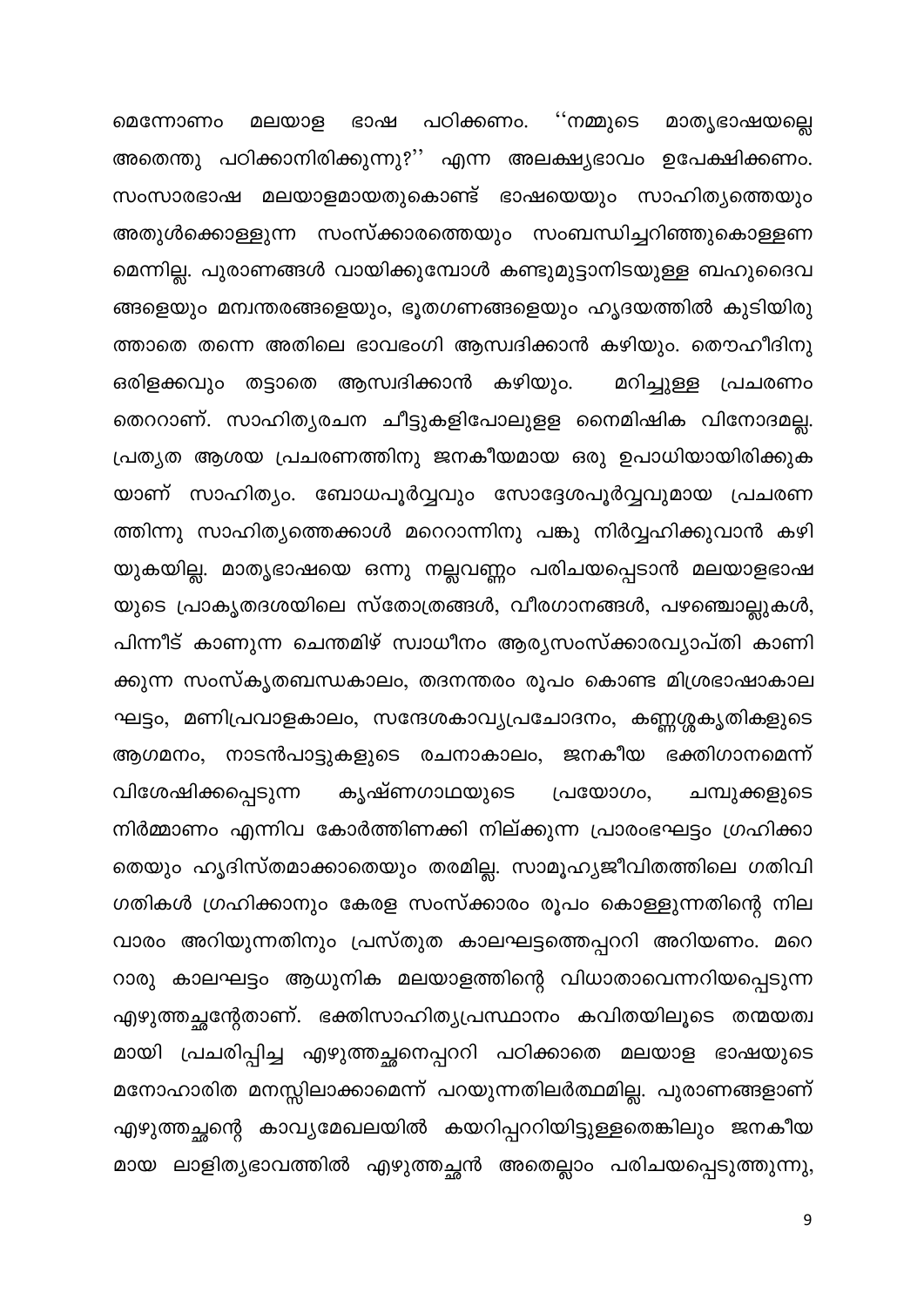ഭക്തിയും തത്വചിന്തയും കൈകോർത്തുനില്ക്കുന്ന കേരളീയ ജീവിത ത്തിന്റെ ഒരു കാലഘട്ടം എഴുത്തച്ഛന്റെ കൃതികളിൽ കാണാം. പദ്യത്തിന്റെ സ്ഥാനം സാഹിത്യത്തിൽ ആധുനിക ഗദൃമേറെറടുത്തതും മിഷ്യനറിമാ ആഗമനത്തോടെയാണ്. പോർത്തുഗീസ്, സുറിയാനി, രുടെ ലാററിൻ എന്നീ ഭാഷകളിൽമാത്രം വേദം പഠിപ്പിച്ചാൽ പോരെന്ന് മനസ്സിലാക്കിയ പാതിരിമാർ 1580ൽ പുതിയ ഗ്രന്ഥങ്ങൾ തന്നെ കേരളത്തിൽ അച്ചടിച്ചിറക്കി. ഭാരതീയ സംസ്ക്കാരം ഗ്രഹിക്കാൻ ഭാരതീയ ഭാഷകൾ പഠിക്കാൻ അവർ തയ്യാറായി. കേരളത്തിലെ ജനങ്ങൾക്ക് ആദ്യമായി മലയാളവ്യാകരണം നിർമ്മിച്ചത് 1700 –ാംമാണ്ടിൽ വിദേശീയനായ അണ്ണോസ് പാതിരിയായിരു ന്നു. അദ്ദേഹത്തെ പിൻതുടർന്ന് അനേകം പാതിരിമാർ ഭാഷാപോഷണപ്ര വർത്തനത്തിൽ വ്യാപൃതരായി. കഥകളി സാഹിത്യവും, കുഞ്ചൻ നമ്പ്യാ രുടെ ഫലിതലോകവും ഓരോ കാലഘട്ടത്തിന്റെ കണ്ണാടികളാണ്. കഴിഞ്ഞ നൂററാണ്ടിന്റെ ആദ്യഘട്ടത്തോടുകൂടി ഇംഗ്ലീഷ് സാഹിത്യത്തിന്റെ അപ്രതി രോധ്യമായ വേഴ്ച മലയാള ഭാഷയെ എത്രകണ്ടു വളർത്തിയെന്നറിയാൻ ആഖ്യായികകളും ശാസ്ത്രഗ്രന്ഥങ്ങളും നോക്കിയാലറിയാം. പുരാണങ്ങ ളുടെ തിരുമുററത്തുനിന്ന് ഒരു തെററിമാറലാണ് ഇംഗ്ലീഷ് സംബർക്ക ത്തോടെ സംഭവിച്ചത്. വീക്ഷണത്തിലും പ്രതിപാദത്തിലും ശൈലിയിലും പുതിയ മാതൃകകൾ വന്നു. ഇന്ദുലേഖ, ശാരദ, മാർത്താണ്ഡവർമ്മ, ധർമ്മ രാജാ രാമരാജബഹദൂർ ഭൂതരായർ തുടങ്ങിയ നോവലുകളുടെ ഉടയാടകൾ പലതും കേരളേതരമാണ്. ഭാവദീപ്തമായ സ്വഭാവരചനാശില്പവും രസാ നുജന്യമായ കൽപനാവൈഭവും ഈ കാലഘട്ടത്തിലെ നോവലുകളിൽ ഉടനീളം ദർശിക്കാം. ആസ്വാദ്യമായ ഈ സാഹിത്യസൃഷ്ടികളും അതി വേഗം വളർന്ന മണിപ്രവാള കാവ്യങ്ങളും സാമൂഹ്യവിമർശന പ്രധാനങ്ങ ളായ നാടകങ്ങളും മലയാള ഭാഷയുടെ വളർച്ചയെ കാണിക്കുന്നവയാണ്. ഖണ്ഡകാവ്യങ്ങൾ, ഭാഷാശാസ്ത്രപരമായ ലക്ഷണഗ്രന്ഥങ്ങൾ, റൊമാന്റിക് റിയലിസ്ററിക് വിഭാഗങ്ങളിൽപ്പെടുന്ന സാഹിത്യസൃഷ്ടികൾ, ഇവയെല്ലാം വായിച്ചാൽ ഭാഷയിൽ എങ്ങിനെ ആശയം പകരാൻ കഴിയു മെന്ന് മനസ്സിലാകും. മതപ്രചരണരംഗത്ത് പ്രവർത്തിച്ചവർ കഴിഞ്ഞകാ ലത്ത് നഷ്ടപ്പെടുത്തിയ സന്ദർഭങ്ങൾ, ചെറുതല്ലെന്ന് പുതിയ തലമുറയെ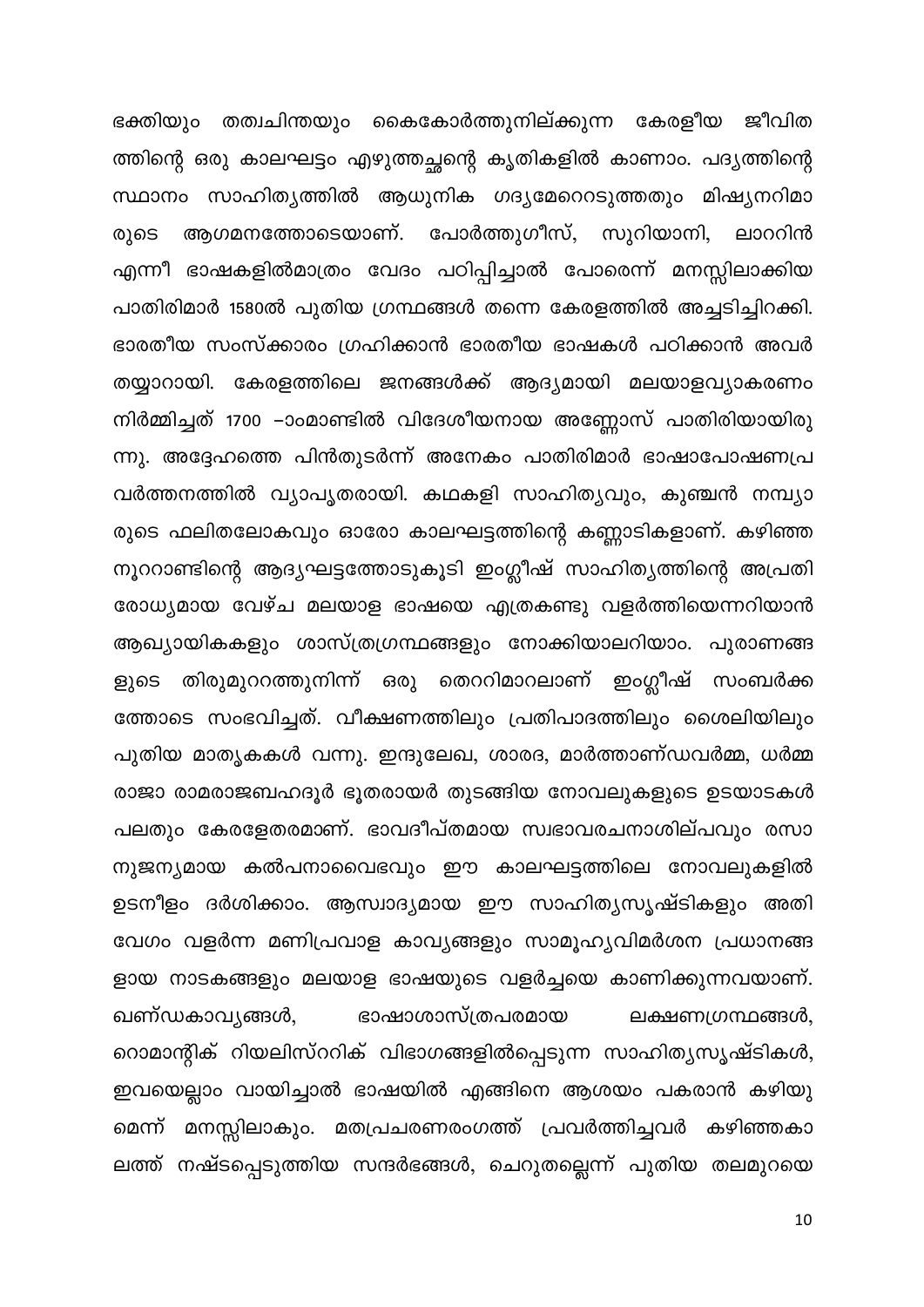ങ്കിലും ധരിക്കണം. വ്യാകരണവും സാഹിത്യവും ഒരിക്കലും നഷ്ടപ്പെടു ത്താതിരിക്കാൻ യുവമൌലവിമാർ ബദ്ധശ്രദ്ധരാകണം. അതുകൊണ്ട് വലിയ നേട്ടമുണ്ട്., കഴിഞ്ഞ മൂന്നു വ്യാഴവട്ടക്കാലത്തിനിടക്കും മലയാളഭാ ഷയിൽ വളർന്നുവന്നിട്ടുള്ള ഉപന്യാസം, നിരൂപണം, ശാസത്രീയലേഖന ങ്ങൾ, ജീവചരിത്രം, ആത്മകഥ, ഗവേഷണപ്രബന്ധങ്ങൾ, ചരിത്രസാഹി ത്യം, ഭാഷാശാസ്ത്രം ഇവയെല്ലാം പരിചയപ്പെടേണ്ടത് ആവശ്യമാണ്. രച നാശിൽപം സംബന്ധമായ മേധാശക്തി കാണിക്കുന്ന സാഹിത്യകൃതിക ളോടൊപ്പം പരിചയപ്പെടേണ്ട മറെറാരു മേഖലയാണ് വ്യാകരണപ്രാധാന്യ മേറിയ ഭാഷാശാസ്ത്രവിഭാഗം. നല്ല പദ്യവും നല്ല ഗദ്യവും എഴുതുന്നതിന് ചില ലക്ഷണശാസ്ത്രഗ്രന്ഥങ്ങൾ വായിക്കുന്നത് ഉചിതമായിരിക്കും,. പദം, രസം, അലങ്കാരം, ആശയം, ഫലിതം, മനോധർമ്മം, വാകൃശുദ്ധി, സ്ഫുട ത, പ്രയോഗഭംഗി ഇവയെല്ലാം വശമാക്കിയാൽ ഹൃദ്യമായ രീതിയിൽ പറ യാനുള്ളതെല്ലാം പ്രസംഗരൂപത്തിൽ അവതരിപ്പിക്കാം. ആദിമദ്ധ്യാന്തങ്ങൾ പ്രൗഢവും, ഹൃദ്യവും, സരളവുമായ പ്രഭാഷണങ്ങൾക്കുതന്നെ ഭാഷ മുഖ്യഘടകമാണ്. നമ്മുടെ ഉൽപതിഷ്ണുക്കളായ മതപണ്ഡിതന്മാരിൽ ചിലർ ഭാഷയുടെ പ്രയോഗത്തിൽ ധ്വനിഗാംഭീര്യത്തിനു അനവസരത്തിൽ നൽകിക്കാണുന്നുണ്ട്. അറബി വ്യാകരണശാസ്ത്രത്തിലെ പ്രാധാന്യം സാങ്കേതികരീതി മലയാളത്തിൽ ചെലുത്തുന്നതുകൊണ്ടാകാം ഇങ്ങിനെ സംഭവിക്കുന്നത്. ധ, ഖ, ദ, ഛ, ബ, ർ തുടങ്ങിയ അക്ഷരങ്ങളുടെ സ്വരം പ്രയോഗരീതിയിൽ അപസ്വരമായിതീരുന്ന സന്ദർഭങ്ങളില്ലാതില്ല, എളുപ്പ ത്തിൽ പരിഹരിക്കാൻ കഴിയുന്ന വീഴ്ചകളാണിതെല്ലാം. അറബികോളേജു കളിൽ മലയാളം ഐഛികവിഷയമായെടുത്തോ, വെക്കേഷൻ ക്ലാസ്സുകൾ വഴി പരിശീലിപ്പിച്ചോ മലയാളത്തിന്റെ നിലവാരം ഉയർത്തണം. ചന്ദ്രിക, പ്രബോധനം, മററ് ആനുകാലിക പ്രസിദ്ധീകരണങ്ങൾ വഴി മാററങ്ങൾ ദൃശ്യമായിത്തുടങ്ങിയിട്ടുണ്ടെങ്കിലും വേണ്ടത്ര പുരോഗതി നേടാൻ കഴി ഞ്ഞെന്ന് പറയാൻ പ്രയാസമാണ്. മലയാളം സാഹിതൃവിശാരദ്, വിദ്വാൻ, ബി.എ, എം.എ തുടങ്ങിയ പരീക്ഷകൾക്കിരിക്കുവാൻ പ്രോത്സാഹനം ചേരുന്നവരിൽ മലയാളഭാഷാ പരീക്ഷകൾക്ക് വേണം. നൽകുകയും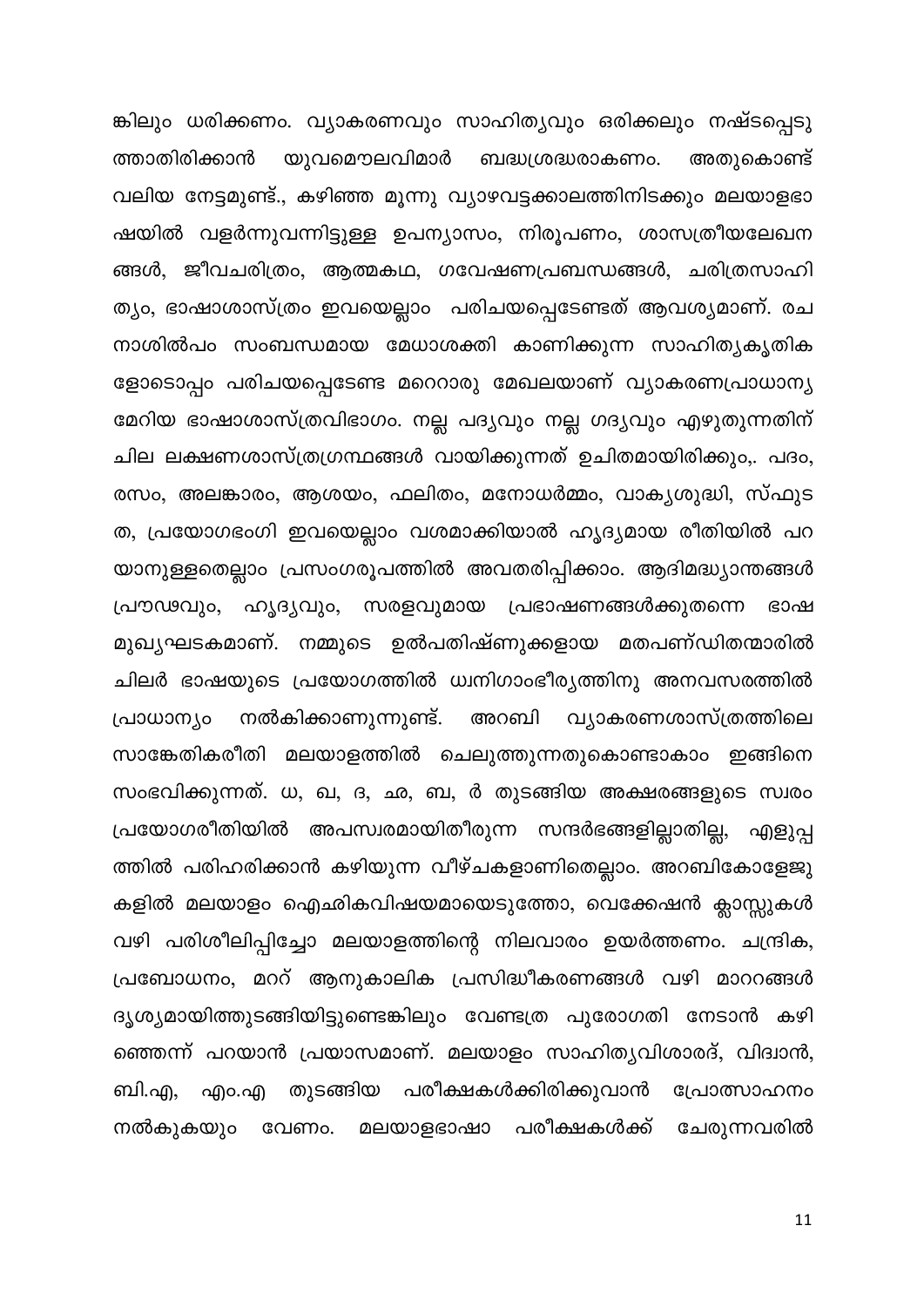മുസ്ലീംകൾ ഇന്നും ഒരു ശതമാനമായിട്ടില്ലെന്ന നഗ്നസത്യം വിസ്മരിക്കരു ത്.

സ്വാധീനത ലാളിത്യസുന്ദരമായ മലയാളഭാഷയിൽ നേടുന്നതിന് ഗ്രന്ഥപാരായണം കൂടുതൽ പ്രയോജനപ്പെടും. ഇടക്കിടക്ക് സാഹിത്യസദ സംഘടിപ്പിച്ച് ഇസ്ലാമിക വിഷയങ്ങൾ സ്സുകൾ നല്ല നിലയിൽ കൈകാര്യം ചെയ്യുന്നതും സഹായകരമായിരിക്കും. വളർന്നുവികസിച്ചു കൊണ്ടിരിക്കുന്ന മലയാളഭാഷയുടെ മഹത്തായ കഴിവുകൾ കണക്കിലെടു ത്താൽ കൂടുതൽ കൂടുതൽ താല്പര്യം ജനിക്കാതിരിക്കയില്ല. മററു ഭാഷക ളിലെ വിജ്ഞാനശാഖകൾ പലതും മലയാളത്തെ സമ്പന്നമാക്കിക്കൊണ്ടിരി ക്കുകയാണ്. ശുഭാപ്തിവിശ്വാസം ഉളവാക്കുന്ന മാററങ്ങൾ സമുദായത്തി ലുണ്ടായിക്കൊണ്ടിരിക്കുന്നുണ്ടെങ്കിലും ആ വഴിക്കുളള പ്രയാണത്തിനു ഇനിയും ഊക്കുകൂടാതെ തരമില്ല. 'ഖോജരാജാ'വിനെ വിളിച്ച് നല്ല മലയാ ളത്തെ ശപിച്ച പാതിരാപ്രചാരകരിൽനിന്ന് മുസ്ലീം സമുദായം കുറെ യൊക്കെ വിമോചിക്കപ്പെട്ടിട്ടുണ്ട്. ഈ മാറിയ കാലഘട്ടത്തിൽ ''മനോഹര മായ നല്ല മലയാളഭാഷ കൈകാര്യം ചെയ്യാൻ അല്ലാഹു അനുഗ്രഹിക്കേ ണമേ'' എന്നായിരിക്കട്ടെ നമ്മുടെ പ്രാർത്ഥന.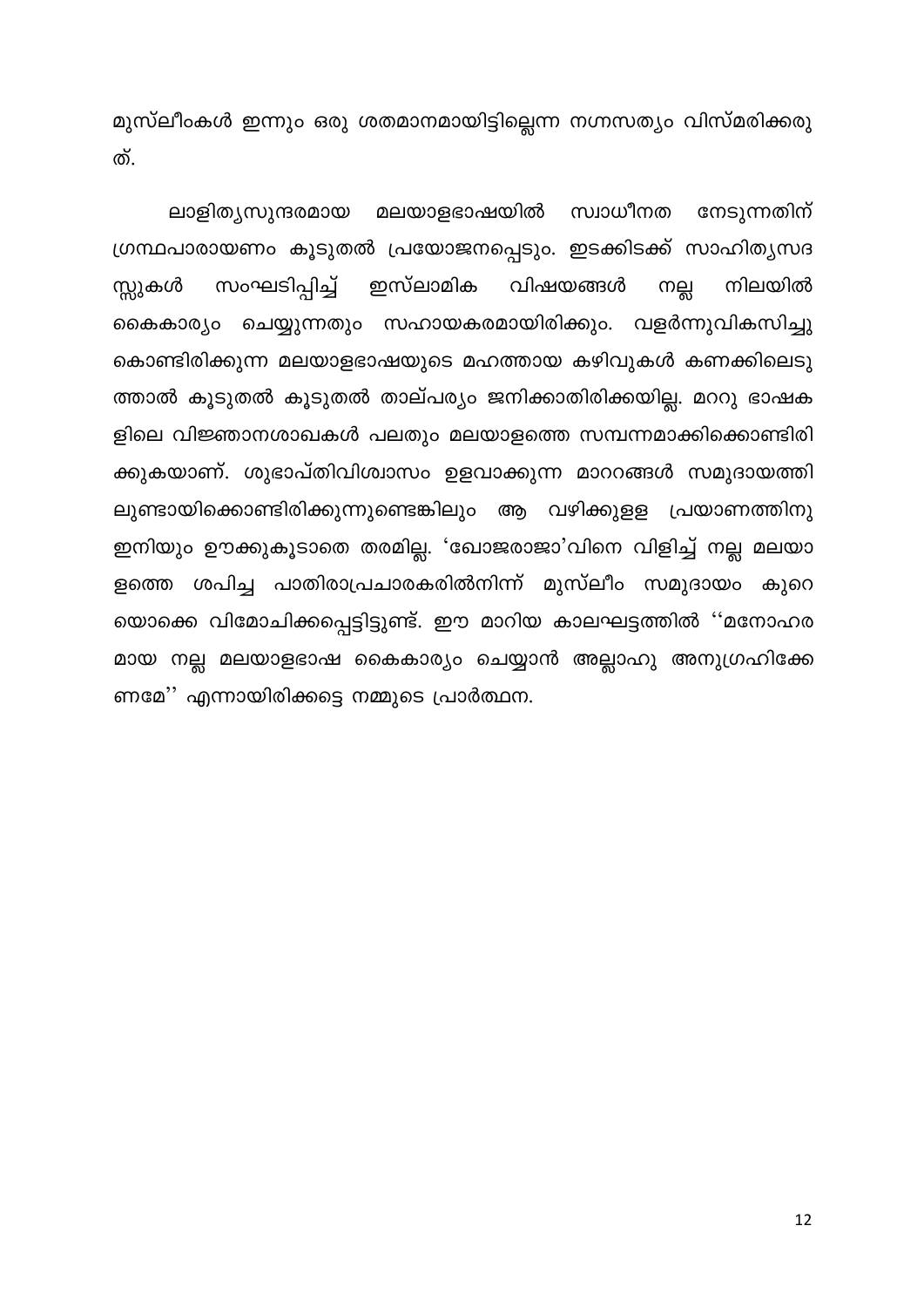## <span id="page-13-0"></span>ദേശീയോത്ഗ്രഥനവും ന്യൂനപക്ഷങ്ങളും

സാമൂഹ്യജീവിതത്തിൽ നിർമ്മാണാത്മകമായ സമചിത്തത പടുത്തു യർത്തുവാൻ ദേശീയോത്ഗ്രഥനപരിപാടി നമ്മുടെ രാജ്യം സ്വീകരിക്കുക യാണല്ലോ. ദേശീയമായ കെട്ടുറപ്പിന് വികാരപരമായ ഐക്യം അനുപേക്ഷ ണീയമാണ്. രാജ്യപുരോഗതിക്ക് വൈജാത്യമുള്ള വർഗ്ഗങ്ങളുടെയും, ഘട ആന്തരികമായ കങ്ങളുടെയും ആശയസംയോജനം പലവിധത്തിലും വിഭിന്നങ്ങളായ സഹായകമാകും. സാമൂഹ്യപ്രവണതകൾ വെച്ചുപു ലർത്തുന്ന ഭാരതത്തിൽ ദേശീയോത്ഗ്രഥനം വിജയപ്രദമായാൽ മനുഷ്യ വർഗ്ഗത്തിനും ലോകസമുദായത്തിനും അതൊരു മാതൃകയായിത്തീരും. ജാതി, മതം, വർഗ്ഗം, ഭാഷ എന്നിവയെ സംബന്ധിച്ച ഭിന്നസ്വഭാവം വച്ചുപു ലർത്തുന്ന രാജ്യത്ത് ഒരു ജനതയുടെ ഐക്യത്തിന്നുവേണ്ടിയുളള പ്രയത്നം എപ്പോഴും സ്വാഗതാർഹമാണ്. രാജ്യത്തിന്റെ ആഭ്യന്തരസമാ ധാനം നിലനില്ക്കുന്നതുതന്നെ അസംതൃപ്തജനവിഭാഗത്തോടുളള ഭരണ കൂടത്തിന്റെ നീതിപൂർവ്വമായ സമീപനം കൊണ്ടാണ്. ഭൂരിപക്ഷ ന്യൂനപക്ഷ പ്രശ്നങ്ങൾ എപ്പോഴും ഏററവും വലിയ പ്രശ്നങ്ങളായി ഏതു രാജ്യത്തും അവശേഷിക്കുന്നു. രാഷ്ട്രീയവും, സാമ്പത്തികവുമായ ശക്തി കൈയിലു ളള വിഭാഗം അവരുടെ ആധിപത്യം സ്ഥാപിക്കുവാൻ ഭരണയന്ത്രം തിരി ക്കുമ്പോൾ അവിടെ അസംതൃപ്തവിഭാഗം പ്രശ്നമായി തലയുയർത്തുന്നു. ചരിത്രത്തിന്റെ കഴിഞ്ഞ കാലങ്ങളിൽ ഈ പ്രശ്നങ്ങളോട് ഏററുമുട്ടാതെ ഒരു രാജ്യത്തിനും ഭരണയന്ത്രം മുന്നോട്ടുനീക്കുവാൻ സാധിച്ചിട്ടില്ല. ഇന്ത്യ യിൽ ഈ പ്രശ്നം വ്യാപകമായ നിലയിൽ അഭിമുഖീകരിച്ചുകൊണ്ടിരിക്കു ന്നു.

ദേശീയസംസ്ക്കാരത്തിന്റെ ഉറവിടങ്ങളായ പ്രാചീനരാഷ്ട്രങ്ങളിൽ മതപരമായ ന്യൂനപക്ഷങ്ങൾ അവരുടെ പ്രശ്നങ്ങളുമായി വർഗ്ഗസിദ്ധാന്ത ങ്ങളോട് ഏററുമുട്ടിയതായി കാണാം. വർഗ്ഗമേധാവിത്വം പുലർത്തിപ്പോന്ന ദേശീയരാഷ്ട്രങ്ങൾ നൂററാണ്ടുകളോളം നീറിപ്പിടിച്ച പല സംഭവങ്ങളും ഉൽഘാടനം ചെയ്തു. ഭൂരിപക്ഷത്തിന്റെ അധികാരങ്ങൾ തങ്ങൾക്കും അവ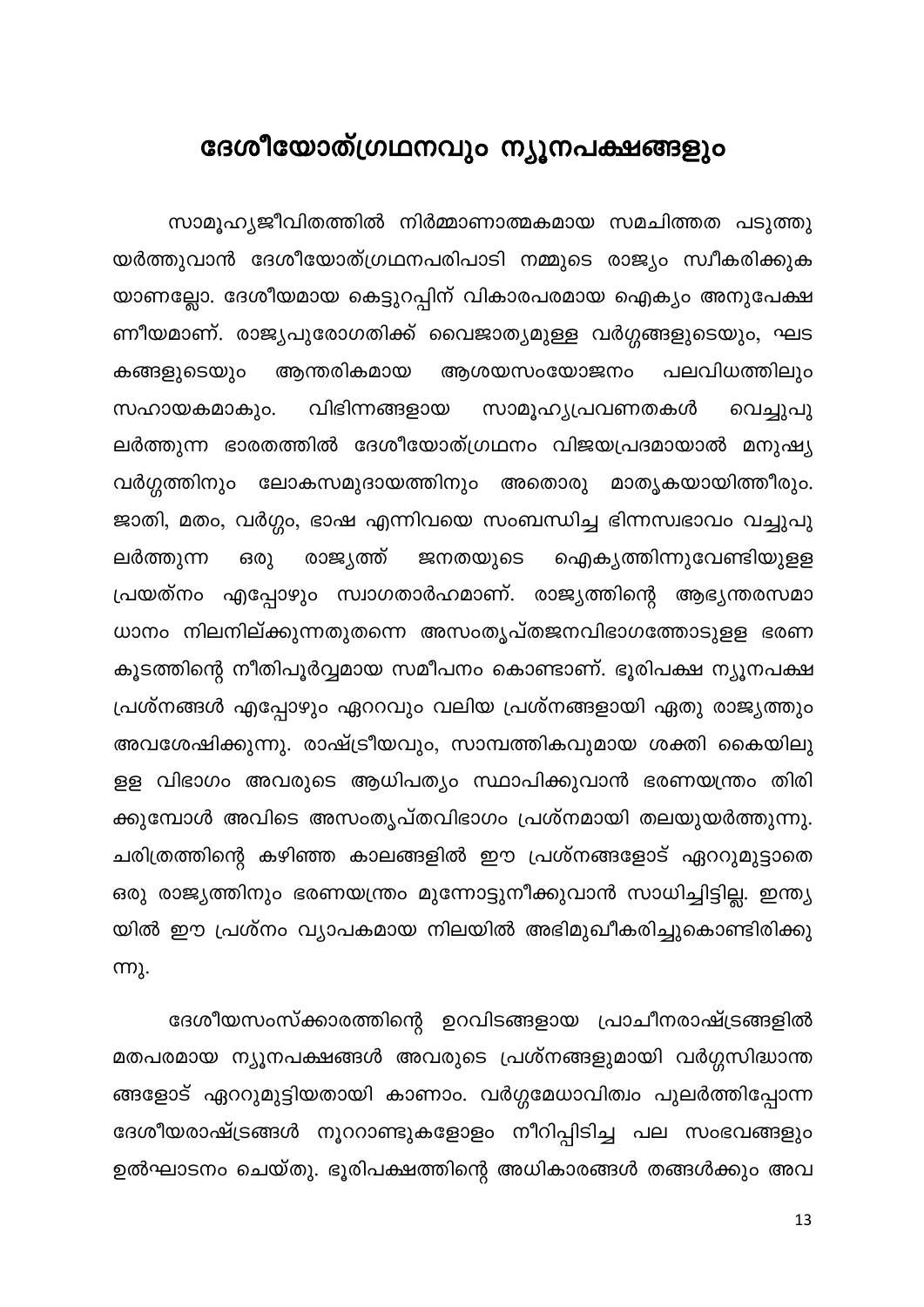കാശപ്പെട്ടതാണെന്നു വാദിക്കുകയും ന്യൂനപക്ഷസംരക്ഷണം മൌലികാവ കാശമാണെന്നു സമർത്ഥിക്കുകയും ചെയ്യുമ്പോൾ പ്രശ്നങ്ങൾ അതിന്റെ വ്യക്തമായ രൂപത്തിൽ എത്തുന്നു. യൂറോപ്പിൽ 13–ാം നൂററാണ്ടുമുതൽ മതപരമായ ന്യൂനപക്ഷപ്രശ്നം പല കോളിളക്കങ്ങളും സൃഷ്ടിച്ചു. ദേശീയ ജീവിതത്തിൽ വ്യാവസായിക വിപ്ലവത്തിനു മുൻപുതന്നെ ഈ പ്രശ്ന ങ്ങൾ ജനതയിൽ സ്വാധീനം ചെലുത്തി. 1660–ൽ സ്വീഡനും പോളണ്ടു മായി നടന്ന 'ഒലിവ്' സന്ധിയിലും 1678–ൽ ഫ്രഞ്ച് ഉടമ്പടിയിലും മതപര മായ ന്യൂനപക്ഷത്തിന്റെ രാഷ്ട്രീയാവകാശങ്ങൾക്ക് നിബന്ധനകൾ ഉണ്ടാ ക്കിയിരുന്നു. പ്രഷ്യയിലും മററയൽ രാജ്യങ്ങളിലും ന്യൂനപക്ഷങ്ങളുടെ മതപരമായ വിശ്വാസങ്ങളേയും വികാരങ്ങളേയും മാനിച്ചിരുന്നു.

1798–ൽ ഫ്രഞ്ചുവിപ്ലവത്തെ തുടർന്നുണ്ടായ സംഭവവികാസങ്ങളിൽ രാഷ്ട്രീയ കാര്യങ്ങളിൽ മതന്യൂനപക്ഷങ്ങൾക്കു പങ്കുണ്ടായിരുന്നു. കത്തോലിക്കാമതം വിശുദ്ധറോമാസാമ്രാജ്യത്തിന്റെ രാഷ്ട്രീയസ്വഭാവ ത്തോടുകൂടിയ എല്ലാ ആജ്ഞകളും മദ്ധ്യകാലയൂറോപ്പിൽ സ്വീകരിച്ചിരു ന്നു. പ്രജായത്തഭരണം സമൂഹത്തിന്റെ വികാരങ്ങളെ മാനിച്ചപ്പോൾ രാജ്യ ത്തിലെ ഭൂരിപക്ഷവിഭാഗത്തിനു അവരുടെ ശക്തി പ്രകടിപ്പിക്കുവാൻ ഒരവ ഉണ്ടാക്കിക്കൊടുത്തു. ഭൂരിപക്ഷത്തിന്റെ അഭിമതം അനുസരിച്ച് സരം തിരിഞ്ഞുകൊണ്ടിരുന്നപ്പോൾ ന്യൂനപക്ഷം രാഷ്ട്രയന്ത്രം തങ്ങളുടെ വ്യക്തിത്വം വീണ്ടെടുക്കുവാൻ ശ്രമങ്ങൾ ആരംഭിച്ചു. ഇതിലൂടെ വളർന്ന അകൽച്ച വികാരപരമായ ഐക്യത്തിനു വിഘാതം ഉണ്ടാക്കിയിട്ടുണ്ട്. ഈ ഘട്ടങ്ങളിലെല്ലാം ദേശീയ ഐക്യത്തിനുവേണ്ടിയുളള അവിരാമമായ ശ്രമ ങ്ങൾ ഓരോ രാഷ്ട്രത്തിലും നടന്നിട്ടുണ്ട്. ഇന്ത്യയിൽ ഉൽഗ്രഥനപ്രധാന മായ തത്വവിചാരം പൂർവ്വകാലങ്ങളിലും ഉയർന്നിട്ടുണ്ട്. ഇപ്പോൾ മാറിയ പരിത:സ്ഥിതിയിൽ ദേശീയ ഐക്യം ഒരു രാഷ്ട്രപ്രമാണമായി അംഗീകരി ക്കാൻ നിർബന്ധിതരായിരിക്കുകയാണ്. വിദ്യാഭ്യാസവും ഉണർവും ന്യൂന പക്ഷങ്ങളെ സ്വന്തം പാരമ്പര്യത്തിലും വിശ്വാസത്തിലും മതിപ്പുളളവരാക്കി ത്തീർക്കുന്നതുകൊണ്ട് മററുളളവർ നിൽക്കുന്ന താവളങ്ങളിൽ നിൽപ്പുറപ്പി ക്കുവാൻ അവരും വ്യഗ്രത കാണിക്കുകയാണ്. മതപരവും സാമ്പത്തിക വുമായ പിന്നോക്കവിഭാഗങ്ങളുടെ യഥാർത്ഥ നില ഗ്രഹിക്കാതെയും, അവ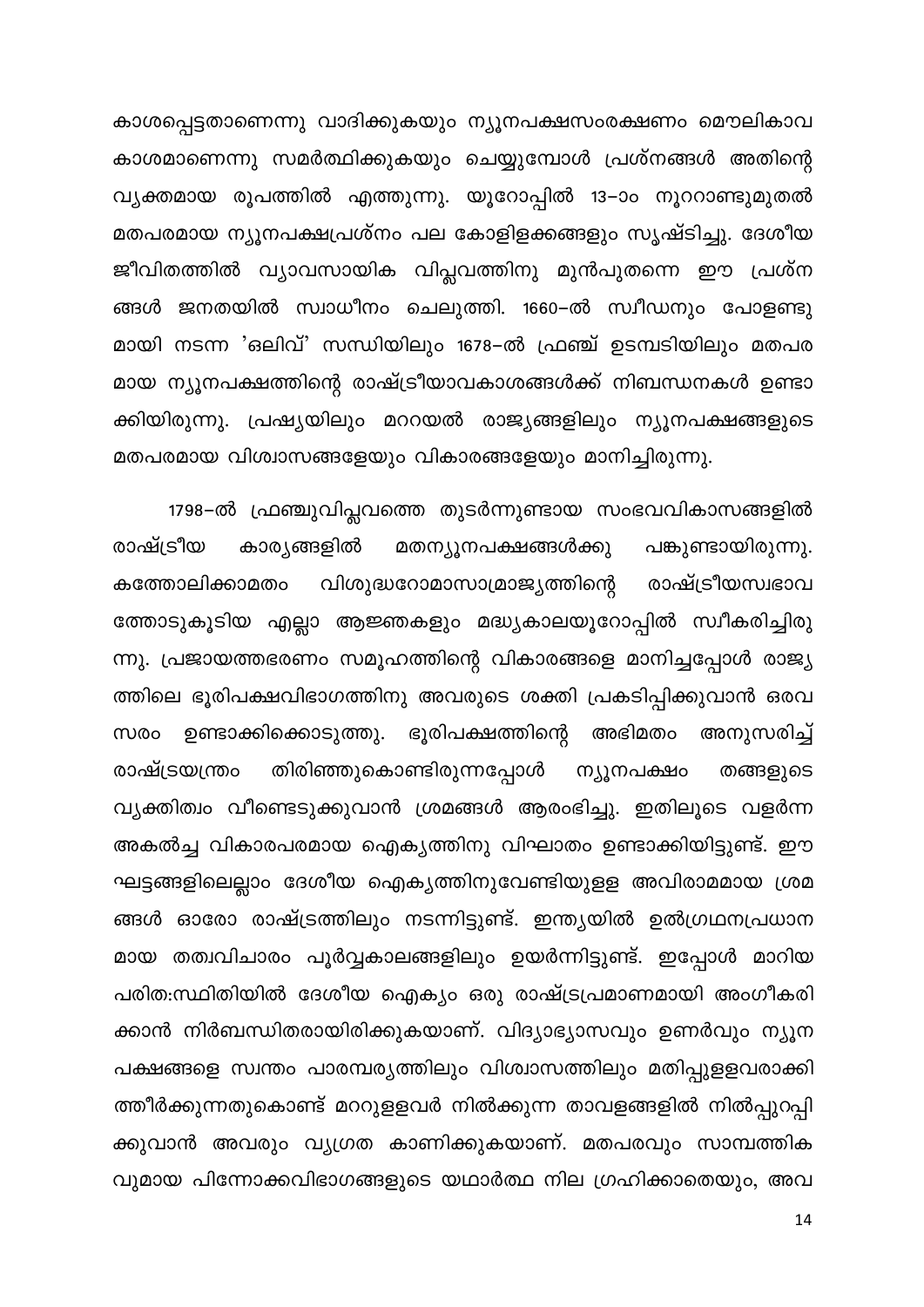രുടെ വികാരങ്ങൾക്കു വിലയിരുത്താതെയും ദേശീയോൽഗ്രഥനം വിജയ പ്രദമാകുമോ എന്നു സംശയിക്കേണ്ടിയിരിക്കുന്നു.

ഒന്നും രണ്ടും ലോകമഹായുദ്ധങ്ങളെ പിന്നിട്ട യൂറോപ്യൻരാജ്യങ്ങൾ ന്യൂനപക്ഷപ്രശ്നങ്ങളെ എതിരിടാൻ വളരെയേറെ ത്യാഗങ്ങൾ സഹിക്കേ ണ്ടിവന്നു. ഹംഗറിയിലെയും, ജർമ്മനിയിലെയും ന്യൂനപക്ഷങ്ങൾ കൊളു ത്തിവിട്ട കലാപങ്ങൾ സ്വയംനിർണ്ണയാവകാശപ്രസ്ഥാനങ്ങൾക്ക് പരോക്ഷ മായ പിൻതുണ നല്കി. രാജഭരണം ചില രാജ്യങ്ങളിൽ തലകീഴായി മറി ഈ ഘട്ടങ്ങളിലൊന്നും ദേശീയസംയോജനം ഫലപ്രദമായില്ല. ഞ്ഞു. ആഫ്രിക്ക മുതലായ രാജ്യങ്ങളിൽ സാമ്രാജ്യപിൻതുണയുളള ന്യൂനപക്ഷ ങ്ങൾ ഭൂരിപക്ഷത്തെ അടക്കിഭരിച്ചു. ബുദ്ധിയിലും സമ്പത്തിലും മുൻനില യിൽ നില്ക്കുന്ന ന്യൂനപക്ഷങ്ങൾ പല രാജ്യങ്ങളിലും അവരുടെ മേധാ വിത്വം ഇന്നും പുലർത്തിപ്പോരുന്നുണ്ട്. അവിടെയെല്ലാം പിന്നോക്കമായ ഭൂരിപക്ഷങ്ങൾ ഉണർന്നുവരുന്നതോടെ പ്രശ്നങ്ങൾ അഗ്നിപർവ്വതത്തിന്റെ രൂപത്തിൽ അപകടസന്ധിയിലേക്ക് രാജ്യത്തെ തള്ളിനീക്കുകയും ചെയ്യു ന്നു. അസംതൃപ്തയൂറോപ്പിന്റെയും ഏഷ്യയിലെ മദ്ധ്യപൗരസ്ത്യരാജ്യങ്ങ ളുടെയും യുദ്ധാനന്തരചരിത്രം പ്രസ്തുതപ്രശ്നങ്ങൾ ഉൾക്കൊള്ളുന്നതാ ണ്. ന്യൂനപക്ഷപ്രശ്നത്തെ സമചിത്തതയോടെ, സമീപിച്ച ആദ്യത്തെ സർവ്വരാഷ്ട്രസംഘം ഒരു ന്യൂനപക്ഷക്കമ്മററിയെത്തന്നെ ഏർപ്പെടുത്തി. സ്വാധീനനമുളള ലോകസംഘടനയിൽ ബ്രിട്ടൺ, പക്ഷേ, ഫ്രാൻസ്, ജർമ്മനി എന്നീ രാഷ്ട്രങ്ങൾ കരാറുകൾ മാനിക്കുവാൻ തയ്യാറായില്ല. സ്ലാവിയൻ രാജ്യങ്ങളിൽ സംഘടിത വിപ്ലവം തന്നെ പൊട്ടിപ്പുറപ്പെട്ടു. ടർക്കിയും ഗ്രീസും ജനസംഖ്യയെ കൈമാററം ചെയ്തുകൊണ്ട് ന്യൂനപ ക്ഷപ്രശ്നങ്ങൾക്ക് ആദ്യം പരിഹാരം കാണിച്ച രാജ്യങ്ങളാണ്. രണ്ടാം ലോകമഹായുദ്ധത്തോടുകൂടി ന്യൂനപക്ഷപ്രശ്നം ഒരു വൻശക്തിക്കും അഭിമുഖീകരിക്കുവാൻ സാധിക്കാത്ത നിലയിലേക്കു വളർന്നു. ലോക ത്തിലെ വർഗ്ഗീയ ന്യൂനപക്ഷമായ യഹൂദർ അനുഭവിച്ച ദുരിതങ്ങൾ വിസ്മ രിക്കപ്പെടാവുന്നതല്ല. ഈയിടെ ഇസ്രായേലിൽവച്ചു വധിക്കപ്പെട്ട ഐക്മാനും ജർമ്മൻകാരും യൂറോപ്പിൽ ഉണ്ടായിരുന്ന 95 ലക്ഷം യഹൂദ രിൽ 50 ലക്ഷം പേരെ കൊന്നുകളഞ്ഞു. ഒന്നരക്കോടിയുളള യഹൂദർ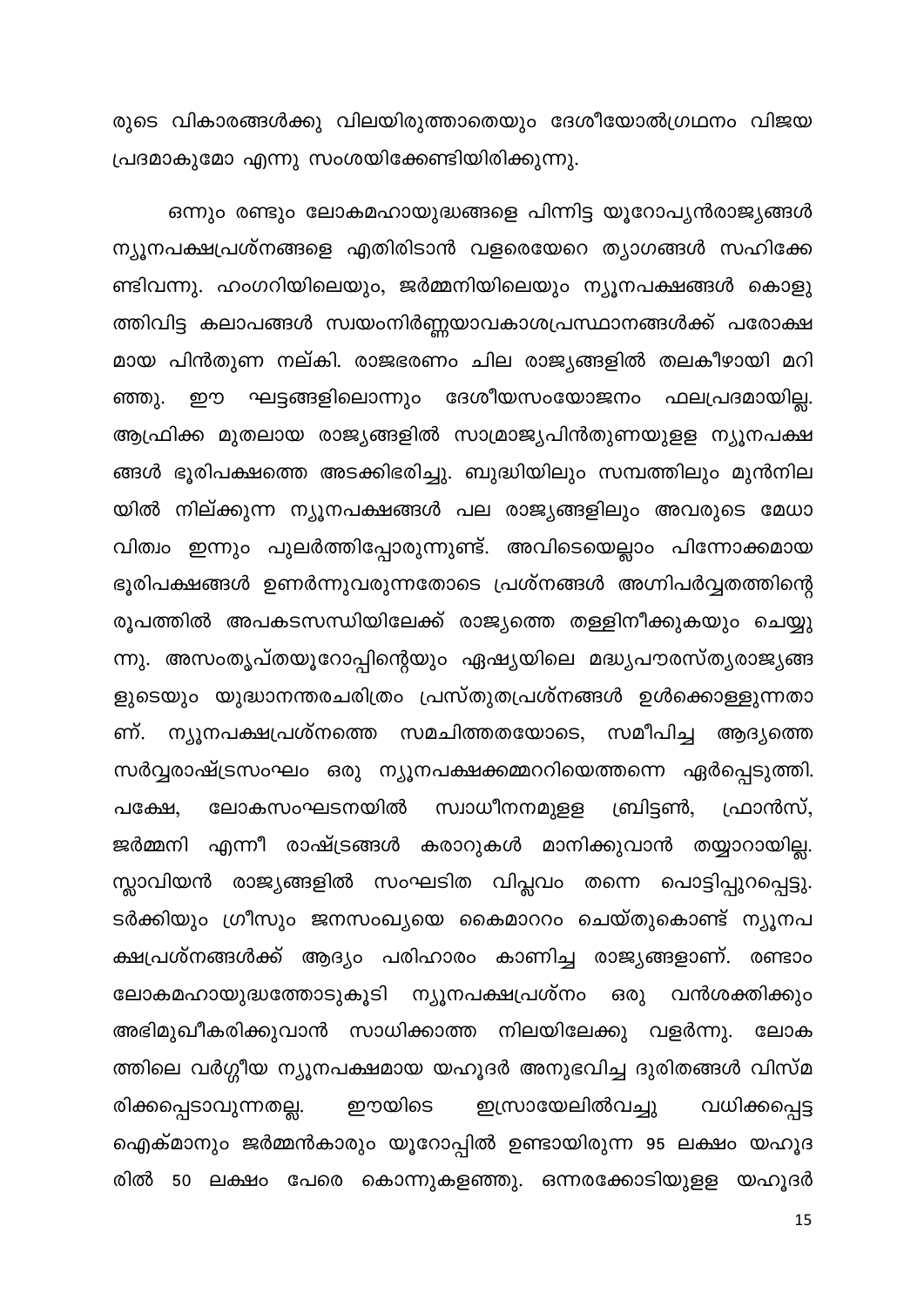കഴിഞ്ഞപ്പോൾ ലോകത്തിൽ ഒരു കോടിയിൽ താഴെയായി. യുദ്ധം വർഗ്ഗീയന്യൂനപക്ഷമായ യഹൂദർക്ക് അവരുടെ ത്യാഗത്തിന്ന് പ്രതിഫലം മുസ്ലീംരാജ്യങ്ങളുടെ മദ്ധ്യത്തിൽ 1948–ൽ ഇസ്രായേൽ എന്നവണ്ണം രാഷ്ട്രം സ്ഥാപിക്കുവാൻ സാധിച്ചു. മദ്ധ്യപൗരസ്ത്യരാഷ്ട്രങ്ങളിൽ ഈ വർഗ്ഗീയന്യൂനപക്ഷം കലാപങ്ങളുടെ ചൂണ്ടുപലകയായി ഇന്നവശേഷിച്ചിരി ക്കുന്നു. സർവ്വരാഷ്ട്രസംഘടനയുടെ കീഴിലുളള മനുഷ്യാവകാശക്കമ്മീ ഷൻ ന്യൂനപക്ഷങ്ങളുടെ സംരക്ഷണത്തിനും ലാഘവബുദ്ധിയോടെ പ്രശ്നങ്ങളെ സമീപിക്കാറുണ്ട്. പല ഘട്ടങ്ങളിലും ഈ കമ്മീഷൻ പാല സ്റ്റൈൻ, അൽബേനിയ, ബൾഗേറിയ, യുഗോസ്ലാവിയ, ആഫ്രിക്ക, മുത ലായ രാജ്യങ്ങളിൽ എടുത്ത നയം അത്ര സുഖപ്രദമായിരുന്നില്ല. ആഫ്രിക്ക യിലെ 3 ലക്ഷം ഇന്ത്യാക്കാരുടെ പ്രശ്നം ഇന്ത്യ ഉന്നയിച്ചപ്പോൾ മനുഷ്യാ വകാശക്കമ്മീഷനു അതിൽ കാര്യമായി ഒന്നും തന്നെ ചെയ്യുവാൻ കഴി ഞ്ഞില്ല.

അറബിരാജ്യങ്ങളിലെ ദേശീയന്യൂനപക്ഷങ്ങൾ ഈ പ്രശ്നത്തിനു തക്കതായ പ്രതിഫലം കാണാതെ ഇന്നും ഉഴറുകയാണ്. ഇന്ത്യൻ ഉപഭൂഖ ണ്ഡത്തിലെ വിഭജനം ഇന്നും അന്തർദേശീയ പ്രശ്നമായി അനാരോഗ്യക രമായ ചലനങ്ങൾ സൃഷ്ടിച്ചുകൊണ്ടിരിക്കുകയാണ്, ന്യൂനപക്ഷപ്രശ്ന ത്തിന്റെ പ്രത്യയശാസ്ത്രപരമായ നിലപാടും, മാനസികഭാവങ്ങളും, ദേശീ യസംയോജനത്തിന്റെ കെട്ടുറപ്പിനനുസൃതമായി അപഗ്രഥനം ചെയ്യാൻ ഇന്നും സാധിച്ചിട്ടില്ല. ഗ്രൂപ്പുകൾ തിരിഞ്ഞുളള വടംവലികളും, വർഗ്ഗം, മതം, സംസ്ക്കാരം എന്നിവയെ ചൊല്ലിയുള്ള വാദങ്ങളും, ഭരണഘടന ആശ്വാ സമായും ഉറപ്പുകൾ നൽകിയിട്ടുണ്ടെങ്കിലും വിഷമാവസ്ഥ ഇന്നും യിൽതന്നെ നിൽക്കുകയാണ്. ഇന്ത്യയിൽ ഭാഷാസംസ്ഥാനങ്ങളുടെ ഉത്ഭവ ത്തോടുകൂടി ഭാഷാന്യൂനപക്ഷങ്ങൾ ഇന്നും അവശേഷിച്ചിട്ടുണ്ട്. പ്രാദേ ശികഭാഷകളുടെ പുരോഗതിയിൽ വിരലൂന്നി നില്ക്കുന്നവർ ലോകഭാഷ ശ്രമിക്കുന്നുണ്ട്. സാംസ്ക്കാരിക കളെ നിരുത്സാഹപ്പെടുത്തുവാൻ രംഗത്തെ സംഘർഷം ദേശീയോൽഗ്രഥനത്തിന് പ്രതിബന്ധം ഉണ്ടാക്കുന്നു ണ്ട്. ഭൂരിപക്ഷത്തിന്റെ ഭാഷയും, സംസ്ക്കാരവും ദേശീയ സംസ്ക്കാരമാ ണെന്ന് സമർത്ഥിക്കുവാൻ വെമ്പൽകൊള്ളുമ്പോൾ ന്യൂനപക്ഷങ്ങൾ അവ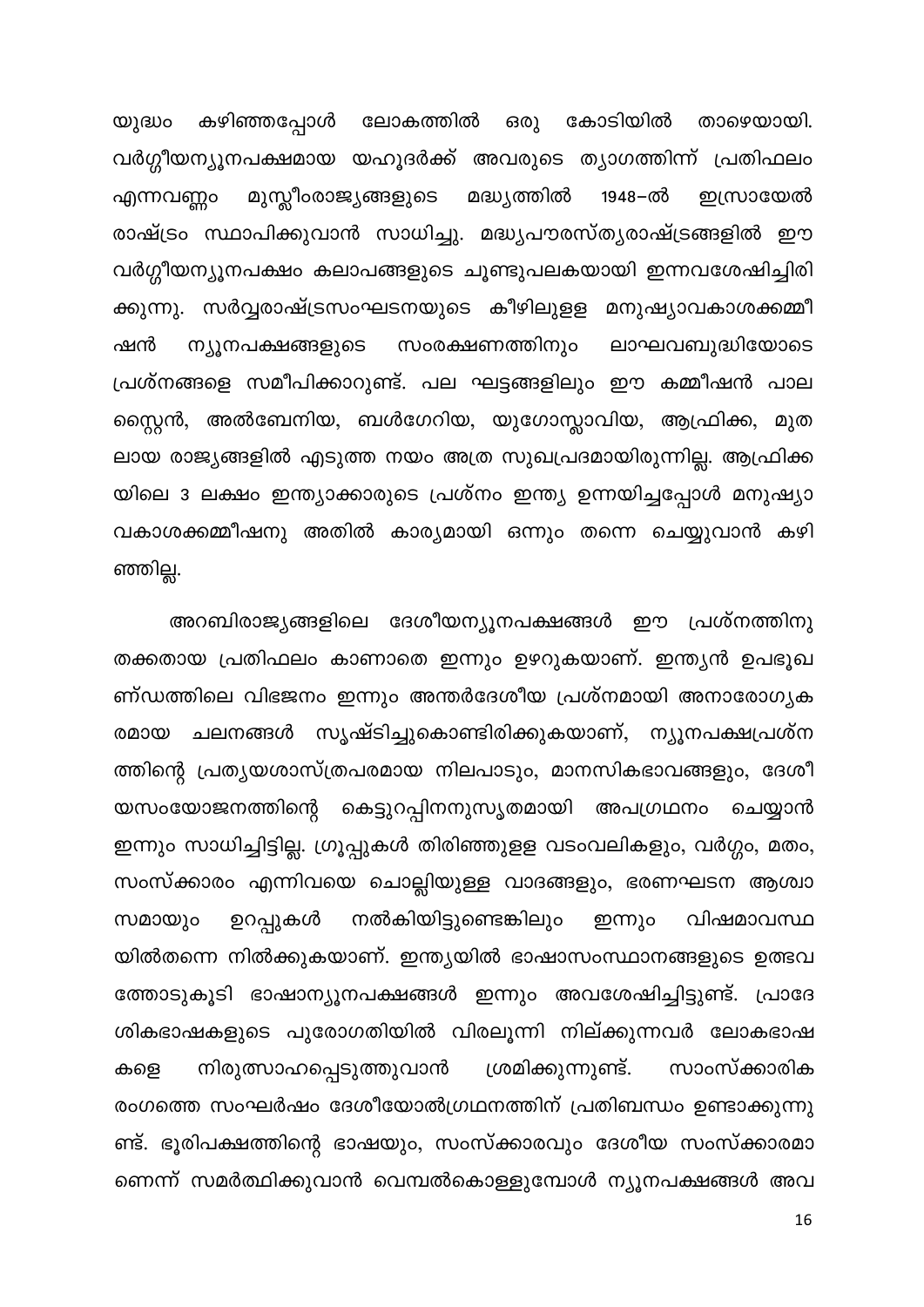രുടെ പ്രത്യേക സംസ്ക്കാരസവിശേഷതകൾ വേണ്ടത്ര മാനിക്കപ്പെടു ന്നില്ലാ സംശയിക്കുന്നു. സാംസ്ക്കാരിക ഭൂരി പ്രശ്നങ്ങൾ എന്ന് പക്ഷവീക്ഷണത്തിലൂടെ ഒരു നയവും; നിയമവുമായി നടപ്പാക്കിയ രാഷ്ട്ര ങ്ങളിലെല്ലാം സാമൂഹ്യ നിമ്നോന്നത വടുകെട്ടി നിൽക്കുന്നതായി കാണാം. എല്ലാ വിഭാഗങ്ങളുടെയും സംസ്ക്കാരമുദ്രകൾക്ക് പ്രാതിനിദ്ധ്യവും, പ്രാമു ഖ്യവും നൽകുന്നതിൽ വൈമുഖ്യം കാണിച്ചാൽ സമുന്നതമായ ദേശീ യോൽഗ്രഥനം സാധിതപ്രായമാകുവാൻ പ്രയാസമാകും. വൈവിദ്ധ്യമുളള ജനതയുടെ വികാരങ്ങളും, വിചാരങ്ങളുമാണ് ഇന്ത്യയുടെ ആത്മാവിനെ ത്രസിപ്പിക്കുന്നത്. ഭാഷാസംബന്ധിയായ അതിർത്തി അതിലംഘിച്ചു വളർത്തിക്കൊണ്ടുവരേണ്ടതാണ് ദേശീയ സംസ്ക്കാരം എന്നു പറയുന്നത്. ഇന്ത്യയിലെ ദക്ഷിണോത്തര വ്യത്യാസങ്ങൾ ഉൽഗ്രഥനത്തിലേക്കുള്ള പ്രയാണത്തിന് വിഘാതകൾ സൃഷ്ടിക്കുന്നുണ്ട്. ആര്യദ്രാവിഡസംവാദ ങ്ങൾ പ്രാചീനകാലങ്ങളിൽ നിർമ്മിച്ച മതിൽക്കെട്ടുകൾ ഇന്നും തകരാതെ നിൽക്കുന്നതായി കാണാം. മദ്ധ്യകാലഘട്ടത്തിനുശേഷം പ്രതാപത്തിലേ യ്ക്കുയർന്ന ദക്ഷിണേന്ത്യൻ ഭരണകൂടങ്ങൾ പ്രസ്തുത വ്യത്യാസങ്ങൾ പരോക്ഷമായി വളർത്തുകയാണ് ചെയ്തിട്ടുള്ളത്. ഇന്നുയർന്നുകേൾക്കുന്ന ദ്രാവിഡവാദങ്ങൾ അതിലൂടെ വളർന്നതാണ്. ദേശീയ സംയോജനം അനു പേക്ഷണീയമായി തോന്നിയിട്ടുള്ള ഈ കാലത്ത് അവഗണനമനോഭാവ ത്തിനുപകരം അർഹമായത് അംഗീകരിച്ച് സാസ്ക്കാരികരംഗത്ത് നല്ല വഴക്കം സൃഷ്ടിക്കുവാനാണ് ശ്രമിക്കേണ്ടത്.

തന്നെ ദേശീയോൽഗ്രഥനപ്രമാണത്തിനു മാനസികമായി കേരളം ഒരു തുറന്ന അംഗീകരണം നൽകേണ്ടതാണ്. ഒരുകോടി അറുപത്തെട്ടു ലക്ഷം വരുന്ന കേരളത്തിലെ ജനസംഖ്യയിൽ 80 ശതമാനത്തിന്റെയും വികാരവിചാരങ്ങൾ കണക്കിലെടുത്താൽ പല ഏററക്കുറച്ചിലുകളും ജനസംഖ്യാനുപാതികമായി കാണാവുന്നതാണ്. നോക്കിയാൽ കേരള ത്തിൽ പ്രബലന്യൂനപക്ഷമായി പരിഗണിക്കപ്പെടേണ്ടത് നാൽപത്തൊന്നു ലക്ഷം വരുന്ന ഈഴവരും 39 ലക്ഷമുളള ക്രൈസ്തവരും 35 ലക്ഷമുള്ള മുസ്ലീമുകളുമാണ്. ഒരു കോടിയിലധികമുള്ള 20 ലക്ഷത്തോളം വരുന്ന അധ:കൃത ഗിരിവർഗ്ഗവും മററു പലവിഭാഗങ്ങളും ഈ രാജ്യത്തെ നിർണ്ണാ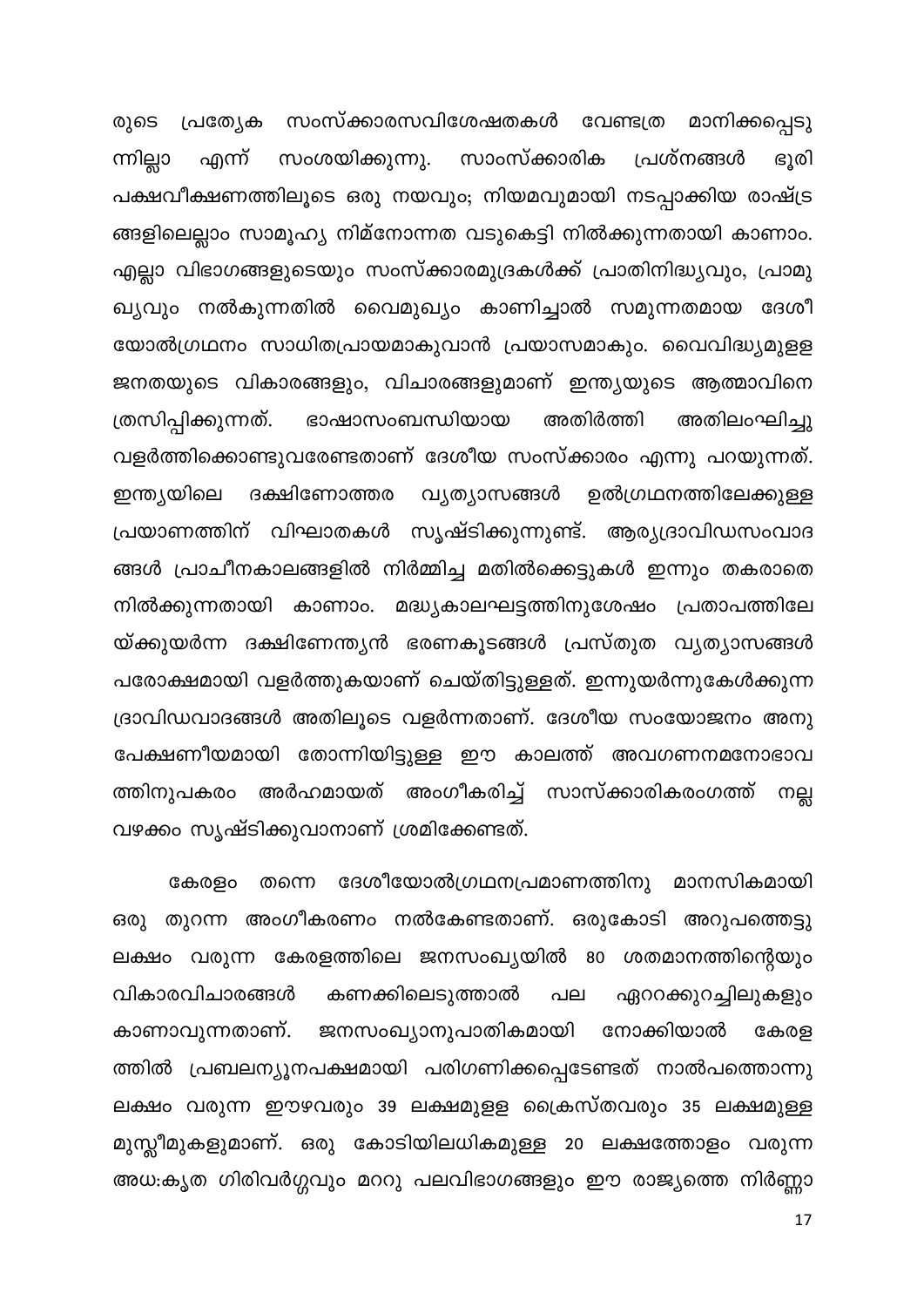യക ദേശീയന്യൂനപക്ഷങ്ങളാണ് മതന്യൂനപക്ഷം എന്ന് പരിഗണിക്കപ്പെടു മ്പോൾ ക്രൈസ്തവരെയും മുസ്ലീമുകളെയും നീക്കിനിർത്തുവാൻ സാധി സ്വാധീനശക്തിയുളളവരാണ്. ക്കാത്തവിധം ഇവരുടെ സവിശേഷമായ ദേശീയതാൽപര്യങ്ങളുമായി സാംസ്ക്കാരിക സംവിധാനക്രമങ്ങൾ ഇണങ്ങിചേർന്നു പോകുന്നുണ്ട്. പക്ഷേ, മതവിഭാഗങ്ങളുടെ മനോവികാര ദേശീയോൽഗ്രഥനപ്രസ്ഥാനം വിധത്തിൽ ങ്ങളെ മാനിക്കുന്ന കേരള ത്തിന്റെ പ്രത്യേക പരിത:സ്ഥിതിയിൽ പ്രാവർത്തികമാവണം. ന്യൂന പക്ഷപ്രശ്നങ്ങൾ മൂർച്ചയുള്ള മുനകളായി എന്നും പൊതുപ്രശ്നത്തിൽ ഉന്തിനിൽക്കുകയാണെങ്കിൽ ദേശീയഐക്യം എന്നതിനു പ്രതീക്ഷിക്കു ന്നത്ര ഭദ്രത ഉണ്ടാകുമോ എന്നാലോചിക്കേണ്ടതാണ്. ന്യൂനപക്ഷങ്ങളുടെ സാമുദായിക അവശതകളും, സാമ്പത്തിക പിന്നോക്കനിലയും, ഭരണമ ണ്ഡലങ്ങളിലെ എണ്ണക്കുറവും, സാസ്ക്കാരിക രംഗത്തെ ചേരിമാറിനിറു തുടർന്നുപോകുകയാണെങ്കിൽ ദേശീ ശാശ്വതമായ ത്തലും എന്നും യോൽഗ്രഥനം എങ്ങനെ സാദ്ധ്യമാകും? എല്ലാവർക്കും വളരുവാനും വിക സിക്കുവാനുമുളള സാമൂഹ്യനീതി പുലർന്നുവരുന്ന ഈ ഘട്ടത്തിൽ പിന്ന ണിവിഭാഗങ്ങളെ ആ രംഗത്തേക്കു കൈകൊടുത്തുനിറുത്തേണ്ടത് പരി ലഭിച്ചിട്ടുളള ഉപരിതലസമുദായങ്ങളുടെ കർത്തവ്യമാണ്. കേരളം രക്ഷ ദേശീയോൽഗ്രഥനത്തെ സംബന്ധിച്ചിടത്തോളം ശബ്ദസമരം സൃഷ്ടി ക്കുന്ന ഒരു സ്റ്റേററ് അല്ല. ഉൽഗ്രഥനാദർശങ്ങൾ ഉൾക്കൊള്ളുവാൻ ഇവി ടത്തെ ജനത ഉയർന്നുകഴിഞ്ഞിട്ടുണ്ട്, അതനുസരിച്ച് ദേശീയമായ സംയോ ജനപ്രവർത്തനങ്ങൾ നീങ്ങണമെന്നേയുള്ളു. വിശ്വാസമൂല്യങ്ങളിൽ വ്യത്യ സ്തത പാലിക്കുന്നവരാണ് കേരളത്തിലെ മതവിഭാഗങ്ങൾ എങ്കിലും സാസ്ക്കാരികരംഗത്ത് സമ്മിശ്രമായ സംഭാവനകൾ നൽകുവാൻ കഴിഞ്ഞിട്ടുണ്ട്. സംഭാവനകൾ അംഗീകരിക്കപ്പെടേണ്ട അവർക്കു ആ ജനപ്രാതിനിധൃമണ്ഡലങ്ങളിൽ യാഥാർത്ഥ്യകമാണെന്ന് വ്യക്തമാകു കയും അതനുസരിച്ച് സമ്പർക്കം ഉണ്ടായിത്തീരുകയും വേണം. ദേശീ സമ്പൂർണ്ണമായ വീജയമായിക്കാണാൻ ആഗ്രഹിച്ചു. യോൽഗ്രഥനം ഏതൊരു പൗരനും ന്യൂനപക്ഷവികാരങ്ങളെയും അപഗ്രഥനാത്മകമായ സങ്കീർണ്ണപ്രശ്നങ്ങളെയും പററി അവധാനപൂർവ്വം പഠിക്കണം. ആ പഠന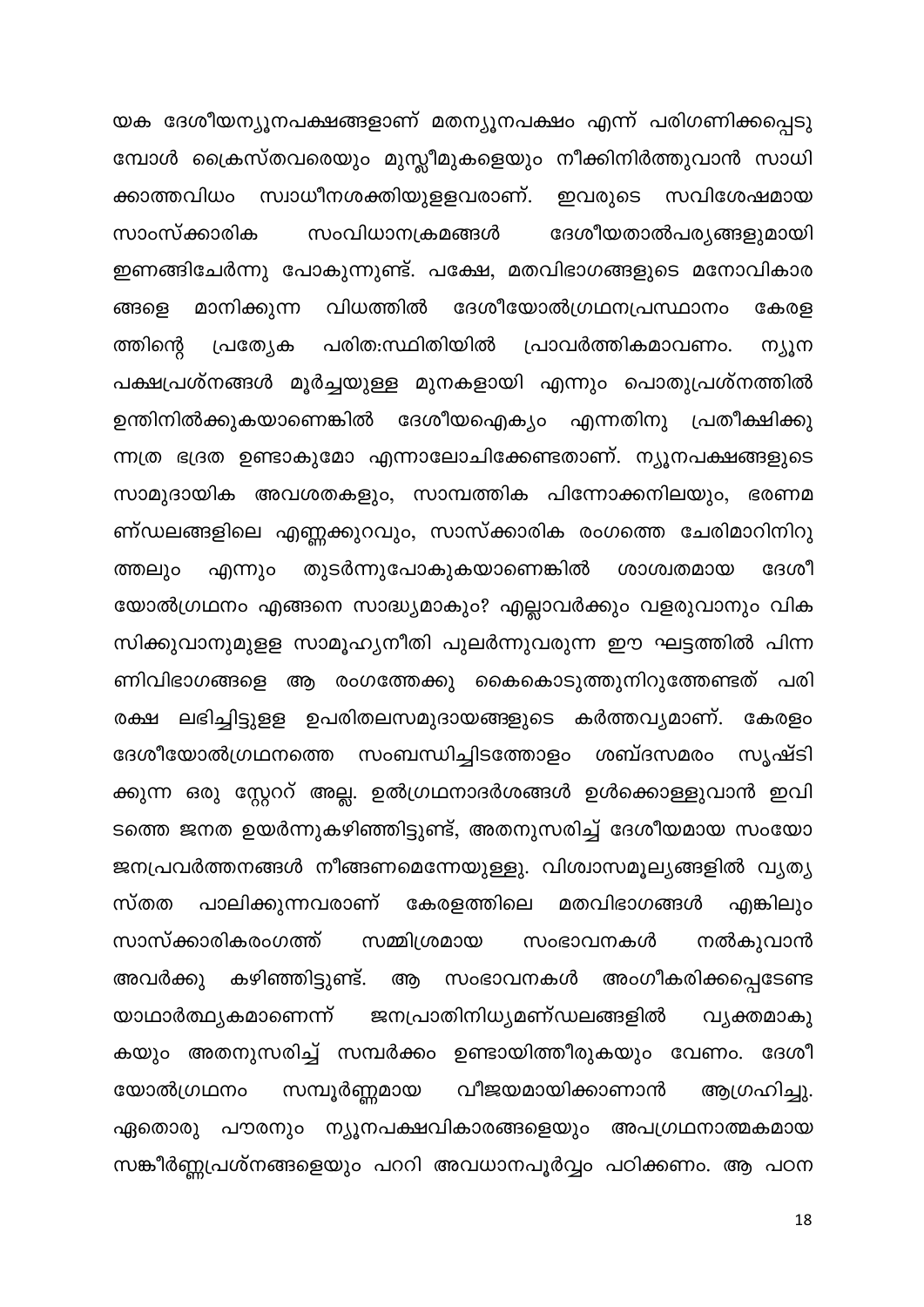ത്തിലൂടെ വളർന്നുവരുന്ന വിശാലവീക്ഷണത്തിനും, ഉയർന്ന ചിന്തയ്ക്കും മാത്രമേ എല്ലാ രംഗങ്ങളിലും ദേശീയ ഐക്യം അതർഹിക്കുന്ന അർത്ഥ ത്തിൽ വ്യാപിപ്പിക്കുവാൻ കഴിയുകയുള്ളു.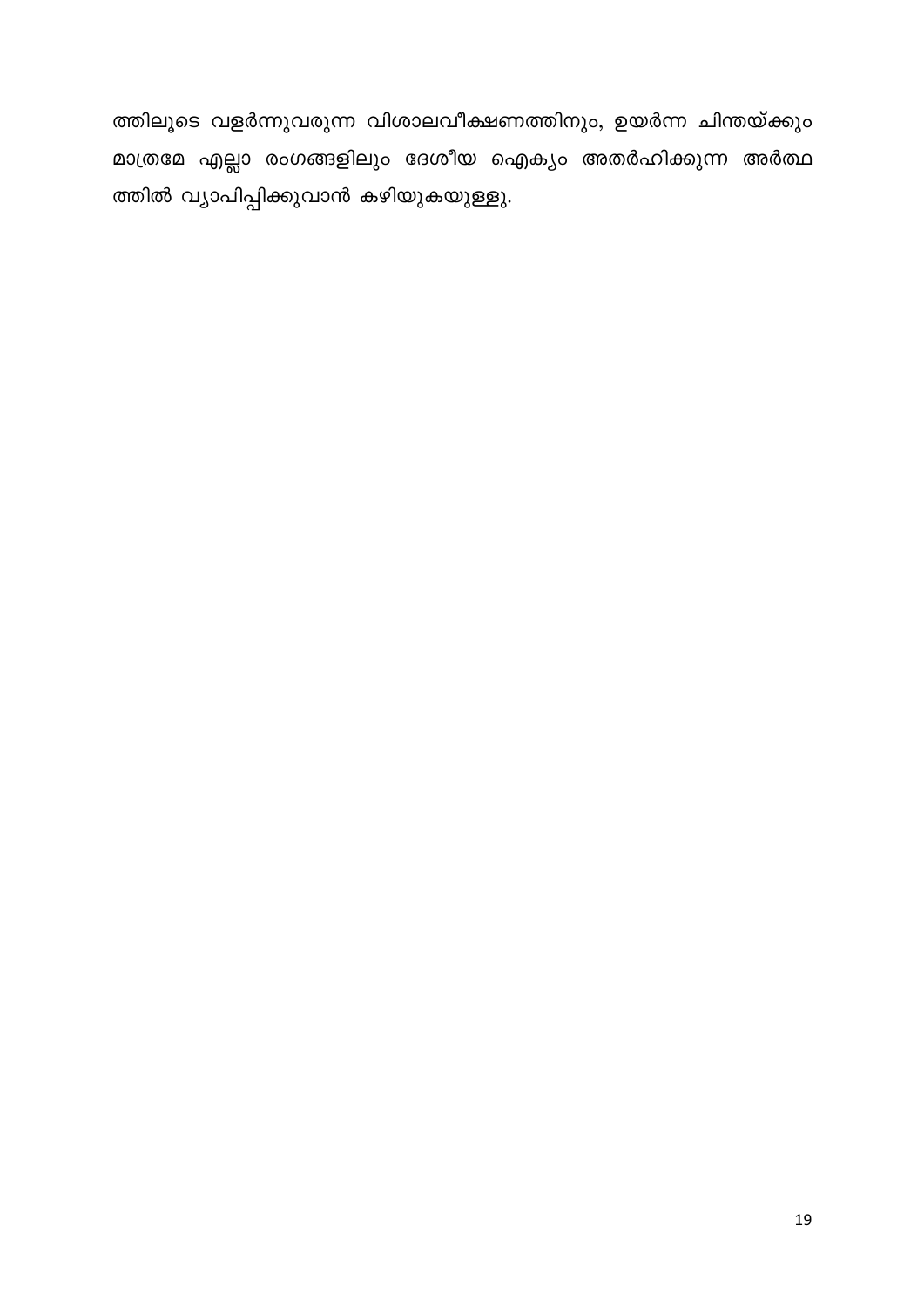#### ആസാദിന്റെ കത്ത്

<span id="page-20-0"></span>യശശ്ശരീരനായ മൌലാന അബ്ദുൽ കലാം ആസാദിനെ സുപ്രസിദ്ധമായ 1942 ലെ സ്വാതന്ത്യസമരത്തിൽ അറസ്റ്റു ചെയ്ത് ജയിലിലാക്കിയ ഘട്ട ത്തിൽ തന്റെ കുടുംബജീവിതത്തിലേക്ക് വെളിച്ചം പകരുന്ന ഏതാനും കത്തുകൾ ഉത്തമസുഹൃത്തും പ്രശസ്ത ഉറുദു സാഹിത്യകാരനുമായ മൌലാന ഹബിബുർ റഹിമാൻ ഖാൻഷെർവാനിക്ക് അയയ്ക്കുകയുണ്ടാ യി. ജീവിതത്തിൽനിന്ന് വലിച്ചുചീന്തിയ ശോകപര്യവസാനിയായ ഒരു സംഭവത്തിന്റെ യഥാർത്ഥ ചരിത്രം ഈ കത്തിൽ കാണാം. ധർമ്മപത്നി യുടെ നിര്യാണം മഹാനായ മൌലാന ആസാദിന്റെ മനസ്സിനെ എങ്ങനെ വെളിപ്പെടുത്തുന്നു. ബാധിക്കുന്നുവെന്ന് കത്ത് ഉറുദുവിൽ றற 'ഗുബാരെഖാത്തിർ' എന്ന പേരിൽ ഈ കത്തുകൾ പ്രസിദ്ധീകരിച്ചിട്ടുണ്ട്. പ്രൊ: യൂസഫി മെഹറാലി ആസാദിന്റെ ജീവിതത്തിലെ വികാരം കൊള്ളി ക്കുന്ന പ്രസ്തുത കത്ത് ഇംഗ്ലീഷിലേക്ക് തർജ്ജിമ ചെയ്തു. അതിൽ ഒരു ഭാഗമാണിത്.

(ലേഖകൻ)

അഹമ്മദ് നാഗർകോട്ട

 $11 - 4 - 1943$ 

ബഹുമാന്യസുഹൃത്തെ,

ഇപ്പോൾ സമയം പ്രഭാതമായിട്ടില്ല. നിദ്രാദേവിയുടെ ക്ഷണം പ്രതീ ക്ഷിച്ചിരിക്കുകയാണ്. നിദ്രയുടെ ആഗമനം വരേയും താങ്കളുമായി സംസാ രിച്ചു മനസ്സിന്റെ വിഷമതകൾ ലഘൂകരിക്കാൻ ശ്രമിക്കട്ടെ. ഇവിടുത്തെ എട്ടുമാസത്തെ താമസത്തിനിടയിൽ പലപ്പോഴും നിദ്ര എന്നെ പുണരാതെ കടന്നുപോയിട്ടുണ്ട്. ഇനിയെത്ര രാത്രികൾ കടന്നുപോകുമെന്നാർക്കറിയാം.

എന്റെ സഹധർമ്മിണിയുടെ ആരോഗ്യനില മോശമായിട്ട് നാളുകൾ കുറച്ചായി. 1941-ൽ നയിനിററാൾ ജയിലിൽ ഞാൻ കിടക്കുമ്പോൾ അവൾ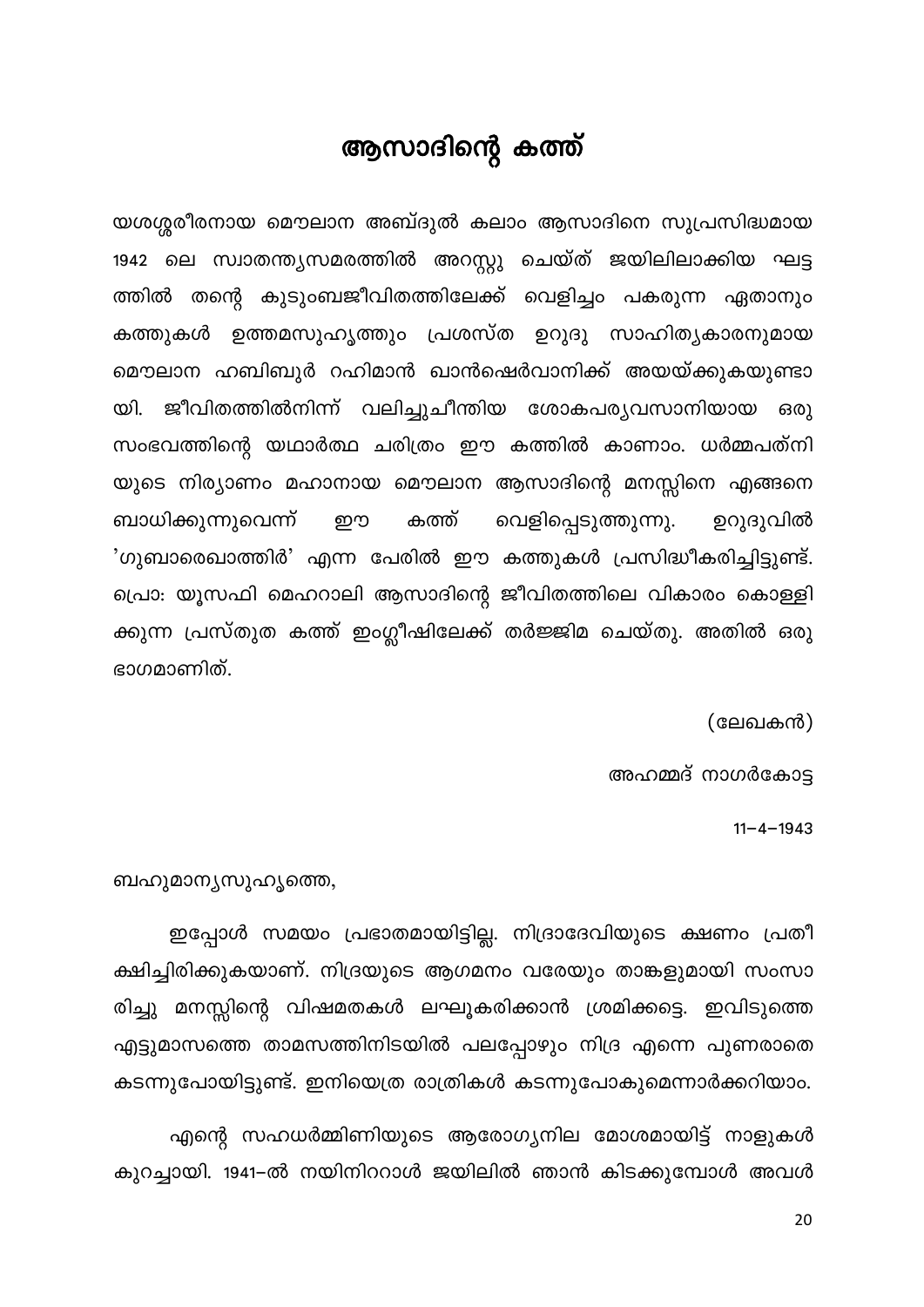സ്വന്തം സ്വസ്ഥത എന്നെ അറിയിച്ചില്ല. ഞാൻ വിഷമിക്കാതിരിക്കാനാണ് അവൾ അങ്ങിനെ ചെയ്തത്. എന്റെ ജയിൽവാസകാലമത്രയും അവൾ രോഗശയ്യയിലായിരുന്നുവെന്ന് ഞാൻ പുറത്തുവന്നപ്പോഴാണ് അറിയുന്നത്. ജയിലിൽ വിശേഷവിവരങ്ങൾ എഴുതിയ എഴുത്തുകൾ വരാറുണ്ടെങ്കിലും അവളുടെ രോഗത്തെപ്പററി ഒന്നും സൂചിപ്പിച്ചിരുന്നില്ല.

ജയിൽ വിമുക്തനായശേഷം ഡോക്ടറെക്കൊണ്ട് ഞാനവളെ പരി ശോധിപ്പിച്ചു. സ്ഥലം മാറിത്താമസിച്ചാൽ ഭേദമാകുമെന്നായിരുന്നു അഭി പ്രായം. അതനുസരിച്ച് റാഞ്ചിയിലേക്ക് താമസം മാററി. കുറച്ചു നാളത്തെ താമസത്തിന്നുശേഷം തിരിച്ചുവന്നപ്പോൾ ആരോഗ്യത്തിന്റെ ചിഹ്നമായ ഒരു പ്രസന്നത അവളുടെ മുഖത്ത് കളിയാടിയിരുന്നു. ആ ഘട്ടങ്ങളിൽ ഞാൻ സഞ്ചാരത്തിൽ വ്യാപൃതനായിരുന്നു. തിരക്കിട്ട പരിപാടികൾ വിശ്ര മിക്കാനവസരം നൽകിയിരുന്നില്ല. ഒരു പ്രവർത്തനം സമാപ്തീകരിക്കു മ്പോൾ മറെറാന്നിലേക്ക് പ്രവേശിക്കേണ്ടിയിരിക്കുന്നു. 'ആയിരക്കണക്കിനു മണൽക്കാടുകൾ താണ്ടി പിന്നിടുമ്പോൾ മററു ചിലതുകൂടി മുമ്പിൽ പ്രത്യ ക്ഷപ്പെടുകയായി' എന്ന പേഴ്സ്യൻ മഹത് വചനം പോലെ യാത്ര തുടർന്നു കൊണ്ടിരുന്നു. മൂന്നാഴ്ചക്കാലത്തെ യാത്ര തീർത്ത് ഞാൻ കൽക്കത്തയി ലെത്തി. നാലുദിവസം കൽക്കത്തയിൽ വിശ്രമിച്ചശേഷം കോൺഗ്രസ്സുക മ്മററിയിൽ ഭാഗഭാക്കാവാൻ ബോമ്പെക്കു പോയി. ആ ഘട്ടത്തിൽ എന്നെ പിടിച്ചു കുലുക്കുന്ന കൊടുങ്കാററുയർന്നിരുന്നില്ല. എങ്കിലും അതിന്റെ ഭീക രഭാവം ദൃശ്യമായിത്തുടങ്ങി. ഗവർമ്മേണ്ടിന്റെ പുതിയ നയത്തെപ്പററി ചില കിംവദന്തികളും പ്രചരിച്ചിരുന്നു. കോൺഗ്രസ്സിന്റെ പ്രവർത്തകകമ്മററി കഴി ഞ്ഞയുടൻ എല്ലാ കമ്മററിയംഗങ്ങളേയും അറസ്ററു ചെയ്തു അജ്ഞാത സ്ഥലത്തേക്കു നാടുകടത്തുമെന്നുകൂടി വാർത്ത പ്രചരിച്ചു. അറസ്റ്റിനു ശേഷം പത്രവാർത്തകൾ അത് സ്ഥിതീകരിക്കുകയും ചെയ്തല്ലോ. അറസ്റ്റു ചെയ്തവരെ കിഴക്കേ ആഫ്രിക്കയിലേക്ക് നാടുകടത്തണമെന്നായിരുന്നു വൈസ്രോയിയുടെയും സ്റ്റെയിററു സെക്രട്ടറിയുടെയും ആഗ്രഹം. ഈ ആഗ്രഹം അഹ്മ്മദുനഗർ കോട്ടയിലേക്കു മാററി ഞങ്ങളിൽ കൂടുതൽ സമ്മർദ്ദം ചെലുത്തിയ കാര്യം ശരിയാക്കേണമെന്ന നിലയിലെത്തിച്ചു.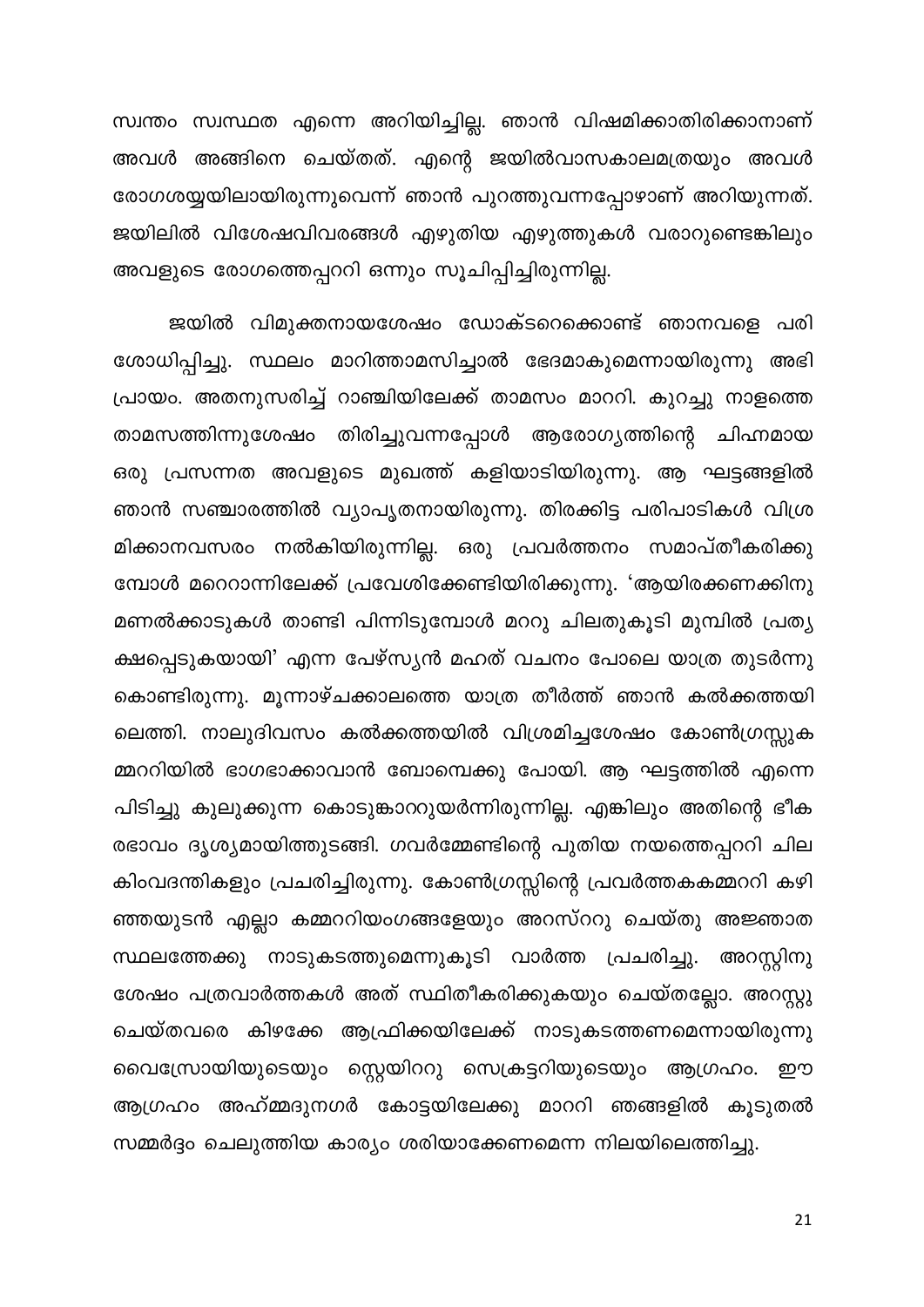യുദ്ധത്തിന്റേതായ ചില പ്രത്യേകാധികാരങ്ങൾ ശരിക്കുപയോഗി പ്പാൻ ഇന്ത്യാഗവർമ്മേണ്ടിന് അനുമതി ലഭിച്ചിട്ടുണ്ടെന്നും അതു നടപ്പാ ക്കാൻ ദൃഢനിശ്ചയം ചെയ്തുകഴിഞ്ഞെന്നും പ്രസ്താവിച്ചിരുന്നു. ഈ പ്രശ്നങ്ങൾ കേൾക്കുമ്പോഴെല്ലാം എന്നെക്കാൾ കൂടുതൽ സുലേഖ (പ ത്നി) ഈ കാര്യത്തിൽ ശ്രദ്ധ പതിച്ചിരുന്നു. ഗൌരവാവസ്ഥയെപ്പററി ബോധമുണ്ടായിട്ടും കൽക്കത്താ താമസത്തിനിടയ്ക്ക് ഞങ്ങൾക്കന്യോന്യം സാവകാശം സംസാരിക്കാൻതന്നെ സമയം കിട്ടിയില്ല. എന്റെ പ്രവർത്തന ക്ഷമതയ്ക്ക് കോട്ടം വരുന്നതൊന്നും ചെയ്യാൻ പാടില്ലെന്നവൾക്കറിയാമാ യിരുന്നു. നേരിട്ട് സംഭാഷണം നടത്താൻ സമയം ലഭിച്ചില്ലെങ്കിലും ഞങ്ങ മൌനഭാവം സംഭാഷണത്തിന്റേതുപോലെയായിരുന്നു. ളുടെ ഞങ്ങൾ ഹൃദയങ്ങൾ തമ്മിൽ ആശയപ്രകടനം നടത്തിയത് മൗനത്തിലൂടെയാണ്. ആഗസ്റ്റ് 3–ാം നു ഞാൻ ബോമ്പക്കു യാത്രയായപ്പോൾ പതിവുപോലെ എന്നെ യാത്രയയ്ക്കാൻ അവൾ പടിക്കൽവരെ വന്നു. പുതിയ സംഭവവി കാസങ്ങളുണ്ടായില്ലെങ്കിൽ 13–ാം നു– ഞാൻ തിരിച്ചെത്തുമെന്ന് അവളോട് പറഞ്ഞു. 'ഖുദാഹാഫീസ്' (ദൈവം നിങ്ങളെ രക്ഷിക്കട്ടെ) എന്നു പറഞ്ഞ വൾ എന്നെ യാത്രയാക്കി. മറെറാന്നും പറയാൻ അവൾ അശക്തയായിരു ന്നു. ആ ഘട്ടത്തിൽ അസ്വസ്തത അവളുടെ മുഖത്ത് നിഴലിച്ചിരുന്നു.

കാൽനൂററാണ്ടായി എപ്പോഴും സഞ്ചരിച്ചുകൊണ്ടിരിക്കുന്ന എനിക്ക് സർക്കാരിന്റെ ആതിഥ്യം പലപ്പോഴും സ്വീകരിക്കേണ്ടിവന്നിട്ടുണ്ട്. അപ്പോ ഴൊന്നും അവളെ ദു:ഖാകുലയായി കണ്ടിട്ടില്ല. അനാരോഗ്യം കൊണ്ടുളള വികാരവിഷമതകളായിരിക്കാം അവളെ ചിന്താകുലയാക്കിയതെന്ന് ഞാൻ വിചാരിച്ചു. എന്നാൽ അക്കാര്യം ഈ ഘട്ടത്തിൽ പുന:പരിശോധന ചെയ്യു മ്പോൾ സംഭവങ്ങളെപ്പററിയുളള ആന്തരികമായ ബോധം അവൾക്കുണ്ടാ യിരുന്നെന്നും തന്റെ ജീവിതത്തിലെ അവസാനത്തെ സന്ദർശനമാണെന്ന് അവൾ ധരിച്ചിരുന്നുവെന്നും എനിക്ക് തോന്നുന്നു. യാത്ര പോകുന്ന എന്നോടു വിട ചോദിക്കാൻ വന്നതായിരുന്നു പടിവാതിൽക്കലെന്ന് എനി ക്കിപ്പോൾ മനസ്സിലായി. എന്റെ പ്രവർത്തനങ്ങളുടെ വിഷമതകളും എന്റെ ദൌർബല്യങ്ങളും മനസ്സിലാക്കിയ സുലേഖ എന്നെ അസ്വസ്ഥനാക്കിയിരു ന്നില്ല. അങ്ങനെ വല്ലതും സംഭവിപ്പാൻ കുറെനാളത്തേക്ക് ഞങ്ങളുടെ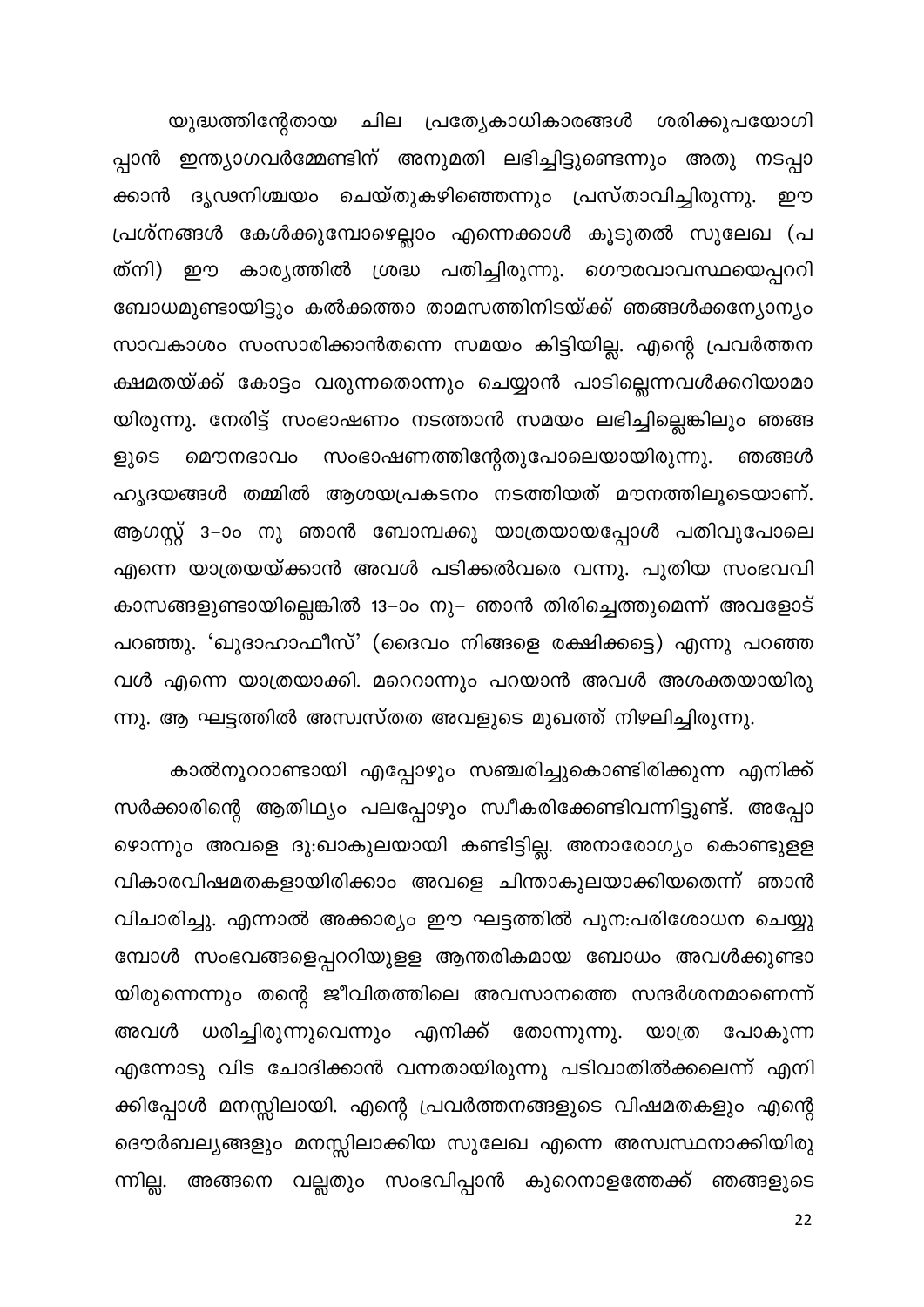കടുത്ത അനുഭവങ്ങൾ നാമ്പെടുത്ത് നിൽക്കുമെന്ന് ജീവിതത്തിൽ അവൾക്കറിയാമായിരുന്നു. 1916–ൽ എന്നെ ആദ്യം ബന്ധനസ്ഥനാക്കിയ പ്പോൾ അവൾക്ക് സ്വന്തം മനസ്സിനെ നിയന്ത്രിക്കാൻ സാധിച്ചിരുന്നില്ല. ആത്മബലമില്ലാത്തവളെന്ന് പറഞ്ഞു ഞാനവളോട് കുറെനാൾ അസുഖ മായി പെരുമാറി. എന്റെ നിലപാട് ഗ്രഹിച്ചതോടെ കുറെക്കഴിഞ്ഞപ്പോൾ അവൾക്ക് പാകത വന്നു. എന്റെ മുളളുകൾ നിറഞ്ഞ ജീവിതത്തിലവൾ ക്രമേണ ഇണങ്ങിച്ചേർന്നു. എന്തു ത്യാഗവും ആത്മധൈര്യത്തോടെ സഹി ക്കാൻ അവൾ തയ്യാറാവുകയും ചെയ്തു. എന്റെ ആദർശങ്ങളിൽ അവൾ ഒട്ടിപ്പിടിക്കുകയും എന്റെ ചിന്തകൾക്കും പ്രവർത്തനങ്ങൾക്കും ഒരാത്മസു ഹൃത്തിന്റെ നിലയിൽ അവൾ സഹായം നൽകുകയും ചെയ്തു. ഇങ്ങനെ ഞങ്ങളൊന്നായതുകൊണ്ടാണ് അവസാനകാലത്ത് ദു:ഖം നിയന്ത്രിക്കാൻ അവൾക്ക് സാധിച്ചത്.

ജയിലിലായ ഞങ്ങൾക്ക് ബാഹ്യലോകവുമായുള്ള എഴുത്തുബന്ധ ങ്ങൾ നിരോധിക്കപ്പെട്ടു. ഈ നിരോധനം നീക്കിയപ്പോൾ സുലേഖയുടെ ആദ്യത്തെ കത്ത് എനിക്കു സെപ്തംബർ 17–ാംനു– കിട്ടി. തുടർന്നുള്ള കത്തുകളിലൊന്നും ദേഹസ്ഥിതിയെപ്പററി ഒരു വിവരവുമില്ല. ഞാൻ ബന്ധുക്കൾക്ക് എഴുതി ചോദിച്ചു. പുറത്തുനിന്ന് കത്തുകൾ ജയിലിലെ ത്താൻ രണ്ടാഴ്ചകൾ പിടിക്കാറുണ്ട്. ഫെബ്രുവരി ആദ്യത്തിലയച്ച ഒരെഴു ത്തിൽ 'ദേഹത്തിന് നല്ല സുഖമില്ലെ'ന്ന് മാത്രം ഒരു വാക്കുണ്ടായിരുന്നു. അസ്വസ്ഥനായ ഞാൻ കമ്പിയടിച്ചു. ഒരാഴ്ച കഴിഞ്ഞപ്പോൾ ഉൽക്കണ്ഠ യ്ക്കവകാശമില്ലെന്ന് ഒരു മറുപടിയും വന്നു.

സുലേഖയുടെ ദേഹസ്ഥിതിയെപ്പററി മാർച്ച് 23–ാംനു–യാണ് ആദ്യ മായി വിവരം ലഭിച്ചത്. ഈ സംഭവത്തെപ്പററി ഒരു കമ്പി കൽക്കത്തയിൽ വന്നിട്ടുണ്ടെന്ന് ബോമ്പെ ഗവർമ്മെണ്ട് ജയിൽ സൂപ്രണ്ടിനു വിവരം നൽകി. എപ്പോൾ വന്നെന്ന വിവരമൊന്നും അവർ എന്നെ അറിയിച്ചില്ല. ഞങ്ങളെ താമസിപ്പിച്ചിരിക്കുന്നത് ബഹുജനങ്ങൾക്ക് അജ്ഞാതമാണെന്ന് സർക്കാർ വിശ്വസിച്ചിരുന്നു. അതുകൊണ്ട് കമ്പി ഗതാഗതം തടയപ്പെട്ടിരു ന്നു. കമ്പി വഴി വിവരം അറിയിക്കാൻ വിഷമവുമായി. കമ്പി വഴി അയ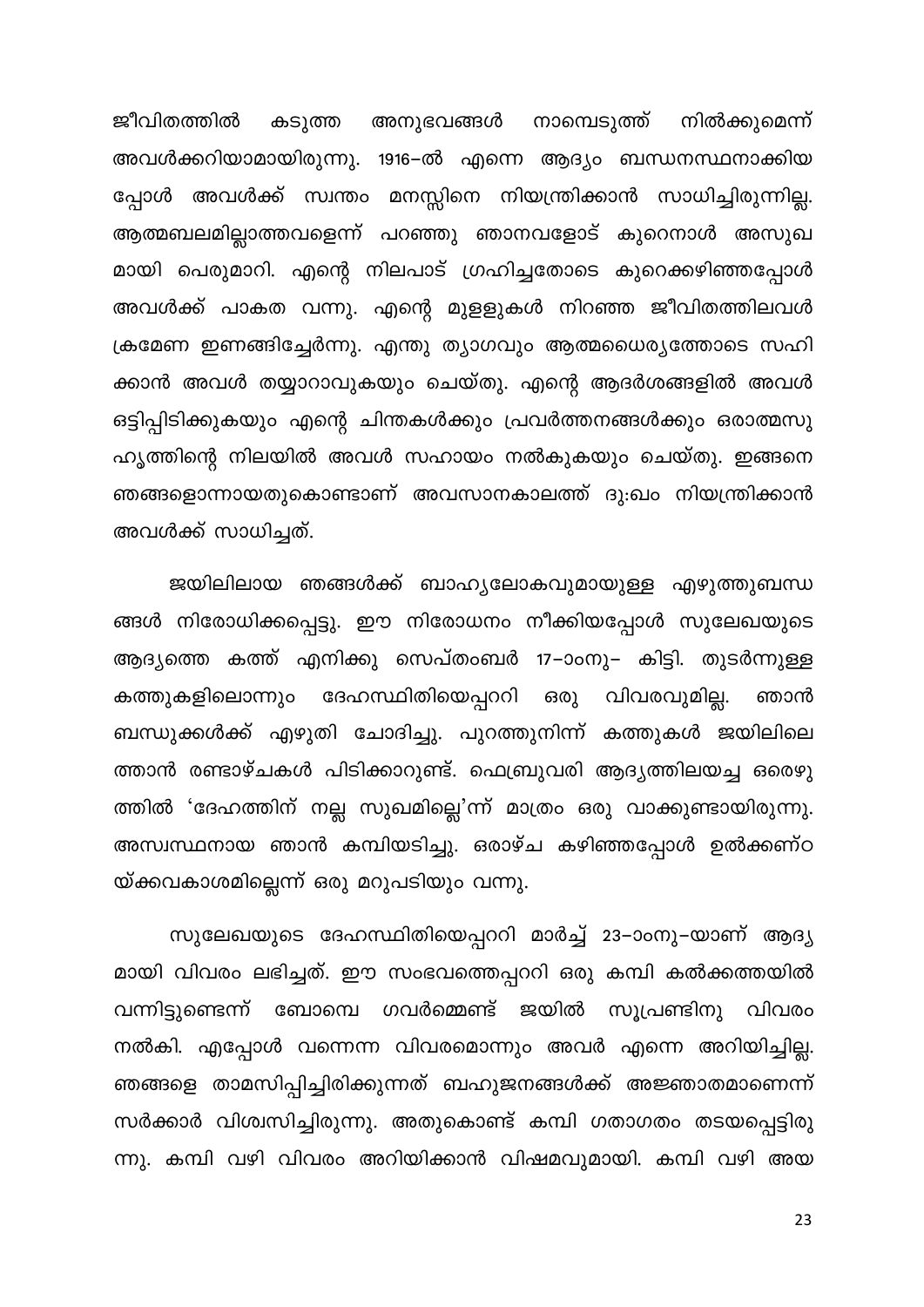യ്ക്കാനുളള വിവരം കത്തു രൂപത്തിലെഴുതി ജയിൽ സൂപ്രണ്ടിനെയേൽപ്പി ക്കുക–അദ്ദേഹമത് ബോമ്പെയ്ക്കയയ്ക്കും. സൂക്ഷ്മമായ പരിശോധന വിടും. നിർദ്ദിഷ്ടകേന്ദ്രത്തിലേക്ക് എഴുത്തുകളാണെങ്കിൽ കഴിഞ്ഞു ചിലതു ബോമ്പെയിൽ മാത്രം പരിശോധിച്ചാൽ മതിയാകും. പക്ഷെ എന്റെയും ഏതാനും സഹപ്രവർത്തകരുടേയും എഴുത്തുകൾ ബോംബെ യിൽനിന്നും, ഡൽഹിയിൽ പോകണം.കമ്പികൾ ഒരാഴ്ച കറങ്ങിയാണു എത്താറ്. മാർച്ച് 23–ാംനു– എനിക്കു കിട്ടിയ ഒരു കമ്പി മിലിട്ടറികോഡിൽ എഴുതപ്പെട്ടതായിരുന്നു. സൂപ്രണ്ടിന്ന് അതു മനസ്സിലാകാഞ്ഞതുകൊണ്ട് അത് പട്ടാളഹെഡ് ക്വാർട്ടേഴ്സിലേക്ക് അയച്ചു. അവിടെ അതു വായി ച്ചർത്ഥം പറയാൻ അപ്പോൾ ഓഫീസർ ഉണ്ടായിരുന്നില്ല. താമസിച്ചശേഷം അർത്ഥം എഴുതി കോപ്പി എത്തിച്ചുതന്നു. പിറെറ ദിവസത്തെ പത്രങ്ങ കമ്പി വാർത്ത പ്രസിദ്ധപ്പെടുത്തി കണ്ടു. രോഗത്തിന്റെ ളിലും ആ അറിയിച്ചിട്ടുണ്ടെന്നും ഡോക്ടർമാർ ഗവർമ്മേണ്ടിനെ ഗൌരവാവസ്ഥ തീരുമാനമറിയാൻ കാത്തിരിക്കുകയാണെന്നും റിപ്പോർട്ടു ചെയ്തുകണ്ടു. പത്രങ്ങളിൽ രോഗവിവരം വന്നുകൊണ്ടിരുന്നു. റേഡിയോയിൽ ആ വിവ രം അറിഞ്ഞാലുടൻ സൂപ്രണ്ട് ആ വാർത്ത എന്റെ സ്നേഹിതന്മാരെ അറിയിച്ചുകൊണ്ടിരുന്നു. അവർ ചില വാർത്തകൾ എന്നെ അറിയിക്കാൻ മടിച്ചിരുന്നു.

ജയിൽ സൂപ്രണ്ട് എന്റെ അരികിൽ വന്ന കമ്പി വാർത്തയെപ്പററി സംസാരിച്ചു. ഈ കാര്യത്തെപ്പററി ഗവർമ്മേണ്ടുമായി സംസാരിക്കാൻ ആഗ്രഹിക്കുന്നുണ്ടെങ്കിൽ താങ്കളെ ഉടൻ ബോമ്പെയിലേക്കെത്തിക്കാൻ ഞാൻ തയ്യാറാണ്. രോഗനിലയെപ്പററി ശരിക്കു ഗ്രഹിച്ച അദ്ദേഹം എന്റെ നിസ്സഹായതാഭാവവും അനുഭാവവും പ്രകടിപ്പിക്കുകയും ചെയ്തു. എനി ക്കൊന്നേ പറയാനുണ്ടായിരുന്നുള്ളു. ഇക്കാര്യത്തിൽ ഒരപേക്ഷയ്ക്കും ഗവർമ്മേണ്ടിനെ കാണണ്ടയെന്നാണ് പറഞ്ഞത്. നിസ്സഹായനായ സൂപ്രണ്ട് ജവഹറിനെ കാര്യത്തിന്റെ ഗൌരവാവസ്ഥ ധരിപ്പിച്ചു. ജവഹർ എന്റെ അടു ക്കലെത്തി ദീർഘനേരം സംസാരിച്ചു. ജവഹറിനോടും ഇക്കാര്യത്തിൽ സൂപ്രണ്ടിനോടു പറഞ്ഞ വാക്കേ പറയാനുണ്ടായിരുന്നുള്ളു. ബോമ്പെ ഗവർമ്മേണ്ടിന്റെ സമ്മർദ്ദം കൊണ്ടാണ് സൂപ്രണ്ട് ഇക്കാര്യത്തിൽ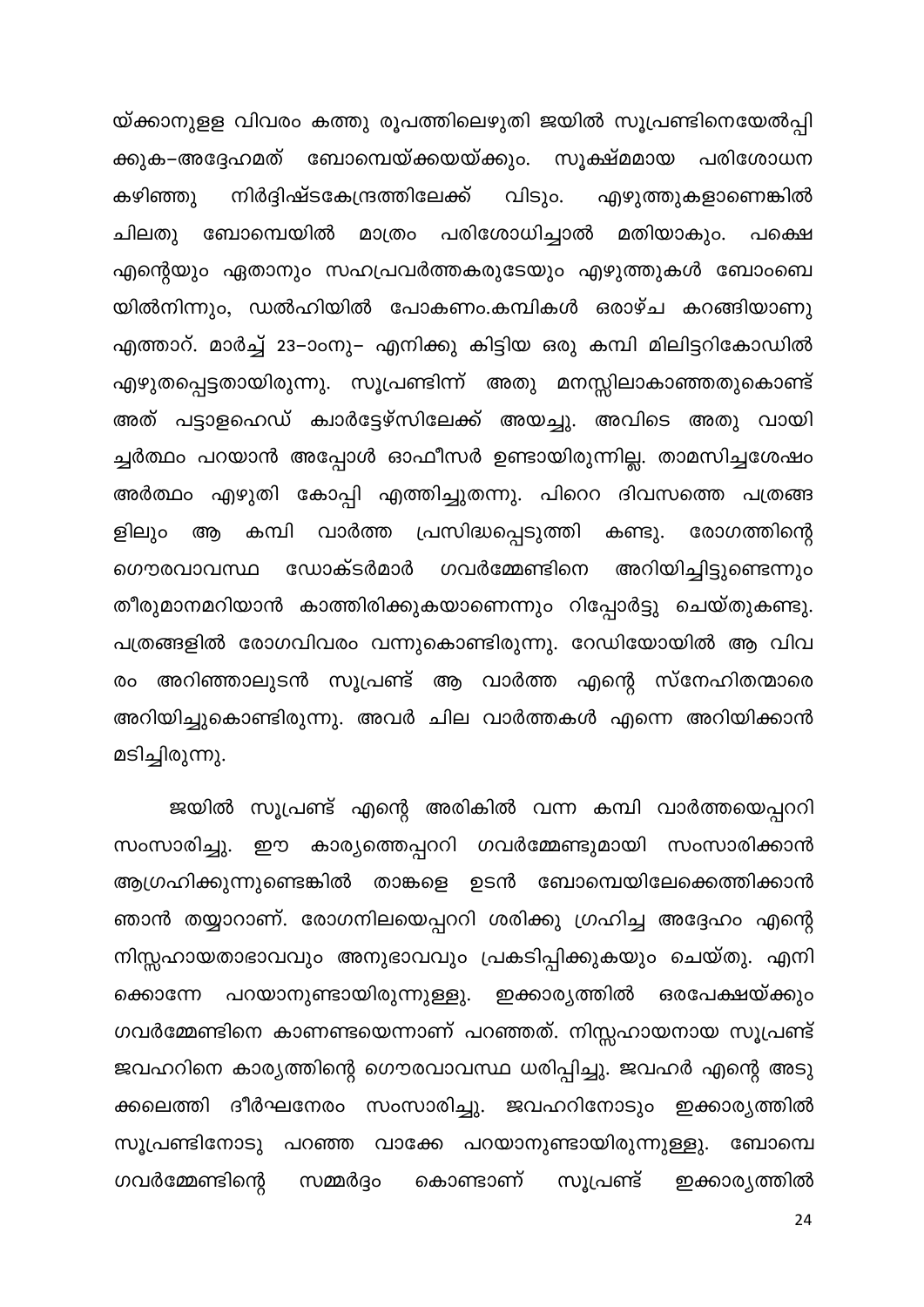പ്രവർത്തിച്ചിരുന്നത്. സംഭവത്തിന്റെ അപകടസൂചന ലഭിച്ചപ്പോൾ ഞാൻ സ്വയം ഒരു ഹൃദയപരിശോധനയ്ക്ക് തയ്യാറായി. ശരീരത്തിന്റെയും മനസ്സി ന്റെയും ഒരു ഘടനാവിശേഷം ഒരു പുതിയ രീതിയിലുള്ളതാണ്. ചില പ്പോൾ ഒരെത്തും പിടിയുമില്ലാതെ കുഴഞ്ഞുമറിഞ്ഞായിരിക്കും മനസ്സിന്റെ ഗതി. മനസ്സിനെ നിയന്ത്രിക്കാനും വിഷമാവസ്ഥകളിൽ പതറാതിരിക്കാനും ഞാൻ ആദ്യകാലം മുതൽ ശ്രമിച്ചിരുന്നു. ഇക്കാര്യത്തിൽ സകല കഴിവും ഉപയോഗിക്കാൻ ഞാൻ ശ്രദ്ധാലുവായിരുന്നു. എന്നാലും ഹൃദയസ്വസ്ഥ തയെ എന്തോ കാർന്നുതിന്നുന്നുണ്ടെന്നു തോന്നിയപ്പോൾ അതിനെ ഉറ പ്പിച്ചു നിർത്തേണ്ടതാവശ്യമാണെന്നു എനിക്കു വിശ്വസിക്കേണ്ടി വന്നു. ഈ പ്രശ്നം എന്റെ ശരീരപ്രകൃതിക്ക് ഉലച്ചിൽ തട്ടിച്ചെങ്കിലും മനസ്സിന്നു ദൃഢത വരുത്തുവാൻ ഏറെക്കുറെ കഴിഞ്ഞു.

ദു:ഖകരങ്ങളായ അനുഭവങ്ങളുടെ സൂചിമുനകൾ ഉയർന്നുകൊണ്ടി രുന്ന കാലഘട്ടത്തിൽ എന്റെ ഹൃദയത്തിനുണ്ടായ ഭാവഭേദങ്ങൾ മറച്ചുവെ ക്കാൻ ഞാനാശിക്കുന്നില്ല എന്തുതന്നെ വന്നാലും സഹനശക്തിയോടെ ആത്മനിയന്ത്രണം തന്നെ കരണീയമെന്നുറച്ചു. സുഹൃത്തെ ആ ശ്രമത്തിൽ ഞാൻ ബാഹ്യമായി വിജയിച്ചെങ്കിലും ആന്തരികമായി പാടെ പരാജയപ്പെ ട്ടെന്നു, സമ്മതിക്കാതെ തരമില്ല.

ഈ ജയിലിന്നകത്ത് ചില ചിട്ടപ്പെടുത്തിയ ദിനചര്യകളുണ്ട്. അതി നൊന്നിനും വ്യതിയാനം വരുത്തരുതെന്ന് ഞാൻ നിശ്ചയിച്ചു. ഭക്ഷണത്തി ന്നായി നാലു സമയങ്ങൾ നിശ്ചയിച്ചിരുന്നു. ഭക്ഷണസമയത്ത് എന്റെ മുറി യിൽനിന്നിറങ്ങി ജയിൽ ലൈയിനിന്റെ അവസാനത്തെ മുറിയിലെത്തേണ്ടി യിരുന്നു. ജീവിതത്തിൽ കൃത്യനിഷ്ഠയ്ക്ക് മറെറന്തിനേക്കാളും പ്രാധാന്യം നൽകിയിട്ടുളള എനിക്ക് പുതിയ പരിതസ്ഥിതിയിൽ അതനുഷ്ടിക്കാതിരി ക്കാൻ നിവൃത്തിയില്ല. എന്റെ കൂടെ കൃത്യനിഷ്ഠ പാലിക്കാൻ സുഹൃത്തു ക്കൾ തയ്യാറായി, ഒരു മാററവും വരുത്താതെ ദിനചര്യകളിൽ വ്യാപൃതനാ യി. ഭക്ഷണത്തിന്നായി മേശക്കഭിമുഖം ഇരിക്കാറുണ്ടെങ്കിലും വിശപ്പ് തീരെ നിന്നുപോയിരുന്നു. എന്നാലും എന്തെങ്കിലും കഴിക്കാൻ ശ്രമിച്ചിരുന്നു.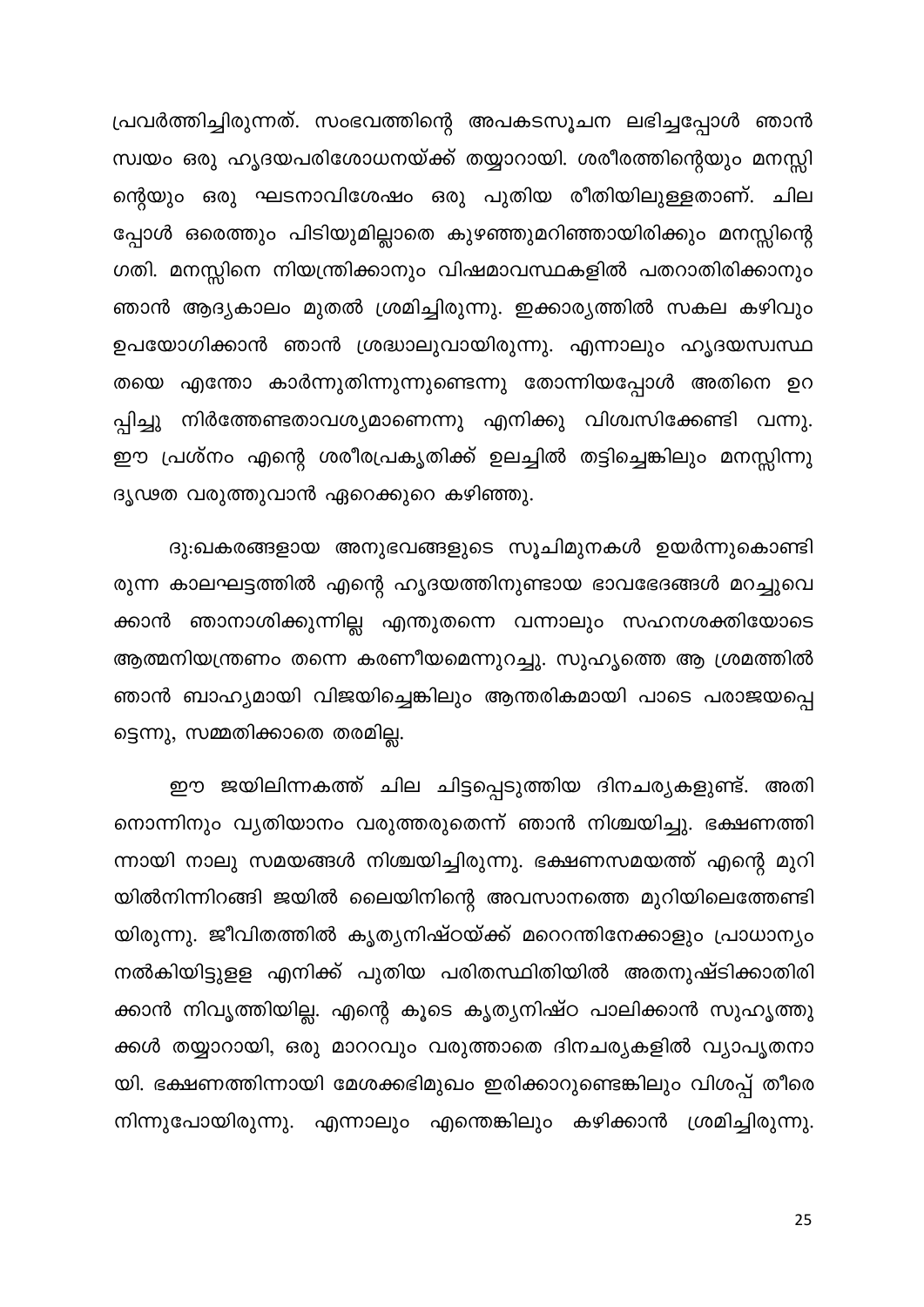രാത്രി പുറത്തിരുന്ന് നേരമ്പോക്ക് പറയുന്ന പതിവിലും മുടക്കം വരുത്തി യില്ല.

ഉച്ചക്കാണ് പത്രങ്ങൾ ജയിലിലെത്തുക. ജയിൽ സൂപ്രണ്ടിന്റെ മുറി യിൽനിന്ന് ജയിലർ എല്ലാ ദിവസവും പത്രവും കൊണ്ടുവരും. അദ്ദേഹ ത്തിന്റെ ആഗമനാവസരത്തിലെ ചെരിപ്പിന്റെ ശബ്ദം കേൾക്കുമ്പോൾ എന്തു ദു:ഖവാർത്തയും വഹിച്ചായിരിക്കും പത്രം വരുന്നതെന്നു, ഉദ്ദേശിച്ച് ഹൃദയമിടിച്ചു തുടങ്ങും. ഉടൻ ഞെട്ടി പൂർവ്വാവസ്ഥയെ പ്രാപിക്കും. എന്റെ മുഖഭാവം കാണാതിരിക്കത്തക്ക വിധത്തിലാണ് ഞാൻ തിരിഞ്ഞിരിക്കുക. എഴുത്തിൽ നിമഗ്നനായി പത്രം മേശമേൽ വെക്കാൻ ഞാൻ ആംഗ്യം കാണിക്കും. പത്രം നോക്കാൻ വലിയ തിടുക്കമില്ലാത്തതുപോലെ. ഈ ബാഹ്യപ്രകടനങ്ങളെല്ലാം ആന്തരികവിഷമങ്ങൾ മറച്ചുവെക്കാനുളള അട വുകളായിരുന്നെന്ന് ഞാൻ സമ്മതിക്കുന്നു. അങ്ങനെ ഞാൻ ഭയത്തോടെ കാത്തിരുന്ന ആ സംഭവം അതുപോലെ കലാശിക്കുകയും ചെയ്തു. 1943 ഏപ്രിൽ ഒമ്പതാം തീയതി ശോകഭാരത്തിന്റെ വിഷം നിറഞ്ഞ പാത്രം നിറ ഞ്ഞുവഴുതി......

ഈ ദു:ഖവാർത്തയറിയിക്കുന്ന ഒരു കമ്പി ബോമ്പെ ഗവർമ്മെണ്ട് അയച്ചത് ജയിൽ സൂപ്രണ്ട് വിറക്കുന്ന കൈകളോടെ എനിക്കു തന്നു. രാവിലെ തന്നെ റേഡിയോവിലൂടെ ജയിൽ സൂപ്രണ്ട് ഈ ദാരുണവാർത്ത യറിഞ്ഞിരുന്നു. അദ്ദേഹം എന്റെ സുഹൃത്തുക്കളെ വിവരം അറിയിച്ചിരു ന്നു. അവരാരും എന്നെ ഈ വാർത്ത അറിയിക്കാതെ കഴിച്ചുകൂട്ടുകയാണു ണ്ടായത്. എന്റെ സന്തപ്താവസ്ഥയിൽ ജയിലിലെ സുഹൃത്തുക്കൾ പ്രദർശിപ്പിച്ച സഹതാപത്തിന്നു ഞാൻ അവരോടെന്നും കൃതജ്ഞനാണ്. രോഗവിവരം പത്രത്തിൽ വന്നു തുടങ്ങിയപ്പോൾ തന്നെ അവർ അസ്വസ്ഥ രായിത്തുടങ്ങി. അവർ ഇക്കാര്യത്തിൽ കഴിയുന്നതെല്ലാം ചെയ്യാൻ ശ്രമിച്ചു. പക്ഷെ, എന്റെ ജീവിതത്തിന്ന് വ്യക്തമായ ദൃഢതയും നിശ്ചിതമായ പരിപാ ടിയും ഉണ്ടെന്നും അതിൽനിന്നു വ്യതിചലിക്കാൻ ഇഷ്ടമില്ലെന്നും മനസ്സി ലായപ്പോൾ അവർ ഗവർമ്മേണ്ടുമായുള്ള ആലോചനാ കാര്യത്തിൽനിന്ന്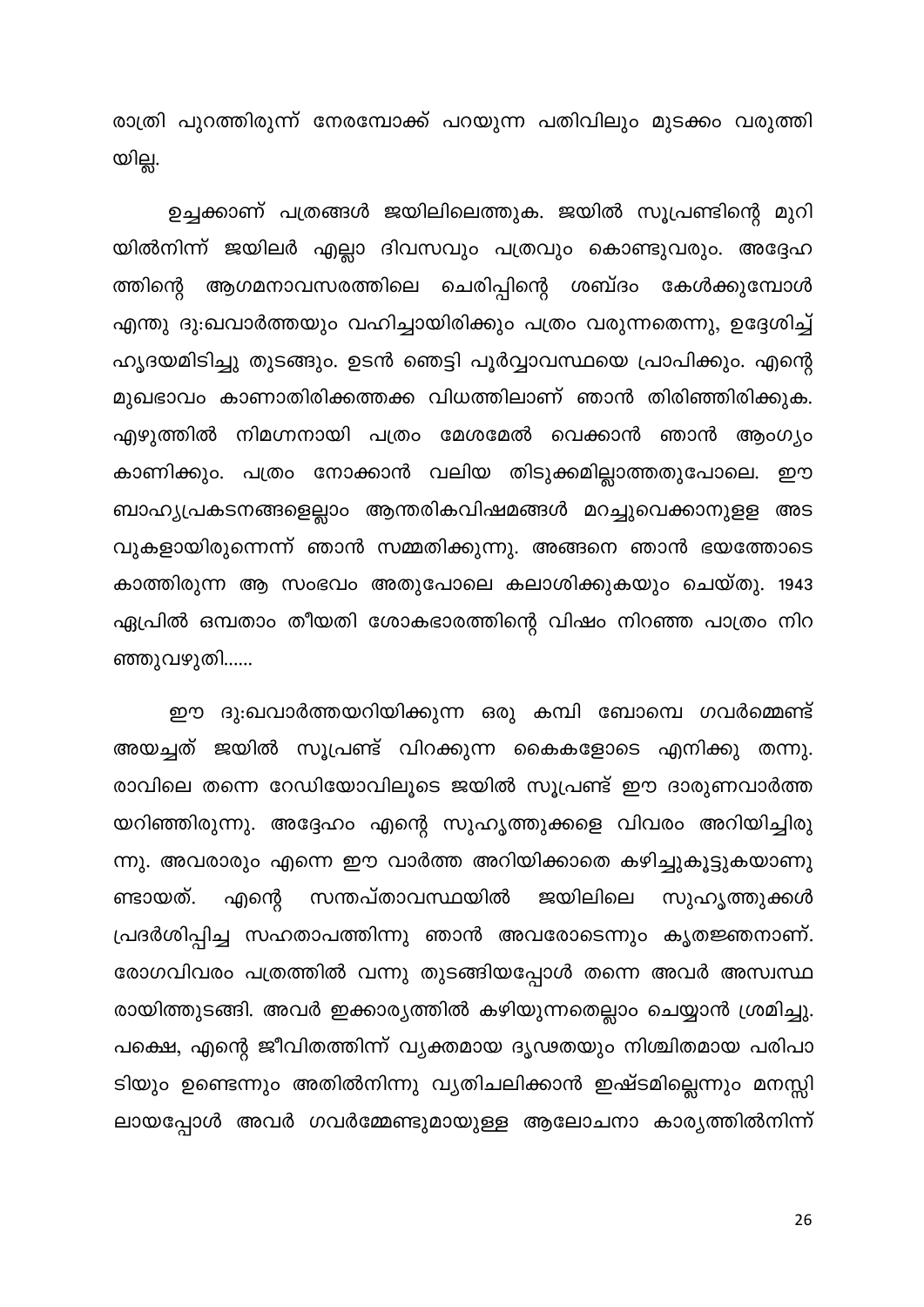പിന്തിരിഞ്ഞു. മൌനം പുണർന്ന് അവരെല്ലാം എന്റെ ദൃഢനിശ്ചയത്തിന്നു വിഘ്നം വരുത്താതെ ഒഴിഞ്ഞു.

ദീർഘമായ ഇരുപത്തിയാറു വർഷത്തെ ഞങ്ങളുടെ ദാമ്പത്യ ജീവിതം അവസാനിച്ചു. മരണം ഒരതിർത്തി വരമ്പുണ്ടാക്കി ഞങ്ങളെ തിരി ച്ചു. എന്നാലും ഞങ്ങളന്യോന്യം കാണുന്നുണ്ട്. പക്ഷെ ഈ മറവിൽ നിൽക്കുന്ന എനിക്ക് ദിവസങ്ങൾ വർഷങ്ങളെപ്പോലെ ദൈർഘ്യമുളള തായി അനുഭവപ്പെടുന്നു. എനിക്കുകൂടി അജ്ഞാതമായ ഹൃദയശക്തി യാണ് എന്നെ നിലനിർത്തുന്നതെങ്കിലും എന്റെ കാലുകൾ ചലനമററതായി തോന്നുന്നുണ്ട്.

ഈ ജയിൽ വളപ്പിൽ അജ്ഞാതനായ ഒരാളുടെ ഒരു ശവക്കല്ലറ കാണുന്നുണ്ട്. ഓരോ ദിവസം പിന്നിടുംതോറും ആ ശവക്കല്ലറയോട് എനിക്ക് അതിയായ സ്നേഹവും ബഹുമാനവും തോന്നുന്നു. ഇന്നലെ സായാഹ്നത്തിൽ ആ ശവക്കല്ലറയുടെ അരികിൽ നിർന്നിമേഷനായി നിന്നു. അപ്പോൾ തത്വചിന്തകനും കവിയുമായ മൂത്തമം ഇബ്നു നവീറ തന്റെ സഹോദരൻ മാലിക്കിന്റെ മരണത്തെ ഓർമ്മിച്ചുകൊണ്ട് വിലപിച്ച ഒരു ഗാനം എന്റെ സ്മൃതിപഥത്തിൽ ഉയർന്നു.

'ശവകുടീരം കാണുമ്പോൾ എന്റെ നയനങ്ങൾ അശ്രൂപൂർണ്ണങ്ങളാ കുന്നത് എന്തിനാണെന്ന് ചോദിച്ചദ്ദേഹം എന്നെ അപലപിച്ചു.'

.......  $.........$ 

ഞാൻ ഉണർത്തിച്ചു. ഒരു ദു:ഖാനുഭവകാഴ്ച മറെറാന്നിനെ ഓർമ്മിപ്പിക്കു ന്നു. നിങ്ങൾ എന്നെ കരയാൻ വിട്ടേയ്ക്കണം. എന്റെ മുമ്പിൽ എല്ലാ ശവ കുടീരങ്ങളും സഹോദരൻ മാലിക്കിന്റേതുപോലെയാണ്.

സ്നേഹിതാ ഞാനെഴുത്ത് നിറുത്തുകയാണ്. ഈ പാഴ് വിലാപം തുട രുകയാണെങ്കിൽ പൌരസ്ത്യ സാഹിത്യത്തിൽ പ്രസിദ്ധകഥാപാത്രമായ സൌദിയുടെ പഴയ കാവ്യശകലം താങ്കൾ ചൊല്ലിയേക്കും.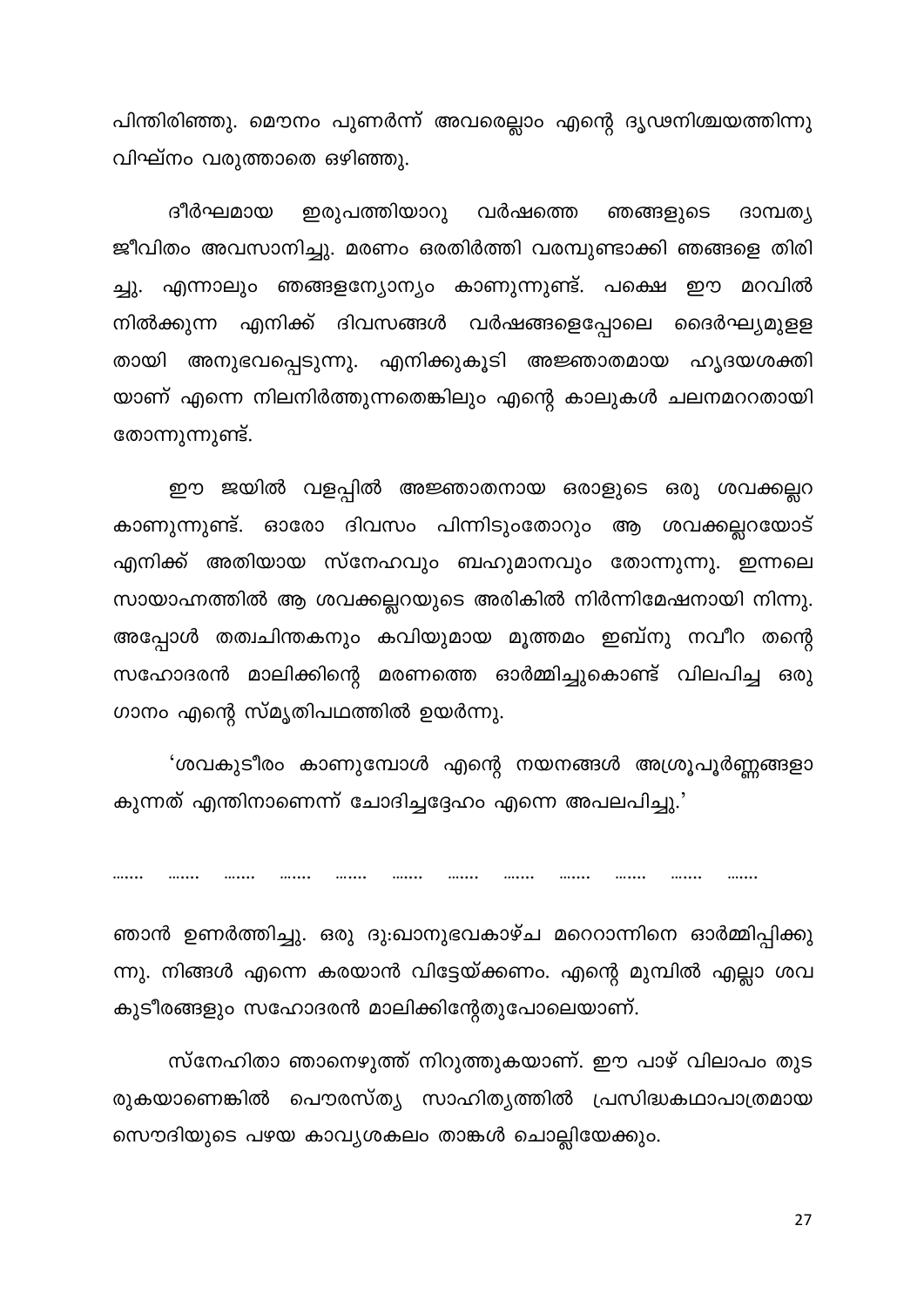സൌദാ ദൈവത്തെ ഓർത്തെങ്കിലും ഈ പഴം പുരാണം പറച്ചിൽ നിറുത്തുക. ഈ പാഴ്കഥകൾ എന്റെ നിദ്രയെ തടയുന്നു.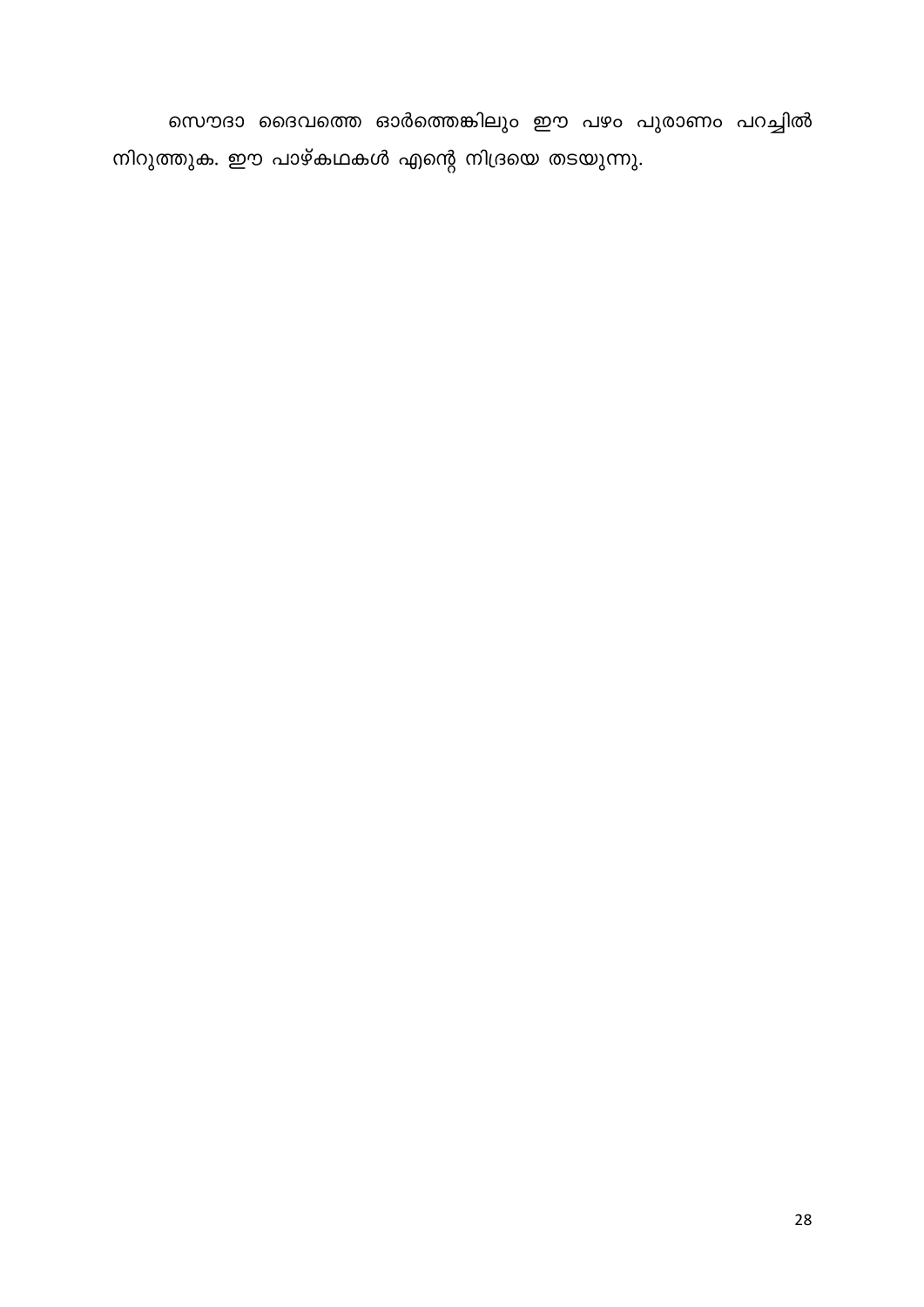### മുസ്ലിം ദേശിയോത്സവങ്ങൾ

<span id="page-29-0"></span>ഏതൊരു ജനവിഭാഗത്തിന്റെയും സാംസ്ക്കാരികമായ നിമ്നോന്നത തിട്ടപ്പെടുത്തുന്നത് സാമൂഹ്യജിവിതത്തിലെ വൈവിധ്യമുളള ചലനങ്ങളിലൂ ടെയാണ്. ദേശീയവും മതപരവും ആചാരപ്രധാനവുമായ പ്രവണതകൾ സ്വാധീനിച്ചിട്ടുള്ളതുകൊണ്ട് സാമൂഹ്യജിവിതത്തിൽ അതിന്റെ ജനതയെ തായ അനിഷേധ്യമുദ്രകൾ പതിഞ്ഞു കാണാം. ഓരോ ജനവിഭാഗത്തിന്റെ തായിരുന്ന ഉത്സവങ്ങൾ ഇന്ന് ദേശീയോത്സവങ്ങളായി മാറിയിട്ടുണ്ട്. മത മൂല്യങ്ങളെയും ജാതീയവികാരങ്ങളെയും സമചിത്തതയോടെ വിലയിരു ത്തുന്ന ഭൗതികരാജ്യങ്ങളിൽപോലും പ്രത്യേക വിഭാഗങ്ങളുടെ ആഘോഷ ദേശവൽക്കരിക്കപ്പെടുന്നുണ്ട്. യുക്തിചിന്തയുടെ ഔന്നത്യത്തിൽ ങ്ങൾ സ്ഥിരതാമസക്കാർക്കായ പലർക്കും മതാവലംബികൾ നടത്തുന്ന ഉത്സവ കാണുമ്പോൾ അന്ധവിശ്വാസമായി തോന്നുന്നു, പാഴ് ങ്ങൾ ചിലവി ന്റെയും അനാചാരങ്ങളുടെയും ഒരു രംഗമെന്ന നിലയിലാണ് യുക്തിചിന്ത കന്മാർ ഉൽസവങ്ങൾക്ക് വിലയിരുത്തുന്നത്. താത്വികമായി ഉത്സവങ്ങളുടെ സാമൂഹ്യ പശ്ചാത്തലത്തെപ്പററി ആലോചിക്കുമ്പോൾ പല വിശ്വാസപ്രമാ ണങ്ങളോടും അതിനു കടപ്പാടുണ്ടെന്നു കാണാം. അന്തർദേശീയപ്രാധാന്യ മുളള ദേശീയോൽസവങ്ങളൊന്നും വിശ്വാസങ്ങളിൽനിന്നും ആചാരങ്ങ ളിൽനിന്നും വിമുക്തമല്ല.

ഭാരതത്തിൽ സാമൂഹ്യരംഗത്ത് ചിന്താപരമായ പുതിയ ദർശനങ്ങൾ നാമ്പെടുക്കുന്നുണ്ടെങ്കിലും പാരമ്പര്യാനുസൃതമായി കൊണ്ടാടുന്ന ഉൽസ വങ്ങളും ചടങ്ങുകളും അഭിവൃദ്ധിപ്പെടുകയാണ് ചെയ്യുന്നത്. ചില ഉൽസവ ങ്ങൾ പിന്നണിയിലേക്ക് തളളപ്പെടുന്നത് അതു കൈകാര്യം ചെയ്യുന്ന വിഭാ ഗത്തിന്റെ സാമ്പത്തികാധ:പതനം കൊണ്ടും പരിഷ്കൃതപ്രേമംകൊണ്ടുമാ ണ്. കേരളത്തിൽ വിവിധ മതവിഭാഗങ്ങൾ പലതരത്തിലുളള ഉൽസവങ്ങൾ സമുദായം വിശ്വാസപ്രമാണങ്ങളോട് നടത്തുന്നുണ്ട്. മുസ്ലിം ബന്ധ പ്പെട്ടും അല്ലാതെയും കൊണ്ടാടുന്ന ചടങ്ങുകൾക്ക് ഇന്ന് ഏറെക്കുറെ മാന്ദ്യം സംഭവിച്ചിട്ടുണ്ട്. കേരളത്തിലെ സാംസ്ക്കാരികജീവിതത്തിലെ ഒര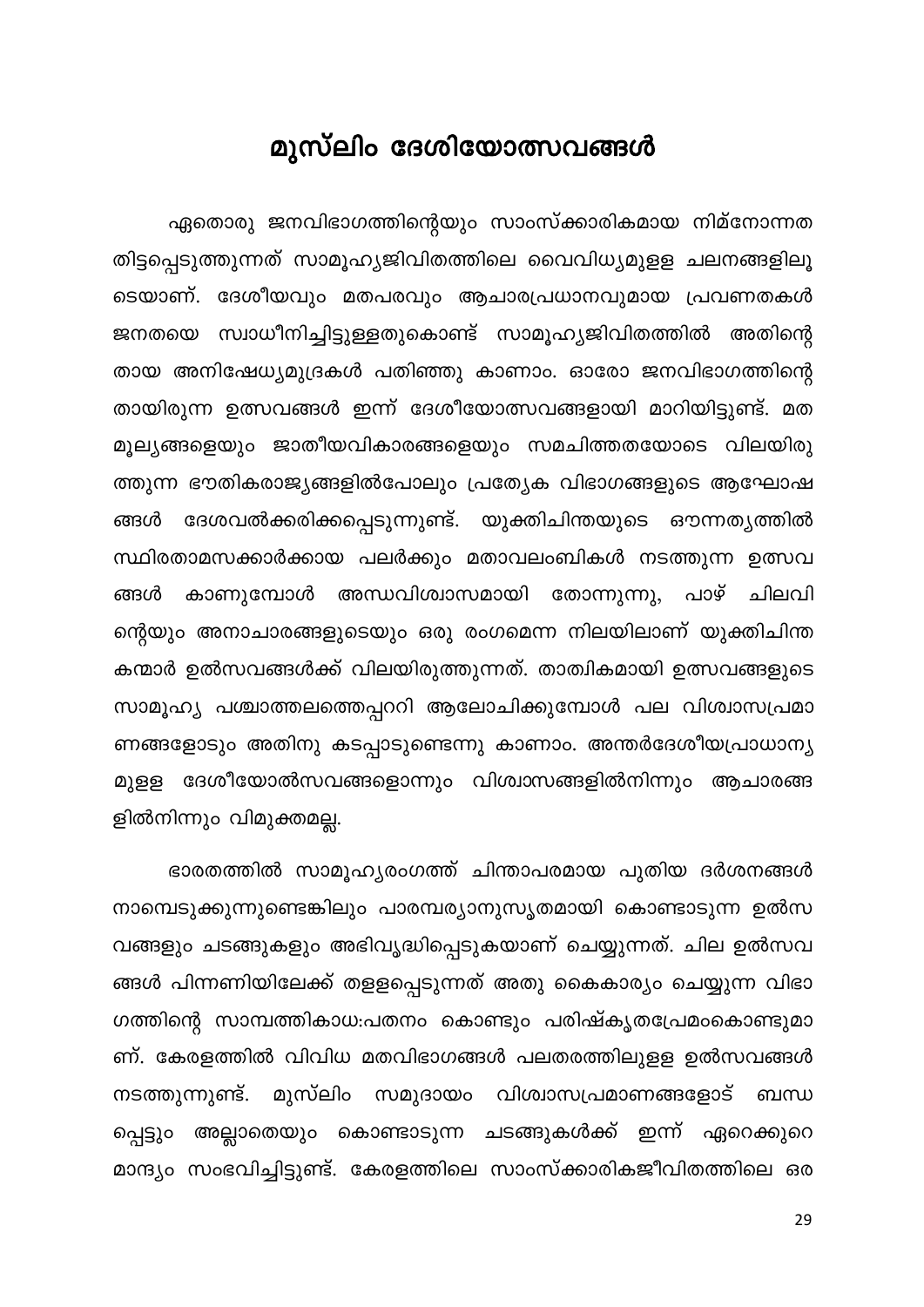വിഭാജ്യഘടകമായി തീർന്നിട്ടുളള മുസ്ലീം സമുദായത്തിന്റെ സാമൂഹ്യാ ചാരങ്ങളെ പ്രതിഫലിപ്പിക്കുന്ന ആഘോഷങ്ങൾ ഇന്നും ചില ഭാഗങ്ങളിൽ നടക്കുന്നുണ്ട്.

ഏകദൈവവിശ്വാസത്തിലധിഷ്ഠിതമായ തത്വദർശനത്തിന്റെ ആരാധ കനായ ഇബ്രാഹിം നബിയുടെ ആത്മത്യാഗത്തെ അനുസ്മരിപ്പിക്കുന്ന ''ബക്രീദ്'' ലോകമുസ്ലീം ജനതയുടെ വലിയ ആഘോഷമാണ്. ആഘോഷ കവിഞ്ഞ് അതുൾക്കൊള്ളുന്നത് ദൈവത്തിന്റെ മഹത്വത്തെ മെന്നതിൽ വിളംബരം ചെയ്യുന്ന കർമ്മമാർഗ്ഗങ്ങളാണ്. ബി. സി. രണ്ടായിരമാണ്ടിൽ സംഭവിച്ച ത്യാഗത്തിന്റെ ഹൃദയസ്പർശിയായ അനുഭൂതികൾ 'ബക്രീദിന് ആത്മീയ പരിവേഷമണിയിക്കുന്നു. ഓരോ ദേശത്തും അവരുടെ വിനോദ ത്തിന്റെ സുദിനമായും ബക്രീദ് പരിഗണിക്കപ്പെടുന്നു. കേരളത്തിൽ മുസ്ലീം ജനത അവരുടെ ഏററവും വലിയ മതാഘോഷം എന്ന നിലയിൽ ബക്രീദ് \_മറെറാന്ന് ഒരുമാസത്തെ വ്രതാനുഷ്ഠാനത്തിനുശേഷം കൊണ്ടാടുന്നു. കൊണ്ടാടുന്ന 'ഈദ്' എന്നറിയപ്പെടുന്ന ചെറിയ പെരുന്നാളാണ്. ഭക്തിധ ന്യമായ പ്രസ്തുത ആഘോഷങ്ങൾക്കു നിറപ്പകിട്ടു നൽകുന്ന പല ആചാര ങ്ങളും ദേശീയജീവിതത്തിൽ വന്നു കടന്നുകൂടിയിട്ടുണ്ട്. കേരളത്തിന്റെ സാമൂഹ്യജീവിതത്തിലെ പ്രത്യേകതകൾ പലതും മുസ്സീമിങ്ങൾ പരത്തിയി ട്ടുണ്ട്.വിവാഹത്തിലെ താലികെട്ടും ചന്ദനക്കുടത്തിലെ ആന എഴുന്ന ള്ളിപ്പും മററും അങ്ങനെ പകർത്തപ്പെട്ടവയാണ്. ഇസ്ലാമികമായ മൗലിക പ്രമാണങ്ങൾക്കനുസൃതമല്ലാത്ത ആചാരങ്ങളും ചടങ്ങുകളും ഓരോ ദേശത്തും നടക്കുന്നുണ്ട്. ചില പ്രത്യേക പാരമ്പര്യ സംസ്ക്കാരത്തിന്റെ സ്വാധീനംകൊണ്ടാണ് ചില ആഘോഷങ്ങൾ ദേശീയമോ വിദേശീയമോ എന്നു തിരിച്ചറിയാൻ നിവൃത്തിയില്ലാതായിരിക്കുന്നത്.

കർബലയിൽവച്ചു ഖലീഫയാൽ വധിക്കപ്പെട്ട പ്രവാചകന്റെ പൗത്ര നായ ഇമാം ഹുസ്സയിന്റെയും കുടുംബാംഗങ്ങളുടെയും സ്മരണയ്ക്കായി ഷിയാക്കൾ മുഹറം ആഘോഷിക്കുന്നുണ്ട്. മുഹറാഘോഷത്തിനു മതപര മായ പല പ്രാധാന്യങ്ങളും ചില ഭാഗങ്ങളിൽ കല്പിച്ചിട്ടുണ്ട്. ഇമാംഹുസ്സ യിന്റെ കൈപ്പടം ലോഹങ്ങളാൽ നിർമ്മിച്ച് പ്രദർശിപ്പിക്കുകയും വേഷവി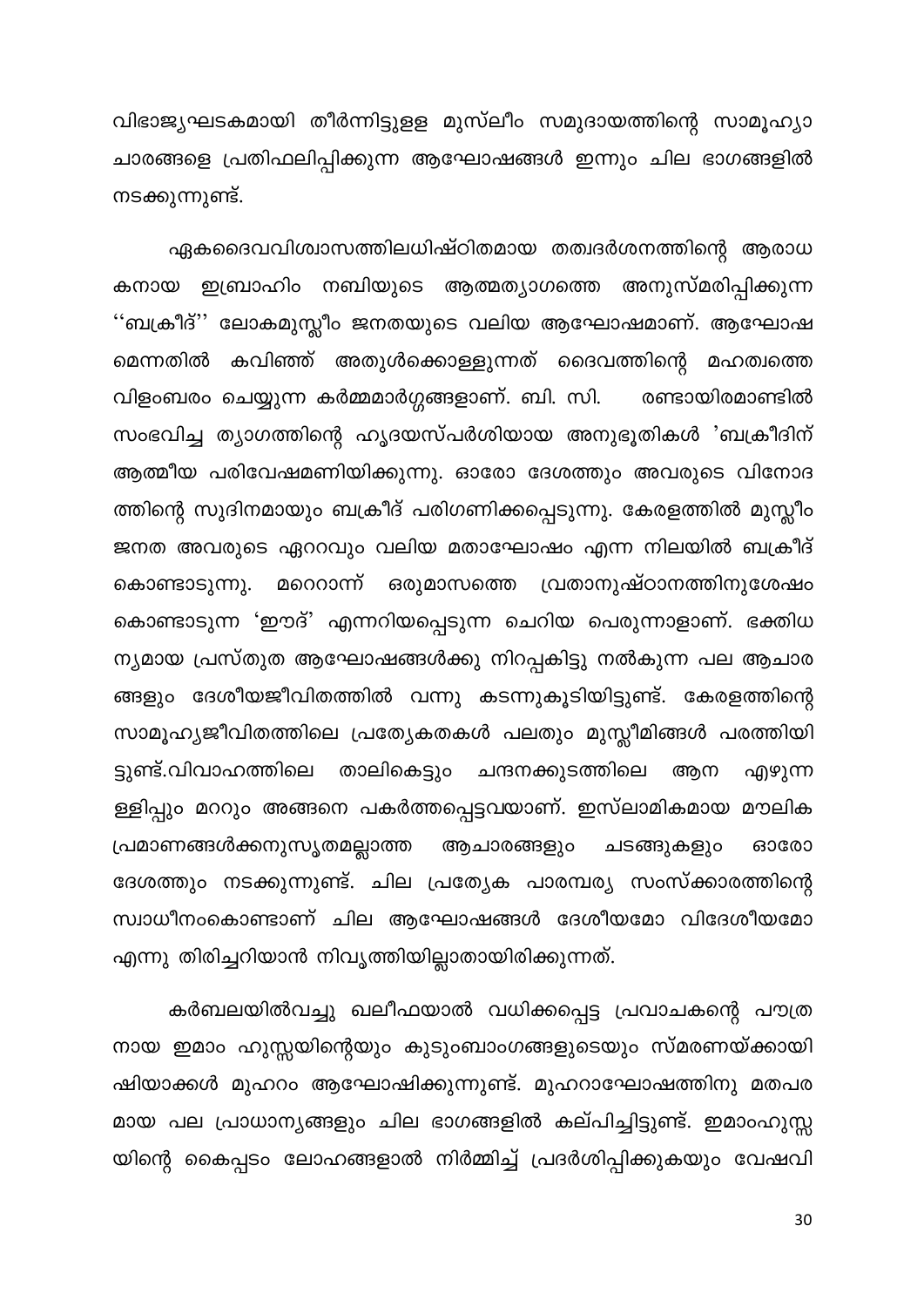ധാനങ്ങളോടെ ഒരാചാരമായി അത് വളർത്തിക്കൊണ്ടുവരികയും ചെയ്തു. മുഹറാഘോഷം ഇന്ത്യയുടെ ചില ഭാഗങ്ങളിൽ ദേശീയോൽസവത്തോളം പ്രാധാന്യം കരസ്ഥമാക്കിയിരിക്കുകയാണ്. ആത്മത്യാഗം ചെയ്ത വീരുപു രുഷന്മാരുടെ അപദാനങ്ങൾ അനുസ്മരിക്കപ്പെടുന്ന മുഹറാഘോഷം കേര ളത്തിലും ചില സ്ഥലങ്ങളിൽ കൊണ്ടാടുന്നുണ്ട്. വികാരോദ്ദീപകവും സ്തോഭജനകവുമായ പ്രസ്തുത ഭക്തിപ്രധാനങ്ങളായ ആഘോഷങ്ങൾക്കു വിശ്വാസമൂല്യങ്ങളുമായി തകരാത്ത ബന്ധമുണ്ട്. പെരുന്നാളുകളും മുഹ റവും ഒഴിച്ചുനിർത്തിയാൽ പ്രാദേശിക പ്രാധാന്യമുളള നേർച്ചകളും ചന്ദന ക്കുടവും ദേശീയപ്രധാനങ്ങളായി പരിഗണിക്കപ്പെടുന്നു.

കേരളത്തിൽ ധീരോജ്വലമായ ജീവിതത്തിന്റെ അഗ്നിപരീക്ഷണങ്ങളി ലൂടെ കടന്നുപോന്ന വീരചരിതത്തെപ്പററി ഇതിഹാസങ്ങളും പടപ്പാട്ടുകളും ദർശനകലകളും വളരെയേറെയുണ്ട്. ഭക്തിപ്രധാനമായ ആകർഷോജ്വലജീ വിതത്തിന്റെ മേഖലയിൽ സഞ്ചരിച്ച സിദ്ധന്മാരെ ആരാധനാപാത്രങ്ങളായി കരുതി ആഘോഷങ്ങൾ നടത്തുന്നതും ദുർല്ലഭമല്ല. സ്മര്യപുരുഷന്മാരുടെ വീരസ്മരണകളിൽ പുളകംകൊള്ളുന്നവർ തലമുറകളായി നടത്തുന്ന ആഘോഷങ്ങൾ മുസ്ലീം സമുദായത്തിലും കാണാം.

കേരളത്തിൽ മുസ്ലീമിങ്ങൾ ഇടതിങ്ങി താമസിക്കുന്ന മലബാറിൽ ജന ശ്രദ്ധയെ ആകർഷിക്കുന്ന വലിയ നേർച്ചകൾ നടത്തുന്ന പ്രധാന സ്ഥല ങ്ങൾ മമ്പുറം, മലപ്പുറം, കണ്ടോട്ടി, മണത്തല, കൊയിലാണ്ടി, പൊന്നാനി, പുറത്തി, കാസർഗോഡ് തുടങ്ങിയവയാണ്. മദ്ധ്യമലബാറിലെ ഗ്രാമാന്തര ങ്ങളിൽ നേർച്ചകൾ ഐതിഹാസികസംഭവങ്ങൾപോലെ ജനതയുടെ വികാ രത്തെ നിയന്ത്രിക്കുന്നവയായിത്തീർന്നിട്ടുണ്ട്. ജീവിതത്തിൽ സത്യസന്ധത കർമ്മപ്രമാണമായി അംഗീകരിച്ച കഴിഞ്ഞ കാലധർമ്മപ്രചാരകരുടെ പേരി ലാണ് ഏറനാട്ടിലെ മമ്പുറം നേർച്ച നടത്തുന്നത്. അറേബ്യയുമായി ബന്ധം പുലർത്തിയിരുന്ന അലവി തങ്ങന്മാരുടെ ബഹുമാനാർത്ഥം നടത്തപ്പെടുന്ന നേർച്ചയ്ക്കു ഭക്തരായ സാധാരണക്കാർ വലിയ പ്രാധാന്യം മമ്പുറം നൽകുന്നുണ്ട്. 1752 – ൽ പരലോകപ്രാപ്തനായ അലവി തങ്ങൾ മഹൽ സിദ്ധികളുളള മഹാനായിരുന്നെന്ന് ഏറനാട്ടിലെ ജനവിഭാഗം വിശ്വസിക്കു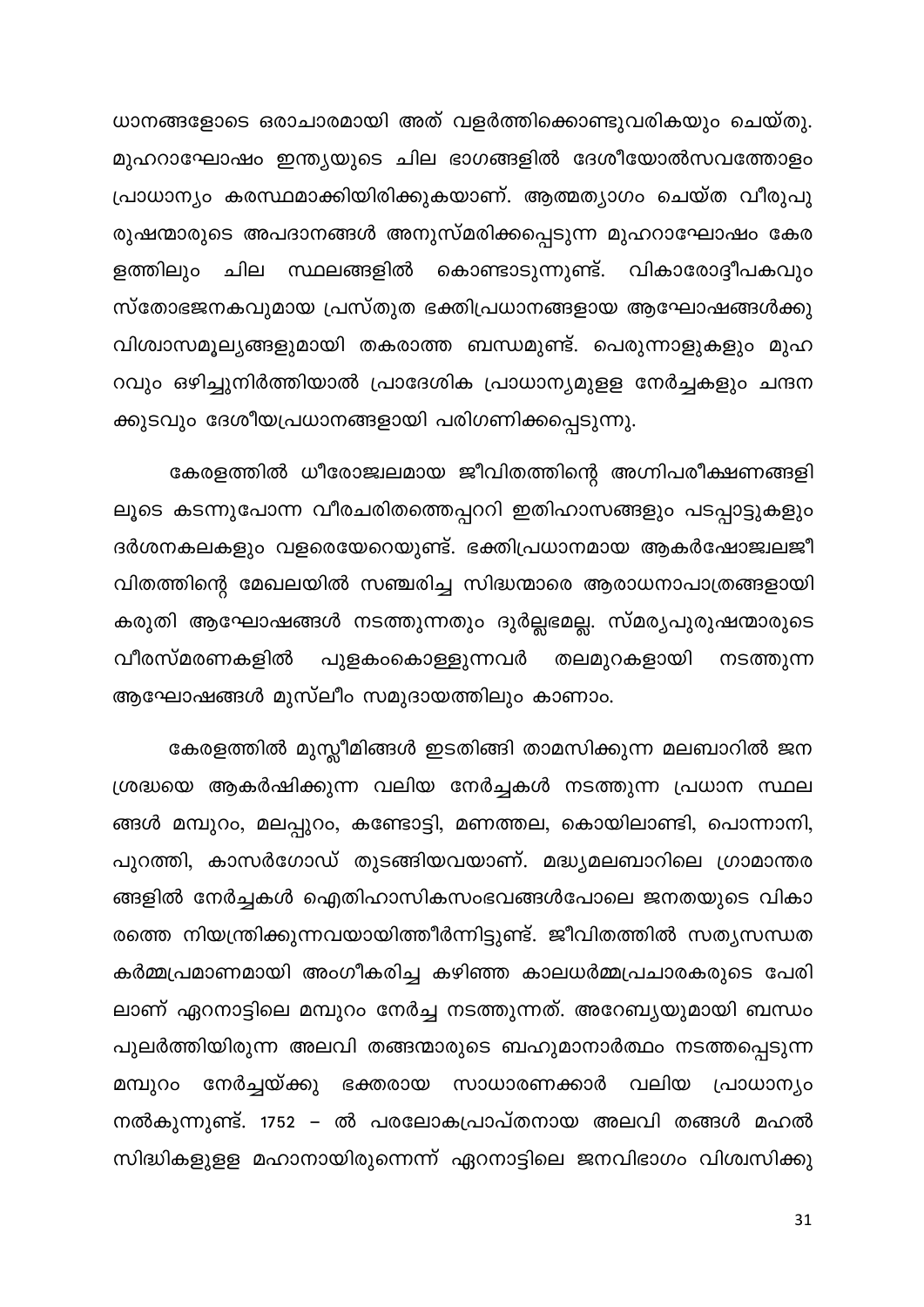ന്നു. ജാതിമതവ്യത്യാസം കൂടാതെ ബഹുമാനം സമ്പാദിച്ച പ്രസ്തുത തങ്ങ ളുടെ പിൻഗാമികൾക്കും ഈ ആദരവു കുറെയൊക്കെ നേടാൻ കഴിഞ്ഞു. അവരുടെ ഖബുർ സ്ഥാനങ്ങൾ കാലാന്തരത്തിൽ തീർത്ഥാടകകേന്ദ്രങ്ങ ളായി മാറി, ഭക്തസമൂഹത്തെ ആകർഷിക്കുന്നതിനു ഒരു ദേശീയാഘോഷ മെന്ന നിലയിൽ അവിടെ കഴിഞ്ഞ നൂററാണ്ടിൽതന്നെ നേർച്ച വർണ്ണശബ ളിമയുള്ള ചടങ്ങായി മാററി. മമ്പുറത്തേക്കാൾ വികാരപ്രധാനമായി നേർച്ച നടത്തുന്ന മറെറാരു കേന്ദ്രം മലപ്പുറമാണ്. ഒരു നൂററാണ്ടിനുമുമ്പ് വിശ്വാ സത്തിനുവേണ്ടി രക്തസാക്ഷിത്വം വരിച്ച ധീരാത്മാക്കളുടെ സ്മരണ യ്ക്കായി നടത്തപ്പെടുന്ന മലപ്പുറ് നേർച്ച മദ്ധ്യമലബാറിനെ സംബന്ധിച്ചിട ത്തോളം പ്രാധാന്യമേറിയതാണ്. ഷ്ഠഹദാക്കളുടെ പേരിൽ ധർമ്മമായി നല്ലൊരു പിരിവും ഈ നേർച്ചകൊണ്ടുണ്ടാകുന്നു. നേർച്ച വാദ്യാഘോഷ ങ്ങളോടെ നടത്തപ്പെടുന്നതുകൊണ്ടു മാപ്പിളക്കലകളുടെ ഒരു പ്രദർശനരം ഗവുമായി അതു രൂപാന്തരപ്പെടുന്നു. സാമ്പത്തികമായും വിദ്യാഭ്യാസപര മായും കേരളത്തിലെ ഏററവും പിന്നണിപ്രദേശമായ ഈ ഭാഗങ്ങളിൽ മത ത്തിനും രാജ്യത്തിനുംവേണ്ടി ആത്മത്യാഗം ചെയ്ത ആയിരമായിരം വീര പുരുഷന്മാരുടെ വേരുകൾ ചരിത്രത്തിൽ പതിഞ്ഞുകഴിഞ്ഞിട്ടുണ്ട്. മര ണത്തെ ഒരി വിനോദമായി അഭിമുഖീകരിപ്പിച്ചിട്ടുളള പ്രശസ്തരായ കർഷ കനേതാക്കന്മാരുടെ ജന്മനാട് കൂടിയാണ് ഏറനാടൻ ഭാഗങ്ങൾ. മലപ്പുറ ത്തിന്നടുത്ത കണ്ടോട്ടിയിൽ നടക്കുന്ന നേർച്ച പേർഷ്യയിൽ നിന്നു വന്നു അവിടെ ആധിവാസമുറപ്പിച്ച മുഹമ്മദ് ഷാ തങ്ങളുടെ പേരിലാണ്. പതി നെട്ടാം നൂററാണ്ടിന്റെ അന്ത്യഘട്ടത്തിൽ ജനപ്രീതി സമ്പാദിച്ചു രാജ്യഭരണ ത്തിൽപ്പോലും പ്രധാന പങ്കാളിത്തമുണ്ടായിരുന്ന കണ്ടോട്ടി തങ്ങൾ കാലാ ന്തരത്തിൽ ആരാധ്യനായിത്തീർന്നു. അദ്ദേഹത്തിന്റെ നേതൃത്വമംഗീകരിച്ച കണ്ടോട്ടിവാസികളും അയൽഗ്രാമങ്ങളിലെ നേതാക്കന്മാരും തങ്ങളുടെ കുടുംബത്തെ ബഹുമാനിച്ചു. തങ്ങളുടെ കബർസ്ഥാൻ ഒരു തീർത്ഥാടന കേന്ദ്രമായി മാറുകയും ചെയ്തു. വിദേശവാഴ്ചക്കാലത്തു നടന്ന സ്വാത ന്ത്ര്യസമരങ്ങളിൽ പങ്കെടുത്ത് രാജ്യത്തിന്റെ മാനം കാത്ത പലർക്കും ആവേശം നൽകിയത് തങ്ങളുടെ അനുഗ്രഹാശിസ്സുകളാണ്. അതിരററ വീരാരാധനയിലൂടെ വളർന്നു കയറിയ ഭക്തി കണ്ടോട്ടി നേർച്ചയ്ക്കു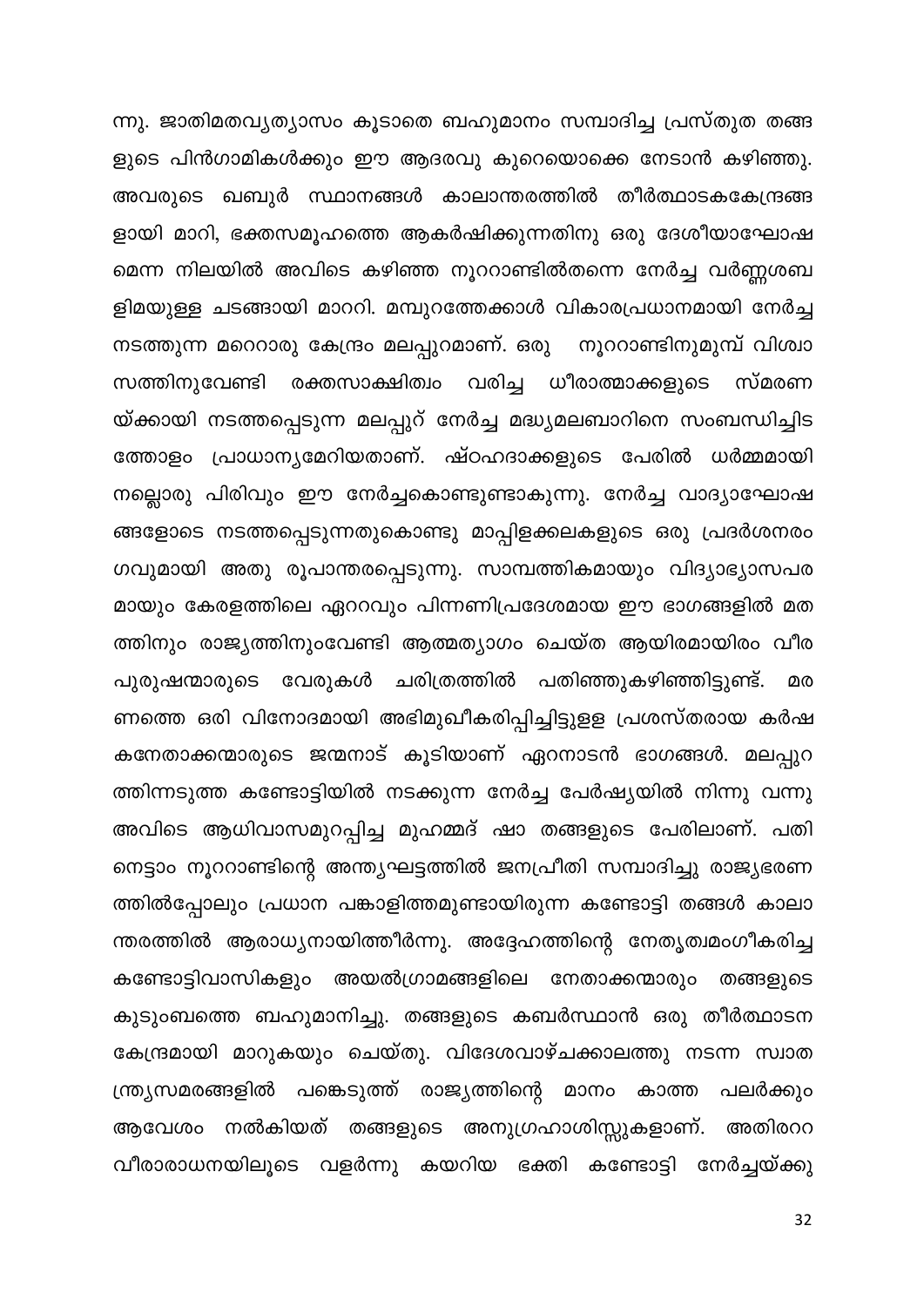വ്യക്തമായ അവലംബം നല്കി. വിദേശികളുമായി നടന്ന സമരത്തിൽ നിന്നത്ഭുതമായ മാറാത്ത സ്വാതന്ത്ര്യപ്രേമം അവിടുത്തെ ജനങ്ങളെ നല്ല പോരാളികളാക്കി മാററി. അവരുടെ സാമൂഹ്യവിചാരത്തിൽ വിശ്വാസത്തില ധിഷ്ഠിതമായ സമരത്തിന്റെ ഉജ്ജ്വലഭാവവും കാണാം. സമരം കഴിഞ്ഞു നിശബ്ദതയെ പുണരുന്ന ഏറനാടൻ ജനങ്ങൾക്ക് ഉണർവ് നൽകുന്നത് അവിടുത്തെ നേർച്ചകളാണ്. പ്രശസ്ത നേർച്ചകളുടെ പശ്ചാത്തലം വർണ്ണി ക്കുന്ന നിരവധി കഥകളും (പാട്ടുകൾ) തന്നെയുണ്ട്. മാപ്പിള ഗാനസംഗീത ത്തിലെ ഉൾവികാരം ഊറുന്ന കാവ്യങ്ങൾ പലതും നേർച്ചകളുമായി ബന്ധ പ്പെട്ടു രചിച്ചതാണ്. നേർച്ചകൾക്ക് ആത്മവീര്യം നൽകുന്ന സിദ്ധന്മാരുടെ ഖറാമത്തുക (അത്ഭുതകരമായ കഴിവുകൾ)ളെപ്പററി വർണ്ണിക്കുന്ന നേർച്ച പ്പാട്ടുകൾ വീരോതിഹാസ, സാഹിത്യശാഖയലുൾപ്പെടുന്നു. കേരളസം സ്ക്കാരത്തിന്റെ വീരാപദാനങ്ങളായി പരിഗണിക്കപ്പെടുന്ന വടക്കൻ പാട്ടു കളുമായി താരതമ്യപ്പെടുത്തുമ്പോൾ മാററുകുറയാത്ത സാഹിത്യവിഭാഗ മാണ് നേർച്ചപ്പാട്ടുകളെന്ന് വൃക്തമാകും. കൊയിലാണ്ടിക്കടുത്ത ചന്തലാ യിനി കൊല്ലത്തും കാസർകോട്ടും മണത്തലയിലും പൊന്നാനിയിലും നട ത്തുന്ന നേർച്ചകൾക്കു വീരപുരുഷന്മാരുടെ ധന്യജീവിതവുമായി ബന്ധമു ണ്ട്. ഒരു സാംസ്ക്കാരികോൽസവമെന്ന നിലയിൽ ആചാരങ്ങളും അതി ലൂടെ വളർന്ന അനാചാരങ്ങളും നേർച്ചകൾക്ക് ഉൽസവപ്പകിട്ട് നൽകിയിട്ടു ണ്ടെങ്കിലും മാനസികോല്ലാസത്തിന് നേർച്ചകൾ നൽകുന്ന സംഭാവനയെ മാററിനിറുത്താൻ സാദ്ധ്യമല്ല. ലോകത്തെവിടെയും ജനവർഗ്ഗങ്ങൾ നർമ്മഭാ വങ്ങളിലൂടെയാണ് മുന്നോട്ടു് നീങ്ങിയിട്ടുള്ളത്. ഉത്സവാഘോഷങ്ങളെ പുണരാതെ ജീവിതം നയിക്കുന്ന വർഗ്ഗങ്ങൾ കാണുമോ എന്ന് സംശയമാ ണ്. കേരളത്തിലെ സഹോദരസമുദായങ്ങൾ ഉത്സവപ്രിയരാണ്. അവരു മായി സാമൂഹ്യബന്ധമുളള മുസ്ലീമീങ്ങൾ ഉത്സവപ്രിയരല്ലെന്ന് പറഞ്ഞു കൂടാ.

ദക്ഷിണകേരളത്തിൽ തക്കല, കാക്കാഴം, കാഞ്ഞിരപ്പളളി, ചങ്ങനാ ശ്ശേരി, ഇടക്കുന്നം, ഈരാററുപേട്ട, കാഞ്ഞിരമിററം, വാഞ്ഞാലി, തത്തംപള ളി, എടത്തല തുടങ്ങിയ സ്ഥലങ്ങളിൽ ചന്ദനക്കുടം നടക്കുന്നുണ്ട്. കലാ സുന്ദരമായ ഉത്സവജീവിതത്തിൽനിന്ന് മുക്തി നേടുന്ന സ്ഥലങ്ങളും കുറവ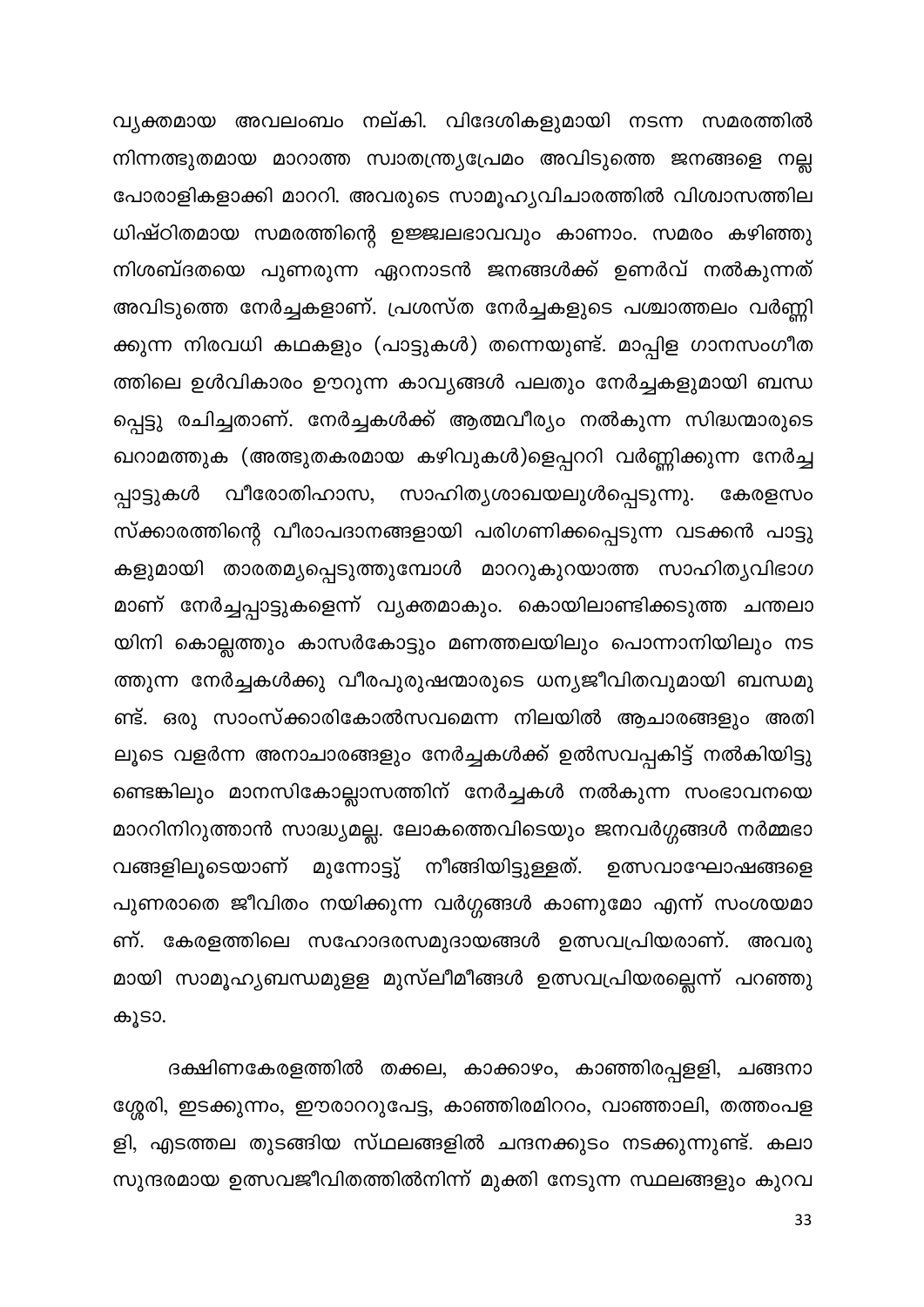ല്ല. ആരാധനയും ആഡംബരവും വെറുക്കുന്ന മുസ് ലീം ജനത ചന്ദന ക്കുടം നിരുത്സാഹപ്പെടുത്തുന്നുണ്ട്. ചന്ദനക്കുടം, നേർച്ച എന്നിവയ്ക്കു പ്രകടിപ്പിക്കുന്ന മാപ്പിളക്കലാവിനോദങ്ങളായ മുട്ടു് (പ്രത്യേകതരം ചെണ്ട കൊട്ട്) ദബ്ബ് (ഒരു തരം വാദ്യം) പരിശമുട്ട്, കോൽക്കളി, ഒപ്പനപ്പാട്ടുകൾ തുടങ്ങിയവ കൂമ്പടഞ്ഞുതുടങ്ങിയിരിക്കുന്നു. കലാപരമായ അനുഭൂതികൾ, മുസ്ലീം ആഘോഷങ്ങൾ നിറം മങ്ങിയതോടെ വിരിഞ്ഞു വളരാൻ ഇടമി ല്ലാതെ വീർപ്പുമുട്ടുന്നുണ്ട്. പ്രത്യേകത തോന്നിപ്പിക്കുന്ന നാടൻ കലകൾ പലതും നഷ്ടപ്പെട്ടുകൊണ്ടിരിക്കുകയാണ്.

ചില ഗ്രാമങ്ങളിൽ ഔലിയാ (സിദ്ധന്മാർ)ക്കളുടെ കബർ സ്ഥാനങ്ങൾ നിത്യദർശനകേന്ദ്രങ്ങളായി മാറിയിട്ടുണ്ട്. മരുന്നുകൊണ്ട് മാറാത്ത മഹാ വ്യാധികൾ മന്ത്രംകൊണ്ടു മാറുമെന്നു പറയുന്നതു പോലെ പ്രസ്തുത സ്ഥലങ്ങൾ സന്ദർശിക്കുമ്പോൾ അതുമായി മാനസിക ബന്ധമുളളവർക്ക് ആശ്വാസം ലഭിക്കുന്നു. പൂന്തുറയിലെ ഭീമപളളിയും മലബാറിലെ ചില പ്രധാന കേന്ദ്രങ്ങളും അങ്ങനെ ഭക്തരെ ആകർഷിക്കുന്ന സ്ഥലങ്ങളാണ്. സമൂഹത്തിന്റെ സാംസ്ക്കാരിക പുരോഗതിക്കനുസരിച്ച് ദേശീയോത്സവ ങ്ങളിൽ മാററം വരുത്താവുന്നതാണ്. വിശ്വാസികളെ കൂടുതൽ ആകർഷി ടൂറിസ്റ്റ് ക്കാനുതകുന്നവിധം കേന്ദ്രങ്ങളായി രൂപാന്തരപ്പെടുത്തുകയും സാമ്പത്തികനേട്ടങ്ങളുണ്ടാകത്തക്കവിധം ആഘോഷങ്ങൾ സംവിധാനം ചെയ്യുകയും വേണം. കേരളത്തിന്റെ സാമുദായിക ഐക്യം ഭദ്രമാക്കാനും ജനതയുടെ വിനോദധാരണ വളർത്തിയെടുക്കാനും മതപരമായ ഉത്സവ ങ്ങൾക്ക് കഴിയും. ഉലയാത്ത സൗഹാർദം പടുത്തുയർത്തുന്നതോടൊപ്പം സാമ്പത്തിക സ്വയം പര്യാപ്തതയും ഉണ്ടാക്കാൻ സാധിക്കും. മുസ്ലീം ദേശീയോൽസവങ്ങൾ ആകർഷണങ്ങളായി മാററുന്നതിനു അതു കൈകാര്യെ ചെയ്യുന്നവർ തന്നെയാണ് ആദ്യമായി മുൻകൈയെടുക്കേണ്ട ത്. \*അന്ധവിശ്വാസത്തിലേക്കാഴ്ന്നു പോകാതെതന്നെ ദേശീയോൽസവങ്ങ ളുടെ സാമൂഹ്യപശ്ചാത്തലം അഭംഗുരം നിലനിർത്താൻ.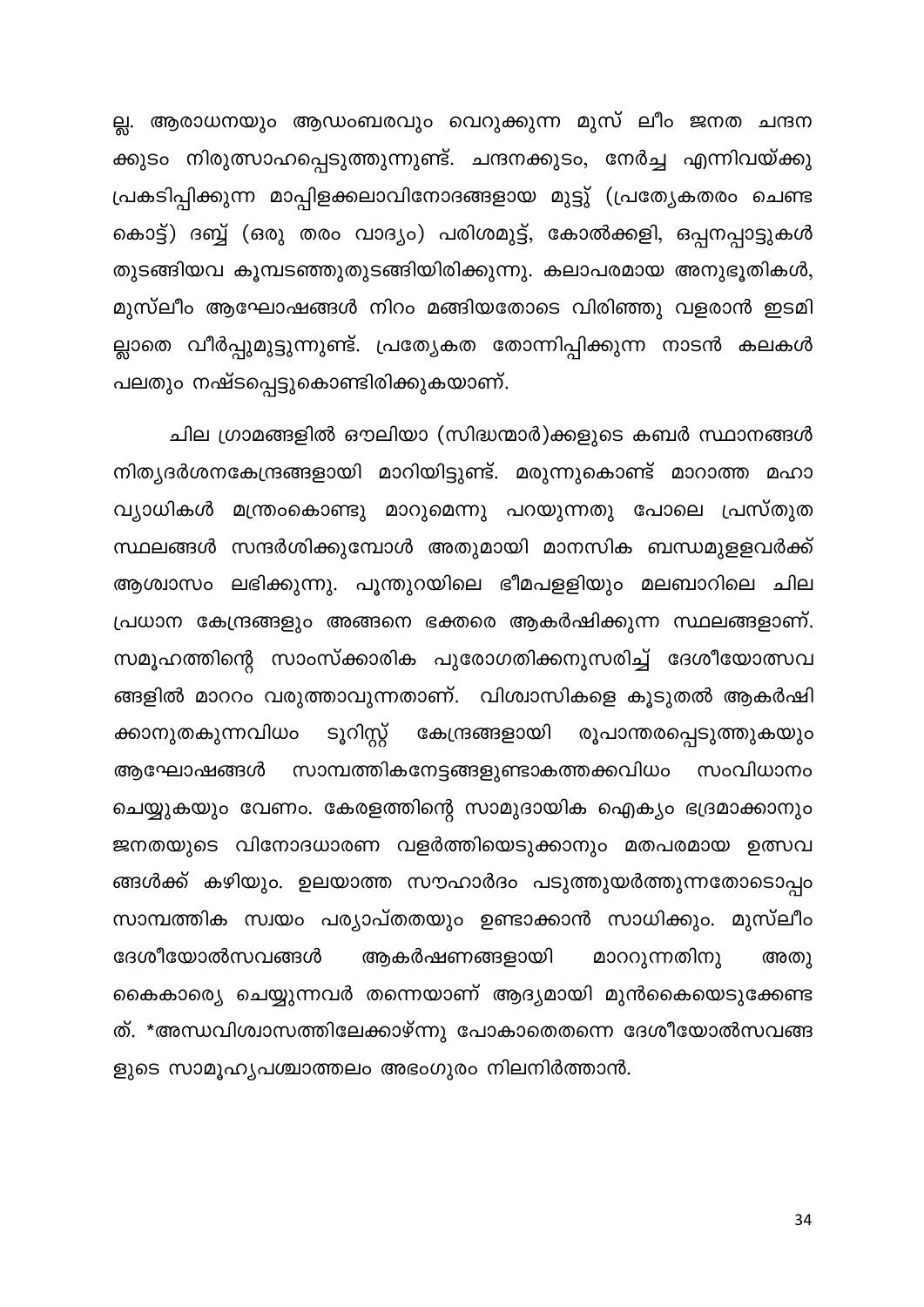#### ടിപ്പുവും തിരുവിതാംകൂർ യുദ്ധവും

<span id="page-35-0"></span>കേരളത്തിന്റെ സമരചരിത്രങ്ങളിൽ കടന്നകൂടിയിട്ടുളള, ഒരു പഴ ''ടിപ്പുവിന്റെ ആക്രമണമെന്ന്'' മാററിയെഴുതിക്കൊണ്ടിരി ഞ്ചൊല്ലാണ്, ക്കുന്ന ആധുനിക ചരിത്രം വ്യക്തമാക്കുന്നു. ഈ ആക്രമണത്തിന്റെ ഭയാന കങ്ങളായ ചിത്രീകരണങ്ങൾ ചരിത്രത്തിലും സാഹിത്യത്തിലും കനത്ത സ്വാധീനം ചെലുത്തിക്കഴിഞ്ഞു. മൈസൂർ പുലിയെ പൂച്ചയെപ്പോലെ ആട്ടി യോടിച്ച കേരളരാജാക്കന്മാരുടെ വീരാപദാനങ്ങൾകൊണ്ടു നിറഞ്ഞതാ ണല്ലോ കേരളചരിത്രത്തിലെ ഒരു പ്രത്യേക കാലഘട്ടം തന്നെ. ഹൈദരി ന്റെയും ടിപ്പുവിന്റെയും സംഭവബഹുലമായ ചരിത്രത്തിലെ ഒരു ഭാഗ ത്താണ് തെററായ ധാരണകൾ പരത്തിവിട്ട ഈ വർണ്ണനകൾ നിറം പിടിച്ചു ടിപ്പു നിൽക്കുന്നത്. തിരുവിതാംകൂർ രാജ്യവുമായി ഹൈദരാലിയും സുൽത്താനുമുണ്ടായ ബന്ധത്തേയും ആ കാലഘട്ടത്തിലെ രണശൂരന്മാ രുടെ സവിശേഷതകളെയും സംബന്ധിച്ചു ഗ്രഹിക്കുമ്പോൾ നമ്മുടെ ചരി ത്രകാരന്മാരിൽ ചിലരുടെ 'കടലാസു കപ്പലുകൾ' കൊടിമരം താഴ്ത്തി തിരോഭവിക്കുന്നതു കാണാം.

ഹൈദരാലിയും ടിപ്പുസുൽത്താനും തിരുവിതാംകൂർ ആക്രമിച്ചിരു ന്നുവോ? ഏതു പരിത:സ്ഥിതിയിലാണ് ഈ ആക്രമണം നടന്നത്? ആക്രമ ണത്തിന്റെ അനന്തരഫലമെന്ത്? ഈ ചോദ്യങ്ങൾക്ക് വസ്തുനിഷ്ഠമായി ലഭിക്കുന്ന ഉത്തരങ്ങളിലൊതുങ്ങുന്നതാണ് മതവിദേേഷിയും ലഹളക്കാരനു മായ ടിപ്പുവിന്റെ പരാക്രമപ്രശ്നം. അന്ധമായ ദേശീയാവേശവും അമിത മായ വീരാരാധനയും യഥാർത്ഥ പ്രശ്നങ്ങളിൽനിന്നു ജനതയുടെ ബോധ മണ്ഡലത്തെത്തന്നെ മാററിനിർത്തിയിട്ടുണ്ട്. ഒരുകൂട്ടം ആക്രമികളുടെ ചിത്രീകരിക്കാനും ടിപ്പുവിനെ പ്രചരിപ്പി നേതാവായി ആക്രമണകഥ ആവേശംകൊണ്ട രാജ്യപരിത്രകാരന്മാർ മാറിയ പരിത:സ്ഥിതി ക്കാനും യിൽ തെററുകൾ തിരുത്തുകയാണിന്നാവശ്യം. പുതിയ ചരിത്രരേഖകൾ അവർക്കതിനു അവലംബം നൽകും. അങ്ങനെ വന്നുപോയ പാകപ്പിഴകൾ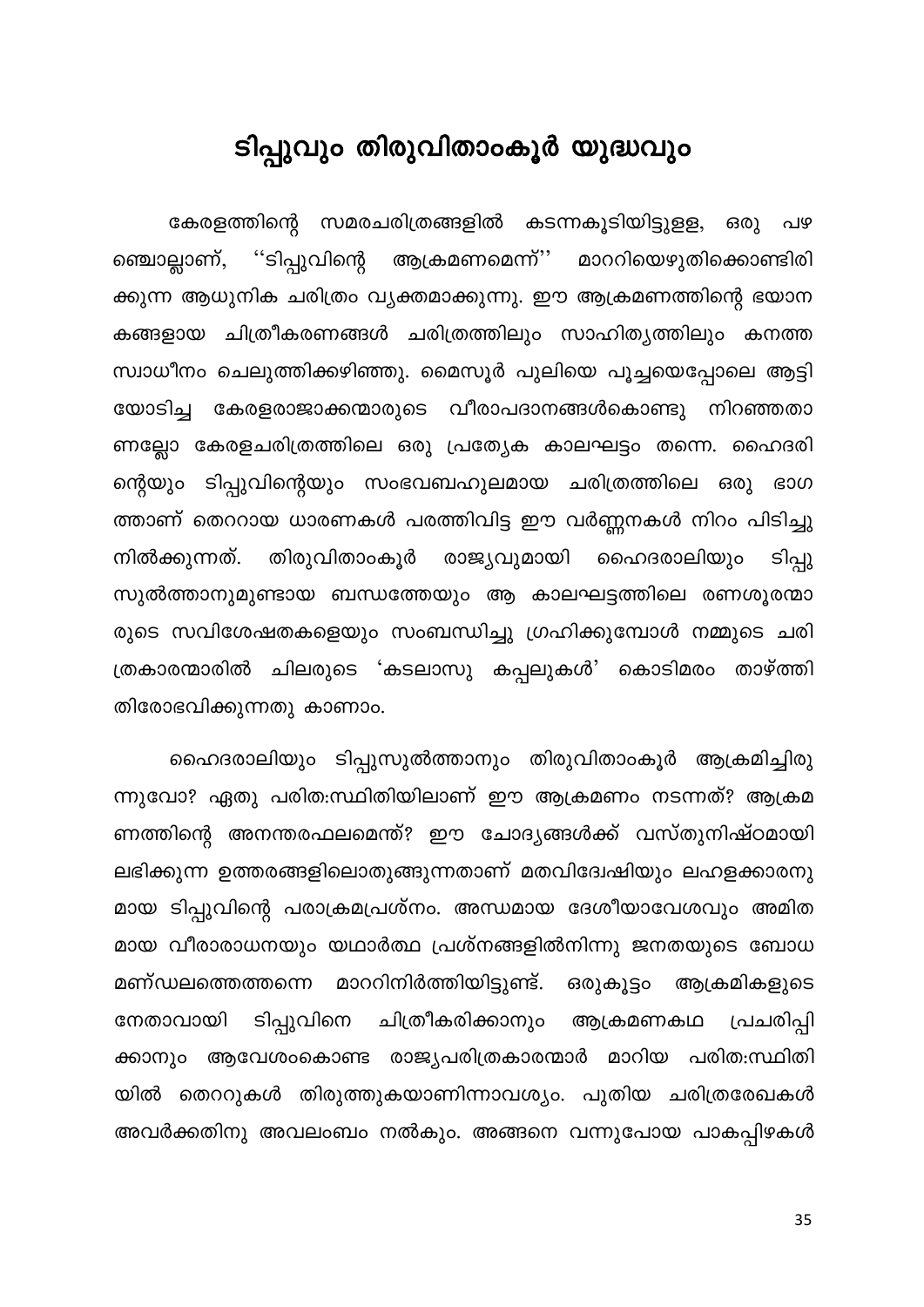തിരുത്തിയാലേ കേരളത്തിലെ സമുദായങ്ങൾ തമ്മിലുണ്ടായിരിക്കേണ്ട തായ സൌഹൃദവും ദേശീയ ഐക്യവും സുദൃഢമാകൂ.

ഹൈദരാലിയും മാർത്താണ്ഡവർമ്മയും

തിരുവിതാംകൂറിന്റെ ശില്പിയും പരാക്രമിയുമായിരുന്ന മാർത്താ ണ്ഡവർമ്മ മഹാരാജാവ് കൊച്ചിയുമായുളള യുദ്ധം കഴിഞ്ഞുതളർന്നിരി ക്കുമ്പോഴാണ് രാജ്യത്തിനകത്തെ മാടമ്പിമാരും ചെറുകിടരാജാക്കന്മാരും വീണ്ടും കുഴപ്പങ്ങൾ കുത്തിപ്പൊക്കിയത്. തന്റെ വിശ്വസ്ത സേനയായ മറ മുന്നേററത്തിനൊന്നും തകർക്കാനാകാത്ത വപ്പടയുടെ ആഭ്യന്തരശത്രു ക്കളെ എന്നെന്നേയ്ക്കുമായി ഒതുക്കാൻ മാർത്താണ്ഡവർമ്മ ഒരുപായം കണ്ടെത്തി. കോയമ്പത്തുർ അതിർത്തിയിൽ താവളമടിച്ചിരിക്കുന്ന ഹൈദ രാലിഖാനെ സമീപിച്ചു സഹായമാവശ്യപ്പെടാൻ തീർച്ചപ്പെടുത്തി. സ്വന്തം അതിർത്തി സംരക്ഷിക്കുന്നതിൽ വ്യാപൃതനായിരുന്ന ഹൈദരാലിഖാന് കേരളത്തിലേയ്ക്കു കടക്കണമെന്നാഗ്രഹമുണ്ടായിരുന്നില്ല. ഈ ഘട്ടത്തിൽ ആകർഷകങ്ങളായ വാഗ്ദാനങ്ങളുമായി ഓടിയെത്തിയ മാർത്താണ്ഡ വർമ്മയുടെ ക്ഷണനം ഹൈദർ സ്വീകരിച്ചു. ''ആഭ്യന്തരശത്രുക്കളിൽനിന്നു രാജ്യത്തെ രക്ഷിച്ചു സമാധാനം സ്ഥാപിച്ചു തരണമെന്നു തിരുവിതാംകൂർ രാജാവിന്റെ അപേക്ഷ ഹൈദർ സ്വീകരിച്ചു. പട്ടാള സഹായം വാഗ്ദത്തം ചെയ്തു.'' ഹൈദർ തന്റെ സ്യാലനായ മഖ്റൂഖാന്റെ നേതൃത്വത്തിൽ തിരു വിതാംകൂറിനെ സഹായിക്കാൻ സൈന്യസജ്ജീകരണം ചെയ്തുകഴിഞ്ഞ പ്പോൾ മാർത്താണ്ഡവർമ്മയുടെ രണ്ടാമത്തെ സന്ദേശം ലഭിച്ചു. ''ഇവി

ടുത്തെ കലാപം ഒതുക്കി. അതുകൊണ്ടു സഹായം ആവശ്യമില്ല.........'' സൈനികസന്നാഹത്തിനുളള നഷ്ടം നൽകണമെന്നു ഹൈദർ തിരുവി താംകൂർ രാജാവിനോടാവശ്യപ്പെട്ടു. നഷ്ടം നൽകാതെ ഒഴിഞ്ഞുമാറാനു തിരുവിതാംകൂർ പ്രയോഗിച്ചുതുടങ്ങി. തന്നോടു ള്ള തന്ത്രങ്ങൾ ഒരു രാജാവും ചെയ്തിട്ടില്ലാത്ത മാന്യതയില്ലാത്ത പ്രവൃത്തിയാണ് തിരുവിതാം കൂർ രാജാവ് ചെയ്തതെന്ന് ഹൈദരിനു മനസ്സിലായി. ഈ സൈനികനഷ്ട പ്രശ്നമാണ് തിരുവിതാംകൂറിനെ ഹൈദരാലിയുമായി അകററിയത്. തിരു വിതാംകൂർ തദനന്തരമുളള കാലങ്ങളിൽ മൈസൂർ ആക്രമണത്തെ പേടി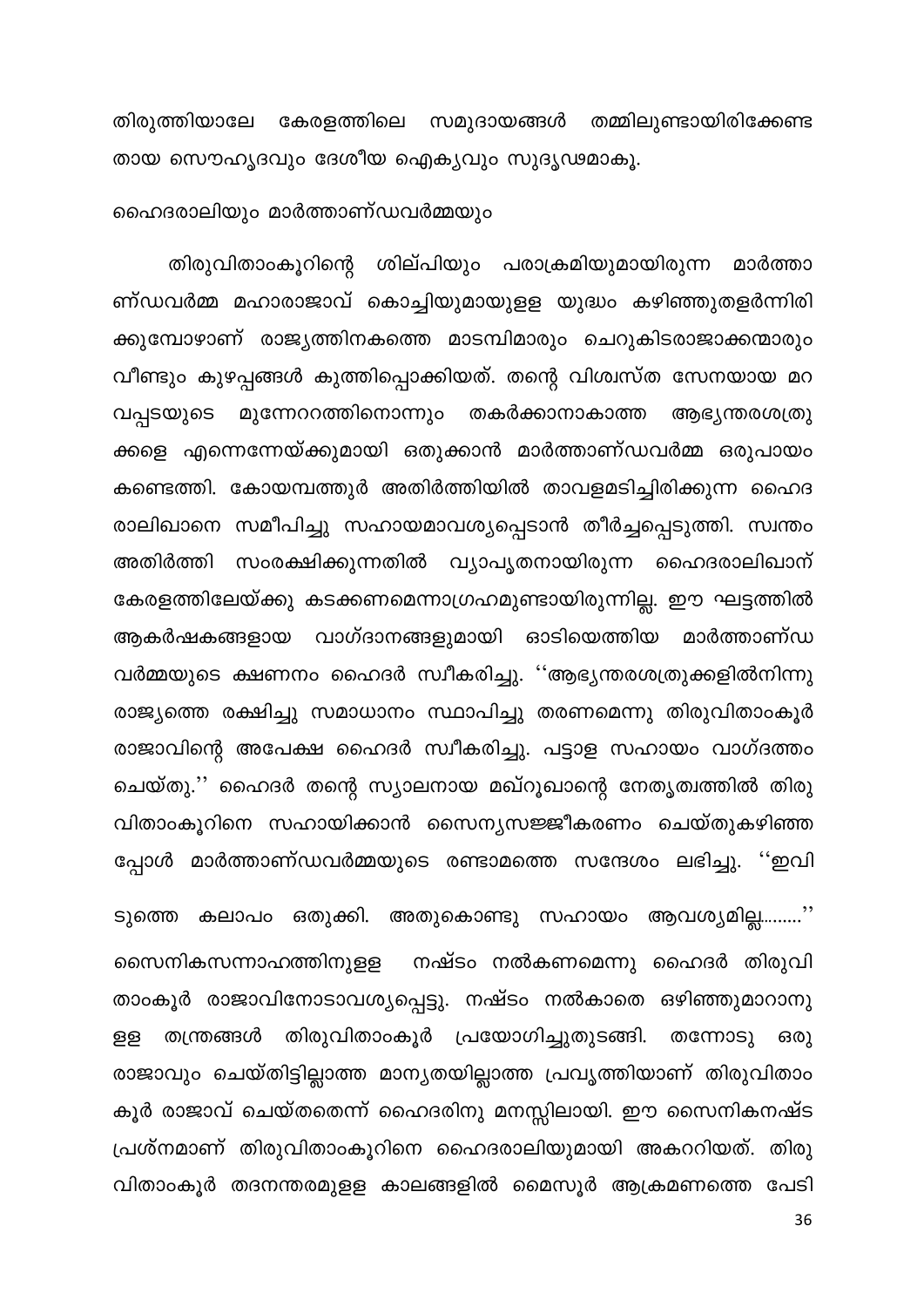സ്വപ്നമായിക്കരുതി ഹൈദരിന്റെ ശത്രുപക്ഷത്തേക്കു മാറി. 1753–ൽ സംഭ വിച്ച പ്രസ്തുത നഷ്ടപരിഹാരകാര്യം ടിപ്പുസുൽത്താന്റെ കാലത്ത് ഒരു വലിയ പ്രശ്നമായി രൂപം പ്രാപിച്ചു. ഹൈദരും ടിപ്പുവും പ്രസ്തുത നഷ്ട പരിഹാരത്തുക നൽകാൻ പല പ്രാവശ്യവും ആവശ്യപ്പെട്ടിട്ടുണ്ട്. ആ ഘട്ട ങ്ങളിൽ തങ്ങൾ കണ്ണാടിക്ക് നവാബിന്റെ സാമന്തരാണെന്നുപോലും തിരു വിതാംകൂർ മറുപടി കൊടുക്കാറുണ്ട്. ഈ പ്രശ്നം ബഹുമുഖമായ ഭാരത സ്വാതന്ത്ര്യസമരത്തെ ഏറെക്കുറെ സ്പർശിച്ചിട്ടില്ലെന്നില്ല. ''തിരുവിതാംകൂർ ഉടമ്പടിയിലേർപ്പെട്ടിരുന്നുവെങ്കിൽ മാനമായി ഹൈദരാലിഖാനുമായി ഈസ്റ്റിന്ത്യാകമ്പനിക്കും ബ്രിട്ടീഷ് ശക്തിക്കും പടിഞ്ഞാറൻ തീരത്ത് ശക്തി നേടാൻ കഴിയുമായിരുന്നില്ല. തിരുവിതാംകൂറിന്റെ നയതന്ത്രമല്ലാത്ത നില പാട് അന്ത്യഘട്ടത്തിൽ ബ്രിട്ടീഷുകാർക്ക് സ്വാധീനം നേടിക്കൊടുത്തു.'' തിരുവിതാംകൂർ വെട്ടിപ്പിടിച്ച അതിർത്തികൾ സംരക്ഷിക്കാനായി, കൊച്ചി ഭാഗത്തു ഡച്ചുകാരുമായി സ്നേഹബന്ധത്തിലിടപെട്ടിരിക്കുന്ന ഘട്ടത്തി ലാണ് ഹൈദരുടെയരികിൽ ഡച്ചുദൂതൻ തിരുവിതാംകൂറിനോടുളള പക ഉപേക്ഷിക്കണമെന്ന അപേക്ഷയുമായെത്തുന്നത്. 1766–ലെ മലബാർ പര്യ ടനം കഴിഞ്ഞ് ഹൈദർ മടങ്ങുന്ന ഘട്ടത്തിൽ തിരുവിതാംകൂറിലും കൊച്ചി യിലും തനിക്കെതിരായി ഗൂഢാലോചന നടക്കുന്നുണ്ടെന്നു അദ്ദേഹം മന സ്സിലാക്കി. '' തിരുവിതാംകൂർ പതിനഞ്ചുലക്ഷം ഉറുപ്പികയും എട്ട് ആനയും അനാക്രമണസന്ധിയുണ്ടാക്കാമെന്ന് ഹൈദരുടെ നൽകുകയാണെങ്കിൽ സർവ്വസൈന്യാധിപൻ ഡച്ചുകാരെ അറിയിച്ചു.'' ഹൈദരാലിഖാന്റെ അസാ ന്നിദ്ധ്യത്തിൽ മൈസൂർപടക്കെതിരായി തിരുവിതാംകൂർ സഹായം നൽകി മലബാറിൽ യുദ്ധമുണ്ടാക്കി. ഹൈദർ ഉടൻ മടങ്ങിയെത്തി മലബാറിൽ തല പൊക്കിയിരിക്കുന്ന ഇംഗ്ലീഷുകാരെ തുരത്തി. 'ബ്രിട്ടീഷ് പട്ടാളത്തിനു ഏറ റവും അപമാനകരമായ ഒരവസ്ഥയായിരുന്നു ഈ പരാജയം. നാണംകെട്ട തരത്തിൽ മുറിവേററ സാധനസാമഗ്രികളെയും പട്ടാളക്കാരെയും

ബ്രിട്ടീഷുകാർ ഉപേക്ഷിച്ചു...............വെളളക്കാരുടെ ദയനീയമായ പിൻമാററം പരാക്രമശാലിയായ ഹൈദരിന്റെ വിജയമായി മാറി. ഈ മുന്നേററം കണ്ട് ഭയന്ന തിരുവിതാംകൂർ അകന്നുനില്ക്കുന്ന രാജാക്കന്മാരെ ഒരുമിപ്പിച്ചു നിറുത്തി. പാരസംഘങ്ങളെയും ദൂതന്മാരയും അയച്ചു മലബാറിലെ നില 37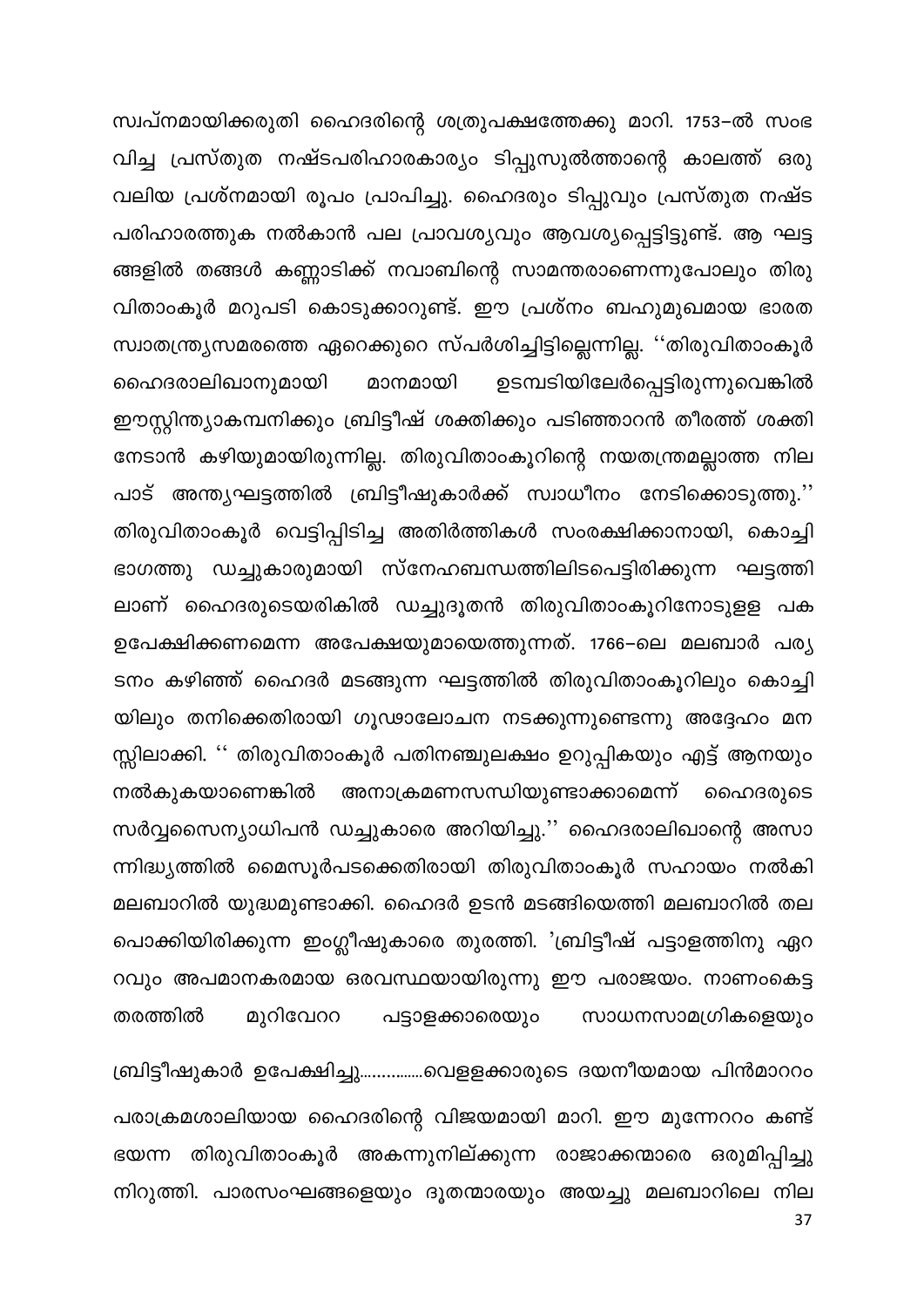ഗ്രഹിച്ചു. മൈസൂർപടയുടെ ഇനിയത്തെ മുന്നേററം തങ്ങളുടെ നേരെയാ യിരിക്കുമെന്നു ഭയന്ന തിരുവിതാംകൂർ കുറെയെല്ലാം വികാരാവേശത്തോ ടെതന്നെ കാര്യങ്ങൾ കണക്കിലെടുത്തു.

ടിപ്പുസുൽത്താനും രാജാകേശവദാസും

തിരുവിതാംകൂർ ചരിത്രത്തിലെ വലിയ പടത്തലവനായ രാജാകേശവദാസൻ ചതുരുപായങ്ങളോടെ അണിയറയിൽ ബ്രിട്ടീഷുകാരു മായി മൈസൂരിനെ ഭയന്ന് സഖ്യത്തിലേർപ്പെട്ടിരുന്നു. ഹൈദരുമായി ഏറ റുമുട്ടാൻ ധൈര്യമില്ലാതെ പിന്തിരിഞ്ഞ വെള്ളക്കാർക്ക് ആശ നൽകിയത് രാജാകേശവദാസാണ്. വ്യക്തമായി പറയുകയാണെങ്കിൽ മറെറല്ലാ സ്ഥല ങ്ങളിലും സ്വാധീനം ന.ഷ്ടപ്പെട്ട ബ്രിട്ടീഷുകാരുടെ ആധിപത്യം പടിഞ്ഞാ റൻതീരത്ത് ഉറപ്പിച്ചുനിറുത്തിയത് 'വീരദേശാഭിമാനി'യായ രാജാകേശവദാ സനാണ്. ഇംഗ്ലീഷ് പട്ടാളം വീണ്ടും യുദ്ധരംഗത്തിറങ്ങി. 1775, 78, 79–കാല ങ്ങളിൽ നടന്ന മലബാർ യുദ്ധങ്ങളിൽ ഇംഗ്ലീഷ് സൈന്യം വീണ്ടും പരാജ യപ്പെട്ടു. സൈന്യനായകനായ സർദാർ ഖാൻ ഇംഗ്ലീഷുകാർക്കെതിരായി യോജിച്ചുനിന്നു സമരംചെയ്യണമെന്ന് തിരുവിതാംകൂർ രാജാവിനോടപേ ക്ഷിച്ചു. പക്ഷേ, ബ്രിട്ടീഷടിമത്വത്തിന്റെ സ്വഭാവം മനസ്സിലാകാത്ത തിരുവി നിരസിച്ചു. ഇംഗ്ലീഷുപടയും തിരുവിതാംകൂറും താംകൂർ അതു കൈകോർത്തുനിന്നു നടത്തുന്ന യുദ്ധത്തിൽ ഹൈദർ പുത്രനായ ടിപ്പു വിനെ നായകനാക്കി മൈസൂരിലേക്ക് മടങ്ങി. 1779 നവമ്പറിൽ ബ്രിട്ടീഷ് സേനാനായകനായ കർണ്ണൽ മക്കിയോടിന്റെ സേനയെ ടിപ്പു വിജയകര മായി എതിരിട്ടു. പിന്നത്തെ യുദ്ധത്തിൽ വിജയത്തിലേക്ക് കയറിക്കൊണ്ടി രിക്കുന്ന ഘട്ടത്തിലാണ് ഹൈദരാലിയുടെ മരണവാർത്തയറിഞ്ഞ ടിപ്പു മൈസൂരിലേക്ക് തിരിച്ചത്. ധീരമാനസനായ ടിപ്പു താമസിയാതെ മലബാറി ലെത്തി. പിതാവിന്റെ ഉഗ്രപ്രതിജ്ഞ നിറവേററി രാജ്യത്തെ മോചിപ്പിക്കാ നായി ശക്തി സംഭരിച്ചു. മഹാനായ പിതാവ് പുലർത്തിപ്പോന്ന സൗഹൃദം പൂർവ്വാധികം ശക്തമാക്കി സമാധാനപരമായ അന്തരീക്ഷം സൃഷ്ടിക്കാൻ ടിപ്പു പുതിയ സമീപനം കൈക്കൊണ്ടു. മലബാറിലെപ്പോലെ തിരുവിതാം കൂറിലും ടിപ്പു ഈ നയം ഉപയോഗിച്ചുനോക്കി. രാമരാജാവെന്നറിയപ്പെ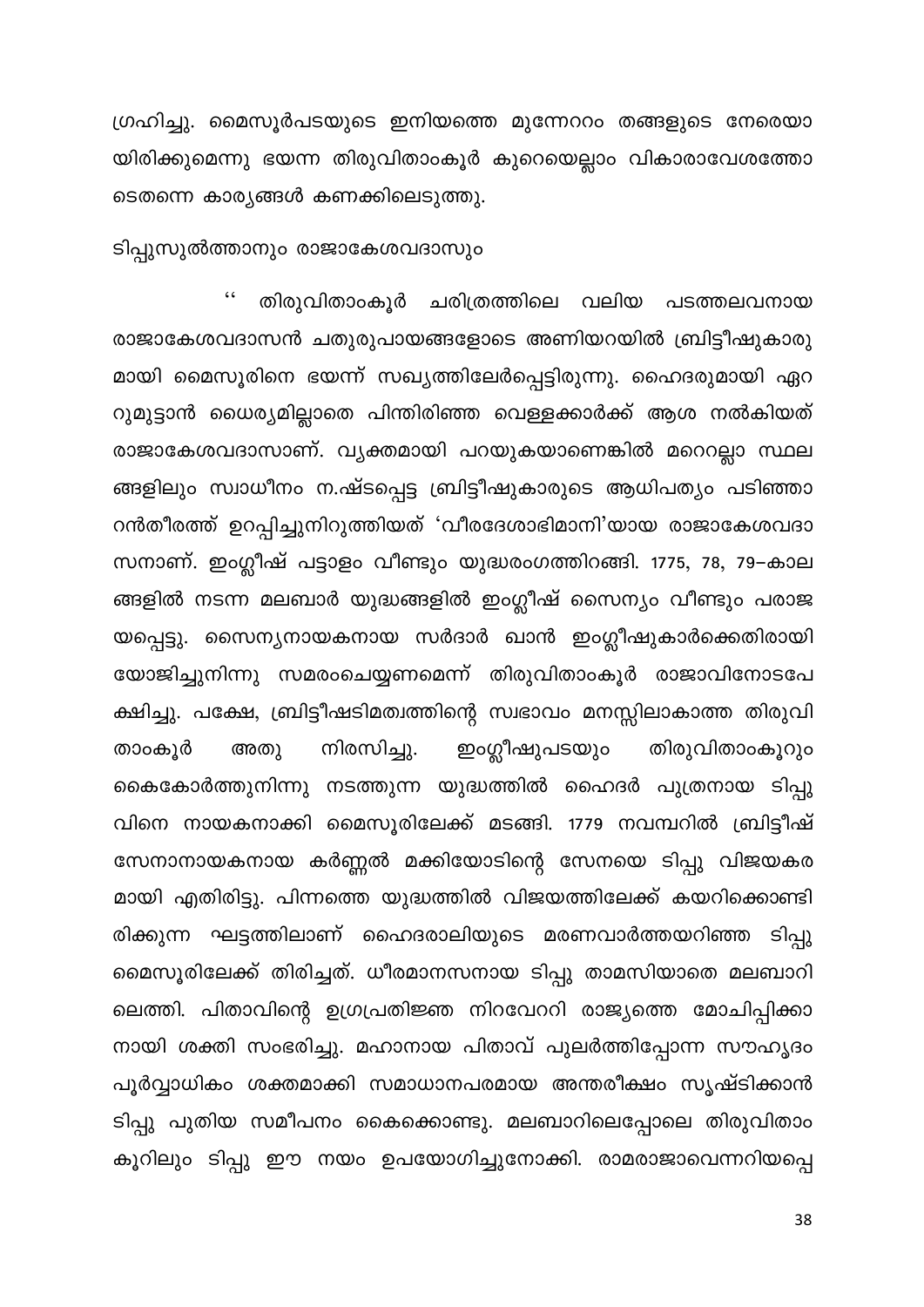ടുന്ന രാമവർമ്മയുമായി ടിപ്പുസുൽത്താൻ കത്തിടപാടുകൾ നടത്തി. രാജാവ് ടിപ്പുവിന്റെ കത്തുകൾക്കു വ്യക്തമായ മറുപടി നൽകാതെ ഇംഗ്ലീഷ് ഇംഗ്ലീഷുകാർ സഹായമാവശ്യപ്പെട്ടു. കുപ്പിണി രണ്ടു സൈന്യത്തെ അയച്ചുകൊടുത്തു രാമവർമ്മയെ പ്രോത്സാഹിപ്പിച്ചു. ടിപ്പു വിന്റെ സാമന്തനായിക്കഴിഞ്ഞിരുന്ന കൊച്ചിരാജാവിന്റെ രാജ്യാതിർത്തിയി ലൂടെ രാമവർമ്മ ഒരു കോട്ട കെട്ടി. ഈ നീക്കം ശ്രദ്ധാപൂർവ്വം മനസ്സിലാ ക്കിയ ടിപ്പു കാര്യങ്ങൾ സൂക്ഷ്മമായി നോക്കിക്കൊണ്ടിരുന്നു. ടിപ്പുവിനെ എതിർക്കുന്ന മലബാർ നാടുവാഴികളെ വിളിച്ചുവരുത്തി അഭയം നൽകി. കൊടുങ്ങല്ലൂർ, കോട്ടയം ആയിക്കോട്ടയും ലന്തക്കാരിൽനിന്നു വിലയ്ക്കു വാങ്ങി, കലാപകാരികൾക്ക് ആയുധസഹായം നൽകി പലവിധത്തിലും തിരുവിതാംകൂർ രാജാവ് യുദ്ധത്തിലേക്കു നാടിനെ വലിച്ചിഴയ്ക്കുകയായി രുന്നു. സമാധാനപ്രിയനും ക്ഷമാശീലനുമായ ടിപ്പു വീണ്ടും സൗഹാർദ്ദ ഹസ്തം നീട്ടി. ഈ പ്രതിസന്ധിഘട്ടത്തെപ്പററി പ്രശസ്ത ചരിത്രകാരനായ ഒരു മലയാളി ഇങ്ങനെയാണ് പറയുന്നത്. 'ഈ പ്രശ്നം സൗഹാർദ്ദപര മായി പരിഹരിക്കുന്നതിന് ടിപ്പു എല്ലാ മാർഗ്ഗങ്ങളും നോക്കി. ഇക്കാര്യ ത്തിൽ മദ്ധ്യസ്തത വഹിക്കാൻ അദ്ദേഹം കൊച്ചിരാജാവിനോടാവശ്യപ്പെട്ടു. പക്ഷേ തിരുവിതാംകൂർ രാജാവ് വിട്ടുവീഴ്ചയ്ക്ക് ഒരുക്കമല്ലായിരുന്നു. അതിനെ തുടർന്നു തന്റെ സ്വന്തം പ്രതിനിധികളായ അബ്ദുൾ ഖാദർ, അത്തോ അമീർ എന്നിവരെ രാജാവിന്റരികിലേക്കയച്ചു. അതുകൊണ്ടും പ്രയോജനമില്ലെന്നു കണ്ടപ്പോൾ ടിപ്പു മദ്രാസ് ഗവർമ്മേണ്ടിനെ സമീപിച്ചു. തിരുവിതാംകൂറിന്റെ നിയമനവിരുദ്ധപ്രവൃത്തി കമ്പനിയുടെ മിത്രമായ ശ്രദ്ധയിൽപ്പെടുത്തി. അന്നത്തെ ഗവർണ്ണരായ ഹോളണ്ടിനു ടിപ്പുവിന്റെ നില ന്യായമാണെന്നു തോന്നിയപ്പോൾ കോട്ടകൾ വിട്ടുകൊടുക്കാൻ ആവ ശ്യപ്പെട്ടു....''തിരുവിതാംകൂർ രാജാവിന്റെ പരസ്യമായ നിയമവിരുദ്ധപ്ര വർത്തനങ്ങളിൽ തങ്ങൾക്കു പങ്കില്ലെന്നു കോൺവാലിസ് പ്രഭു ടിപ്പുവിനെ ഇംഗ്ലീഷുകാരുടെ തിരുവിതാംകൂർ അറിയിച്ചു. രാജാവ്, രക്ഷയ്ക്കു കൂടിയാണ് കോട്ട കെട്ടിയതെന്ന് ഗവർണ്ണർക്കെഴുതി. നയതന്ത്രപ്രധാനമായ ഈ കോട്ട മടക്കിക്കൊടുത്താൽ 6 ലക്ഷം രൂപ കൊടുക്കാമെന്ന് ടിപ്പു പറ ഞ്ഞു. പക്ഷേ തിരുവിതാംകൂറും ഇംഗ്ലീഷുകാരുമായുളള ബന്ധം മറെറാരു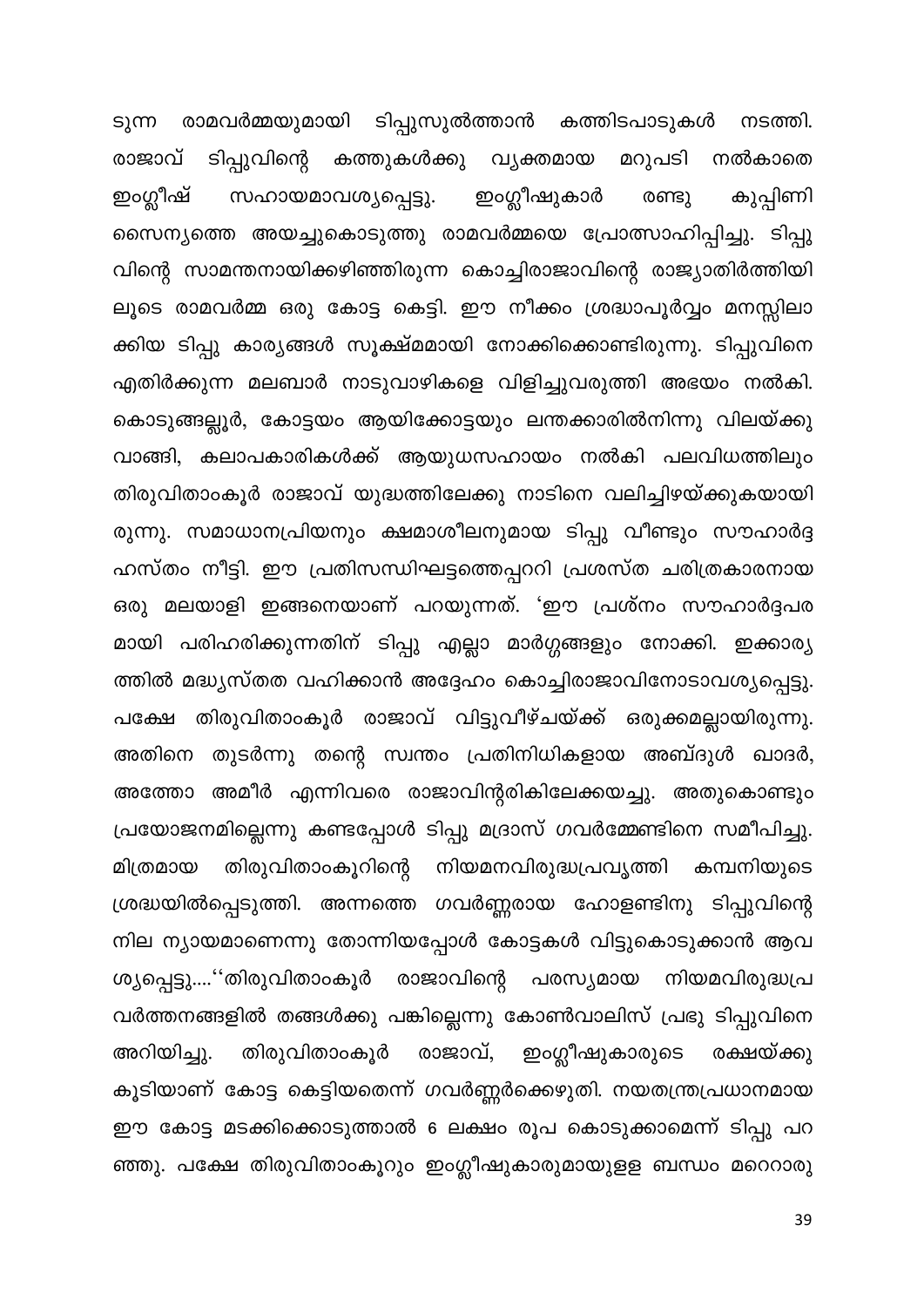രൂപത്തിൽ വളർന്നു കഴിഞ്ഞിരുന്നു. വിദേശശക്തിക്കു പിടിച്ചുനിൽക്കാ വുന്ന സങ്കേതമായി കോട്ട ഉപയുക്തമാകരുതെന്ന ധാരണയോടെ ടിപ്പു സൗഹാർദ്ദപരമായി വീണ്ടും തിരുവിതാംകൂർ രാജാവിന് കത്തെഴുതി. ''കോഴിക്കോട്ട് ഹോർഗിരി, കീഴ്നാട്ടു നായർ, ചിറയ്ക്കൽ തുടങ്ങിയ രാജാ ക്കന്മാർക്കും കലാപകാരികൾക്കും നിങ്ങൾ അഭയം നൽകിവരുന്നതായറി യുന്നു. വളരെ വൻതുകകൾ തരാനുളള അവർക്ക് അഭയം നൽകിയും നമുക്കവകാശപ്പെട്ട സ്ഥലങ്ങൾ കയ്യടക്കിയും നിങ്ങൾ സൗഹാർദ്ദബന്ധം നഷ്ടപ്പെടുത്തുന്നത് ശരിയല്ല. വളരെ ലോകപരിചയവും കാര്യവിവരവുമു ളള നിങ്ങൾ അത് ചെയ്യുമെന്ന് നാം കരുതിയില്ല. കൂടുതൽ വിശദീകരണം ആവശ്യമാണെങ്കിൽ നമ്മുടെ പ്രതിനിധി അബ്ദുൾ ഖാദർ പറയും......' ഈ കത്തിന് താനൊന്നും അറിഞ്ഞില്ലെന്ന ഭാവത്തിൽ തിരുവിതാംകൂർ രാജാവ് അയച്ച മറുപടിയാണിത്. ''കാരുണ്യത്തിന്റെ ഇരിപ്പിടമായ അങ്ങ് കൊടുത്ത യച്ച കത്തും, പ്രത്യേക പ്രീതിയോടെ സമ്മാനിച്ച ഉടുപ്പും കിട്ടി. നിർല്ലോഭ അങ്ങ് ബഹുമാനിച്ചിരിക്കുന്നു. മായ றற കാരുണ്യാമൂലം എന്നെ അങ്ങയ്ക്ക് പണം നൽകാനുളളവരാണ് ഇവിടെ അഭയാർത്ഥികളായി വന്ന വരെന്നറിഞ്ഞപ്പോൾ ഞാൻ അത്ഭുതപ്പെട്ടു. രാജ്യം വിടാൻ ഞാൻ അവർക്ക് കല്പന കൊടുത്തു. ഈശ്വരൻ സാക്ഷിയായി അവർക്ക് തെറ റായ ഉപദേശം നൽകാൻ തുനിഞ്ഞിട്ടില്ല. മററു കാര്യങ്ങൾ ഇംഗ്ലീഷുകാരെ എനിക്ക് ഒന്നും ചെയ്യാൻ നിവർത്തിയില്ലാത്തതിനാൽ അറിയിക്കാതെ ഞാനവർക്ക് എഴുതിയിരിക്കുകയാണ്.'' ഇങ്ങനെ ടിപ്പു ആവശ്യപ്പെട്ട കാര്യ ങ്ങളിൽനിന്ന് ഒഴിഞ്ഞുമാറി അവസാനവിധി ഇംഗ്ലീഷുകാരാണ് എടുക്കേണ്ട തെന്ന് സമർത്ഥിച്ചു. മുഖസ്തുതികൊണ്ട് കത്ത് സമാഹരിക്കുകയാണ് രാമ വർമ്മ ചെയ്യുന്നത്. സമാധാനസന്ധിക്കുള്ള എല്ലാ കവാടങ്ങളും അടച്ചുകഴി ഞ്ഞപ്പോൾ ടിപ്പു തന്റെ വിശ്വസ്തരായ ഏതാനും ഭടന്മാരെ കോട്ടയുടെ അതിർത്തിയിൽ കാവൽ നിർത്തി. ചോർന്നുകിടക്കുന്ന ചാരന്മാരെ പിടിക്കു ന്നതിനായി കാത്തുനിന്ന ഭടന്മാരോട് രാജാകേശവദാസിന്റെ ഒരു വലിയ സൈന്യം ഏററുമുട്ടി. വമ്പിച്ച രീതിയിലുള്ള ആവേശപ്രകടനങ്ങളും സന്നാ ഹങ്ങളുമാണ് ഏതാനും ഭടന്മാരോടെതിരിടാൻ രാജാകേശവദാസൻ ഒരു ക്കിയത്. ഈ കാര്യത്തെ യുദ്ധമായി ടിപ്പു പരിഗണിച്ചില്ല. ഭടന്മാരെ മടക്കി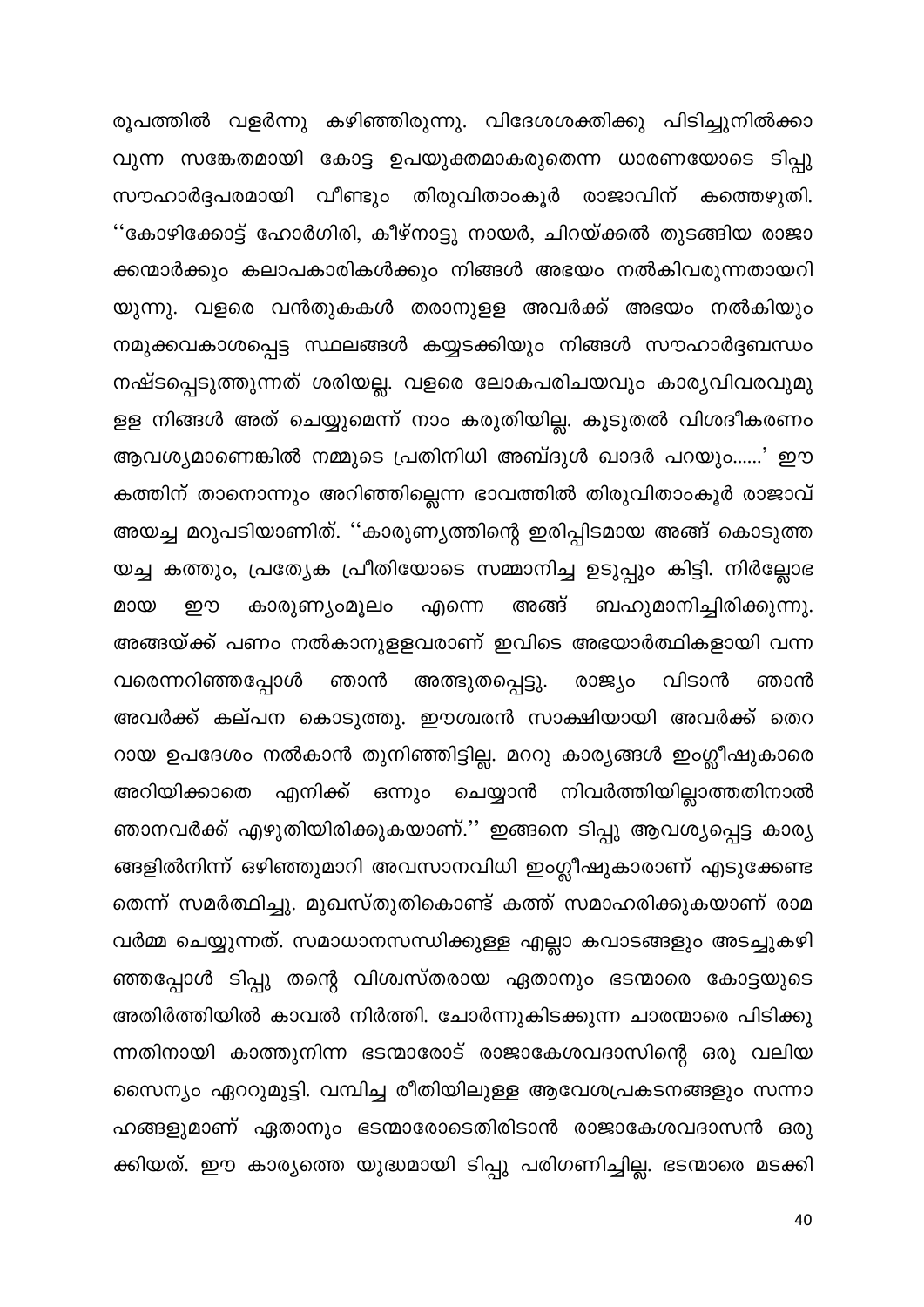വിളിച്ചു. ഈ യുദ്ധത്തിലാണ് ടിപ്പു പങ്കെടുത്തിരുന്നുവെന്നും ടിപ്പുവിന്റെ കാലൊടിഞ്ഞെന്നും മററും തിരുവിതാംകൂർ ചരിത്രകാരന്മാർ എഴുതിപ്പിടി പ്പിച്ചിട്ടുള്ളത്. യഥാർത്ഥത്തിൽ ടിപ്പു തിരുവിതാംകൂറിലെ ഈ യുദ്ധത്തിൽ ഭാഗഭാക്കായിരുന്നില്ലെന്ന് ആത്മകഥയിൽ ടിപ്പു പറയുന്നു. കാവൽഭടന്മാർ തന്റെ അനുമതി കൂടാതെ അതിർത്തി കടന്നതാണെന്നും ടിപ്പുവിന്റെ കത്തു കളിൽ വ്യക്തമാകുന്നു. പ്രസ്തുത സംഘട്ടനം പൊക്കിക്കാട്ടി ഇംഗ്ലീഷു കാരെ രാജാകേശവദാസൻ വിളിച്ചുവരുത്തി. ഈ ഘട്ടത്തിൽ അവസാ നത്തെ ഒരപേക്ഷ ടിപ്പു സമർപ്പിച്ചു. ''വിദേശികൾക്കെതിരായി യോജിക്കു ക. രാജ്യം നമ്മുടെയെല്ലാം. സ്വാതന്ത്ര്യം നമ്മുടെയെല്ലാം. യോജിച്ചുനി ല്ക്കുക........''ടിപ്പുവിന്റെ സമാധാനപേക്ഷ തട്ടിമാററി രാജാകേശവദാസ് ബ്രിട്ടീഷ് പട്ടാളത്തെ സ്വാഗതം ചെയ്തു. ഗതൃന്തരമില്ലാതെ ടിപ്പു യുദ്ധത്തി തയ്യാറാകേണ്ടിവന്നു. രണ്ടുമാസക്കാലത്തെ സജ്ജീകരണങ്ങൾക്കു നു ശേഷം തിരുവിതാംകൂർസൈന്യം 1890 മാർച്ച് 1–ാം തീയതി 1000 ഭടന്മാരോ ടുകൂടി ടിപ്പുവിന്റെ അതിർത്തി ലംഘിച്ചു. 400 വാര മുന്നോട്ടു നീങ്ങിയ പ്പോൾ മൈസൂർ സൈന്യം തടഞ്ഞു. നയതന്ത്രജ്ഞരായ മൈസൂർ സേനാ നികൾ പീരങ്കിയുണ്ട ഉതിർത്തുകൊണ്ട് തങ്ങളുടെ സങ്കേതങ്ങൾ കാത്തുര

ക്ഷിച്ചു. തിരുവിതാംകൂർസേനയുടെ സംഖ്യാപെരുപ്പം മൈസൂർ യുദ്ധനിപുണരുടെ മുമ്പിൽ വലിയ പ്രശ്നമല്ലാതായി. ഏപ്രിൽ 9–ാം മദ്ധ്യാഹ്നത്തോടുകൂടി ആത്മവീര്യം നഷ്ടപ്പെട്ട തിരുവിതാം തീയതി കൂർസൈന്യം പിന്മാറി. ഭീമമായ നഷ്ടത്തോടൊപ്പം ഭിരുത്വവും രാജാകേശ വദാസിന്റെ സൈന്യത്തിൽ കളിയാടി. ആ മഹായുദ്ധത്തെപ്പററി സർദാർ പണിക്കരുടെ നിഷ്പക്ഷമായ അഭിപ്രായം ഉദ്ധരിക്കട്ടെ: ''……അധികസമയം കഴിയുന്നതിനുമുമ്പേ മൈസൂരിന്റെ മൂന്നു സൈനികനിരകൾ അക്രമസന്ന ദ്ധമായി മുന്നോട്ട് നീങ്ങി. തകർന്ന കോട്ടയുടെ സ്ഥാനത്ത് കാര്യമായ എതിർപ്പൊന്നും നേരിടേണ്ടിവന്നില്ല. തിരുവിതാംകൂർ സേന അടുത്ത അവ സരങ്ങളിൽ കാണിച്ചിരുന്ന ധീരതയുടെ സ്ഥാനത്ത് ഭീരുത്വം പ്രത്യക്ഷപ്പെ ട്ടു. പ്രതിരോധസേനകൾക്ക് അമ്പരപ്പും ഭയവും പടർന്നുപിടിച്ചതുപോലെ തോന്നി. മൈസൂർ സേനയുടെ മുന്നേററത്തെ എതിരിട്ടുനില്ക്കാതെ പാലാ യനം ചെയ്തു. മൈസൂർ സേന കോട്ടയുടെ മുകളിൽ കയറാൻ തുടങ്ങി.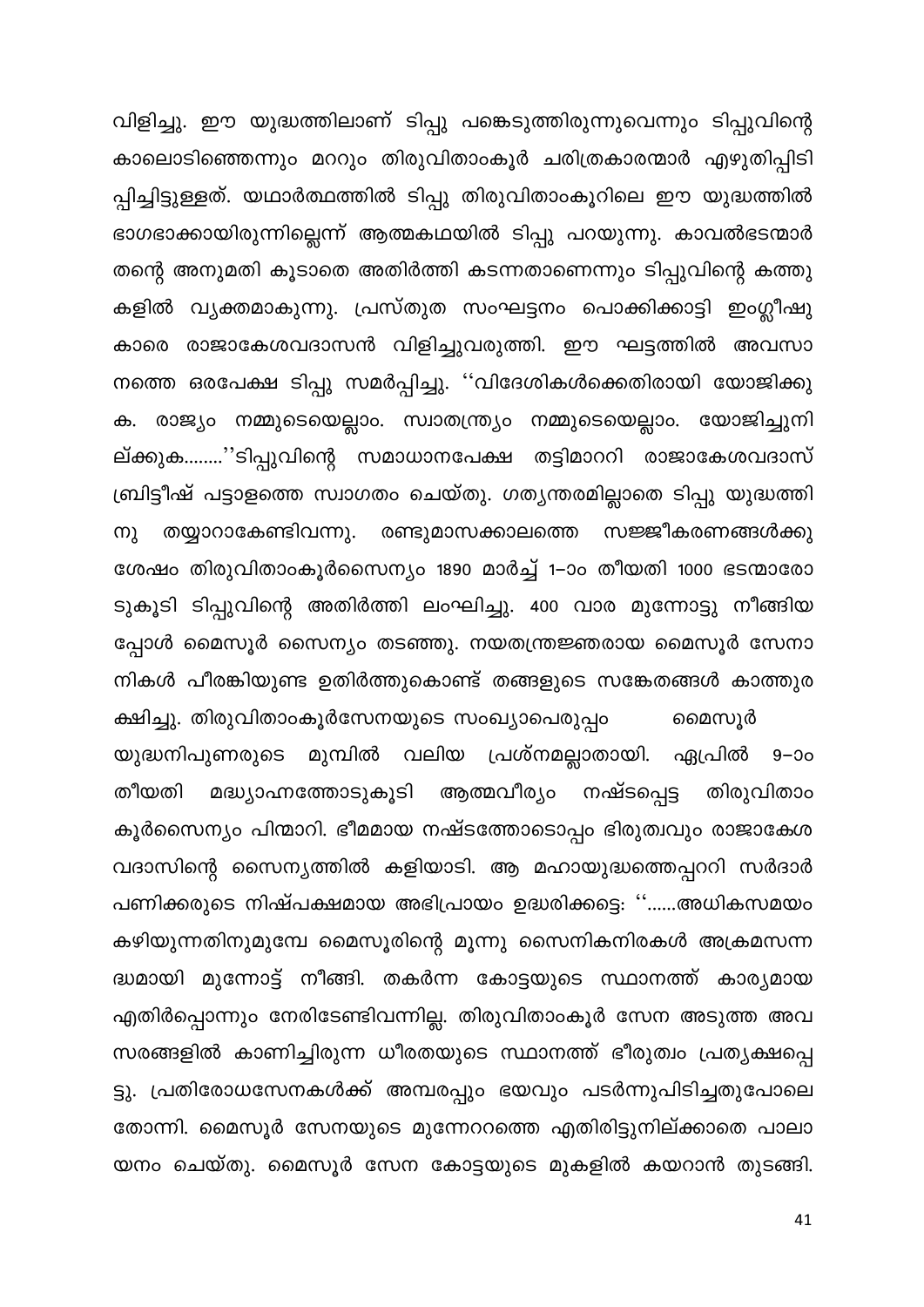തിരുവിതാംകൂർ രാജാവിന്റെ ശിക്ഷണം ലഭിച്ച രണ്ടു കുപ്പിണികൾ വളരെ നിർബന്ധിച്ചശേഷം തിരിഞ്ഞുനിന്ന് വെടിവെച്ചു. മററുള്ളവർ തങ്ങളെ ഉപേക്ഷിച്ചതു കണ്ടപ്പോൾ അവർ വെടി തുടരാൻ കൂട്ടാക്കിയില്ല. യുദ്ധത്തി ലുളള പരിചയക്കുറവും, പരസ്പരവിശ്വാസമില്ലായ്മ, ഇതിനെല്ലാം ഉപരി യായ അച്ചടക്കരാഹിത്യം മൂലം പട്ടാളത്തെ വീണ്ടും അണിനിരത്താനുളള ശ്രമം പാഴായി, സംസ്ഥാനത്തെ മുഴുവൻ സൈന്യത്തെയും കേന്ദ്രീകരിച്ചി രുന്ന ഈ രക്ഷാനിര സംരക്ഷിക്കാൻ പുറപ്പെട്ടിരുന്ന തിരുവിതാംകൂർ മന്ത്രി (രാജാകേശവദാസ്) ഇത്ര വേഗത്തിൽ ഉപേക്ഷിച്ചത് ധീരവും ബുദ്ധിപൂർവ്വ വുമായിരുന്നില്ല. നമ്മുടെ ദേശീയ ചരിത്രത്തിലെ വലിയ പടത്തലവനായ രാജാകേശവദാസൻ വിദൂരവീക്ഷണഗതിയുളള ഒരു രാജതന്ത്രജ്ഞനായി രുന്നു എന്ന് അന്ധമായ വീരാരാധന മാററിവെച്ച് ചിന്തിച്ചാൽ മനസ്സിലാ കും. തിരുവിതാംകൂറിന്റെ ചെറിയതരം മാടമ്പിമാരെ മിരട്ടി കാര്യം നടത്തി യിരുന്ന രാജാകേശവദാസ് നയതന്ത്രജ്ഞതയുളള ഭരണകർത്താവും പട ത്തലവനുമായിരുന്നുവെങ്കിൽ നെടുങ്കോട്ട യുദ്ധത്തിൽ ഇത്രയധികം പേരെ കുരുതികൊടുക്കുകയില്ലായിരുന്നു. അദ്ദേഹത്തിന്റെ കാഴ്ചപ്പാടുകളിൽ ബ്രിട്ടീഷ് അടിമത്വമാണ് ടിപ്പുവിന്റെ സ്വാതന്ത്ര്യസമരത്തേക്കാൾ മാന്യതയു ള്ളതായി തോന്നിയത്. നെടുങ്കോട്ട യുദ്ധത്തിനുശേഷം ഇംഗ്ലീഷുകാർക്ക് കേരളത്തിൽ പരസ്യമായി ഇറങ്ങി പിന്നീട് നടന്ന യുദ്ധസന്നാഹങ്ങളിൽ തിരുവിതാംകൂറിലെ വലിയ പടത്തലവനായ ദിവാൻജിക്ക് കർണ്ണൽ ഹാറ്റ്ലി, ജനറൽ മൊഡോസ്, ഗവർണ്ണർ ഹോളണ്ട്, കോൺവാലിസ്, വെല്ലസ്ലി തുടങ്ങിയവരുടെ സഹായം ലഭിച്ചു. കാലിൽനിന്ന് സ്വന്തം ദിവാൻജിക്ക് മൈസൂർപ്പടയോട് യുദ്ധംചെയ്യേണ്ടിവന്നില്ല. ഇംഗ്ലീഷുകാ രുടെ സഹായം കൂടാതെ ഒരിഞ്ച് നീങ്ങാൻ നിവൃത്തിയില്ലാത്ത അവ പുണരുകയാണ് രാമവർമ്മയും രാജാകേശവദാസും സ്ഥയെ സ്വയം നിന്നുടലെടുത്ത ചെയ്തത്. തെററായ സമുദായദ്വേഷത്തിൽ ഭയവും അതിന് ഇംഗ്ലീഷുകാർ നൽകിയ പിന്തുണയുമാണ് ഈ ഗതികേടിൽ ദിവാൻജിയെ എത്തിച്ചത്. നേരെമറിച്ച് ആത്മധൈര്യത്തോടെ ടിപ്പുവിന്റെ ഇംഗ്ലീഷുവാഴ്ച തിരുവിതാംകൂർ മാനിച്ചിരുന്നുവെങ്കിൽ സൗഹ്യദത്തെ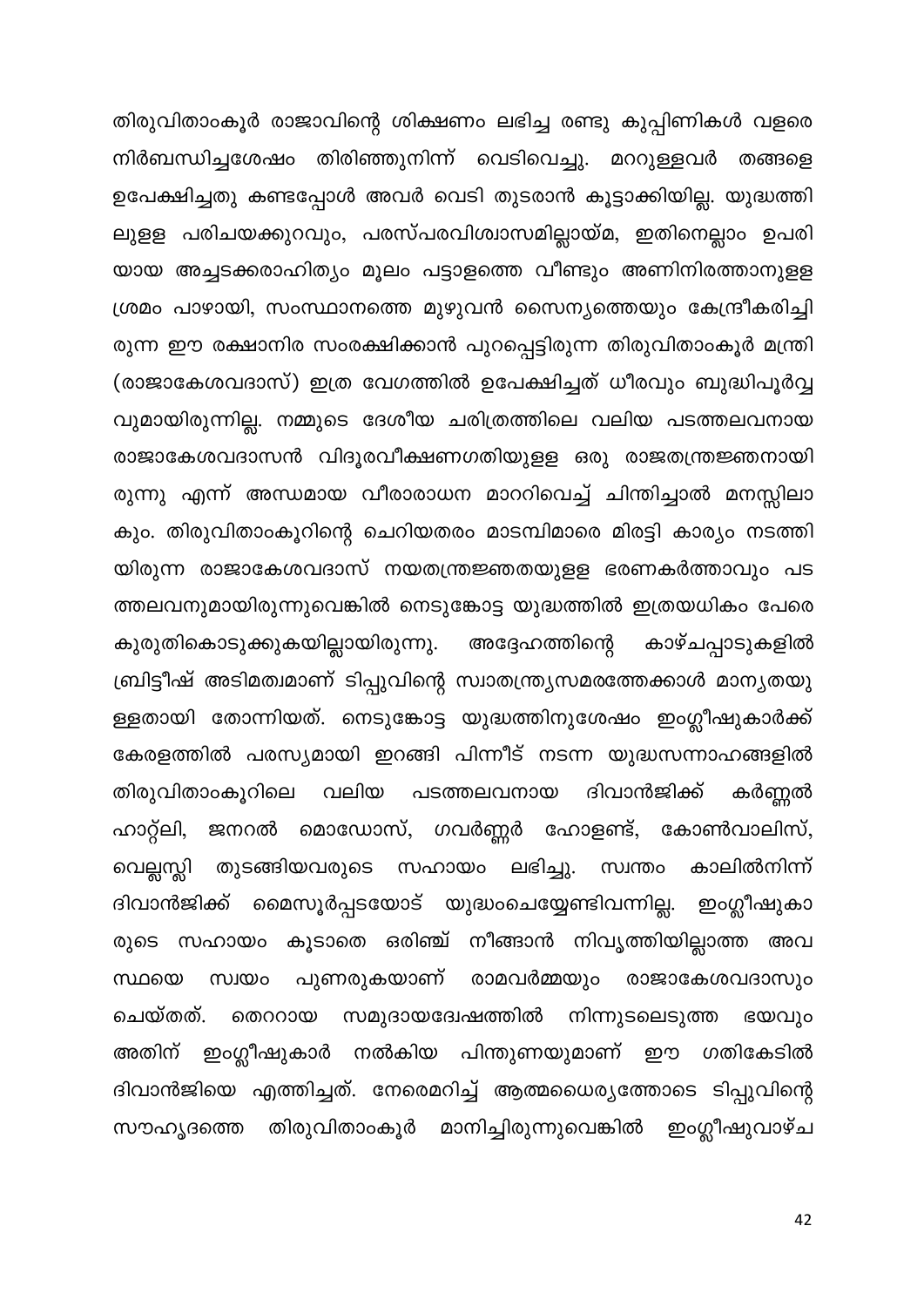ഇന്ത്യയിൽ കാണുമായിരുന്നില്ല. ഇൻഡ്യയുടെ ചരിത്രം തന്നെ മാററി എഴു തപ്പെടുമായിരുന്നു.

സമയം കാത്തിരുന്ന ഇംഗ്ലീഷുകാർ ഒരു ദ്വിമുഖ സമരപദ്ധതി തയ്യാ റാക്കി മൈസൂരിലും മലബാറിലും ഒപ്പം നീങ്ങി. അതുകൊണ്ടും യുദ്ധ ത്തിന്റെ നാശത്തിൽ ചെന്നുചാടാൻ തിരുവിതാംകൂറിനും കൊച്ചിക്കും നിർഭാഗ്യമുണ്ടായില്ല. ടിപ്പു മൈസൂരിലേക്ക് തിരിച്ചുപോയതോടെ ഇംഗ്ലീ ഷുസേനയുടെ പിന്നിൽ അഭയം തേടിയ വലിയ പടത്തലവന്മാർ ജയാരവം മുഴക്കി മുന്നിൽ വന്നു. ഇതാണ് നമ്മുടെ ദേശാഭിമാനോജ്വലമായ ദേശീയ ചരിത്രത്തിലെ വർണ്ണപ്പകിട്ടേറിയ ചിത്രം.

ടിപ്പു ആയിരുന്നില്ലെന്നു മതവിദേേഷിയോ കലഹപ്രിയനോ റിക്കാർഡുകൾ തെളിയിക്കുന്നു. മലബാറിലും കൊച്ചിയിലും ഏററവും വലിയ സമുദായ സൗഹൃദമാതൃകകൾ ടിപ്പു പ്രായോഗികമാക്കി. ഹിന്ദു വിനും മുസ്ലീമിനും ആരാധിക്കാനുളള തുല്യാവകാശം വളർത്തി പരി രക്ഷ നൽകി. ടിപ്പുവിന്റെ ആക്രമണം പൊക്കിക്കാട്ടി സമുദായവിദേഃഷം ഇളക്കിവിട്ടവർക്കിതെല്ലാം നല്ല മറുപടികളാണ്. ''മുസ്ലീം പട്ടാളം തൃശൂർ ക്ഷേത്രപരിസരങ്ങളിൽ താവളമടിച്ചിരുന്നെങ്കിലും ക്ഷേത്രത്തിന്റെ ഒരൊറ്റ വാതിലിന് കേടുസംഭവിച്ചില്ലെന്ന് പ്രത്യേകം സ്മരണീയമാണ്.'' മതഭ്രാന്ത നായിരുന്നെന്ന് മുദ്രയടിക്കപ്പെട്ട ടിപ്പുവിന്റെ പ്രധാനമന്ത്രി പൂർണ്ണ ഹൈന്ദ വനായിരുന്നു. മൈസൂരിൽ ശ്രീരംഗപട്ടണത്ത്, മുസ്ലീം പള്ളിയും ഹൈന്ദവ ദേവാലയവും തോളുരുമ്മി നിൽക്കുന്നതായി കാണാം. മലബാറിലെ രാമ നാട്ടുകര, തിരൂർ, ഗുരുവായൂർ ക്ഷേത്രങ്ങൾക്ക് കരമൊഴിവായും മററു പരി രക്ഷകൾ നൽകിയും ടിപ്പു തന്റെ വിശാലമായ മനുഷ്യസ്നേഹം വളർത്തി. ഇംഗ്ലീഷുകാരുടെ തെററിദ്ധരിപ്പിക്കലിലൂടെ പടർന്നുകയറിയ ടിപ്പു വിദ്വേഷം ഒരു ദേശീയരോഗമായി മാറി. ഇന്നത് ശസ്ത്രക്രിയ ചെയ്ത് മാറ റാനുളള റിക്കാർഡുകൾ പുറത്തുവന്നു തുടങ്ങിയിട്ടുണ്ട്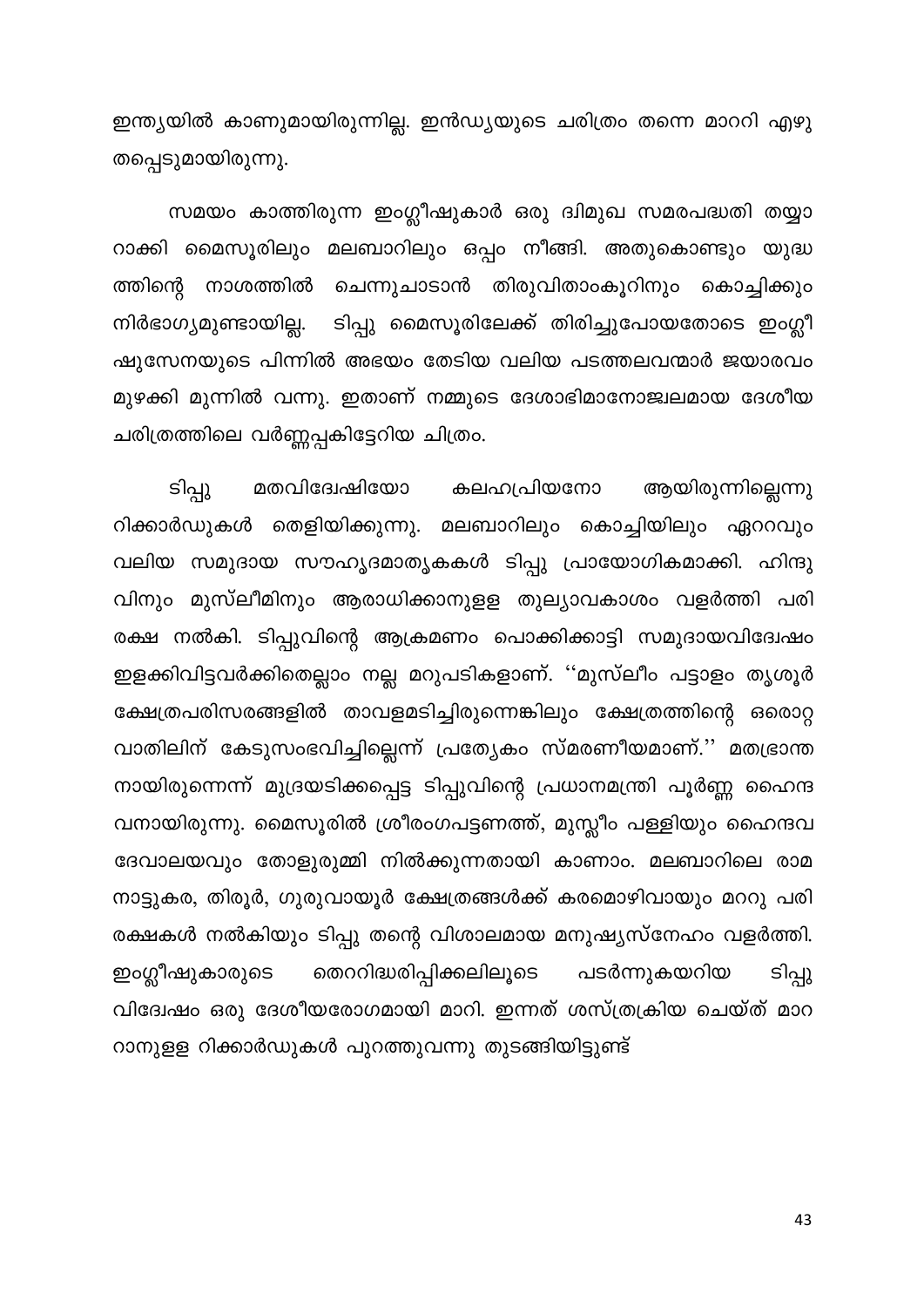## സ്വാതന്ത്ര്യസമരവും കേരള മുസ്ലീംമീങ്ങളും

ഇന്ത്യ സുദീർഘങ്ങളായ സംഭവപരമ്പരകളെ പിന്നിട്ട് സ്വാതന്ത്ര്യത്തി ലെത്തിയിരിക്കുകയാണ്. ഭാരതത്തിലങ്ങോളമിങ്ങോളം സ്വാതന്ത്ര്യസമര ത്തിന്റെ നൂറാം വാർഷികം കൊണ്ടാടുകയാണ്. വിദേശശക്തി ഇന്ത്യയുടെ മണ്ണിൽ കാലൂന്നിയ കാലഘട്ടം മുതൽ ഇന്ത്യാക്കാരുടെ സന്ധിയില്ലാസമരം ആരംഭിക്കുകയും ചെയ്തിട്ടുണ്ട്. 1857 ലെ സമ്പൂർണ്ണമായ സമരത്തിനു മൂന്നു നൂററാണ്ടുകൾക്കു മുമ്പു കേരളതീരത്തു വിദേശവാഴ്ചക്കെതിരായി ദേശാഭിമാനികളുടെ പ്രതിരോധനം രൂപം പൂണ്ടു. 1498 ൽ 'വാസ്ക്കോഡി ഗാമ' മലബാർ തീരത്തു കാലുകുത്തിയപ്പോൾ നവാതിഥികളെ പകച്ചുനോ ക്കിയ നാടൻ കൃഷീവലന്മാരുടെ നയനങ്ങളിൽ സംശയത്തിന്റെ കാളിമ കണ്ടുതുടങ്ങിയിരുന്നു. ഗാമയും അനുചരസംഘവും വ്യാപാരത്താല്പര്യ ത്തോടുകൂടിയാണ് കാപ്പാട് കപ്പലിറങ്ങിയതെങ്കിലും കാലക്രമത്തിൽ അതു മതപ്രചാരണത്തിലേക്കും ഭരണതാല്പര്യത്തിലേക്കും ഒരു വഴികാട്ടിയായി ത്തീർന്നു. ഗാമയ്ക്കു മുമ്പുതന്നെ പോർച്ചുഗലിലെ സാഹസികരായ സഞ്ചാരികൾ ഇന്ത്യയിലേക്കു പുറപ്പെട്ടിരുന്നു. പക്ഷെ വാസ്ക്കോഡിഗാമ ക്കാണ് ആദ്യമായി രാജോചിതമായ സ്വീകരണം ലഭിച്ചത്. വാസ്ക്കോഡി ഗാമയുടെ ആഗമനവേളയിലെ വേഷം ചരിത്രകാരനായ 'കൊറിയ 'ഇങ്ങ നെയാണ് രേഖപ്പെടുത്തുന്നത്.

''കാലുവരെ നീണ്ടുകടക്കുന്ന തവിട്ടുനിറത്തിലുളള സൂര്യപടമേല ങ്കിയും അതിനടിയിൽ നീലസൂര്യപടത്തിലുളള കുപ്പായവും മുട്ടുവരെ എത്തുന്ന വെളുത്ത ചെരിപ്പുകളും അദ്ദേഹം ധരിച്ചിരുന്നു നീല വില്ലീസു കൊണ്ടുളള തൊപ്പിയിൽ മനോഹരമായ മെഡൽകൊണ്ടു പിടിപ്പിച്ച ഒരു വെളുത്ത തൂവൽ പരിലസിച്ചിരുന്നു. വിലയേറിയ കഴുത്തുപട്ടയും അരക്ക ച്ചയും സുന്ദരമായ കഠാരവും അദ്ദേഹത്തിന്റെ വേഷം പൂർത്തിയാക്കി.'' ഗാമയുടെ ഈ വേഷവിധാനം നാട്ടുകാരിൽ ചിലരുടെ കണ്ണഞ്ചിച്ചു, ആഭര ണവിഭൂഷിതനായ ഗാമയുടെ പരിവേഷത്തിൽ കേരളഭരണാധികാരികൾ കണ്ണുമിഴിച്ചുനിന്നുപോയി. പക്ഷെ ഗാമ തന്റെ അരപ്പട്ടയിൽ തിരുകിയിരുന്ന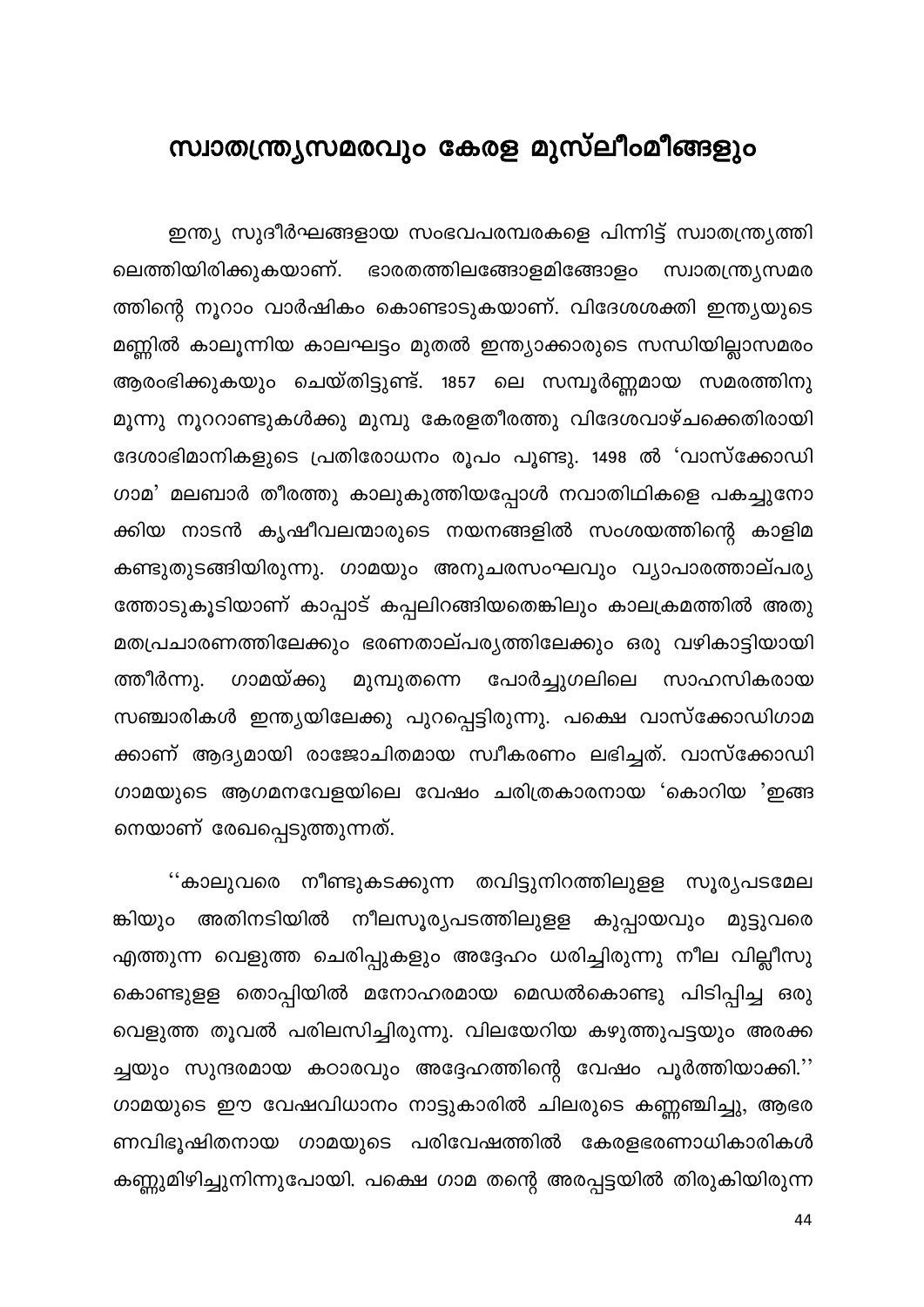കഠാരി ഇന്ത്യയുടെ മാറിടത്തിൽ കാലക്രമത്തിൽ കുത്തിയിറക്കിയപ്പോ ഴാണ് ഇന്ത്യൻ രാജാക്കന്മാർ കാര്യം ഗ്രഹിച്ചത്. എന്നാൽ വിദൂരവീക്ഷ ണവും രാജ്യതാല്പര്യതൃഷ്ണയും ഉണ്ടായിരുന്ന മലബാറിലെ മുസ്ലീം വ്യാപാരികൾ ഗാമയുടെ ആഗമനം ആപത്തിന്റെ സൂചനയായി കണ്ടിരു ന്നു. കോഴിക്കോട്ടെ സാമൂതിരി ആദ്യഘട്ടത്തിൽ ഈ നവാതിഥിയുടെ പൊൻപൂശിയ ചിരിയിൽ മതിമയങ്ങിയെങ്കിലും പിന്നീടത് രാജ്യത്തിന് ശാപമായി തീർന്നപ്പോഴാണ് തന്റെ നയോപായമില്ലായ്മയിൽ സ്വയം ലജ്ജിതനായത്.

യഥാർത്ഥത്തിൽ ഇന്ത്യയിലെ സ്വാതന്ത്ര്യസമരം ആരംഭിച്ചത് കേരള ക്കരയിൽ നിന്നാണ്. വാസ്ക്കോഡിഗാമ, കബ്രാൾ, ലൂയിസ് കൊടിഞ്ഞോ, ഫ്രാൻസിസ് കോഡാകുഞ്ഞാ, ലോപ്പൽ പെറസ്ററിലോ ഡാ അഗുയാർ, റയിഡാകസ്റ്റിനാഡാ ഫർണാണ്ടസ് അൽമേലോ, അൽബുക്കർക്ക്, ലോപ്പ സ്, സോമഫോൺ, സോഡിമല്ലോ തുടങ്ങിയ പോർത്തുഗീസ് പടനായക ന്മാർക്കെതിരായി 90 വർഷക്കാലം പാച്ചാച്ചിമരക്കാർ, കുട്ടിയാലി മരക്കാർ, കുട്ടി അബൂബക്കർ മരക്കാർ, അലിഇബ്രാഹിം മരക്കാർ, മൂസ്സാമരക്കാർ തുടങ്ങിയ മലയാളി ധീരന്മാർ നടത്തിയ ആദ്യകാലവിമോചനസമരമാണ് ഇന്ത്യൻ സ്വതന്ത്ര്യവിപ്ലവത്തിന് ആശയും ആവേശവും നല്കിയത്. സമാ ധാനപ്രിയരും സത്യന്ധരുമായ കേരളീയരെ ഭീഷണിപ്പെടുത്തുവാനാണ് ഗാമ ആദ്യമായി ശ്രമിച്ചത്. കോഴിക്കോട്ടു തുറമുഖത്ത് ചരക്കുകൾ കയററി അറേബ്യയിലേക്കു യാത്ര പുറപ്പെടാൻ തയ്യാറായ ഏതാനും കപ്പലുകൾ പോർച്ചുഗീസുകാർ മുന്നറിയിപ്പുകൂടാതെ ആക്രമിച്ചു. ഈ ആക്രമണ വാർത്ത കാട്ടുതീപോലെ നഗരത്തിൽ പടർന്നുപിടിച്ചു. ആദ്യത്തെ ആക്ര മണം കൊണ്ട് സാമൂതിരി പോർച്ചുഗീസുകാരുടെ നയോപായം ഗ്രഹിച്ചു. അറബിക്കടലിൽ സ്വാധീനം സ്ഥാപിച്ചാൽ മാത്രമേ തങ്ങളുടെ സാമ്രാജ്യത്വ താല്പര്യം സുരക്ഷിതമാകുകയുള്ളു എന്ന് ഗാമ പോർച്ചുഗൽ രാജാവിന് റിപ്പോർട്ടു ചെയ്തു. ഗാമയുടെ കേരളത്തിൽനിന്നുള്ള ആഗമനം പോർച്ചി ഗൽ രാജാവിന്റെയും അദ്ദേഹത്തിന്റെ പ്രജകളെയും സന്തോഷിപ്പിച്ചു. തീര പ്രദേശത്തുള്ള അറബികളെ തുരത്തുവാനും സാമൂതിരിയെ പാട്ടിലാക്കുവാ നുമായി പരാക്രമശാലിയായ കബ്രാളിന്റെ നേതൃത്വത്തിൽ 1500 പടയാളിക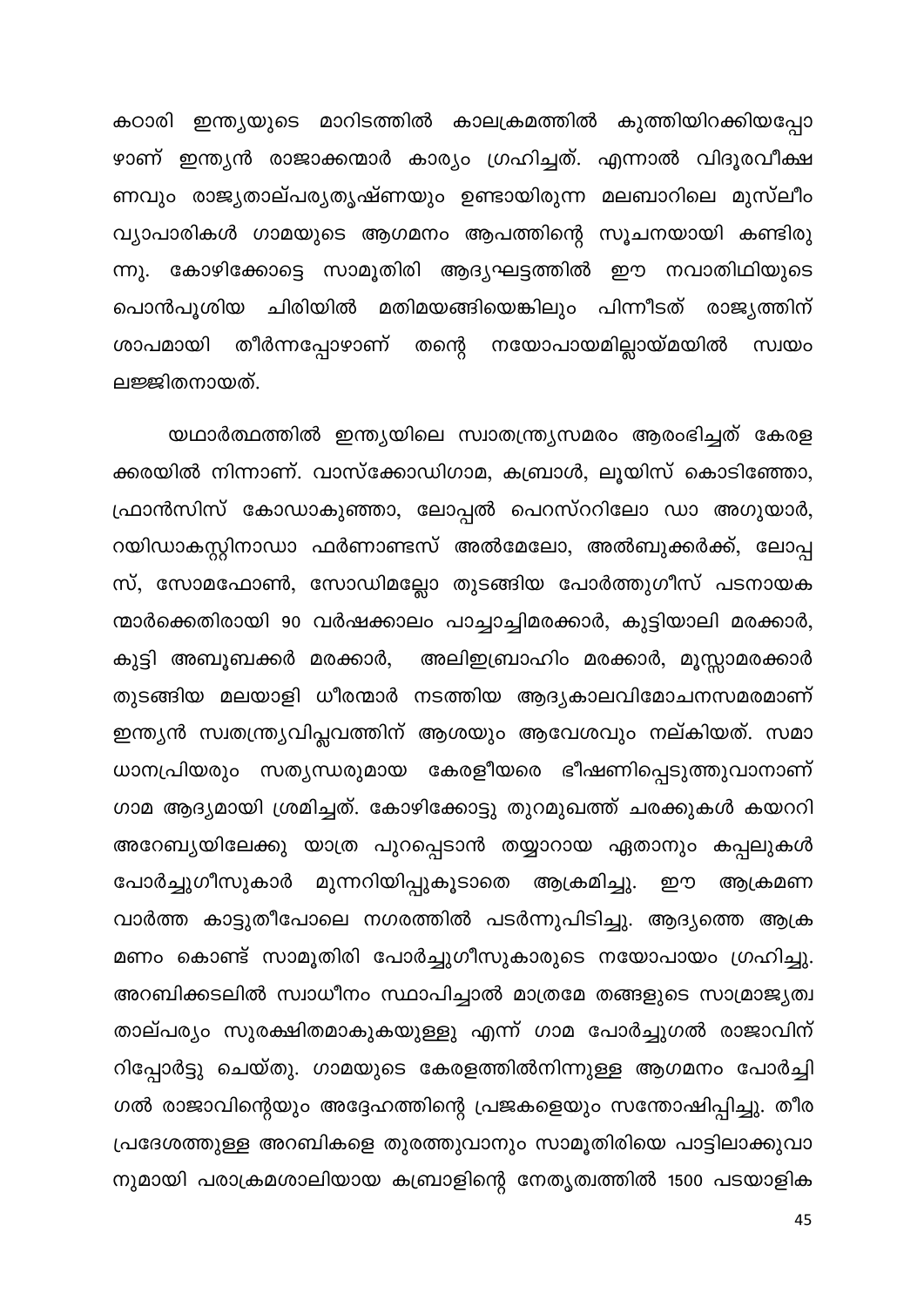ളടങ്ങിയ 33 പടക്കപ്പലുകൾ കേരളത്തിലേക്ക് നിയോഗിക്കപ്പെട്ടു. കേരള ത്തിൽ തീണ്ടലും അയിത്തവും വാഴ്ച നടത്തിയിരുന്ന ഒരു കാലഘട്ടത്തി ലായിരുന്നു ഈ സംഭവം നടന്നത്. ഒരധ:കൃതമുക്കുവനെ പറങ്കിയൂണി ഫോറം ധരിപ്പിച്ചു സാമൂതിരിയെ കാണാനായി കബ്രാൾ പറഞ്ഞയച്ചു. മാനഹാനി സംഭവിച്ച സാമൂതിരി വിഷണ്ണനായി. യുദ്ധത്തിന്റെ തീപ്പൊരി ഇതോടുകൂടി കേരളതീരത്ത് ആപത്തിന്റെ സ്ഫുലിംഗങ്ങൾ പടർത്തിവിട്ടു. ഭിന്നിച്ചുനിന്നിരുന്ന കേരളത്തിലെ രാജാക്കന്മാരെ പലരെയും പോർച്ചുഗൽ പടനായകന്മാർ സമീപിച്ചു. കലഹപ്രിയരായ പോർച്ചുഗീസ്സുകാർക്ക് കേരള ത്തിൽ തഴച്ചുവളരാൻ ഇവിടുത്തെ രാജാക്കന്മാർതന്നെ സന്ദർഭമുണ്ടാക്കി ക്കൊടുത്തു. കേരളരാജാക്കന്മാരും മുസ്ലീംകളും നൂറ്റാണ്ടുകളായി പടു ത്തുയർത്തിക്കൊണ്ടിരുന്ന സൗഹൃദബന്ധത്തിന്റെ എല്ലാ ചരടുകളും അറു ത്തുമുറിക്കാൻ പറങ്കികൾ അവർക്കു ലഭിച്ച സന്ദർഭം പാഴാക്കിയില്ല. കണ്ണൂർ, പന്തലായിനി, ചാലിയം, കോഴിക്കോട്, താന്നൂർ, പൊന്നാനി, ചാവ ക്കാട്, ചേററുവായ്, കൊടുങ്ങല്ലൂർ, കൊച്ചി, തെക്കൻകൊല്ലം, എന്നിവിടങ്ങ ളിൽ മുസ്ലീമുകൾ ഇടതിങ്ങി താമസിച്ചിരുന്നു. അവിടെനിന്നാണ് സംഘട്ട നങ്ങൾ രൂപം പൂണ്ടത്. വെട്ടിയും കൊന്നും രാജ്യം പിടിച്ചടക്കാൻ വെറി പൂണ്ട് കാപാലികരെപ്പോലെ പാഞ്ഞുകയറിയ പറങ്കികളുടെ മുമ്പിൽ പതി നായിരക്കണക്കിനു മുസ്ലീംകൾ യുദ്ധംചെയ്തു മരിച്ചുവീണു. പോർച്ചു ഗീസ് ചരിത്രകാരന്മാരുടെ ഏകപക്ഷീയമായ അഭിപ്രായങ്ങൾ നിഷ്പക്ഷത യോടെ പരിശോധിച്ചാൽതന്നെ അക്കാലത്തു കേരളത്തിൽ നടന്നതു ഒരു വിമോചനസമരമായിരുന്നുവെന്നു നിഷ്പ്രയാസം ഗ്രഹിക്കാം. സംഘടി തമായി കേരളീയരും വിദേശസേനകളുമായി പതിനാറാം നൂററാണ്ടിൽ അറ ബിക്കടലിൽ നടന്ന ഒരു വമ്പിച്ച നാവികസമരത്തെപ്പററി അഡ്മിറൽ ബല്ലാഡ് എന്ന ചരിത്രസഞ്ചാരി ഇങ്ങിനെയാണ് വെളിപ്പെടുത്തുന്നത്. ''ചരി ത്രത്തിൽ വളരെ പ്രാധാന്യമുള്ള ഒരു മഹാസമരമായിരുന്നു അത്. ഈ സംഭവത്തിന്റെ യാഥാർത്ഥ്യം ഗ്രഹിക്കുവാനും ഇരുകക്ഷികളുടെ ബലം മനസ്സിലാക്കാനും പോർച്ചുഗീസ് ചരിത്രകാരന്മാരുടെ രേഖ മാത്രമാണ് ശേ ഷിച്ചിട്ടുള്ളത്. അവരുടെ രേഖകൾ നിഷ്പക്ഷത തീണ്ടിയിട്ടുള്ളതല്ല. എഴു പതു പത്തേമാരികളും നൂറോളം ചെറിയ കപ്പലുകളുമുണ്ടായിരുന്നുവെന്നു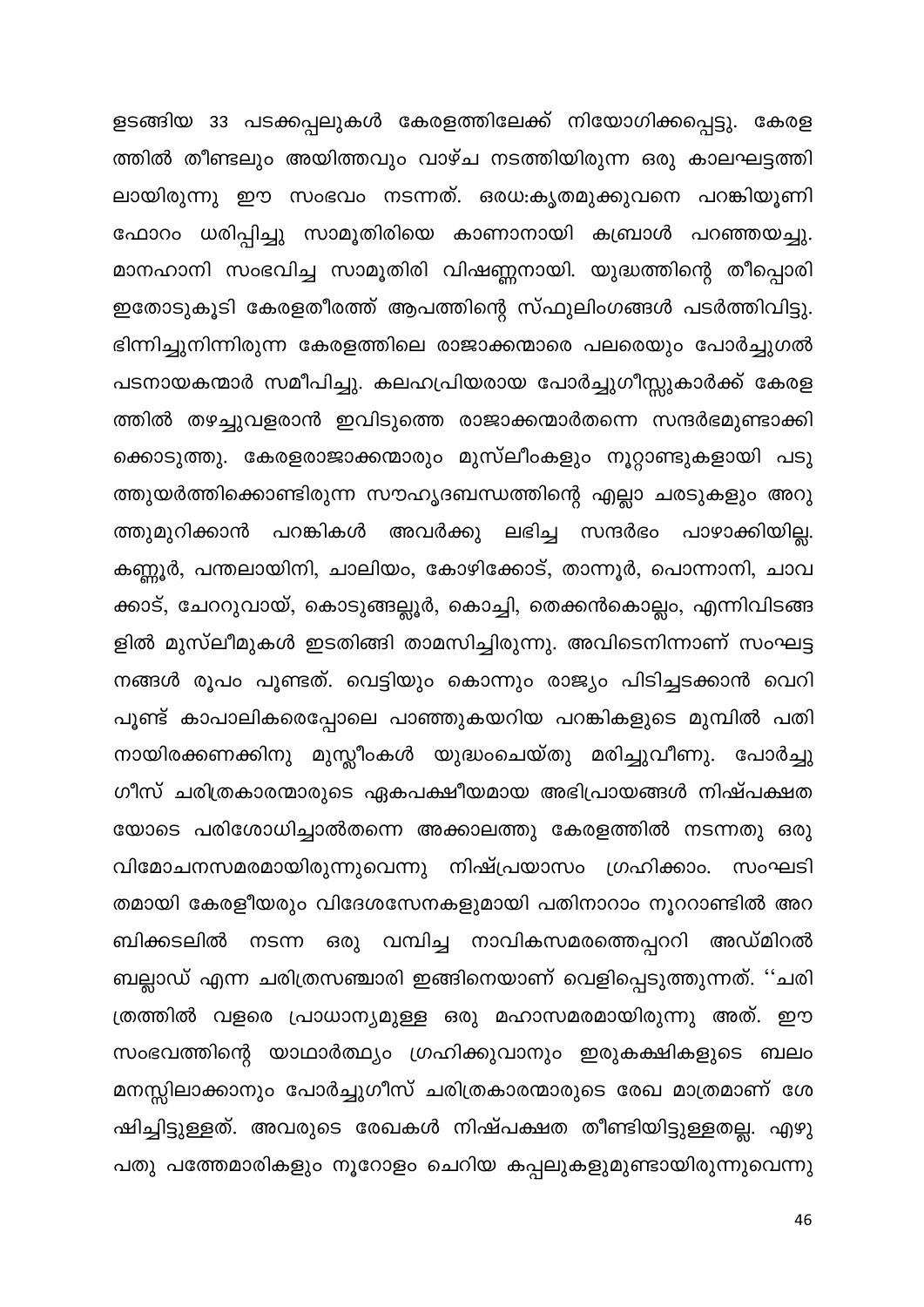കൊറിയ പറയുന്നുണ്ട്. വലിയ കപ്പലുകളിൽ ചെറുപീരങ്കികളും ഘടിപ്പിച്ചി രുന്നു. പൗരസ്ത്യദേശത്തു സുപ്രസിദ്ധനായിതീർന്ന അറബി സേനാനി ഖോജാംബരന്റെ ചെങ്കടൽപ്പടയും ഖോജാകോസ്മിന്റെ മലബാർപടയും സംയോജിപ്പിച്ചുകൊണ്ടു മുന്നോട്ടുനീങ്ങിയപ്പോൾ യുദ്ധത്തിന്റെ സ്വഭാവം തന്നെ മാറി. ഈ മഹായുദ്ധം ഏഷ്യയിലൊരു പ്രധാന സംഭവമായി പരിഗ ണിക്കാം."

സാമൂതിരി നേതൃത്വം നൽകിയാരംഭിച്ച പ്രസ്തുത സ്വാതന്ത്ര്യസമര ത്തിന്നു മദ്ധ്യപൗരസ്ത്യദേശത്തെ മുസ്ലീം രാജ്യങ്ങളിൽനിന്നു നിർല്ലോഭം ലഭിച്ചിരുന്നു. കുപ്രസിദ്ധകൊള്ളത്തലവനായ സഹായം ആൽബു ക്കർക്കിന്റെ കാലത്തു മലബാർ തീരത്തുനടന്ന സായുധലഹള മൃദുലചി ത്തരെ ഞെട്ടിപ്പിക്കുന്നതാണ്. കൊച്ചുകുട്ടികളെ കുന്തത്തിൽക്കുത്തി കോഴി ക്കോട്ടേയും കൊച്ചിയിലെയും തെരുവുകളിലൂടെ നട്ടുച്ചക്കു പൈശാചിക മായ രീതിയിൽ അട്ടഹസിച്ചാർത്തുല്ലസിച്ചു ഭീകരഘോഷയാത്ര നടത്തി യതു ആൽബുക്കർക്കിന്റെ കാലത്താണ്. വഞ്ചകനായ ആൽബുക്കർക്കു സാമൂതിരിക്കു വിഷം കൊടുക്കാൻ നമ്പ്യാതിരിയെ ഉപദേശിച്ചിരുന്നു വെന്നു പോർച്ചുഗൽ രാജാവിനെഴുതിയ കത്തിൽ അഭിമാനപുരസ്സരം അവ കാശപ്പെട്ടിട്ടുണ്ട്. ഭിന്നിപ്പിച്ചു ഭരിക്കുകയെന്ന നയം ഇംഗ്ലീഷ്കാർക്കുമുമ്പെ ഇവിടെ പാകിമുളപ്പിച്ചത് പോർത്തുഗീസുകാരാണ്. 1524 –ൽ വാസ്ക്കോഡി ഗാമ കൊച്ചിയിൽ വെച്ചന്തരിക്കുമ്പോൾ പോർച്ചുഗീസ് ശക്തി കേരള ത്തിന്റെ തീരപ്രദേശങ്ങളിൽ കാലുറച്ചു കഴിഞ്ഞിരുന്നു. അറേബ്യയും കേര ളവുമായി നിലനിന്ന സൗഹൃദം പറങ്കികൾക്ക് ഒരു തീരാത്തലവേദനയായി ത്തീർന്നിരുന്നു. പോർച്ചുഗൽ രാജാവിന് ആൽബുക്കർക്കെഴുതിയ ഒരു കത്തിൽ അതിങ്ങനെയാണ് സൂചിപ്പിക്കുന്നത്. അങ്ങക്ക് ഐശ്വര്യപൂർണ്ണ കോഴിക്കോട് തുറമുഖം കീഴ്പ്പെടുത്തണമെന്നാഗ്രഹമുണ്ടെങ്കിൽ മായ മക്കയും കോഴിക്കോട്ടും തമ്മിലൂള്ള കച്ചവടബന്ധം ഇല്ലാതാക്കണം. ദൃഢ പ്രതിജ്ഞയെടുത്ത് ഈ ബന്ധവിഛേദനത്തിനായി പറങ്കിപ്പട 1595–വ രെയും നിരന്തരം കൊള്ളയും കൊള്ളിവെയ്പും നടത്തി. ധീരന്മാരും സേനാനികളുമായ മരക്കാർമാർ വിശാലമായ അറബിക്കടലിന്റെ വിരിമാ റിൽ തങ്ങളുടെ രാജ്യത്തിന്റെ സ്വാതന്ത്ര്യത്തിനായി ധീരസമരം ചെയ്തു.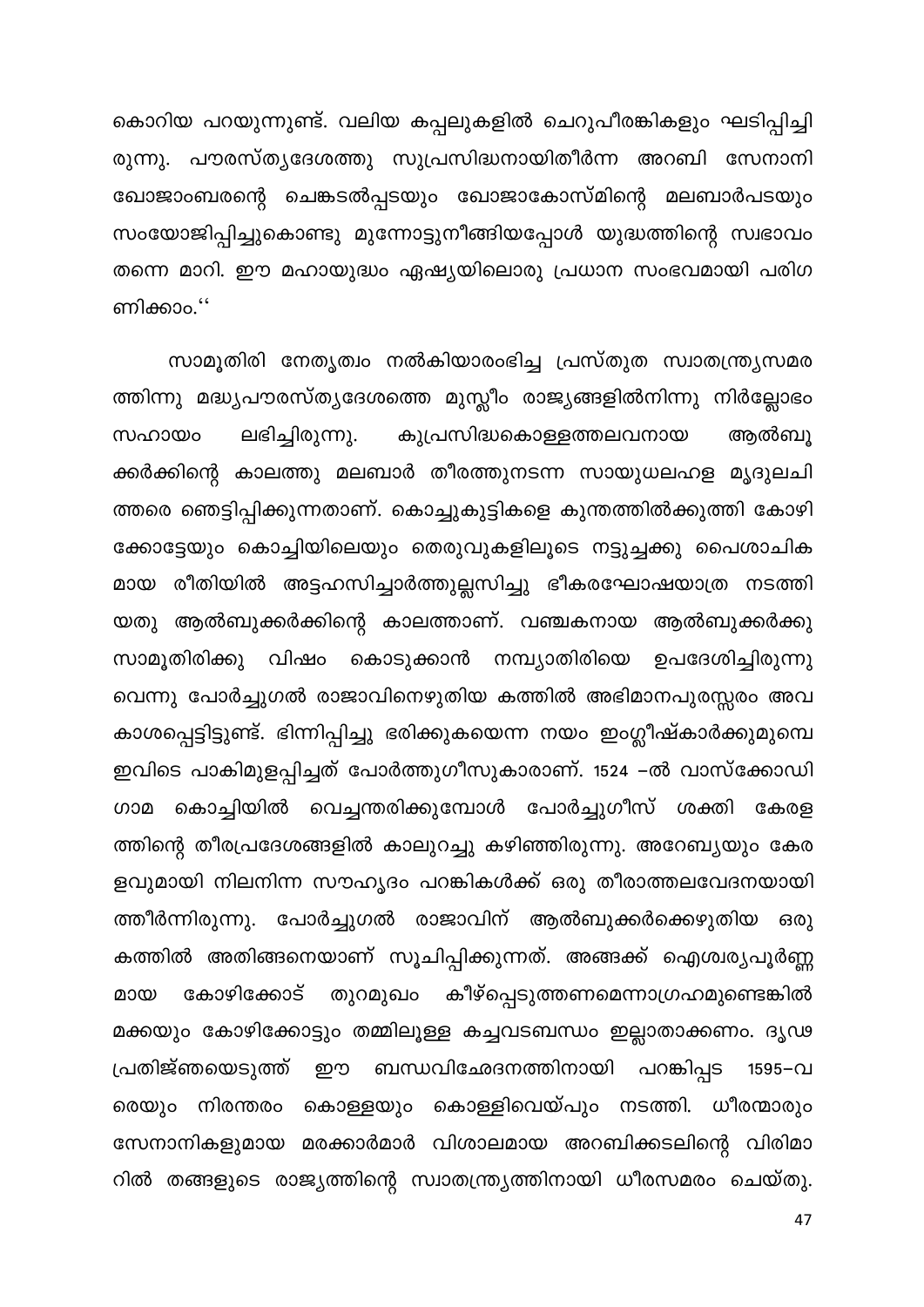രക്തസാക്ഷികളായി ചരിത്രപ്രസിദ്ധനായ കുഞ്ഞാലി രണ്ടാമൻ ഒരു നാവി കയുദ്ധത്തിലിടപെട്ട് 17 ദിവസം ഇടതടവില്ലാതെ സമരം ചെയ്ത് അവ സാനം പരാജയപ്പെട്ടെങ്കിലും പറങ്കിൾക്ക് പിടികൊടുക്കാതെ തൊണ്ണൂറു നാഴിക കമിഴ്ന്നും മലർന്നും നീന്തികരക്കണഞ്ഞ സംഭവം പോർച്ചുഗീസ് തന്നെ സാത്ഭുതം സമർത്ഥിച്ചിട്ടുണ്ട്. അവസാനത്തെ ചരിത്രകാരന്മാർ ബലഹീനതയും സാമൂതിരിമാരിൽ കാലക്രമത്തിൽ കണ്ടുതുടങ്ങിയ ദൗർബ്ബല്യവും സൃഷ്ടിച്ചു. രാജ്യത്ത് അരക്ഷിതാവസ്ഥ കുഞ്ഞാലി 2–ാംമന്റെ കാലത്താണ് സ്വാതന്ത്ര്യസമരത്തിന്റെ പ്രഥമഘട്ടം സമാപിച്ചത്. കുഞ്ഞാലിയുടെ അനുയായികളായ മരയ്ക്കാർ പ്രഭൃതികളെ ചെമ്മലോട്, പരപ്പനങ്ങാടി എന്നീ സ്ഥലങ്ങളിൽനിന്നു കാസർകോട്ട, വളപട്ടണം, പോർത്തുഗീസ്സുകാർ സാമൂതിരിയുടെ അനുമതി കൂടാതെ തടവിലാക്കി നിഷ്ക്കരുണം വധിക്കയാണുണ്ടായത്. നിസ്സഹായനായ സാമൂതിരി ഈ ദാരുണ വാർത്തയറിഞ്ഞപ്പോൾ പൊട്ടിക്കരഞ്ഞുപോയെന്ന് എഫ്. എസ്. ഡേവിസ് എന്ന പോർത്തുഗീസ് ചരിത്രകാരൻപോലും രേഖപ്പെടുത്തിയിരി ക്കുന്നു. ധീരന്മാരുടെ ആ തലമുറ നാമാവശേഷമായപ്പോൾ കേരളത്തിൽ പറങ്കിവാഴ്ച നിർബാധം നിലവിൽവന്നു.

മദ്ധ്യകേരളത്തിലെ രാജാക്കന്മാരും മാടമ്പികളും ഇടപ്രഭുക്കന്മാരും തമ്മിൽ കലഹിച്ചുകൊണ്ടിരുന്നപ്പോൾ പറങ്കികളുടെ പിന്നാലെ ലന്തക്കാരും ഇംഗ്ലീഷുകാരും കേരളത്തിലെത്തി. ഡച്ചുകാരും ഈ ഘട്ടത്തിൽ പ്രാബല്യം നശിച്ചു മുസ്ലീംകൾ സാമ്പത്തികരംഗത്തേററുമുട്ടാൻ കഴിവി ല്ലാതെ പിന്നണിയിലേക്കു തളളപ്പെട്ടു. അവരിൽപലരും ഇന്ത്യയുടെ നാനാ ഭാഗങ്ങളിലും ജീവസംരക്ഷണാർത്ഥം ചെന്നെത്തി.

പറങ്കിപ്പടയുടെ കാലത്ത് കേരളത്തിലെ മുസ്ലീമീങ്ങളനുഭവിച്ച തീവ്ര മായ വേദന പിൻതലമുറകളിൽ വിദേശശക്തിയോട് സമരം ചെയ്യാനുളള ആസക്തിയാണ് വളർത്തിവിട്ടത്. അതുകൊണ്ടാണ് ഇന്ത്യയുടെ സ്വാതന്ത്ര്യ ത്തിനുവേണ്ടി നടന്നിട്ടുളള ബഹുമുഖങ്ങളായ സമരങ്ങളിൽ മുസ്ലീംകൾ അതിപ്രധാനമായ പങ്കുവഹിച്ചത്. ലന്തക്കാരുടെ കാലത്ത് മൂന്നോ നാലോ രംഗങ്ങളിൽ മാത്രമേ കേരളമുസ്ലീംകൾക്ക് ഏററുമുട്ടേണ്ടതായി വന്നിട്ടു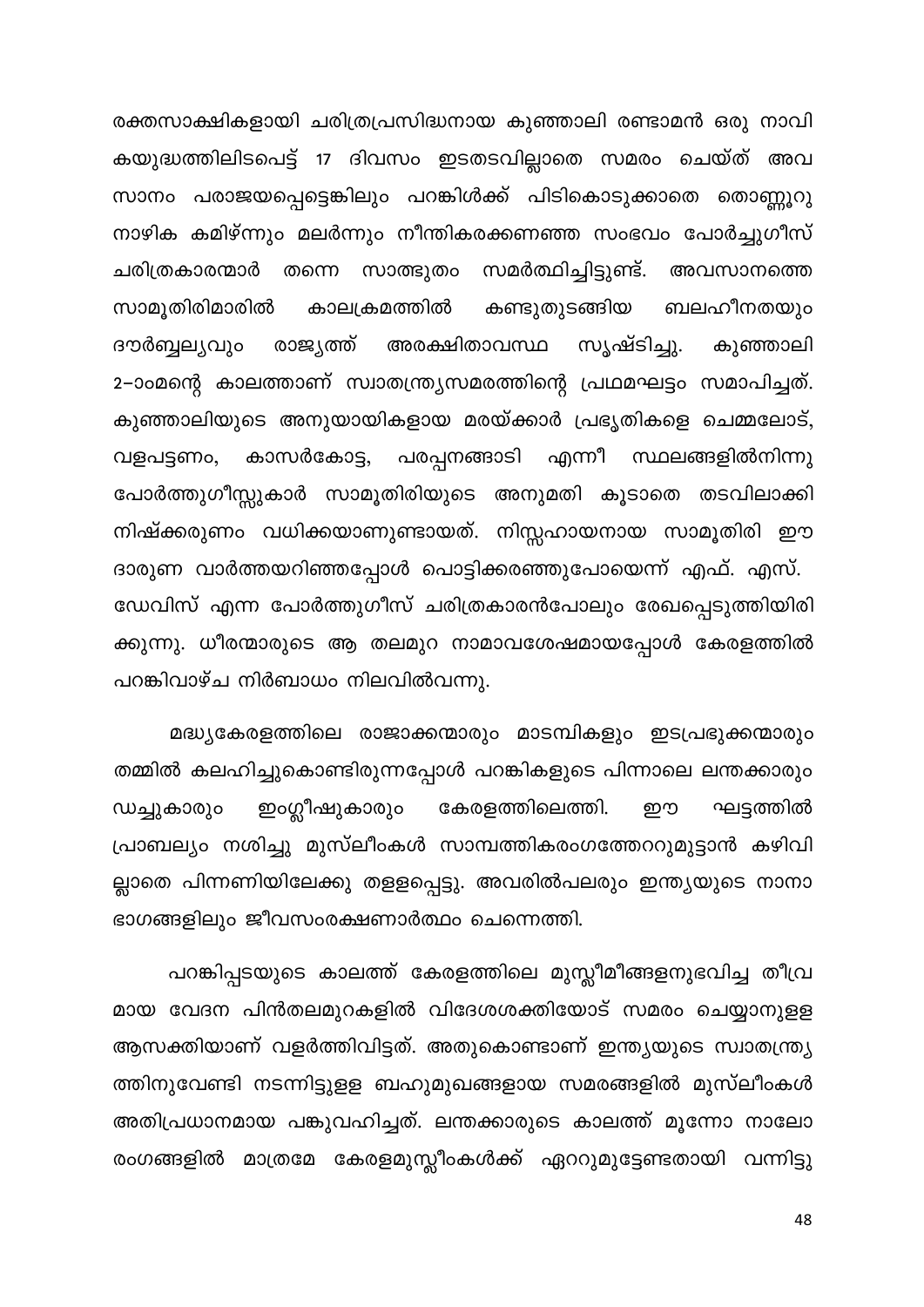ള്ളു. ഒരു നൂററാണ്ടുകാലത്തെ യുദ്ധത്തിൽനിന്നു വിമോചിതരായ മുസ്ലീം കൾ തങ്ങളുടെ സാമൂഹ്യജീവിതം ഭദ്രമാക്കാൻ ഗ്രാമപ്രദേശങ്ങളിൽ അട ങ്ങിയൊതുങ്ങി കഴിയാനാഗ്രഹിച്ചു. മറെറാരു ശക്തിക്കും സ്വാധീനം ചെലു ത്താൻ സാധിക്കാത്ത വ്യാപാരരംഗത്തു വിദേശികൾ കടന്നുകൂടിക്കഴി ഞ്ഞു. അന്താരാഷ്ട്രീയവ്യാപാരമാർഗ്ഗങ്ങളിൽ നിരവധി വിഘ്നങ്ങൾ പറ ങ്കികൾ വലിച്ചിട്ടു. എല്ലാത്തുറകളിലും തകർച്ച സംഭവിച്ചുകൊണ്ടിരുന്ന ഒരു കാലഘട്ടമായിരുന്നു 18–ാം നൂററാണ്ടിൽ മുസ്ലീംകളുടേത്. കേരളക്കര യിൽ സൈ്വെ ജീവിതം അസാദ്ധ്യമായിത്തീർന്ന ഘട്ടത്തിലാണ് അയൽരാ ജ്യമായ മൈസൂരിൽ നിന്നു ഹൈദരാലിഖാന്റെ സഹായം മുസ്ലീംകൾക്ക് ലഭിച്ചത്. കേരളത്തിന്റെ പുറത്തുനിന്നു ഒരാളുടെ സഹായം നിർബന്ധ പൂർവ്വം വാങ്ങണമെന്നു അന്നത്തെ മുസ്ലീംകൾക്കാഗ്രഹമുണ്ടായിരുന്നില്ല. ഹൈദരാലിഖാനും ടിപ്പുസുൽത്താനും അകാരണമായി കേരളത്തെ ആക്ര മിച്ചുവെന്നു അകാരണമായി എഴുതിത്തളളുന്ന ചരിത്രകാരന്മാർ ചരിത്രരേ ഖകൾ നിഷ്പക്ഷതയോടെ പരിശോധിച്ചിട്ടില്ല. കോയമ്പത്തൂർ അതിർത്തി യിൽ ഹൈദരാലിഖാൻ തന്റെ സൈനികനില സുരക്ഷിതമാക്കിക്കൊണ്ടിരു പ്രതാപശാലിയായ ന്നപ്പോഴാണ് മാർത്താണ്ഡവർമ്മ മഹാരാജാ വിൽനിന്നു 1753ൽ സഹായം അപേക്ഷിച്ചുകൊണ്ടു ഒരു കത്തു ലഭിച്ചത്. മാർത്താണ്ഡവർമ്മയുടെ അധികാരതാണ്ഡവം പൊറുത്തുകൊടുപ്പാൻ തയ്യാറില്ലാത്ത മാടമ്പിമാരെയും പ്രഭുക്കളെയും ഒതുക്കിനിറുത്തുവാനാണ് രാജാവ് സഹായം ആവശ്യപ്പെട്ടത്. സൈനികസജ്ജീകരണങ്ങളോടെ കേര ളത്തിലേക്കു യാത്രയായ സമയത്ത് മാർത്താണ്ഡവർമ്മയിൽനിന്നു ഒരു കത്തുകൂടി ഹൈദരാലിഖാന്നു ലഭിച്ചു. ആ കത്തിലെ ഉളളടക്കം സഹായം ആവശ്യമില്ലെന്നു സൂചിപ്പിക്കുന്നതായിരുന്നു. ആകസ്മികമായ ഈ നിര സനം ഹൈദരിന്റെ അഭിമാനബോധത്തെ വേദനപ്പെടുത്തിയിരുന്നു.

അപമാനിതനായ ഹൈദരാലിഖാൻ മറെറാരു ഘട്ടത്തിൽ പാലക്കാട്ടു രാജാവിന്റെ ക്ഷണനമനുസരിച്ചു കേരളത്തിൽ കടക്കുകയാണുണ്ടായത്. ഹൈദർ അനാവശ്യമായി കടന്നാക്രമിക്കുകയല്ല. നേരെ മറിച്ച് കേരള ത്തിലെ അശക്തരായ രാജാക്കന്മാർ ആ പ്രതാപശാലിയെ ഇവിടേക്കു ക്ഷണിച്ചുവരുത്തുകയാണ് ചെയ്തത്. ഈ ഘട്ടത്തിൽ മലബാർ മുസ്ലീം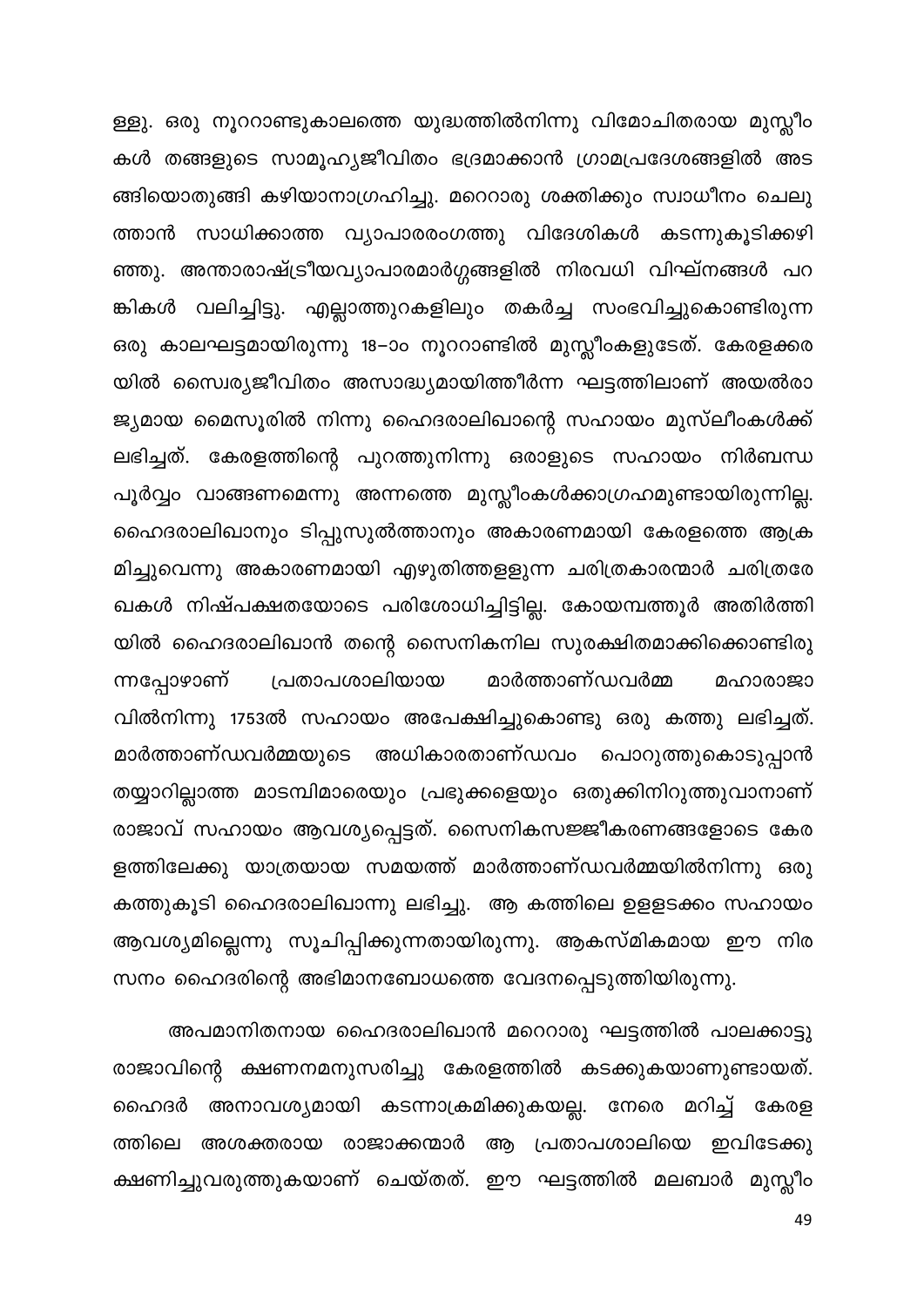കൾ തങ്ങളനുഭവിക്കുന്ന ദുരിതങ്ങളുൾപ്പെടുത്തിക്കൊണ്ട് അറക്കൽ രാജാ വിന്റെ നേതൃത്വത്തിൽ ഒരു നിവേദനം ഹൈദരിനു സമർപ്പിച്ചത് സ്മരണീ യമാണ്. ഹൈദരാലിഖാൻ മൂന്നു ഘട്ടങ്ങളിലായി മലബാറിൽ നടത്തിയ യുദ്ധങ്ങളിൽ വൃക്തവും സുനിശ്ചിതവുമായ ഒരു നയം ആവിഷ്ക്കരിച്ചിരു ന്നു. വിദേശശക്തിക്കനുകൂലമായി നില്ക്കുന്ന രാജാക്കന്മാരെയാണ് അദ്ദേ ഹം വെറുത്തിരുന്നത്. ഹൈദരിനുശേഷം ടിപ്പുസുൽത്താനും ഈ നയം പൂർവ്വാധികം അന്തസ്സോടെ പിൻതുടർന്നു. കേരളത്തിലെ രാജാക്കന്മാർ പിന്നണിയിലേക്കു തള്ളപ്പെടുകയും ബ്രിട്ടീഷുകാർ മുന്നണിയിൽ വരു കയും ചെയ്തു. ഹൈദരും ടിപ്പുവുമായി ഇംഗ്ലീഷുകാർ നടത്തിയ യുദ്ധങ്ങ ളിൽ തിരുവിതാംകൂറിലെയും മലബാറിലെയും രാജാക്കന്മാർ അനു അഭിനയിച്ച ചരിത്രത്തിൽ വർത്തിച്ച നയവും ഭാവവും വ്യക്ത മായിക്കാണാം. 1784–ൽ കാലണ്ടർ, റേവൻ ക്രാഫ്ററ് എന്നീ കമ്മീഷ ണർമാർക്ക് നൽകിയ നിർദ്ദേശങ്ങളിൽ തിരുവിതാംകൂറിനെപ്പററി ഇങ്ങിനെ ഒരു രേഖയുണ്ട്. 'തിരുവിതാംകൂർ രാജാവ് കമ്പനിയുടെ വിശ്വസ്തനായ ഒരു പുരാധന ബന്ധുവാണ്. ഹൈദരലിക്കെതിരായ കഴിഞ്ഞ യുദ്ധത്തിൽ അദ്ദേഹം വളരെ സജീവമായ സഹായങ്ങൾ നൽകി ആ ബന്ധത്തിന്റെ ആത്മാർത്ഥത പ്രകടിപ്പിച്ചിട്ടുണ്ട്. തിരുവിതാംകൂർ ചരിത്രത്തിലെ വീരദേശാ ഭിമാനിയായ വേലുത്തമ്പി ദളവാ ടിപ്പുസുൽത്താനുമായി അന്നു യോജിച്ചി രുന്നെങ്കിൽ വിദേശവാഴ്ചയുടെ എല്ലാ ബന്ധങ്ങളും ഇവിടുന്ന് എന്നെ ന്നേക്കും തുടച്ചു മാററാമായിരുന്നു. വിദൂരവീക്ഷണഗതിയുളള നയതന്ത്ര ജ്ഞന്മാരുടെ അഭാവം അന്നു കേരളത്തിൽ വൈദേശികശക്തിക്കു പട ർന്നുകയറാൻ സഹായകമായി. ഹൈദരലിയും ടിപ്പുവും കേരളത്തിന്റെ മണ്ണിൽവെച്ചു ഫ്രഞ്ചുകാരോടും ഇംഗ്ലീഷുകാരോടും നടത്തിയ യുദ്ധ ത്തിൽ കേരളമുസ്ലീകൾ ആത്മാർത്ഥമായി സഹകരിച്ചിരുന്നു. സാമുദായിക കലാപത്തിന്റെ ഉളളറകളിൽ ഒതുക്കി നിറുത്താൻ സാധിക്കാത്ത ദേശീയ സമരങ്ങളായിരുന്നു അവ. ടിപ്പുവിന്റെ പടയോട്ടക്കാലത്തു രോമാഞ്ചം കൊളളിക്കുന്ന മഹാസംഭവങ്ങൾ വിദേശശക്തിക്കെതിരായുളള മുന്നേററ ത്തിന്റെ പ്രതിഫലനങ്ങളായി തുറന്ന മനസ്സോടെ കാണാൻ സാധിച്ചിരുന്നെ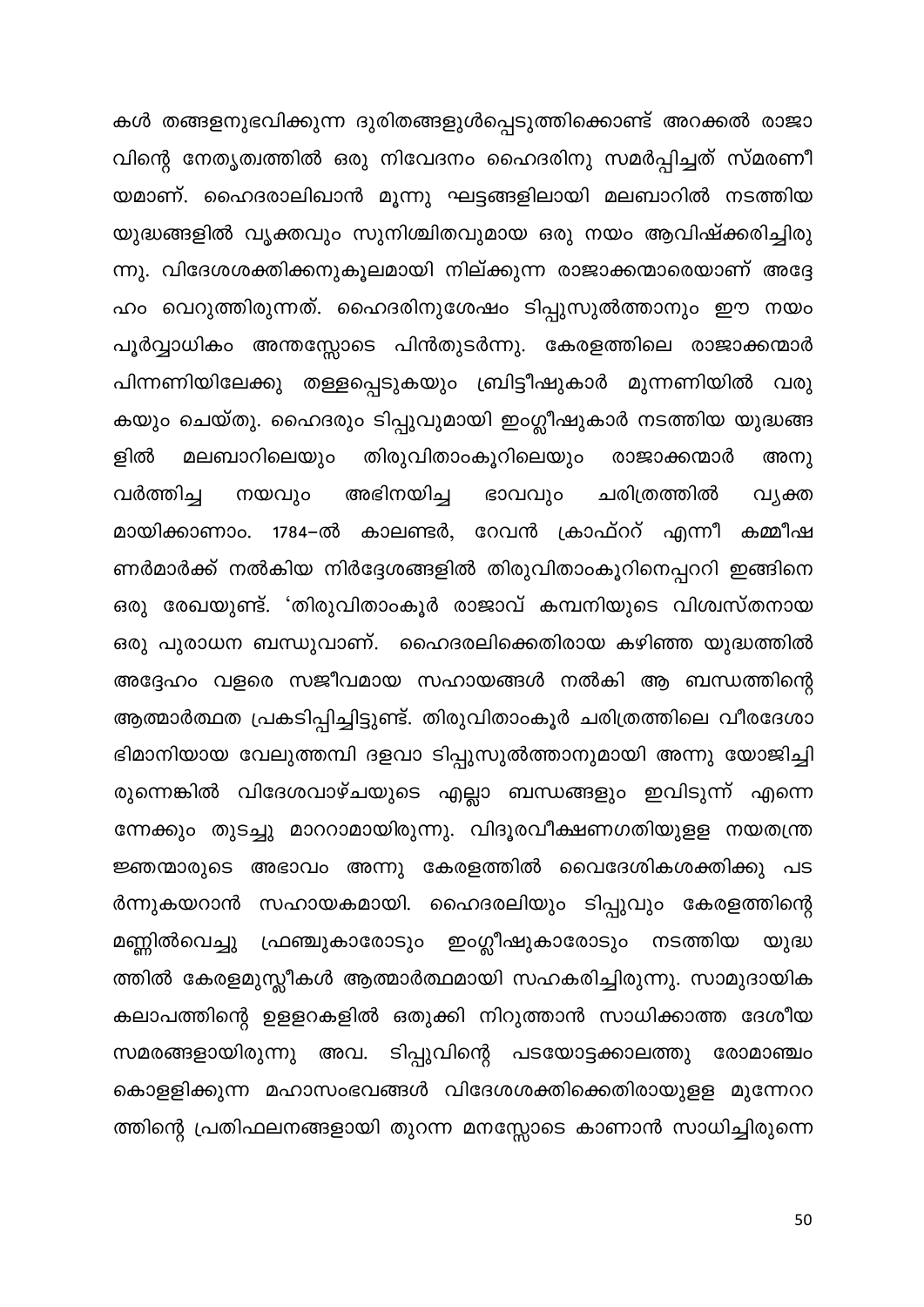ങ്കിൽ വിദേശീയരുടെ വിനാശവാഴ്ച നമ്മുടെ രാജ്യത്തനുഭവപ്പെടുമായിരു ന്നില്ല.

ഇന്ത്യയുടെ പല ഭാഗങ്ങളിലും ഈസ്റ്റിന്ത്യാകമ്പനി അസംസ്കൃതവ സ്തുക്കൾ സംഭരിക്കാനെന്ന ഭാവത്തിൽ പററിപ്പിടിച്ചിരുന്നു.ഇന്ത്യാക്കാ സാമ്പത്തികപുരോഗതിയെ താറുമാറാക്കുന്ന പ്രവർത്തനങ്ങളിൽ രുടെ വ്യാപൃതരായിരുന്നു. കമ്പനിഭരണത്തിന്റെ ചാർട്ടർ പരിഷ്ക്കാര അവർ ങ്ങൾ നവീകരിക്കപ്പെടുന്ന ഘട്ടങ്ങളിലെല്ലാം ഇന്ത്യയുടെ അന്തസ്സ് തങ്ങ സംരക്ഷണയിലാണ് ഉയരുന്നതെന്ന് അവർ പ്രഖ്യാപിച്ചിരുന്നു. ളുടെ തഞ്ചാവൂർ വരെ വ്യാപിച്ച മുകിലാധീപത്യത്തെ ശിഥിലമാക്കാൻ ഈസ്റ്റി ന്ത്യാകമ്പനി പ്രവർത്തനമാരംഭിച്ച ഘട്ടം മുതൽ പണിയെടുത്തുകൊണ്ടിരു ന്നു. സൂറത്ത്, കാൺപൂർ, മൂർഷിദാബാദ്, ബംഗാൾ തുടങ്ങിയ കേന്ദ്രങ്ങളി ലാണ് അപമാനഭാരം താങ്ങാൻ നിവൃത്തിയില്ലാതെ ജനങ്ങൾ കമ്പനിപ്പട്ടാള ത്തിനെതിരായി ഏകോപിച്ചു നിന്നത്. നാദിർഷാ പേർഷ്യയിലേക്കു തിരിച്ചു പോയതോടെ മുസ്ലീംപ്രാബല്യം മദ്ധ്യേന്ത്യയിൽ ശിഥിലീകരിച്ചുതുടങ്ങി. കർണ്ണാട്ടിക്കിലും ബീജപൂരിലും അഫ്ഗാനിസ്ഥാനിലും ഭരണാധികാരികളാ യിരുന്ന പലരും കിരീടാവകാശത്തിനുവേണ്ടി ആഭ്യന്തരകുഴപ്പങ്ങളിലേർപ്പെ ട്ടിരുന്നു. 1742–ൽ ഡ്യൂപ്ലേ ഗവർണ്ണരായി സ്ഥാനമേററപ്പോൾ ഇംഗ്ലീഷു കാർക്കെതിരായി ഇന്ത്യാക്കാർ യോജിച്ചുവരുന്നുണ്ടെന്ന് അദ്ദേഹം ഗ്രഹി ച്ചു. പടിഞ്ഞാറൻതീരത്ത് ശക്തിയാർജ്ജിച്ച മുസ്ലീം നാവികസേന പുനർജീ വിച്ചു വരുമോ എന്നുപോലും അദ്ദേഹം ഭയപ്പെട്ടിരുന്നു. തെക്കേ ഇന്ത്യ യിൽ ഇടക്കിടക്ക് പൊട്ടിപ്പുറപ്പെട്ടിരുന്ന സംഘട്ടനങ്ങൾക്കുപിന്നിൽ ദേശാ ഭിമാനികളായ മുസ്ലീം പ്രജകളുടെ ശക്തമായ കരങ്ങൾ പ്രവർത്തിച്ചിരുന്നു. ക്ലൈവിന്റെ കാലഘട്ടത്തിൽ ഇംഗ്ലീഷുകാർ മുസ്ലീംസൈനികശക്തി മണത്ത റിഞ്ഞ് നിശ്ശേഷം അതു തുടച്ചുമാററാൻ ശ്രമിച്ചിരുന്നു. തുണിനെയ്ത്തിലും കപ്പൽപ്പണിയിലും മററു കുടിൽവ്യവസായങ്ങളിലും നീലകൃഷിയിലും മുൻപന്തിയിൽ നിന്നിരുന്ന മുസ്ലീംകളേയും മററു ഗ്രാമീണജനങ്ങളേയും ആ രംഗത്തുനിന്നു പരാജയപ്പെടുത്തി അവരെ പട്ടിണിയിട്ട് നരകിപ്പിക്കാനു ളള എല്ലാ പ്രവർത്തനങ്ങളും ക്ലൈവും വാറൻഗേസ്റ്റിംഗ്സും നിർബാധം തുടർന്നുപോന്നു. പഞ്ചാബ് ഒഴിച്ച് മറെറല്ലാ ഭാഗങ്ങളും തങ്ങളുടെ കീഴിലാ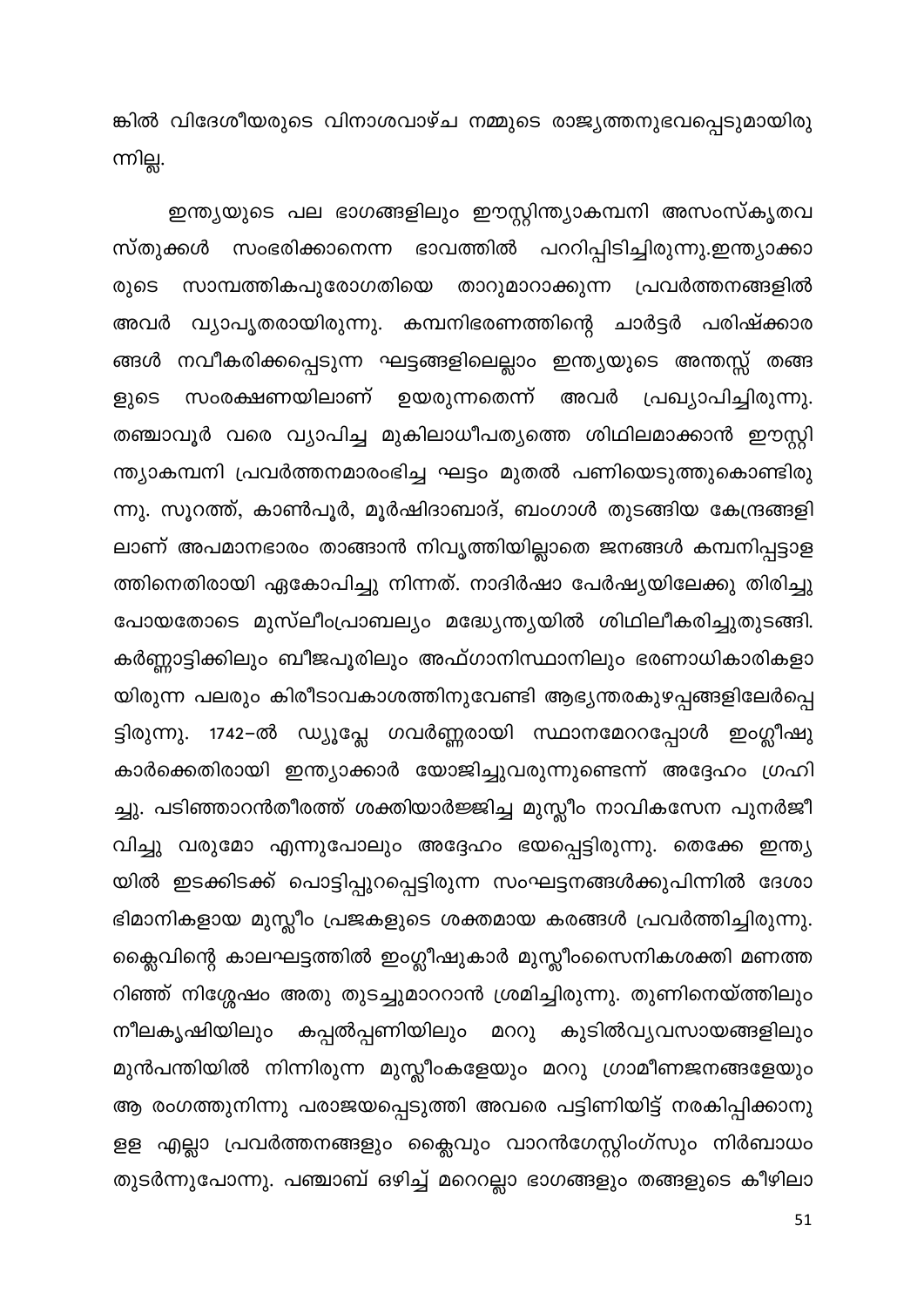ണെന്ന് കൊട്ടിഘോഷിച്ചു ഇംഗ്ലീഷുകാർക്ക് ആഭ്യന്തരസമാധാനമുണ്ടാ ക്കാൻ ഒരു കാലത്തും സാധിച്ചിരുന്നില്ല. നാട്ടുരാജാക്കന്മാരുടെ അധികാര ങ്ങൾ വെട്ടിച്ചുരുക്കുകയും ജനപ്രഭുക്കളെ വെടിവെച്ചുകൊന്നും രാജ്യം ഭരിക്കാമെന്ന് വ്യാമോഹിച്ച ഇംഗ്ലീഷുകാർക്ക് ബംഗാളിൽനിന്നും കർണ്ണാട കത്തിൽനിന്നും കേരളത്തിൽനിന്നും ശക്തിയായ എതിർപ്പാണ് അഭിമുഖീ കരിക്കേണ്ടിവന്നത്. കേരളത്തിന്റെ തീരപ്രദേശങ്ങളിൽനിന്ന് കടൽമാർഗ്ഗം ബംഗാളിലും മററു തുറമുഖപ്രദേശങ്ങളിലും ചെന്നിറങ്ങിയ ദേശാഭിമാനി കൾ ഇംഗ്ലീഷുകാരോടുളള സമരത്തിൽ ജനങ്ങൾക്കു നേതൃത്വം നൽകിയി രുന്നു. ബ്രിട്ടീഷുകാരിൽ ജനകീയ വിപ്ലവം ജനിപ്പിച്ച ഭീതി പില്ക്കാലങ്ങളി ലേക്ക് ഒരു പുതിയ നിയമം ആവിഷ്ക്കരിക്കാൻ അവർക്കു പ്രേരണ നല്കി. 1857ലെ 'ശിപായിലഹള' എന്ന പേരിൽ ഇന്ത്യാപരിത്രത്തിൽ അറിയ പ്പെടുന്ന സ്വാതന്ത്ര്യസമരത്തിൽ താന്തിയാതോപ്പി, ത്ഡാൻസിറാണി, നാനാ സാഹിബ് തുടങ്ങിയവരോടൊപ്പം അസാമുളളാഖാൻ, ബഹദൂർഖാൻ ബഹ ദൂർഷാ, ഇമാം ഹസ്സൻഖാൻ ഷംസുദ്ദീൻ തുടങ്ങിയ മുസ്ലീം പ്രമുഖ ന്മാരും തോളോടു തോളുരുമ്മി യുദ്ധം ചെയ്തു. പ്രശസ്തിയാർജിച്ച മുകി ലസാമ്രാജ്യത്തിന്റെ അധ:പതനം നാടൊട്ടുക്കും ഇംഗ്ലീഷുകാർ അഴിച്ചുവിട്ട ജീവിക്കാൻ നിവൃത്തിയില്ലാതെ അശരണരാവസ്ഥയിലെത്തിച്ച, മർദ്ദനം, സാമ്പത്തികാധ:പതനം ഇവയെല്ലാമാണ് 1857 മേയ്മാസത്തിലെ സമര ത്തിനു പ്രചോദനം നൽകിയത്. അലഹബാദിലെ തെരുവുവീഥിയിലൂടെ 12 –നും 14–നും ഇടയ്ക്കുവയസ്സുളള കുട്ടികൾ ബഹദൂർഷായുടെ പടവു മേന്തി ഘോഷയാത്ര നടത്തിയപ്പോൾ അവരെയെല്ലാം തൂക്കിക്കൊല്ലാൻ വിധിച്ച ഇംഗ്ലീഷ്ഗവർമ്മേണ്ടിന്റെ ആജ്ഞ അവരുടെ അമ്മമാരെക്കൂടി രണാങ്കണത്തിലേക്കാനയിക്കുകയുണ്ടായി. ഇതുപോലെയുളള ദുരന്താനുഭ വങ്ങൾ ഇന്ത്യൻസ്വാതന്ത്ര്യസമരത്തിന്നു പ്രചോദനം നൽകാൻ മാത്രമേ പര്യാപതമായുളളു. സമരത്തിന്നു ശേഷം അന്തമാൻ ദ്വീപിലേക്കു നാടുകട ത്തിയ പതിനായിരത്തിൽപരം സ്വതന്ത്രഭടന്മാരിൽ പന്തീരായിരവും തെക്കേ ഇന്ത്യയിൽനിന്നും മീറത്തിൽനിന്നും യു.പി.യുടെ മററു ഭാഗങ്ങളിൽനിന്നും ബംഗാളിൽനിന്നും തടവിലാക്കിയ രോഷാകുലരായ മുസ്ലീംകളായിരുന്നു വെന്നു ഇംഗ്ലീഷ് ചരിത്രകാരനായ ആർതർ വുഡ്ഡ് തന്നെ പറയുന്നു. ഇന്ത്യ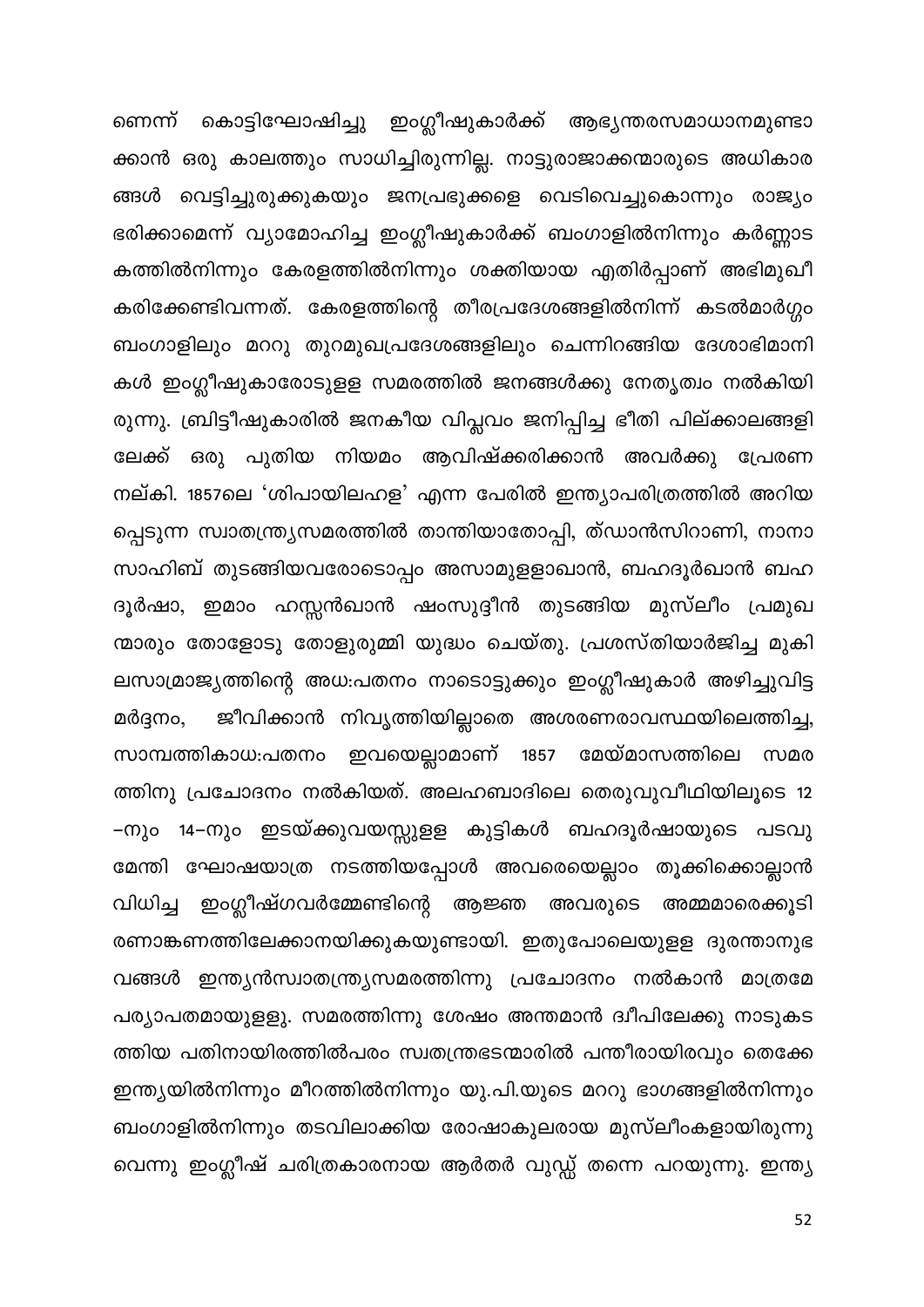യുടെ സ്വാതന്ത്യസമരം ചില ഭാഗങ്ങളിൽമാത്രമാണ് നടന്നതെങ്കിലും അതിൽനിന്നൊഴിഞ്ഞുനിന്നില്ല. കേരളം മലബാർപ്രദേശം  $19 - 00$ നൂററാണ്ടിൽതന്നെ നേരിട്ടുളള യുദ്ധത്തിൽ പങ്കെടുത്തിട്ടുണ്ട്. ബ്രിട്ടീഷ് ഭര ണത്തോട് ശക്തിയായ എതിർപ്പുണ്ടായിരുന്ന കുടുംബങ്ങൾതന്നെ ഏറനാ ടുതാലൂക്കിൽ ജനങ്ങളെ സമരസന്നദ്ധമാക്കാൻ തയ്യാറായിരുന്നു. 1864–ൽ പാലക്കാട്ടതിർത്തിയിൽവെച്ചും 1871–ൽ മാഹിയിൽവെച്ചും 1891-ൽ മണ്ണാർക്കാട്ടുവെച്ചും 1896–ൽ മഞ്ചേരിയിൽവച്ചും നടന്ന ചെറിയ തോതിലു ളള സ്വാതന്ത്ര്യസമരങ്ങൾക്ക് മദ്ധ്യമലബാറിലെ രണശൂരന്മാരായ മാപ്പിളമാ രാണ് നേതൃത്വം നൽകിയത്. ദക്ഷിണേന്ത്യയുടെ സ്വാതന്ത്യസമരത്തെക്കു റിച്ചു ശ്രദ്ധേയമായ വിവരങ്ങൾ രേഖപ്പെടുത്തിയ ബൊമ്മറെഡ്ഡിയുടെ വിദ ഗ്ദ്ധാഭിപ്രായം ഇത്തരുണത്തിൽ പരിഗണനാർഹമാണ്. 'രണ്ടു നൂററാണ്ടു കൾക്കുമുമ്പേ വിദേശികളോടു യുദ്ധം ചെയ്ത പാരമ്പര്യം സിദ്ധിച്ച മാപ്പിള മാർ വെല്ലൂരിലും ആർക്കാട്ടിലും പലപ്പോഴും ആഭ്യന്തരകുഴപ്പങ്ങൾ അഴിച്ചു വിടാറുണ്ടായിരുന്നു. ദക്ഷിണേന്ത്യയിലെ അയൽരാജ്യങ്ങളുമായി അവർ പുലർത്തിയിരുന്ന സമ്പർക്കം ഇംഗ്ലീഷ്ശക്തിയെ ഭയപ്പെടുത്തിയിരുന്നു. അവരിൽ ഉറങ്ങിക്കിടന്നിരുന്ന ബ്രിട്ടീഷ് വിരോധം സ്വാതന്ത്ര്യസമരത്തിനു വിലപിടിപ്പുളള സംഭാവനയായിത്തീർന്നു. മലബാർ തീരത്തുനിന്ന് വ്യാപാ രത്തിന്നു വന്നിരുന്ന മാപ്പിളമാരെ സംശയാലുക്കളായി പിടിച്ചു തുറുങ്കിലട യ്ക്കുകയും വെടിവെച്ചു കൊല്ലുകയും ബ്രിട്ടീഷ് ഉദ്യോഗസ്ഥന്മാരുടെ പതി വായിത്തീർന്നിരുന്നു. സ്വാതന്ത്ര്യസമരം ഒരു ജീവിതാവകാശമായി ഏറെറ ടുത്തു നടത്തിയിരുന്ന ദേശാഭിമാനിയുടെ കുടുംബങ്ങൾ ഇന്നും മലബാ റിൽ കാണാം. സമ്പൂർണ്ണമായ ഒരു സ്വാതന്ത്ര്യസമരചരിത്രം ഇന്ത്യക്കില്ലാ ത്തതുകൊണ്ട് മലബാർ മുസ്ലീംകൾ മഹത്തായ വിപ്ലവങ്ങളിൽ വഹിച്ച പങ്കുകളെക്കുറിച്ചു രേഖകൾ ഒന്നും പുറത്തുവരാതെയായി. അങ്ങിനെ വല്ലതും പുറത്തുവന്നിട്ടുണ്ടെങ്കിൽ സാമുദായികകലഹങ്ങളുടെ കറുത്ത മുദ്രകളും അതിൽ പതിഞ്ഞിരിക്കും. '

കേരളചരിത്രത്തിൽ സ്വാതന്ത്രയോദ്ധാക്കളായി എണ്ണപ്പെടുന്ന പഴശ്ശി രാജാ, വേലുത്തമ്പി ദളവാ, രാമകൃഷ്ണപിള്ള എന്നിവരോടൊപ്പം മുൻപ ന്തിയിൽ നിൽക്കാൻ ടിപ്പു സുൽത്താനും തദനന്തരം വീരമരണമടഞ്ഞ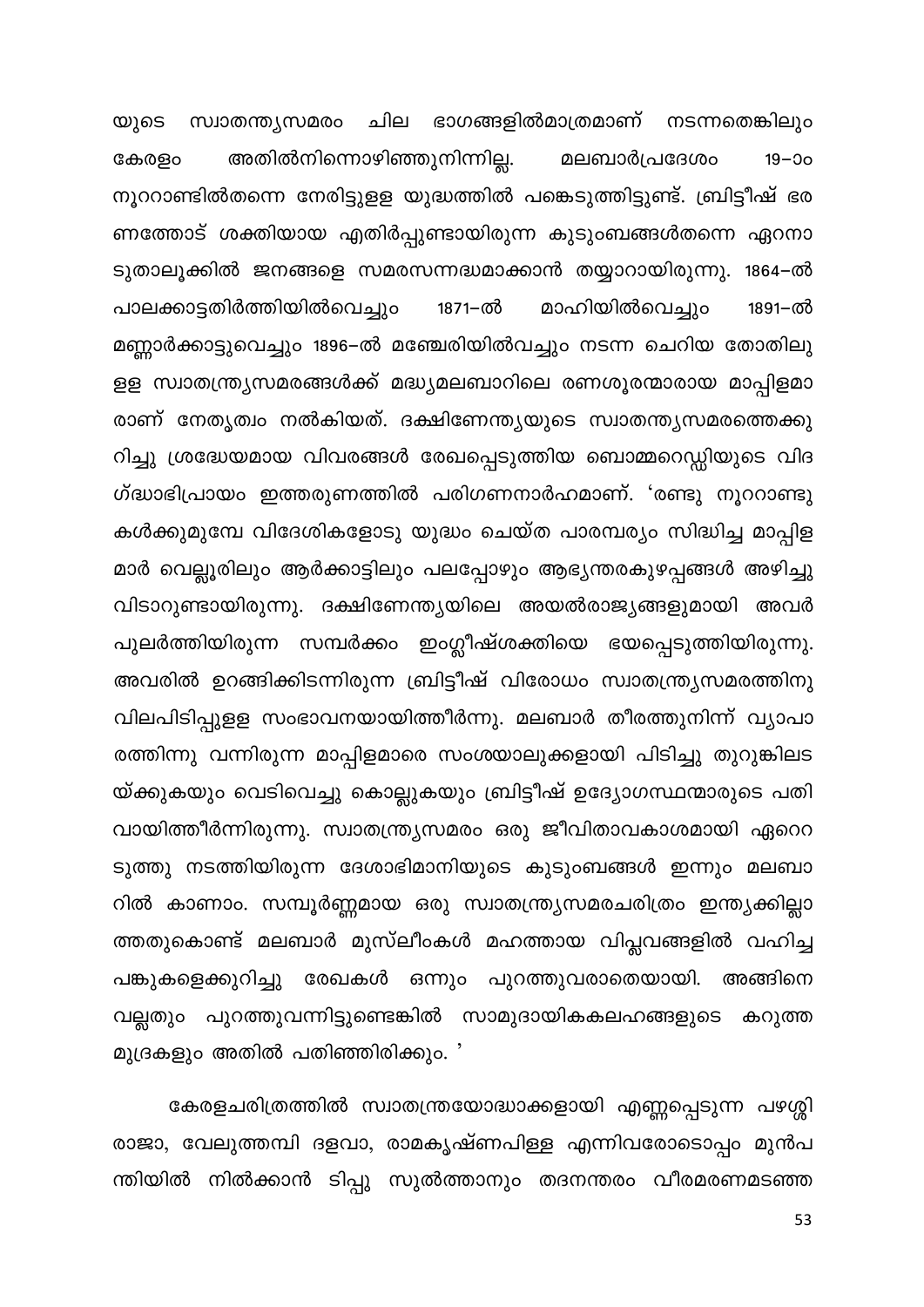വാര്യം കുഞ്ഞഹമ്മദുഹാജിക്കും ആലിമുസലിയാർക്കും കുന്നത്തു തികച്ചും അർഹതയുണ്ടെന്ന് നിഷ്പക്ഷവാദികൾ സമ്മതിക്കും.

1921ലെ സുപ്രസിദ്ധമായ കാർഷികസമരത്തിനു നേതൃത്വം നൽകിയ വാര്യം കുന്നത്തു കുഞ്ഞഹമ്മദുഹാജി കേരളസ്വാതന്ത്ര്യസമരത്തിലെ ഒരു പുതുമുഖമല്ല. അദ്ദേഹത്തിന്റെ പിതാവും പ്രപിതാവും ബ്രിട്ടീഷ്കാരോടു ളള സമരത്തിൽ പങ്കെടുത്തു ജയിൽവാസമനുഭവിച്ചവരും രക്തസാക്ഷിത്വം കുഞ്ഞഹമ്മദുഹാജി വരിച്ചവരുമാണ്. ബാലനായിരിക്കുമ്പോൾതന്നെ നാടുകടത്തപ്പെട്ടിട്ടുണ്ട്. പിതാവുമൊന്നിച്ചു തീവ്രവിപ്ലവകാരിയായ കുഞ്ഞഹമ്മദുഹാജിയുടെ ആഗമനം ഖിലാഫത്ത് പ്രക്ഷോഭണത്തിന് മല ബാറിൽ ആവേശം പകർന്നുകൊടുത്തു. അസംഘടിതരായ മലബാർ മാപ്പി ളമാരുടെ ധൈര്യവും നിഷ്ക്കളങ്കമായ സ്വരാജ്യസ്നേഹവും 1921–ലെ മഹാ വിധത്തിലും വിഷമിപ്പിച്ചിട്ടുണ്ട്. സമരത്തിൽ ബ്രിട്ടീഷുകാരെ പല മാപ്പിളമാർക്ക് കുഞ്ഞഹമ്മദുഹാജിയോടൊപ്പം മലബാർ നേതൃത്വം നൽകിയ ആലിമുസലിയാരും സ്വാതന്ത്ര്യസമരത്തിലെ മഹാരഥന്മാരിൽ ഒരാളായിരുന്നു. പൂക്കോട്ടൂരിലും പാണ്ടിക്കാട്ടും ചെറുവാടിയിലും കൊന്നാ രയിലും താമരശ്ശേരിയിലും ക്ലാരിപുത്തൂരിലും പടപ്പറമ്പിലും നടന്ന തുറന്ന സമരങ്ങൾ കലഹപ്രിയരായ ഏതാനും മുസ്ലീംകളുടെ 'മതഭ്രാന്തി'ളകിയ പേക്കൂത്തായിരുന്നില്ലായെന്നു 1921 നവംബർ 2–നു മലബാറിലെ പ്രത്യേക കോടതി പ്രസിഡണ്ട് ജെ.ഡബ്ളിയു.ഹുഗസ് ഐ.സി.ന്റെ നേതൃത്വത്തിൽ തയ്യാറാക്കിയ കുററപത്രം വായിച്ചാൽ ഏതൊരാൾക്കും മനസ്സിലാകും. ഇന്ത്യൻ ക്രി: ശിക്ഷാനിയമം 121, 302,149 എന്നീ ഭാഗങ്ങളിലുൾപ്പെടുത്തി പ്രഖ്യാപിച്ച വിധിന്യായം സമരഭടന്മാരെ രാജാവിന്നെതിരായി യുദ്ധം ചെയ്തു എന്ന പേരിലാണ് കൊലക്കുററത്തിന്നു വിധിച്ചിട്ടുള്ളത്. സുദീർഘ വിധിന്യായം വായിച്ചുനോക്കിയാൽ മതഭ്രാന്തോ മായ സാമുദായിക സ്പർദ്ധയോ അല്ല പ്രസ്തുത സമരത്തിന്റെ കാരണങ്ങളെന്നു തെളിയും. ഇന്ത്യൻ ദേശീയപ്രസ്ഥാനത്തിന്നു ജീവൻ നൽകിയ ഖിലാഫത്ത് പ്രക്ഷോഭ ണമാണ് ഇംഗ്ലീഷുകാർക്കെതിരായി മാപ്പിളമാരെ യുദ്ധം ചെയ്യാൻ പ്രേരിപ്പി ച്ചത്. കലഹം പൊട്ടിപ്പുറപ്പെട്ടപ്പോൾ സ്വാഭാവികമായി ചില സാമുദായിക സംഘട്ടനങ്ങൾ നടന്നിട്ടുണ്ട്. ലഘുവായ ആ സംഘട്ടനങ്ങൾ പർവ്വതീക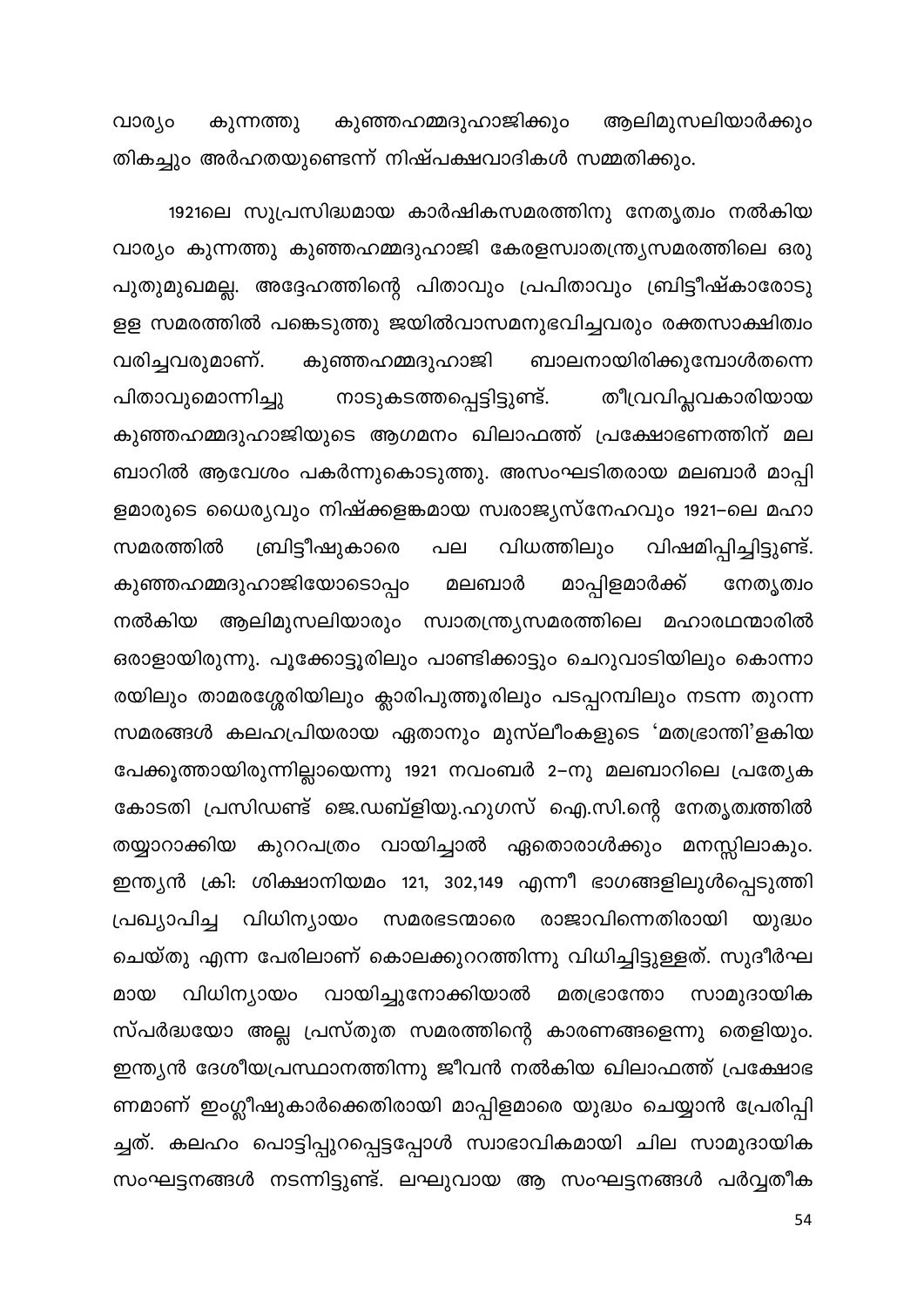രിച്ചു കാണിച്ചു ഹിന്ദുമുസ്ലീം ഭിന്നിപ്പിന്റെ വിടവു വർദ്ധിപ്പിക്കാനും അങ്ങിനെ മലബാറിലെ ദേശീയ വിപ്ലവത്തെ ഒററപ്പെടുത്തി, പരാജയപ്പെടു ത്താനും ബ്രിട്ടീഷുകാർ എല്ലാ അടവുകളും പ്രയോഗിച്ചു. ശിക്ഷാവിധികൾ സാകൂതം പരിശോധിക്കുകയാണെങ്കിൽ ലഹളക്കു പ്രേരണ നല്കിയത് ബ്രിട്ടീഷ് ഗവർമ്മെണ്ടായിരുന്നുവെന്ന് വ്യക്തമാകും. 'വാഗൺ ട്രാജഡി' എന്ന മൃഗീയസംഭവത്തിൽ അവസാനിച്ച ഇംഗ്ലീഷുകാരുടെ പൈശാചിക പാഞ്ഞുകയററം ഇന്ത്യാചരിത്രത്തിൽ മായ ഒരുകാലത്തും മായാത്ത കറുത്ത അദ്ധ്യായമായി വേർതിരിഞ്ഞു നിൽക്കും. ശ്വാസം കഴിക്കാൻ നിവൃത്തിയില്ലാതെ മുസ്ലീംകൾ സാമാനം കയററുന്ന തീവണ്ടിമുറിയിൽ മരിച്ചുകിടന്ന ദാരുണസംഭവം പിന്നീടുനടന്ന രാഷ്ട്രീയസംഭവങ്ങളിൽ ഒരി ചർച്ചാവിഷയമായിത്തീർന്നു. വീരപുളകം മലബാറിലെ കൊള്ളിക്കുന്ന മഹാസമരത്തിൽ രക്തസാക്ഷിത്വം വരിച്ച മാപ്പിളസഹോദരന്മാരുടെ സ്മര ണയ്ക്കുവേണ്ടി സ്വാതന്ത്ര്യസ്മാരകങ്ങൾ പടുത്തുയർത്തുകയാണിന്നാവ ശ്യം. സ്വാതന്ത്ര്യസമരചരിത്രം ആലേഖനം ചെയ്യുന്ന ഈ ഘട്ടത്തിൽ മല ബാർ മാപ്പിളമാർ പ്രസ്തുത സമരങ്ങൾക്കു നൽകിയിട്ടുളള സംഭാവനക്ക് അർഹിക്കുന്ന വിലയിരുത്തണം. കഴിഞ്ഞ കാൽനൂററാണ്ടുകാലം 'മാപ്പിളല ഹള'യെന്ന പേരിൽ ഏകപക്ഷീയവീക്ഷണമുളള ചില ചരിത്രകാരന്മാർ ദേശീയസമരത്തെ ഒററപ്പെട്ട ഒരു സംഭവമായി മാററിനിറുത്തിയിട്ടുണ്ട്. ഇന്ത്യൻദേശീയപ്രസ്ഥാനത്തിന്റെ മുന്നണിഭടന്മാരിൽ നിൽക്കുന്ന മഹാത്മാ ഗാന്ധി, ഡോക്ടർ അൻസാരി, വിതൽഭായി പട്ടേൽ, മൗലാനാ ആസാദ്, അലിസഹോദരന്മാർ തുടങ്ങിയ പലരും ''മാപ്പിളലഹള'' ദേശീയസമരമായി അവരുടെ അന്വേഷണശേഷം സമർത്ഥിച്ചിട്ടുണ്ട്. രുന്നുവെന്നു വിദഗ്ദ്ധാഭിപ്രായം അന്വർത്ഥമായിത്തിരേണ്ടതു ജനാധിപത്യം പുലരുന്ന ഈ ഘട്ടത്തിലാണ്. കേരളത്തിന്റെയും വിശിഷ്യാ ഇന്ത്യയുടെയും ദേശീയ സമരചരിത്രത്തിൽ മാപ്പിളമാർ വഹിച്ച പങ്കിന്നു അതർഹിക്കുന്ന സ്ഥാനം നൽകുക. അവരുടെ കൂട്ടായ പ്രവർത്തനവും നിഷ്ക്കളങ്കമായ രാജ്യാഭിമാ നവും ഇന്ത്യ സ്വതന്ത്രമാകാൻ തികച്ചും പ്രയോജനപ്പെട്ടിട്ടുണ്ട്.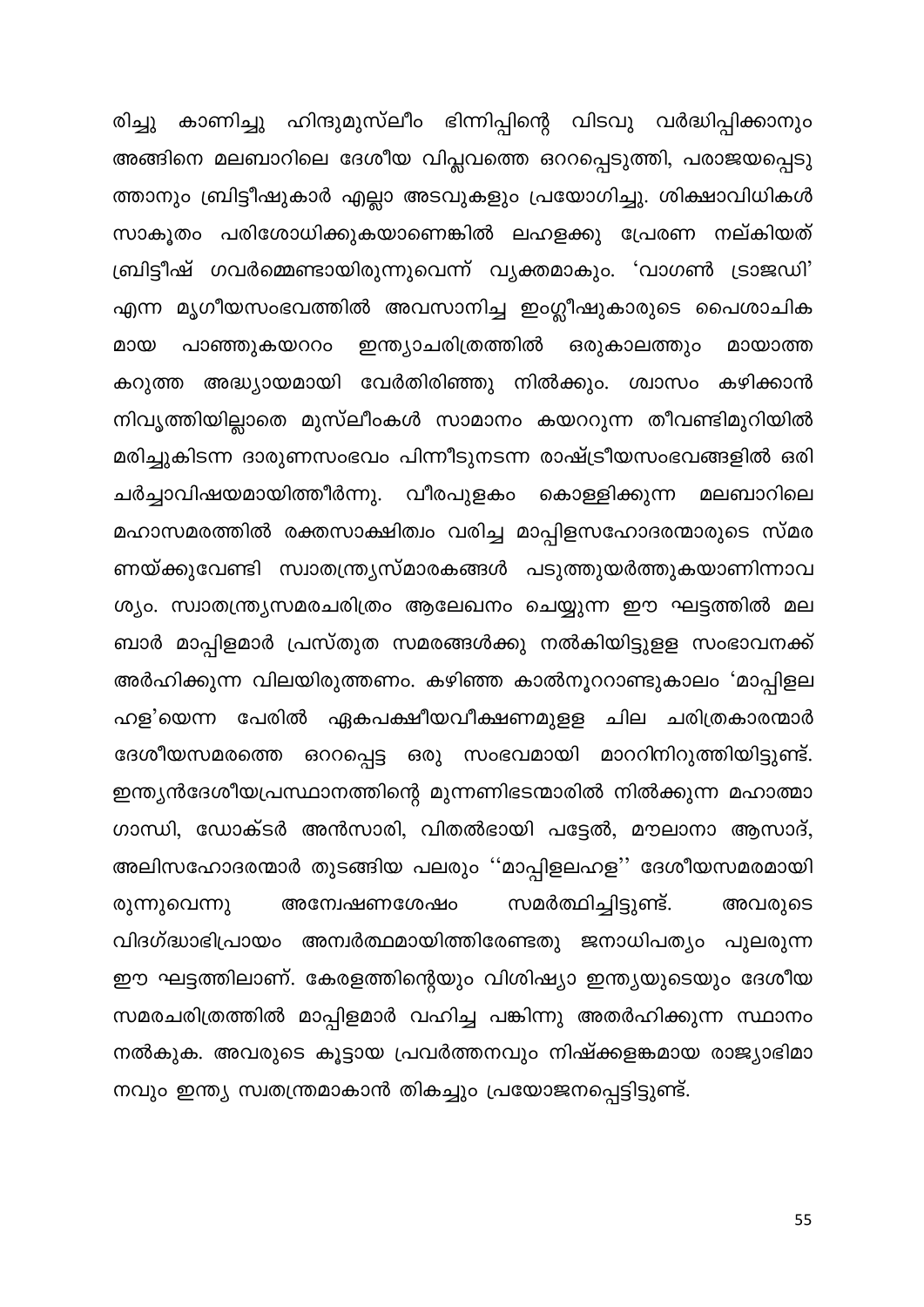## മാപ്പിളക്കളരികൾ

ഒരു സുവർണ്ണയുഗത്തിന്റെ ആയോധനധന്യമായ മഹത്വം അയവിറ ക്കിയാണ് കേരളീയ ജനത തങ്ങളുടെ സാസ്ക്കാരിക പുരാവൃത്തത്തെപ്പ ററി സ്മരിക്കുന്നത്. ചലനാത്മകമായ സാമൂഹ്യജീവിതത്തിന്റെ ചട്ടക്കൂ ടിൽനിന്ന് മാഞ്ഞുപോകുന്ന പലതിനേയും കേരളീയർ ഉറപ്പിച്ചുനിർത്താൻ ശ്രമിക്കാറുണ്ട്. പക്ഷെ പരിവർത്തനങ്ങൾക്ക് വിധേയമായി പല മുദ്രകളും മായുന്നു. പുതിയ ചിത്രങ്ങൾ തെളിയുന്നു. അങ്ങിനെ ദേശീയ മണ്ഡല ത്തിൽനിന്ന് മാഞ്ഞുപോകുന്ന ഒന്നാണ് കളരിയും കായികാഭ്യാസവും. മായാതെ സൂക്ഷിച്ചാലും അതർഹിക്കുന്ന ഭാവത്തോടെയും രൂപത്തോ ടെയും വളർത്തിക്കൊണ്ടുവരാൻ കഴിയുമോ? അങ്ങിനെ വളർത്തി സംര ക്ഷിക്കാനുളള വ്യഗ്രതയിൽ അതിനവലംബം നല്കിയ ശക്തികളെ വിസ്മ രിക്കാതിരിക്കുമോ? കേരളത്തിന്റെ കളരിപ്പയററിന്റെയും ആയോധനമുറയു ടെയും സംരക്ഷണരംഗത്ത് മാത്രം അവഗണനാവീക്ഷണം ഒഴിവാക്കപ്പെ ടുമോ? കേരളസംസ്ക്കാരത്തിന്റെ ശാക്തികപ്രഭാവം പൂവിട്ടുനില്ക്കുന്നത് കളരിയിലാണല്ലോ? കളരിപ്പയററിനെയും പടപ്പാട്ടിനെയും സംബന്ധിച്ച് ഗവേഷണം നടത്തിയവരും അത് സമുദ്ധരിക്കാൻ ശ്രമിക്കുന്നവരും കേരള ത്തിന്റെ ഈ മഹത്തായ കലക്ക് കേരളീയരായ മുസ്ലീമീങ്ങൾ ചെയ്ത സേവനത്തെപ്പററി സ്മരിച്ചുകാണുന്നില്ല. കളരിയഭ്യാസത്തിലും പയററിലും അവർ ചെലുത്തിയ സ്വാധീനമെന്താണെന്നുപോലും അന്വേഷിക്കുന്നില്ല. കേരളത്തിലെ കളരിയെന്നാൽ പഴയ മാടമ്പിമാരുടെ തണലിൽ വളർന്നവ ന്നതാണെന്ന ധാരണ രൂഢമൂലമായിരിക്കുകയാണ്.

പൌരാണിക ഗ്രീക്കിലെന്നപോലെ കേരളത്തിലും കളരിയഭ്യാസം നടപ്പിലുണ്ടായിരുന്നുവെന്ന് പറയുന്നുണ്ടെങ്കിലും ആയിരം വർഷത്തിലേ റെപ്പഴക്കം ഈ കായികകലക്കില്ലെന്ന് ധരിക്കുന്നതിൽ തെററില്ല. വിദേശസ മ്പർക്കം രാജ്യത്തിന്റെ സാമൂഹ്യപശ്ചാത്തലത്തെ തന്നെ ഏറെക്കുറെ മാററി യിട്ടുണ്ട്. ബൌദ്ധകാലപ്രഭാവം അസ്തമിച്ചതോടെ നാടുവാഴിത്വം വളർത്തി ക്കൊണ്ടുവന്ന കലയാണ് കായികാഭ്യാസം. ബുദ്ധമതത്തിന്റെ ആധിപ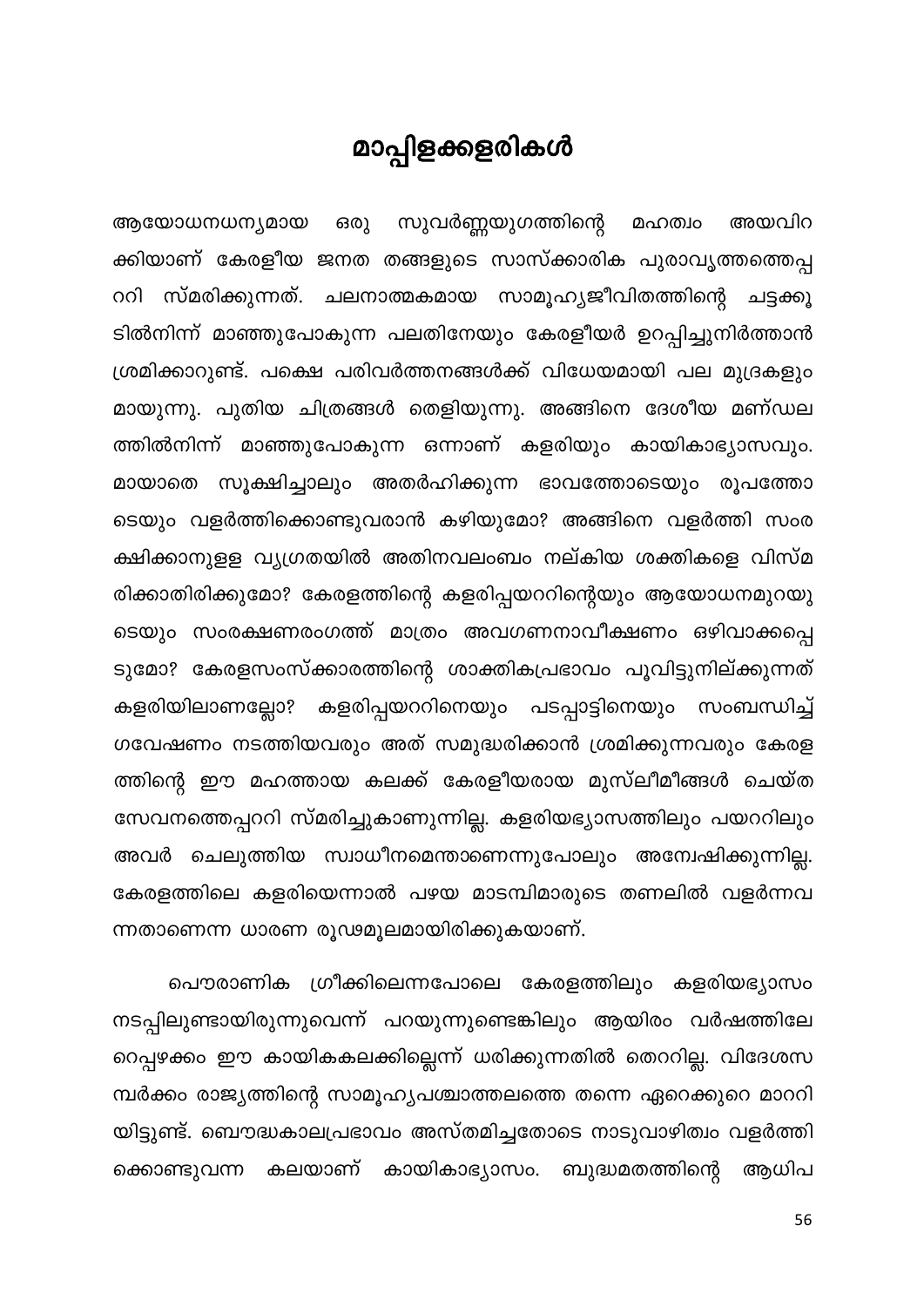ത്യത്തെ തകർക്കുന്നതിൽ ചാവേർപടക്കു മുമ്പുളള തനി നാടൻ സംഘ ങ്ങൾക്ക് പങ്കുണ്ടായിരുന്നുവെന്ന് പറയുന്നു. തദനന്തരം നാട്ടുകൂട്ടസഭകളും പ്രോത്സാഹിപ്പിച്ചിരുന്നു. കേരള യോദ്ധാക്കളെ കളരിയഭ്യാസത്തെയും അതിന്റെ ജീവിതസ്പന്ദനമായ പടപ്പാട്ടുകളെയും പററി പഠനം നടത്തിയ വർ ആയിരം വർഷത്തിനപ്പുറത്തേക്ക് കടക്കുന്നില്ല. മലബാറിലെ പ്രസിദ്ധ കളരിയഭ്യാസിയായിരുന്ന ആരോമൽ ചേകവർ പൂത്തൂരൻ പാട്ടിലൊരു ഭാഗത്ത് ഇങ്ങിനെ പറയുന്നു,.

> ''മലയാളം തന്നിൽ കളരിയാലെ വെട്ടും പയററു നടപ്പില്ലാഞ്ഞു തുളുനാട്ടിൽ നല്ല തുളുഗുരിക്കൾ വേലായ്മസ്ഥാനം ഗുരുക്കൾക്കല്ലോ?''

കേരളത്തിന്നു പുറത്തു കളരിയുണ്ടായിരുന്നുവെന്നും തുളുനാടതിനു പ്രസിദ്ധമായിരുന്നുവെന്നും പാട്ടിലൂടെ സൂചിപ്പിക്കുന്നു. ഉത്തരതുളുനാ ട്ടിൽ കണ്ണാട്ടിക്ക് നവാബ്മാരുടെ ''ഗുരുക്കൾ'' എന്ന സൈനികർ കായി കാഭ്യാസത്തിൽ വിദഗ്ദ്ധരായിരുന്നു. കേരളത്തിൽ ഏ.ഡി എട്ടാംനൂററാ ണ്ടിനുശേഷം മുസ്ലീം പ്രാബല്യം ഏതാണ്ട് പരന്നുതുടങ്ങി. പന്ത്രണ്ടാം നൂററാണ്ടായപ്പോഴേക്കും പല സങ്കേതങ്ങളിലും കോളനികളുണ്ടായി. ഖുറാസാനിലെയും ഡമസ്ക്കസിലെയും യോദ്ധാക്കൾ ധരിക്കുന്ന കളരി ആയുധങ്ങളും പ്രസ്തുത ''ഗുരുക്കൾ'' വർഗ്ഗം ഉപയോഗത്തിൽ വരുത്തു കയും ചെയ്തു. ഗുരു എന്ന വാക്ക് കേരളത്തിൽ എത്തിയപ്പോൾ അഞ്ഞൂറു വർഷത്തിനുമുമ്പ് 'ഗു' നാടൻപാട്ടിൽ 'കു' ആയി മാറി. അറബി മലയാളത്തിന്റെ സ്വാധീനം കളരിഗാനങ്ങളിൽ തെളിഞ്ഞുതുട ങ്ങിയിട്ട് നൂററാണ്ടുകൾ തന്നെ കഴിഞ്ഞു. പറങ്കിപ്പടയുടെ ആക്രമത്തോടു കൂടി മദ്ധ്യമലബാറിലെ മാപ്പിളമാർ തങ്ങളുടെ കായിക കലയെ യുദ്ധമു ഖത്തേക്ക് തിരിച്ചുവിട്ടതായി കാണാം. ആ കാലം വരെയും കളരിക്ക് ഒരു വിനോദകലയെന്നതിൽ കവിഞ്ഞ് വലിയ പ്രാധാന്യം കല്പിച്ചിരുന്നുവോ എന്ന് സംശയമാണ്. പഴയ കളരിപ്പാട്ടുകളിൽ 'കുരിക്കളെ' കീഴ് വഴ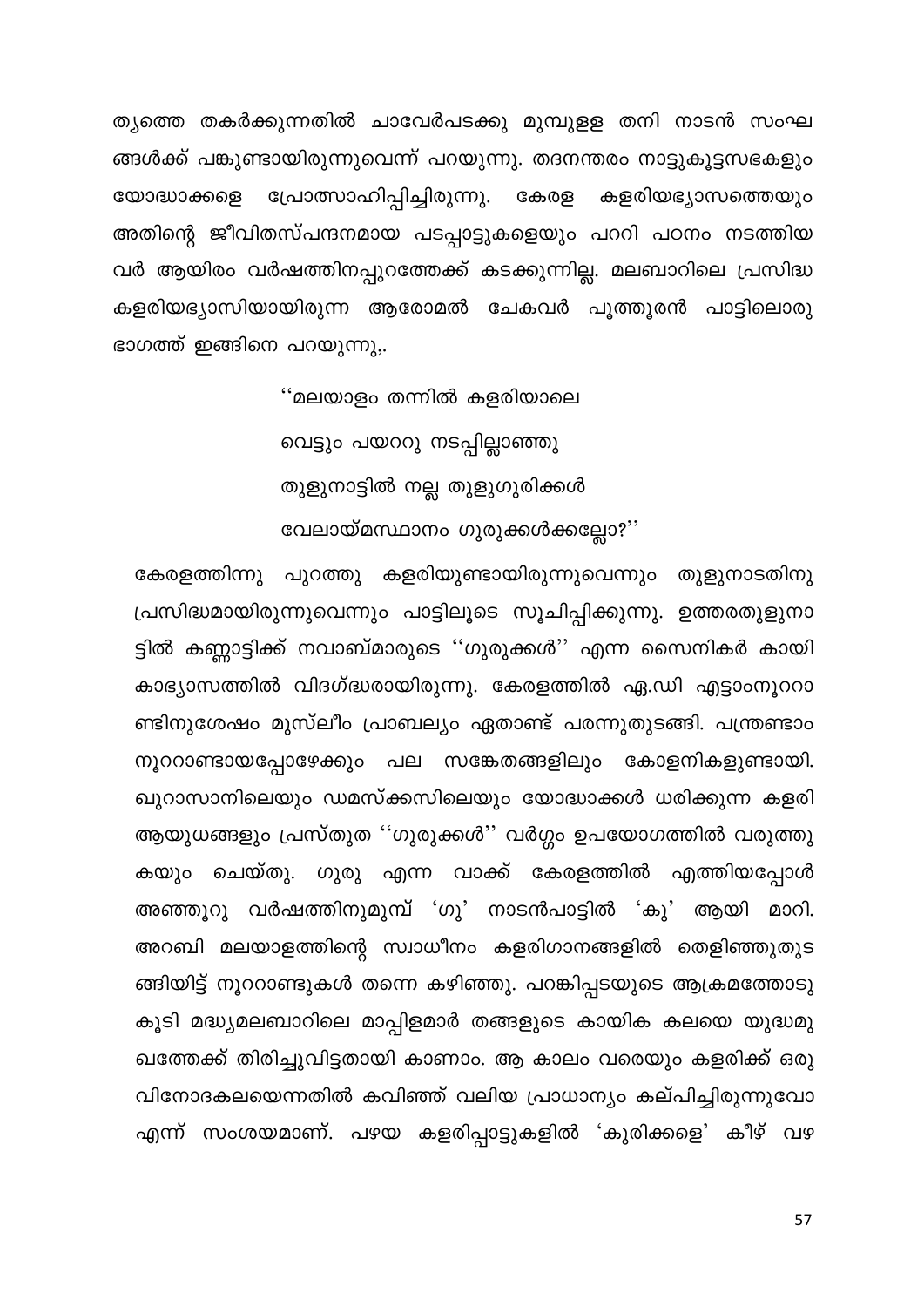ങ്ങുന്ന ആചാരഭാഗങ്ങളും കാണുന്നുണ്ട്. ഏററവും വലിയ റോബിൽഹു ഡ്ഡായി ചിത്രീകരിക്കുന്ന തച്ചോളി ഒതേനന്റെ കീഴ് വഴക്കം നോക്കുക

''അങ്കത്തുളു നാടുവാഴും അരശുകണ്ണൻ

കളരിയോടും കളരി തൂണിനോടും

ഒന്നിപ്പം കേൾക്കണേ കുരുക്കളോട്''

എന്നു തുടങ്ങുന്ന ഭാഗങ്ങൾ തച്ചോളി ഒതേനന് തന്റെ ആരാധകനായ ഗുരുക്കളോടുളള കടപ്പാടാണ് വ്യക്തമാക്കുന്നത്. വിദേശാക്രമണത്തിനു മുമ്പ് കളരിയഭ്യാസത്തിൽ വേണ്ടത്ര പരിശീലനം നൽകിയിരുന്നത് മാപ്പിള കുരുക്കൾമാരായിരുന്നുവെന്നു സുശിക്ഷിതരായ കാണാം. പൌരസ്ത്യരാജ്യങ്ങളിലെ സൈനികമായ മുദ്രകളും അഭ്യാസങ്ങളും മാപ്പിളക്കളരിയിലിന്നും കാണാം. ചില മാററങ്ങളോടെ മാപ്പിളേതര കളരി ക്കാർ അത് വളർത്തിക്കൊണ്ടുവന്നു. പക്ഷെ അതവരുടെ മാത്രം പാരമ്പ ര്യസ്വത്താണെന്ന് പറയുന്നതിൽ ഔചിത്യക്കുറവുണ്ട്.

കളരിയഭ്യാസത്തിന്റെ മറെറാരു ലളിതകലാരൂപമാണ് ഇന്ന് രംഗത്തുനിന്ന് അപ്രത്യക്ഷമായിക്കൊണ്ടിരിക്കുന്ന പരിചകളി. ഇക്കാ ലത്ത് പരിചമുട്ട് ഒരു പഴഞ്ചൻ കലയായി എണ്ണപ്പെടുന്നവരുണ്ടാകാം. പക്ഷെ അന്തർദേശീയ പ്രാധാന്യമുളള ഒരു കളിയാണ് പരിചമുട്ട്. യുദ്ധ ത്തിനു മുമ്പും പിമ്പും ഈ കളി ഒരു ചടങ്ങായ കൊണ്ടാടപ്പെടുന്ന ഫിലിപ്പൈൻ രാജ്യങ്ങളിന്നുമുണ്ട്. ഇൻഡോനേഷ്യ, ജാവ തുടങ്ങിയ രാജ്യങ്ങളിൽ പരിചമുട്ട് യോദ്ധാക്കളുടെ കലാവിനോദമായി എണ്ണപ്പെടു നല്കിയിരുന്ന മുഗിലസദസ്സിന് ആവേശം പരിചകളിയെപ്പററി <u>m)</u>. ചരിത്രകാരനായിരുന്ന ജഥുനാഥ് സർക്കാർ ഇന്ത്യൻ പറയുന്നു. 'തികച്ചും യുദ്ധ കഥകളെ പ്രതിപാദിക്കുന്ന കൗതുകമുളള ഈ കല പേർഷ്യക്കാരിൽനിന്നു മുഗിലർ പകർത്തിയതാകാം. ഈ കല പരിപോ ഷിപ്പിക്കുന്നതിൽ അക്ബർ പോലും ആവേശം കാണിച്ചിരുന്നു. കേരള ത്തിൽ കളരിയഭ്യാസത്തിന് മുമ്പുതന്നെ പരിചമുട്ട് കലാവിനോദം നടപ്പു ണ്ടായിരുന്നു. കളരിയുടെ ആദ്യരൂപം പരിചകളിയിൽനിന്നുണ്ടായതാ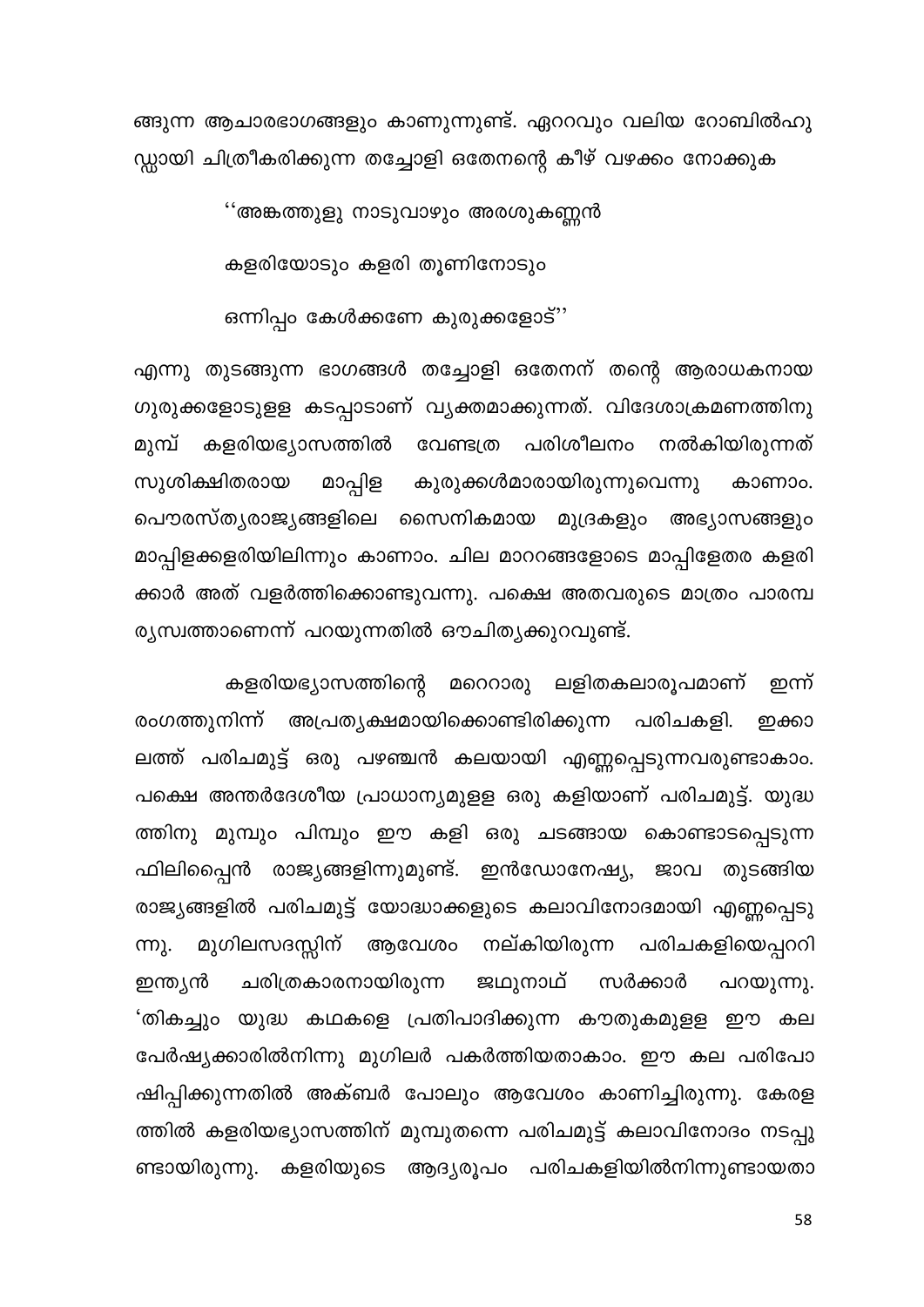ണെന്ന് അനുമാനിക്കേണ്ടിയിരിക്കുന്നു. പരിചകളിയിലെ ഗാനങ്ങൾ പ്രക ടനരൂപത്തിലായതാണ് കളരിയിലെ അഭ്യാസങ്ങൾ. പരിചകളി, പരിചമു ട്ടുകളി, കോലടി എന്നിവയിൽ നിപുണന്മാരായ ആശാന്മാരിൽനിന്ന് ചുവടും മാററവും പഠിക്കാൻ മദ്ധ്യമലബാറിൽ യുവാക്കൾ തയ്യാറായിരു ന്നു. പരിചപ്പാട്ട് അറബിമലയാളത്തിൽ വളരെയെറെ പ്രചാരത്തിലായി. ഈരടിപ്പാട്ടുകൾ തലമുറകളായി ഭാവനശാലികളായ ആശാന്മാരുടെ കാണാതെ പഠിച്ചുപാടാനും തുടങ്ങി. ഒരു വിനോദമെന്ന നിലക്ക് പരിച കളിയിലൂടെ കളരിയിലേക്കായിരുന്നു അഭ്യാസികൾ പ്രവേശിച്ചിരുന്നത്. ആദ്യമായി കളരി കയറുന്നവന്റെ സഭാകമ്പം പരിചകളരിയിലൂടെയകററി യിരുന്നു. അമ്പത്തീരടി പാടികളിക്കാനിറങ്ങുന്നവർ ആദ്യമായി ഗുരു ക്കളെ വണങ്ങുന്നു

''ഏറനാടും കീർത്തിപ്പെട്ട, ഇമ്പറേറും– കർത്ത്യനാട്ടിൽ

അൻപത്തിരടിക്കളരികൾ വാ വാ ........

കളരി ഗുരുനാഥനെ വാ വാ വാ

സദസ്യരോടായി കളിക്കാരുടെ വിനയാന്വിതമായ അഭ്യർത്ഥയിങ്ങനെയാ ണ്. 'തരത്തൽ വാളും ചിലമ്പില്ലെങ്കിലും തരക്കാരെ ചിരിക്കല്ലെ' അറിവു ളള നിങ്ങൾ പലരും കൂടിയ സഭയിൽ ഞങ്ങൾ ചെറിയവർ ........ പ്രേക്ഷ കരോടുളള അപേക്ഷയോടെ കളിയാരംഭിക്കുന്നു. പഴയകാലത്ത് കളരി യഭ്യാസികളുടെ വേഷവിധാനത്തെയും പററി പാട്ടുകളിൽ പ്രതിപാദിച്ചി രുന്നു.

> ''കാങ്കിക്കരി കച്ചകെട്ടുന്നവനെ തലയിക്കെട്ടുറുമ്മാലും കെട്ടുന്നവനെ വാളും പരിചയും കയ്യിലെടുത്തേ

പരിചകളിയിൽ താളനിയന്ത്രിതമായ ദ്രുതചലനം ദൃശ്യമാകുന്നു. പരിച മുട്ടുകളിയുടെ വേഷവിധാനങ്ങളും പശ്ചാത്തലവും മനോഹരമായ ഈര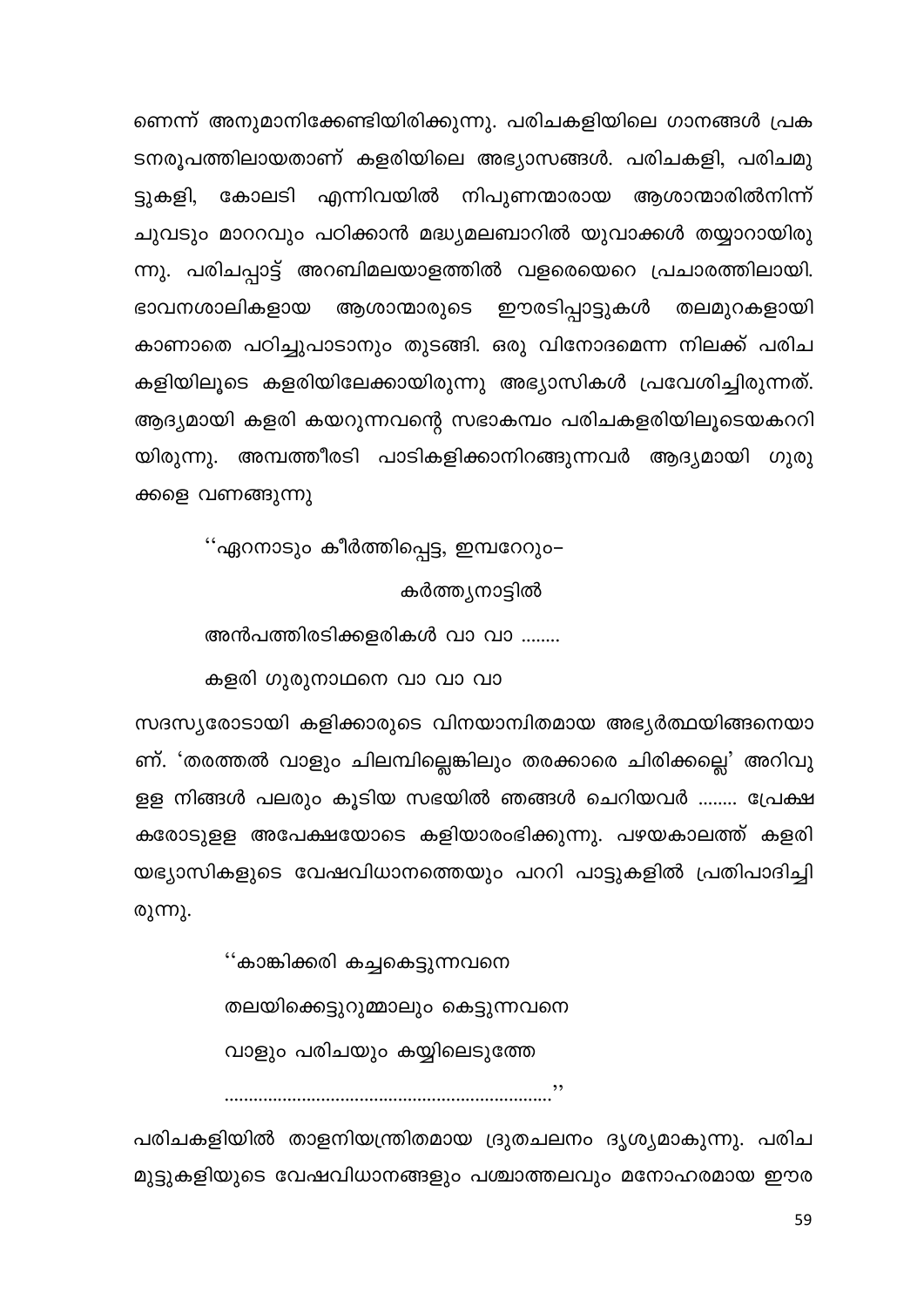ടികളിൽ പണ്ടത്തെ മാപ്പിളക്കവികൾ വിവരിക്കാറുണ്ട്. ഒരു തത്തയോടു ളള കഥനമെന്ന നിലയിൽ പരിചമുട്ടുകളി രൂപം പ്രാപിക്കുന്നു.

> ''പച്ചനെല്ലും കതിർകൊത്തി പറക്കും പൈങ്കിളിത്തത്തേ നീ പൊന്നാരമ്പും കളരികണ്ടോ തകതിമിർതെയ്........ കളരിയും കണ്ടു ഞങ്ങൾ ഗുരുവിന്റെ പാദം കണ്ടേ........ പച്ചത്തൊപ്പിക്കുപ്പായങ്ങൾ വെളളിപ്പിടി പിച്ചാംകത്തി പൊന്നുവള ഉറുമിയും വാൾ പരിച തകതിമിർതെയ്........

പരിചമുട്ടുകളിയുടെ ആനന്ദാനുഭൂതിയെപ്പററി കവി വർണ്ണിക്കുകയാണ്.

''ആട്ടം കണ്ടാൽ മയിലും തോക്കും

കൂ കേട്ടാൽ കുയിലും തോക്കും

പറക്കുന്ന പരുന്തും തോക്കും"

ഈരടിക്കൊപ്പിച്ച് ചുവടുവെച്ച് കളിക്കുന്ന യോദ്ധാക്കളെ വർണ്ണിക്കുന്ന മാപ്പിളക്കവിയുടെ സൗന്ദര്യാത്മകമായ കാവ്യലോകത്തിന്റെ ഒരു ചില്ലു വാതിൽ തുറന്നുനോക്കുക.

> ''കണ്ണിനു രണ്ടിനും മയ്യെഴുതി കിലുകിലെ വളയം ഇവളിട്ടെ കണ്ണാടി വളയം അവളിട്ടെ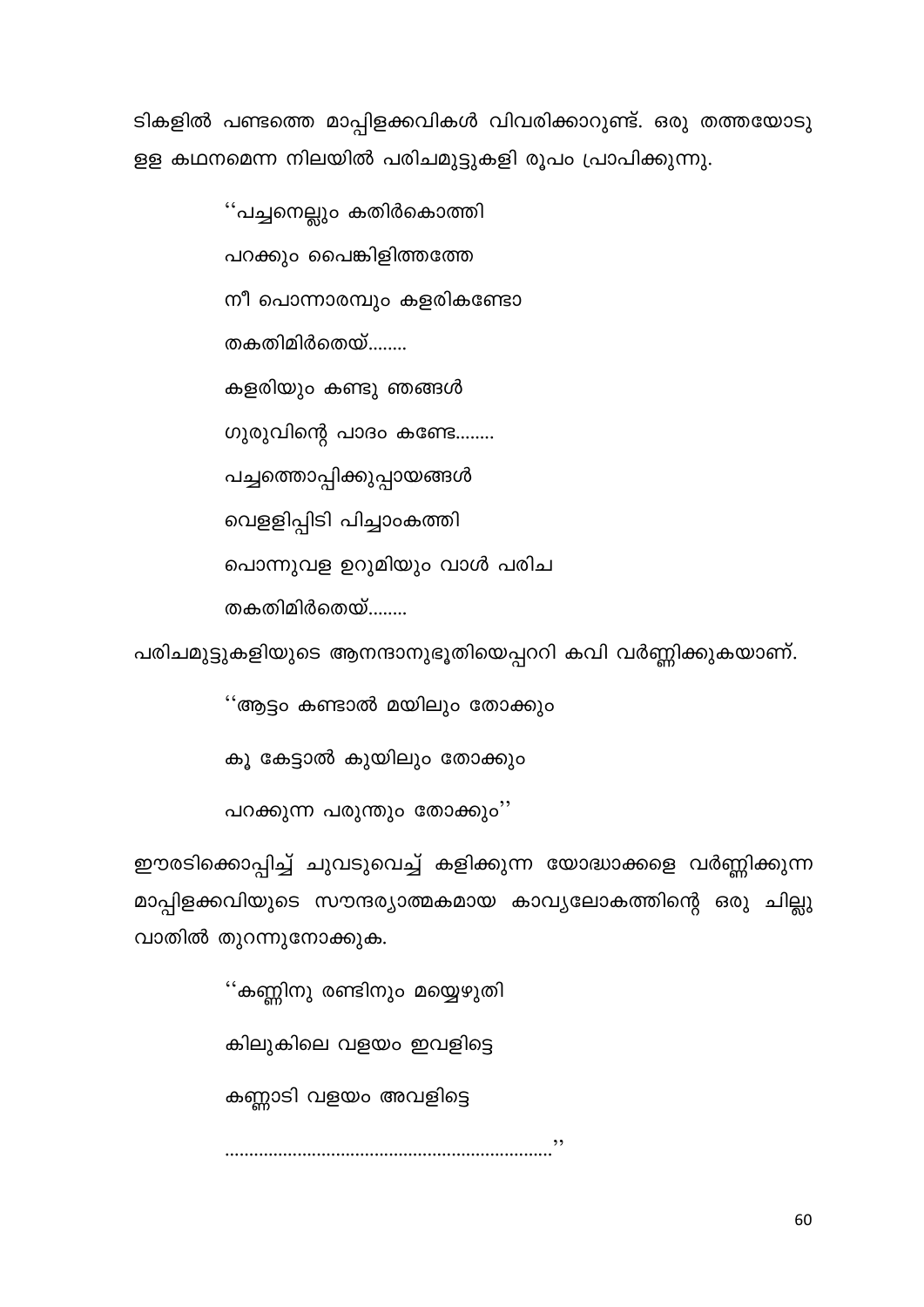ധ്വന്യാത്മകമായ കാവ്യത്തിലൂടെ കളരിയിൽ ആനന്ദോത്സവം സൃഷ്ടി ച്ചിരുന്ന ഭാവനാശാലികളുടെ സ്മരണകൾപോലും മാഞ്ഞുപോയിക്കൊ ണ്ടിരിക്കുകയാണ്. കളിയുടെ വിനോദമണ്ഡലത്തിൽനിന്ന് സമരമുറയി ലേക്ക് ചുവടുകൾ അടുക്കുമ്പോൾ അതിനനുസരിച്ച് പടപ്പാട്ടും അവർ ഹൃദിസ്ഥമാക്കിയിരുന്നു. '' തകതിമിർതെയ്'' എന്ന താളക്രമത്തിൽ പട പ്പാട്ടാലപിച്ചിരുന്നു.

എതിർപ്പാനാരിവിടെ

പടക്കായ് ഞങ്ങൾ വന്നു

തടുപ്പാനായ് വാളും പരിച

കയ്യിൽ തകതിമിർതെയ്

എടുപ്പിൻ വാൾ പരിച

കൊടുപ്പിൻ വെട്ടു തട''

യോദ്ധാക്കളുടെ പടഹധ്വനികൾ ഈരടിയിലൂടെ ഗ്രാമാന്തരങ്ങളെ പുളകം കൊളളിച്ചിരുന്നു.

കളരിയഭ്യാസത്തിന്റെ പ്രയോഗരീതികളെയും ലക്ഷണമാതൃക കളെയും സവിസ്തരം വിവരിക്കുന്ന അറബി മലയാള വിവരണം ഏറനാ ടൻ കളരി കുരുക്കൾക്ക് ഹൃദിസ്ഥമാണ്. കളരിയഭ്യാസത്തിന്റെ ലക്ഷണ ശാസ്ത്രത്തെപ്പറ്റി ആയിരം ഈരടികൾ നിഷ്പ്രയാസം അവർ ഉരുവിടും. കഥകളിയിലെ പിൻപാട്ടുകാരൻ ഭാവത്തിനും താളത്തിനും നിയന്ത്രണം പാലിക്കുന്നതുപോലെ കളരിപ്പാട്ടുകുരുക്കൾ കളരിയെ മുഴുവനും 'കളരി ബൈത്തു' കൊണ്ട് നിയന്ത്രിക്കുന്നു. മെയ്പററിന് വായ്ത്തിരിയെന്നും വടികൊണ്ടുളള പയററിനു കോൽത്താരിയെന്നും ആയുധാഭ്യാസത്തിന്ന് കളരീലക്ഷണശാസ്ത്രത്തിൽ അങ്കത്താരിയെന്നും വിഭാഗ 630000 ങ്ങൾക്ക് പേര് തിരിച്ചിരിക്കുന്നു. പയററിലെ പ്രാഥമിക പരിശീലനത്തിൽ പ്രാധാന്യമർഹിക്കുന്ന മെയ്ഇറക്ക്, വടിപ്പയററ്, വെറും കൈമുറ തുടങ്ങി യവയിൽ കൂടുതൽ ശ്രദ്ധിച്ചില്ലെങ്കിൽ അഭ്യാസത്തിന്റെ അടിത്തറ ശക്ത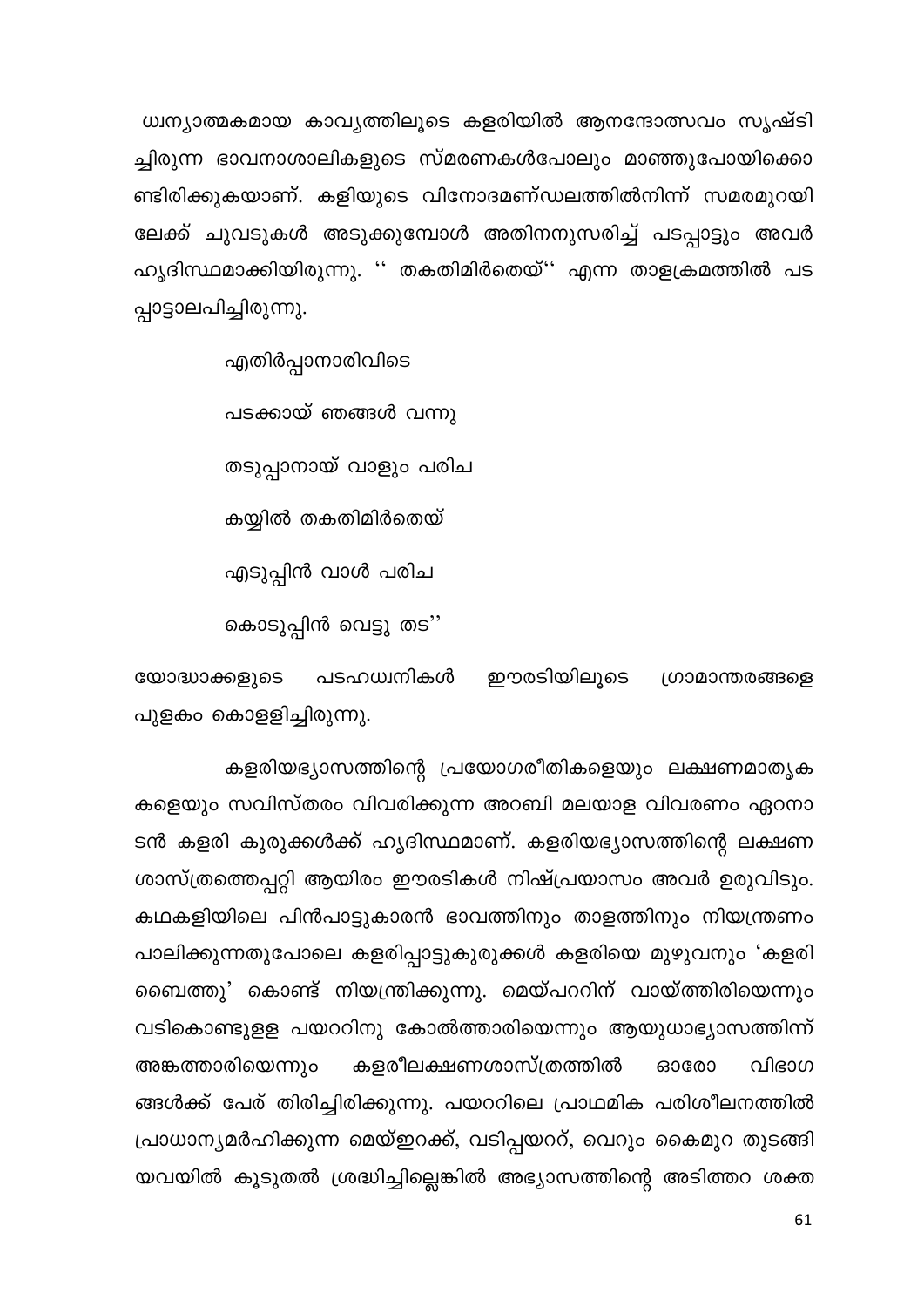മാകുകയില്ല. മെയ്പയററിലെ കായിക താളക്രമത്തിന് അമർച്ച, താഴ്ച, നിരക്കം, കാൽ, വീതുകാൽ, പകർച്ചകാൽ, നേർ ഇരുത്തികാൽ തുടങ്ങി യവ ആദ്യം പരിശീലിക്കണം. ചെറുവടി, ഒററ പുലിയങ്കം, ഉറുമി, നീട്ട്, തുടങ്ങിയ അഭ്യാസമുറകൾ വാൾപയററിലും വെട്. പിന്തിരിചാൺ കഠാരി പയററിലും പ്രാധാന്യങ്ങളാണ്. ശാരീരിക നിയന്ത്രണം, മർമ്മവി ജ്ഞാനം, ആത്മബോധം എന്നീ കാര്യങ്ങളിൽ തികച്ചും പക്വത നേടിയ കളരി കുരിക്കൾ മാരകായുധങ്ങളെടുത്ത് പയററി വിജയിക്കുന്നു. പഴയ കളരി കുരുക്കൾക്ക് ഈ ആയോധനത്തിനു പ്രചോദനം നല്കിയ ഔലി യാക്കളെയും പാട്ടിൽ വർണ്ണിച്ചു കാണിക്കും. ഔലിയാക്കൾക്ക് നേർച്ച നേർന്നാണ് കളരിക്കിറങ്ങുക. അതിൽ പിഴക്കാതെ അവർ വിജയിക്കു മെന്നു ദൃഢമായി അവർ വിശ്വസിക്കുന്നു. കളരിയിൽ നിന്നഭൃസിച്ച മുറ കൾ റാത്തീബിലേക്ക് പകർത്തി വെട്ടും കുത്തും നടത്തി ഉപജീവനം കഴിക്കുന്നവരെയും കാണാം. അതൊരാത്മീയസിദ്ധിയേക്കാൾ മർമ്മവി അഭ്യസനത്തിലും ജ്ഞാനത്തിലും അധിഷ്ഠിതമായ അസാ മാന്യസാമർത്ഥ്യമാണെന്ന് വിശ്വസിക്കാം. നൂററാണ്ടുകൾക്കുമുമ്പ് വിദേ ശികളുമായി നടന്ന മഹാസമരങ്ങളിൽ കേവലം കൈമുറയും വടി വാൾപ്പയററുമായി മാത്രം മാപ്പിളപ്പോരാളികൾ ത്തല്ലും എതിർത്തു നിന്നത് ആത്മവിശ്വാസത്തോടുകൂടിയ അവരുടെ അയോധനവൈ ദഗ്ദ്ധ്യം കൊണ്ടാണ്.

പറങ്കികളുടെ വരവിനു മുമ്പെ മാപ്പിളമാർ ആയോധനമുറകൾ അഭ്യ സിച്ചിരുന്നുവെന്ന് തദനന്തരമുള്ള യുദ്ധങ്ങൾ വെളിപ്പെടുത്തുന്നു. പക്ഷെ, ഒരു സമരമുഖത്തിറങ്ങാൻ അവരെ പ്രേരിപ്പിച്ചത് പറങ്കികളാണ്. നാല് അഡ്മിറൽമാരായ മരക്കാർമാരുമായി നേതൃത്വത്തിൽ അറുപതി ലേറെ വർഷങ്ങൾ നീണ്ടുനിന്ന യുദ്ധങ്ങളിൽ മാപ്പിളമാർ പയററി നിന്നത് തങ്ങളുടെ പൂർവ്വകാല അഭ്യസന പാടവംകൊണ്ടാണ്. യുദ്ധക്രമത്തിലു ളള പരിശീലനം നേടിക്കഴിഞ്ഞപ്പോൾ സമരജീവികളായി അവർ മാറേ ണ്ടിവന്നു. അതോടെ ശുദ്ധകളരിസമ്പ്രദായങ്ങളിൽ മററുളളവർ പ്രശ സ്തരായി. വിദേശാക്രമണത്തോടെയാണ് കേരള കളരിപ്പയററിൽ ചേരി തിരിവുണ്ടായത്. രാജ്യത്തെ മോചിപ്പിക്കാനുളള നിർണ്ണായക ഘട്ടത്തിൽ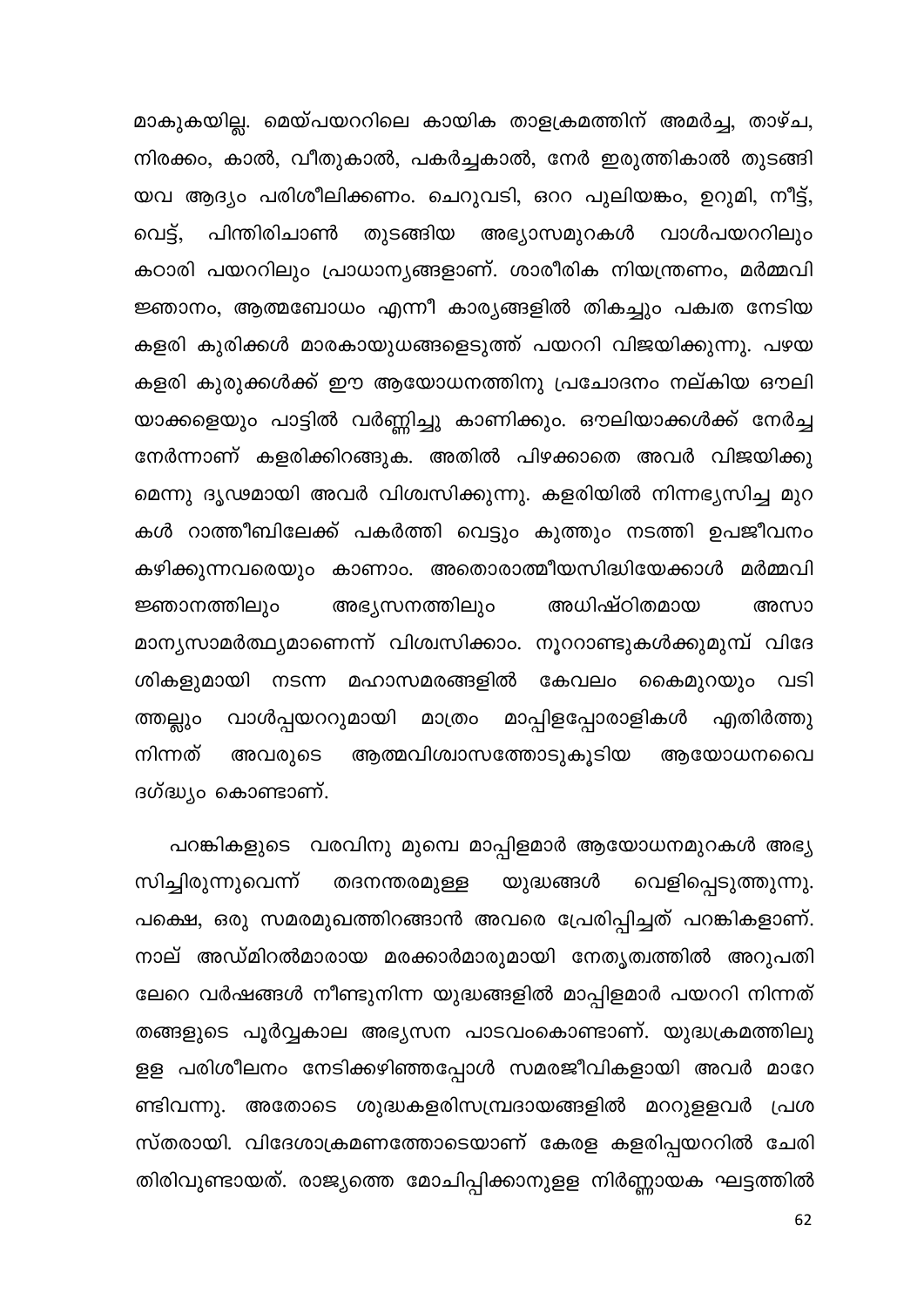കളരിയിൽനിന്ന് മുസ്ലീമീങ്ങൾ കുതറിപ്പാടി പടക്കളത്തിലെത്തി,. കളരി യഭ്യാസത്തിന്ന് പുറമെ യുദ്ധമുറകളും അഭ്യസിച്ചു, കളരിപ്പയററുകാ രിൽനിന്ന് യോദ്ധാക്കളുടേതായ ഈ മാററം മാപ്പിളക്കളരികൾക്ക് ഏറെ ക്കുറെ ഉലച്ചിൽ തട്ടിച്ചു. പക്ഷെ തങ്ങളുടേതായ പ്രാചീന കലാരീതി മററു പല പേരുകളിലും കേരളത്തിൽ വളർന്നു. യുദ്ധാനന്തരം പതി നേഴാം നൂററാണ്ടിന്റെ പ്രഥമഘട്ടത്തിൽ കളരിയഭ്യാസം പുതുക്കാനും പരിഷ്ക്കരിക്കാനും മാപ്പിളമാർക്ക് സ്വാതന്ത്ര്യം നിഷേധിച്ചു. പറങ്കികളും ലന്തക്കാരും മാപ്പിളയോദ്ധാക്കളുടെ ആയോധനമുറകളുടെ രുചി അറി ഞ്ഞവരായിരുന്നു. ഇംഗ്ലീഷുകാർക്ക് മാപ്പിളയെന്ന് കേൾക്കുമ്പോൾ വിഷ മമായി. സാമൂതിരിയാണെങ്കിൽ മാപ്പിളയോദ്ധാക്കളില്ലാതെ ഒരു കാര്യം നടത്താറുണ്ടായിരുന്നില്ല. അഭ്യാസത്തോടൊപ്പം അവരിൽ കുടികൊണ്ടി രുന്ന ആത്മവിശ്വാസം സാമൂതിരിക്കറിയാമായിരുന്നു. ഹൈദരിന്റെയും ടിപ്പുവിന്റെയും കാലത്ത് നിർണ്ണായകമായ ചില സമരങ്ങൾ നടന്നു. അതിൽ പഴയ കളരിക്കാർക്ക് പ്രഥമ സ്ഥാനം ലഭിച്ചു. ടിപ്പുവിന്റെ തിരോ ധാനത്തോടെ കളരിയഭ്യാസികൾക്കും യോദ്ധാക്കൾക്കും സൈര്യമായി കഴിഞ്ഞുകൂടാൻ സാധിക്കാതെയായി. നാടുവാഴികളും ഇംഗ്ലീഷുമേധാവി കളരിയഭ്യാസികളായ മാപ്പിളമാരെ തേടിപ്പിടിച്ചുകൊണ്ടിരുന്നു. കളും ടിപ്പുവിനെ സഹായിച്ചു എന്ന ഒററ കാരണത്താൽ പക പോക്കാൻ തന്നെ ഇംഗ്ലീഷുകാർ ഒരുങ്ങി. ഗതൃന്തരമില്ലാതെ മാപ്പിളമാർ എതിരി ടാൻതന്നെ തീരുമാനിച്ചു,. കീഴടങ്ങി അടിമകളായി ജീവിക്കാൻ ആശയി ല്ലാത്ത മാപ്പിളയോദ്ധാക്കൾ അക്കാലത്തെ ഏററവും വലിയ കളരി ഗുരുത്തലവനായ എളംപുളശ്ശേരി ഉണ്ണിമൂസ്സായുടെ കീഴിൽ അണിനിര ന്നു. 1791 മുതൽ ആരംഭിച്ച ഈ സമരത്തിൽ ഇംഗ്ലീഷുകാർ പരാജിതരാ യെന്ന് ഇംഗ്ലീഷ് ചരിത്രകാരൻമാർപോലും സമ്മതിക്കുന്നുവെങ്കിൽ മാപ്പി ളയോദ്ധാക്കളുടെ ആത്മവീര്യത്തിനു മുമ്പിൽ നമുക്ക് നമ്രശിരസ്ക്കരാ കളരികളുടെ സങ്കേതമായിരുന്ന ഏറനാട്ടിലാണ് വെളളക്കാർ വുക. ആക്രമണം നടത്തിക്കൊണ്ടിരുന്നത്. 1793ൽ ഉണ്ണിമൂസ്സയുമായി ഒരുടമ്പടി യിൽ ഒപ്പുവെച്ച് തല്ക്കാലം പിന്തിരിഞ്ഞ വെളളക്കാർ ഉടമ്പടി ലംഘിച്ച് വീണ്ടും ആക്രമണം തുടങ്ങി. ക്യാപ്ററൻ ബർച്ചലിന്റെ കീഴിൽ ഉണ്ണിമൂ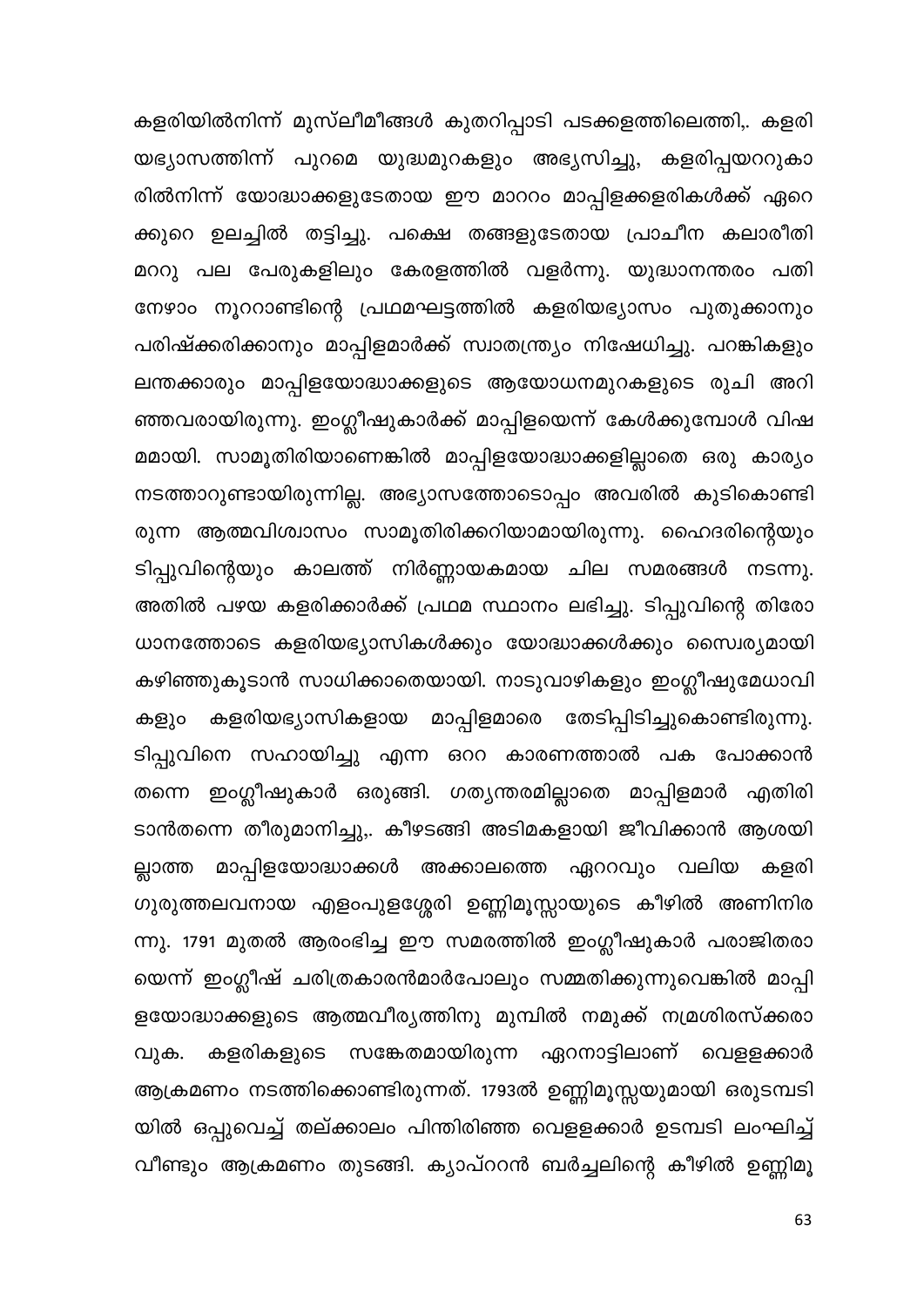സ്സായെ പിടിക്കാൻ വെളളക്കാർ ഒരു സമരം നടത്തി. പക്ഷെ ഉണ്ണിമൂ സ്സായെ കിട്ടിയില്ല. അദ്ദേഹത്തിന്റെ ഗ്രാമം കൊള്ളചെയ്തു പലരെയും തോക്കിനിരയാക്കി. എന്നിട്ടും കലാപം ഒതുങ്ങിയില്ല. പുതിയ യോദ്ധാ ക്കൾ രംഗത്തുവന്നു. ഗതി മുട്ടിയ ഇംഗ്ലീഷുകാർ 1794 മെയ് 4–ാംനു–മേ ജർ മർഫുയുടെ സാന്നിദ്ധ്യത്തിൽ വീണ്ടും ഉടമ്പടിയിലൊപ്പിട്ടു. പക്ഷെ, വെളളക്കാർ ഉടമ്പടിയെല്ലാം തന്നെ ലംഘിച്ചു, കൃാപ്ററൻ றற മാഗ്നോട്ട് എന്ന പട്ടാള മേധാവി കളരികൾ തകർക്കാനും ആയുധങ്ങൾ കണ്ടുകെട്ടാനും ഓർഡർ നല്കിയതോടെ കുടിലുകളിൽ ഒതുങ്ങിക്കഴി ഞ്ഞിരുന്ന വൃദ്ധരായ കുരുക്കന്മാർപോലും പിന്നെ സമയം പാഴാക്കിയി ല്ല. ഉണ്ണിമൂസ്സാ കുരിക്കളെ പിടിച്ചു കൊടുക്കുന്നവർക്ക് 3000 ക ഇനാം വിളംബരം ചെയ്താണ് മാഗ്നോട്ട് പട്ടാളവുമായി മലപ്പുറത്തെത്തിയത്. ഈ ഘട്ടത്തിലാണ് പ്രസിദ്ധ കളരി അഭ്യാസിയായ അസ്സൻ കുരുക്കൾ രംഗത്തു വന്നത്. മെയ്യൊതുക്കത്തിലും വാൾപ്പയററിലും വടിയേറിലും അക്കാലത്ത് അസ്സൻ കുരിക്കൾ ഒന്നം പന്തിക്കാരനായിരുന്നു. മലപ്പുറം ആക്രമണത്തിനെതിരായി അസ്സൻ കുരുക്കൾ തന്റെ ശക്തി കേന്ദ്രീകരി ച്ചു. സമരമുഖത്ത് നിലയുറപ്പിച്ച അസ്സൻകുരുക്കളെ തോല്പിക്കാൻ ഇംഗ്ലീഷുകാർ പാഴ്ശ്രമം നടത്തി. എങ്കിലും വലിയ നാശനഷ്ടങ്ങൾ വരു ത്തിയാണ് മുറിവേററ വെളളപ്പട്ടാളം പിന്തിരിഞ്ഞത്. പൊന്നാനിയിൽ താമസമുറപ്പിച്ചിരുന്ന സമരനേതാവായ ഹൈദ്രോസ് കുരുക്കളെ പട്ടാളം വളഞ്ഞുപിടിച്ചു നാടുകടത്തിയതോടെ കാട്ടുതീ കലാപ൦ പോലെ പടർന്നു. അക്കാലത്ത് മുസ്സീമിങ്ങളുടെ ആത്മീയനേതൃത്വമുണ്ടായിരുന്ന പുതിയങ്ങാടി തങ്ങൾ മഹാസിദ്ധിതകളുളള മഹാനായിരുന്നെന്ന് കുരു ക്കന്മാർ വിശ്വസിച്ചിരുന്നു. ഉണ്ണിമൂസ്സയും, അസ്സൻകുരുക്കളും, ചെമ്പൻ പോക്കർ എന്ന പേരിലറിയപ്പെടുന്ന പോക്കു കുരുക്കളും ഒളിസമരത്തി ന്നായി തങ്ങളുടെ ആശീർവാദത്തോടെ തയ്യാറെടുത്തു. നികുതിനി ഷേധം നടന്നിരുന്ന ആ കാലത്ത് വെളളക്കാർ പരിഭ്രാന്തരായിരുന്നു. പല സ്ഥലങ്ങളിലും ഒളിപ്പോരാളികളുമായി വെളളക്കാർ ഏററുമുട്ടി പിന്തിരി ഞ്ഞു. പോക്കർ കുരുക്കളെ പിടിച്ചു തടവിലാക്കി. പക്ഷെ കുരുക്കൾ തടവു ചാടി. ഈ ഘട്ടത്തിൽ മാപ്പിള കുരിക്കളെ ആത്മാർത്ഥമായി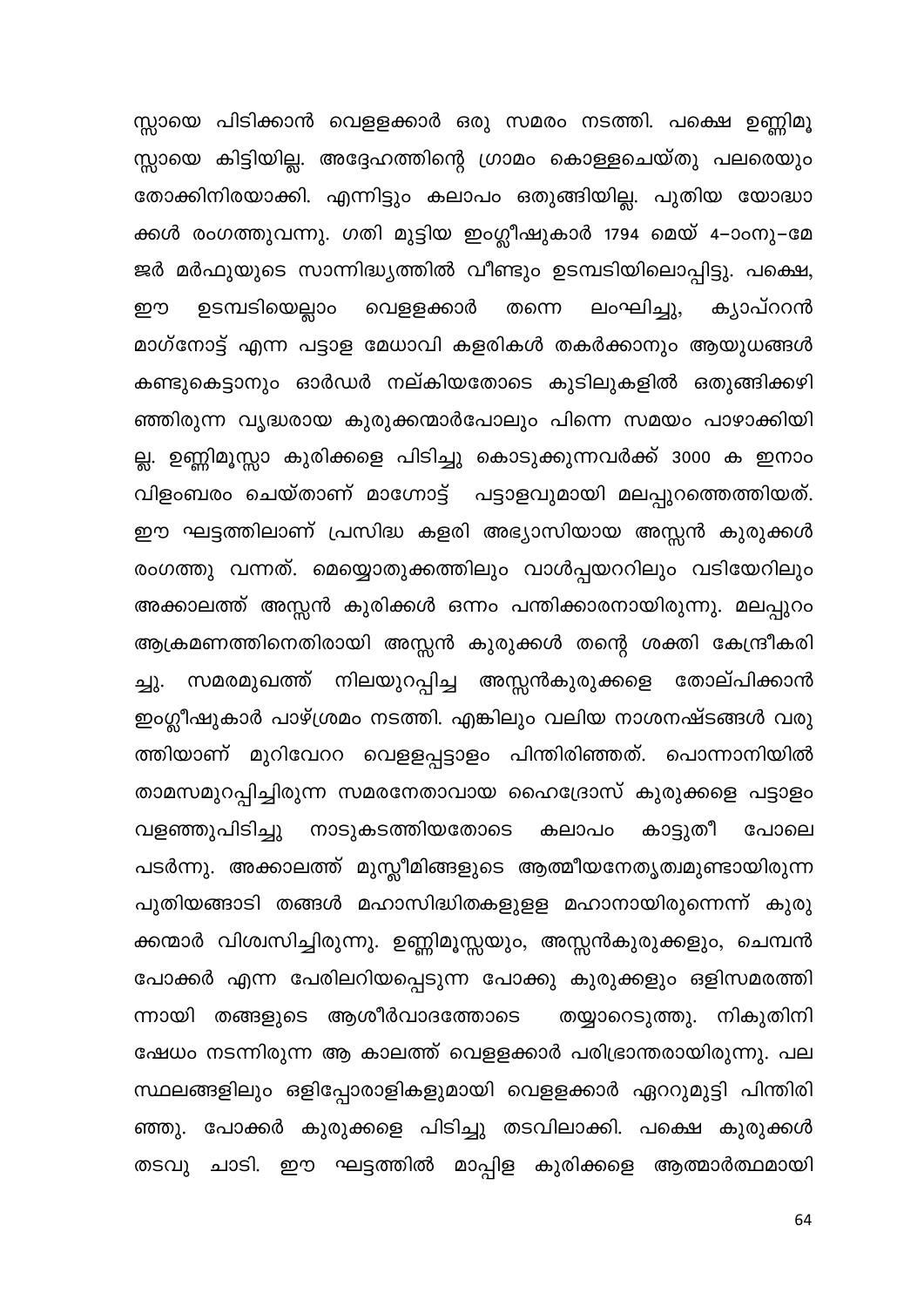സഹായിച്ച ഏക മലബാർ പ്രമാണി പഴശ്ശിരാജാവാണ്. പഴശ്ശിയോടൊപ്പം മാപ്പിളമാർ ഇംഗ്ലീഷുകാരോട് യുദ്ധം ചെയ്തു.പഴശ്ശിയുടെ കാലം കഴി ഞ്ഞു. മാപ്പിളക്കുരുക്കന്മാർ ഒരായുധവും ധരിക്കാൻ പാടില്ലെന്ന വിളംബ രത്തിന് ശക്തി കൂടി. ''മാപ്പിളമാർക്ക് വടിയും കത്തിയും നിഷേധിച്ചിരി ക്കുന്നു.'' ഈ വിളംബരങ്ങളൊന്നും കളരി കുരുക്കന്മാരോ മാപ്പിളമാരോ ചെവിക്കൊണ്ടില്ല. 1841 ലും 1843ലും സമരം പിരിമുറുകി. കളരികളുടെ പ്രവർത്തനം നിരോധിച്ചു. ആയുധങ്ങൾ ബലമായി പിടിച്ചെടുത്തു. പല രെയും വെടിവെച്ചു കൊല്ലുക.യും ചെയ്തു. പട്ടാളമേധാവിയായ വല്ലി സൈന്യവുമായി കൈവാളേന്തി മാപ്പിളക്കുരുക്കന്മാരായ ക്കാപ്പാന്റെ കുഞ്ഞൻചേരി ആലിഹസ്സനും, ഹുസ്സൻമൂസകുട്ടിയും, മൊഹിയദ്ദീനും മരിച്ചുവീണു. ഇംഗ്ലീഷ്ചരിത്രകാരന്മാർ ചെയ്തു യുദ്ധം കൂടുതൽ ശ്ലാഘിച്ചിട്ടുളള മാപ്പിളപ്പയററുമുറകൾ ഈ ഘട്ടത്തിലാണവർക്കനുഭവ പ്പെട്ടത്. പുതിയങ്ങാടി തങ്ങളുടെ മരണം, നേതാക്കന്മാരുടെ നാടുകട ത്തൽ, കളരിനിരോധനം തുടങ്ങിയ ആപത്തുകൾ ഒന്നിനു പിന്നാലെ ഒന്നായി സംഭവിച്ചു. 1852 ൽ മാപ്പിള ആക്ടും പാസ്സാക്കി. സെയ്യദ് ഫസ മാപ്പിളമാർ ക്ഷുഭിതരായി. മാപ്പിള ലിനെ നാടുകടത്തിയതോടെ ആക്ടിന്റെ മറവിൽനിന്ന് കലക്ടർ കൊണോലിയുടെ പട്ടാളം പല അഴിമ തിയും ചെയ്തു. പ്രസ്തുത പ്രതിരോധന നടപടികളാണ് മാപ്പിളക്കളരി കളെ തകർത്തത്.

മാപ്പിള കുരുക്കന്മാർ മദ്ധ്യമലബാർ ഭാഗങ്ങളിൽ ഒരു ശക്തിയായിരു ന്നു. 1921ലെ സമരകാലത്ത് അവർ ഒന്നുകൂടി രംഗത്ത് വന്നു. കളരിയഭ്യാ സവും കളരിയും അക്രമസങ്കേതങ്ങളായി മുദ്ര കുത്തപ്പെട്ടതോടെ ആ രംഗത്ത് നിന്ന് മാപ്പിളമാർ നിഷ്ക്കാസിതരാവുകയും ചെയ്തു. ചിലർ ഉഴിച്ചിൽകാരായും സർക്കസ്സ്കാരായും നാടുവിട്ടു. പഴയ ആയോധനമുറ കൾ മറന്നു. ചില ഭാഗങ്ങളിൽ കളരികൾ പേരിനുമാത്രം നിന്നു. അതേ മററുളളവരുടെ കളരികൾ നിർബാധം മുന്നോട്ടുനീങ്ങി. ഘട്ടത്തിൽ അവർ കളരിയഭ്യാസികളും പ്രസിദ്ധരുമായി മുന്നേറുന്ന കാഴ്ച കണ്ട് മാപ്പിളക്കുരുക്കന്മാർ നെടുവീർപ്പിടുകയാണ്. കളരിയുടെ ഉപജ്ഞാതാ ക്കളും നിതൃത്തൊഴിലുകാരുമായ മാപ്പിളമാർ പ്രസ്തുത രംഗത്ത് നിന്ന്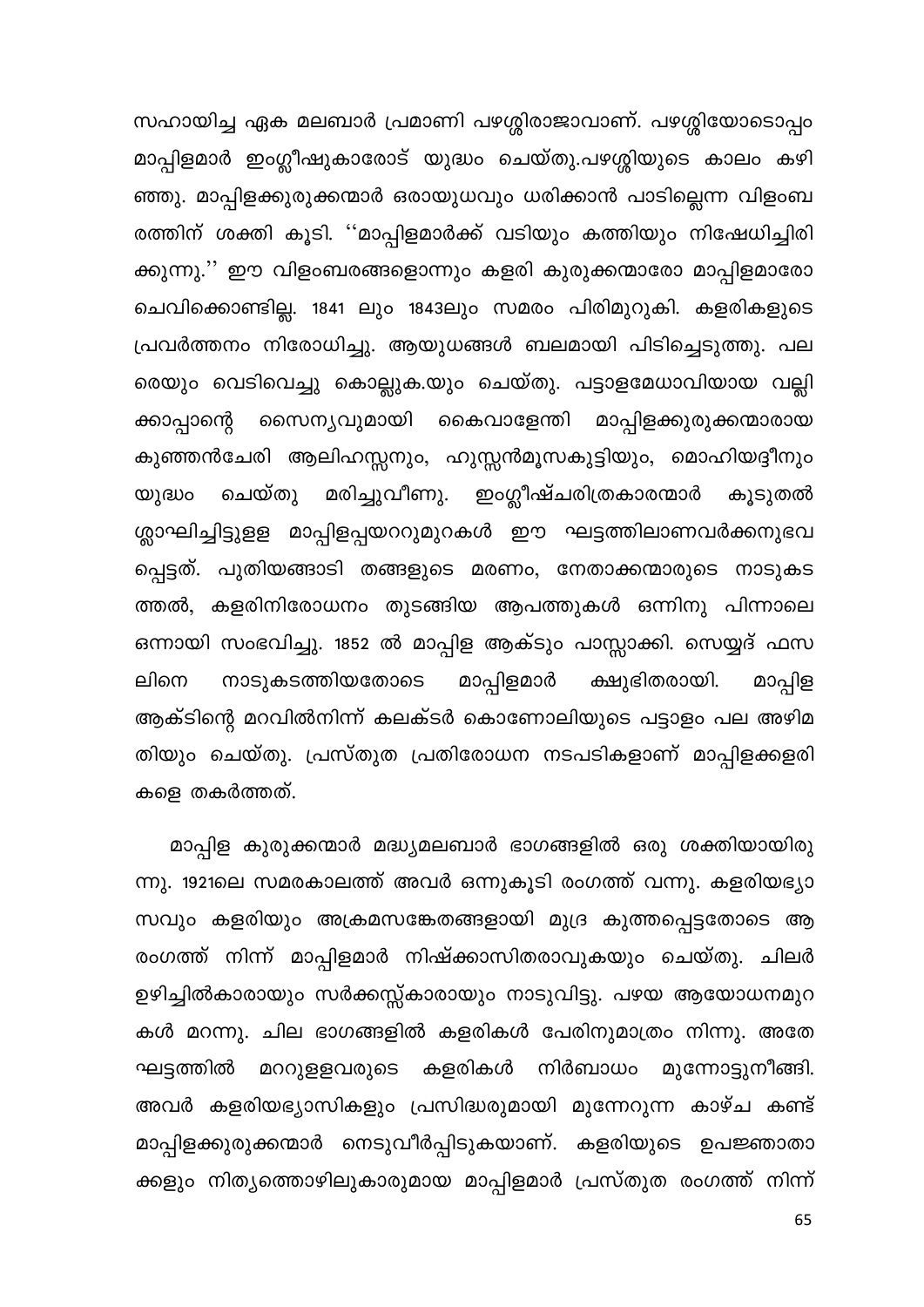തിരോഭവിക്കുന്നു. സമുന്നതമായ ഒരു കായികാഭ്യാസി എന്ന നിലയ്ക്ക് ആരോഗ്യമുളള തലമുറയെ വളർത്തിയെടുക്കാനെങ്കിലും മാപ്പിളക്കളരിര കൾ സമുദ്ധരിക്കേണ്ടതാണ്. ആധുനിക കളരിപ്രേമികൾ വിഭാഗീയ വീക്ഷണം പുലർത്താതെ മാപ്പിളക്കളരികൾക്കും വളരാൻ സൗകര്യം നൽകേണ്ടതാണ്. സമുദായിക സമത്വവും സന്ദർഭസമത്വവും പ്രഖ്യാപി ക്കുന്ന ഈ രാജ്യത്ത് എല്ലാവരുടെയും നികുതികൊണ്ടു രാജ്യഭരണം നടത്തുമ്പോൾ മാപ്പിളക്കളരികൾക്കും സാമ്പത്തികമായ പ്രോത്സാഹനം ലഭിക്കേണ്ടതാണ്. ആ മഹത്തായ കല കളരിപ്പയററിന്റെ ഉപജഞാതാക്ക ളായ മാപ്പിളമാരുടെ കയ്യിൽനിന്നുമാത്രം എന്നെന്നേക്കുമായി നഷ്ടപ്പെ ടാതിരിക്കണം.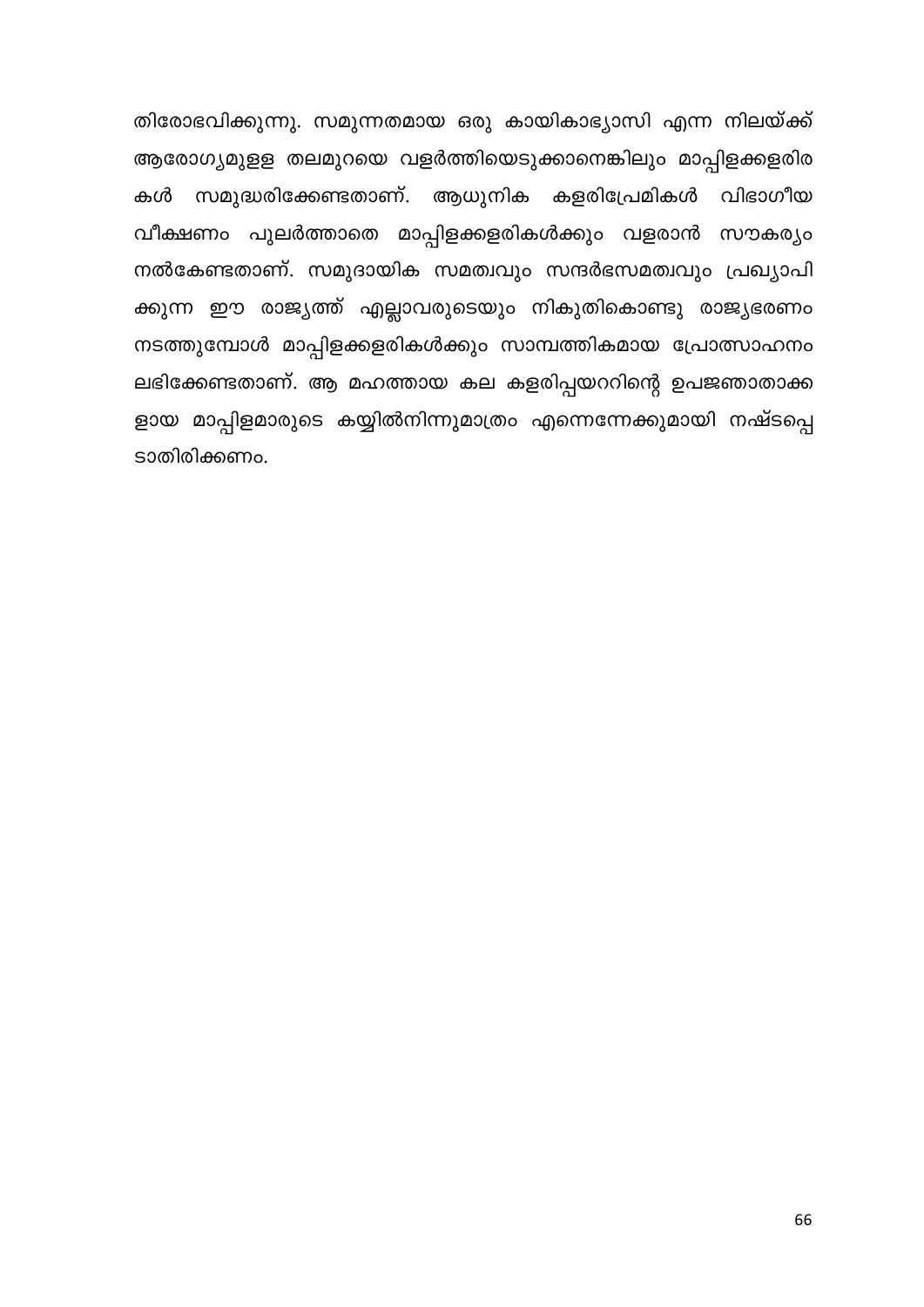## ലഹരിയുടെ കഥ

പ്രശസ്തിയിലേക്കുയർന്നുവന്ന ഒരു പ്രതിഭാസമ്പന്നന്റെ ദു:ഖപൂർണ്ണ മായ അന്ത്യം ഇന്നും മായാതെ നില്ക്കുകയാണ്. ഒരസ്ഥിപഞ്ജരമായി അവശേഷിച്ച സാഹിത്യകാരനായ സുഹൃത്തിന്റെ അനുകമ്പാപൂർണ്ണ മായ അന്തിമനോട്ടത്തിന്റെ ആ കദനഭാവം ഹൃദയത്തിൽനിന്നെങ്ങിനെ മാഞ്ഞുപോകും. ആ സുഹൃത്തിന്റെ ഭാഷയിൽ പറഞ്ഞാൽ 'റെയിൽ തെററിയ ജീവിത'ത്തിലേക്ക് വലിച്ചിഴക്കപ്പെട്ട അവസ്ഥാവിശേഷത്തിന്റെ പ്രതിദ്ധ്വനി ജീവിതസമരത്തിലെ ഒരപശബ്ദമായിത്തീർന്നു. മാനുഷിക മായ ദൗർബല്യങ്ങളിൽനിന്നു വിമോചിതരാകുന്നവർ കുറവാണ്. പക്ഷെ, ദൌർബല്യം ഒരു ഭൂഷണമായിക്കരുതുന്ന ചില നിഷേധാത്മകമായ സുഹൃത്തുക്കൾ ജീവിതത്തിൽ റെയിൽതെററി ദു:ഖസങ്കേതത്തിലെത്തു ന്നു. അങ്ങിനെ ആ സങ്കേതത്തിലേക്ക് ആ സുഹൃത്തിനെ തളളിമാററിയ തെന്താണ്? അമിതമായ മദ്യപാനം! റെയിൽ തെററിയ ജീവിതത്തിലേക്ക് എടുത്തുചാടി സ്വയം മരണം വരിച്ച കഥാകൃത്തായിരുന്നു. ആ സുഹൃ ത്തിനെപ്പററി ഓർക്കുമ്പോൾ മദ്യത്തിന്റെ മാരകമായ കഴിവിനെപ്പററി തരമില്ല. സുഹൃത്ത് യുവതലമുറയിൽ മററുളള ചിന്തിക്കാതെ ആ വർക്കും ഒരു പാഠമായിരുന്നെങ്കിൽ! മദ്യപാനമില്ലെങ്കിൽ പ്രതിഭയുടെ വിളനിലം വരണ്ടുപോകുമെന്ന വാദം എത്ര ശുഷ്ക്കമാണ്.

മിനിങ്ങിക്കളയാം എന്ന മുഖവുരയോടെ സമീപിക്കുന്ന 'അല്പം മനസ്സാന്നിദ്ധ്യത്തോട് സുഹൃത്തുക്കളുടെ മദ്ധ്യത്തിൽ ഇടപഴകാൻ സാധിച്ചാൽ അതൊരു വിജയമായിരിക്കും. മദ്യം നല്ലതോ ചീത്തയോ എന്ന ലാദങ്ങളൊന്നും ഒന്നു ''മിനുങ്ങാൻ'' തയ്യാറെടുത്ത സുഹൃദ്മദ്ധ്യ ത്തിൽ പ്രസക്തമല്ല. കുറച്ചു തലക്കനം വേണമെങ്കിൽ അല്പം മിനു ങ്ങണം എന്ന പല്ലവിക്ക് ശക്തികൂടിവരുന്ന കാലമാണിത്. ''എന്താ ഒന്നെ

ടുത്താൽ ………….ആകാശം ഇടിഞ്ഞുവീഴുമോ? ചോദ്യം ഗൗരവമുളളതുത ന്നെ. സുഹൃത്തുക്കളുടെ അപ്രിയം സമ്പാദിക്കാൻ ചില ഘട്ടങ്ങളിൽ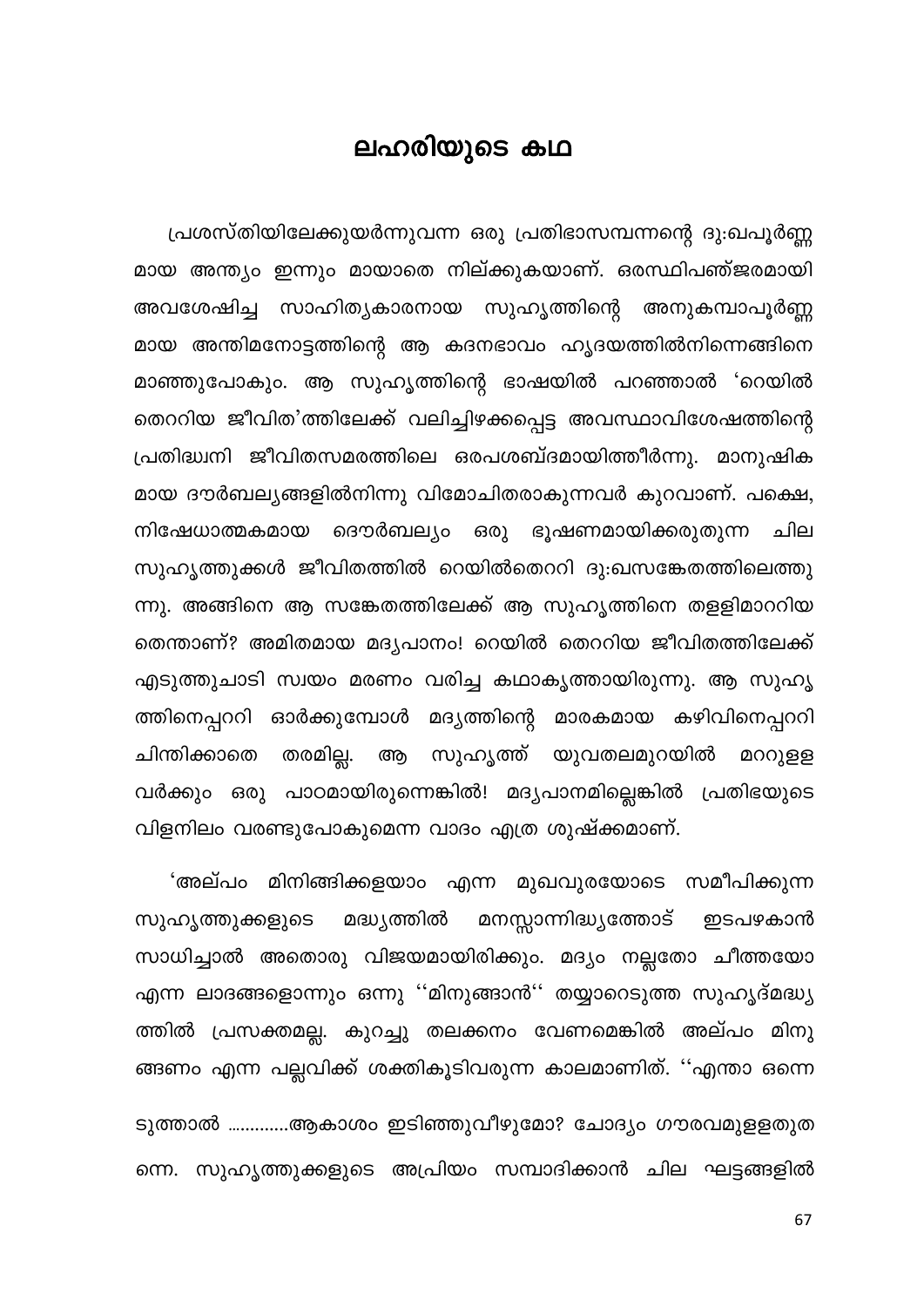വേഗം സാധിക്കും.'' 'ഒരു കമ്പനിയിൽ ചേരുമ്പോൾ അല്പസ്വല്പമാ കാം.' എന്ന ലാഘവവോന്തത്തിൽനിന്നു രക്ഷപ്പെടാൻ ദൃഢനിശ്ചയം വരിച്ചിട്ടുളള മനസ്സിൽനിന്നും ഒരു ''പുഞ്ചിരി'' എപ്പോഴും സ്റ്റോക്കുണ്ടാക ണം. നിത്യദു:ഖത്തിലേക്ക് കുടുംബത്തെ തളളിവിട്ട് ജീവിതം അപഹാ സ്യമായി അവസാനിപ്പിക്കുന്ന ചേതോവികാരത്തന്നവലംബമായ തത്വ ശാസ്ത്രം എന്താണെന്നു മനസ്സിലാകാത്തതാണ് പ്രശ്നം. സാഹിതൃകാര നായാൽ 'അല്പസ്വല്പം'' എടുക്കാതിരിക്കില്ലെന്ന മുൻവിധികളെ മാററി നിറുത്തി ചിന്തിച്ചാൽ കാര്യം എളുപ്പം ഗ്രഹിക്കാം. സാഹിതൃകാരൻ എന്ന ബുദ്ധിജീവിവർഗ്ഗത്തെ മാത്രം എന്തിന് വകതിരിച്ചു പറയണം. സമൂഹത്തിന്റെ വിവിധ മണ്ഡലങ്ങളിൽപെടുന്ന പലരും ലഹരി മാഹാ ത്മ്യത്തിന്റെ പിന്നാലെ പോകുന്നതു കാണാം. മദ്യസേവ കൂടാതെ സാഹിത്യസേവനം നിർവ്വഹിക്കുന്നവരുടെ സംഖ്യ എപ്പോഴും കൂടുതലാ യിരിക്കും. നൈമിഷിക ഗുണത്തേക്കാൾ ദോഷം ചെയ്യുന്ന ലഹരി യിൽനിന്ന് മാറിനില്ക്കാൻ എന്തുകൊണ്ട് സാധിക്കുന്നില്ല? സാധിക്കേണ്ട അത്യാധുനിക മദ്യം വിഷം താണ്. കാലത്തും തന്നെയാണെന്നു ശാസ്ത്രം തെളിവു നൽകുന്നു. സാമൂഹ്യപരിഷ്ക്കർത്താക്കളും മതപ്ര ബോധകരും ശക്തിമത്തായ ഭാഷയിൽ മദൃവർജ്ജനത്തിനായി നില കൊണ്ടു? കാരണം വ്യക്തമാണ്. ഈ വിഷം സമൂഹത്തെ ദുഷിപ്പിക്കും. അതുകൊണ്ടാണ് ഗാന്ധിജിപോലും ലഹരിക്കെതിരായി തിരിഞ്ഞത്.

മദ്യത്തിൽ ശരീരത്തിലെ വിവിധകോശങ്ങളെ കാർന്നുതിന്നുന്ന വിഷ വീര്യം ഉൾക്കൊള്ളുന്നുണ്ടെന്ന് രസതന്ത്രജ്ഞന്മാർ പ്രഖ്യാപിക്കുന്നു. യഥാ ക്രമം 2:6:1 എന്ന തോതിൽ ഇംഗാലം, ഹൈഡ്രജൻ, ഓക്സിജൻ എന്നിവ മദ്യം ഗുണത്തേക്കാൾ ദോഷം ചെയ്യുമെന്നുതന്നെയാണ് അടങ്ങുന്ന ആരോഗ്യവിധി. ചില സുഹൃത്തുക്കൾ പറയും ''വൈൻ സാരമില്ല, ഒരു ടോണിക്കാണെന്ന്''. പക്ഷെ പ്രസ്തുത ടോണിക്കിൽ 15–20% ശരീരഘട നയെ താറുമാറാക്കുന്നവൻ അടങ്ങിയിരിക്കുന്നുവത്രെ. ''ബിയർ വെറും വെളളമല്ലേ?'' അവനു ലഹരിയെ ഇല്ല, ചുമ്മാ കുടിക്കാവുന്നതാണെന്ന് ഒരു പ്രോത്സാഹനം ലഭിക്കുമ്പോൾ , വിഷം 2–5% അതിലും ഒളിഞ്ഞിരിപ്പു ണ്ടെന്ന് ധരിക്കണം. പാർട്ടിയിലെ ഗമക്കാരനായ വിസ്ക്കിയിൽ 30–50%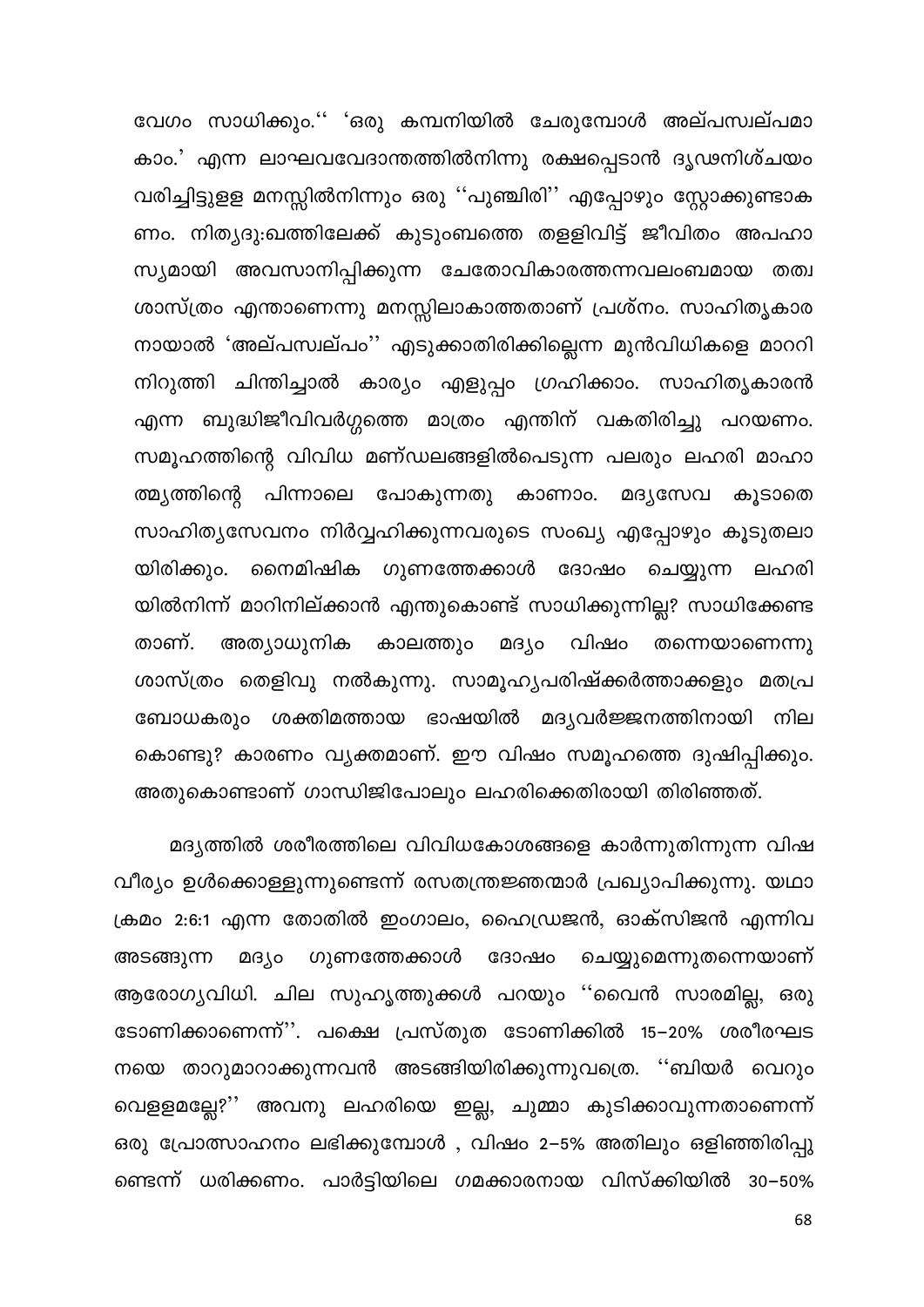ചാരായം അടങ്ങിയിട്ടുളളതുകൊണ്ട് അതിന്റെ ലഹരി മാഹാത്മ്യം വ്യക്ത മാണല്ലോ? ആൾക്കഹോൾ എന്നറിയപ്പെടുന്ന ചാരായവർഗ്ഗം കലരാത്ത ലഹരിപദാർത്ഥവുമില്ലാത്തതുകൊണ്ട് ജീവശാസ്ത്രജ്ഞന്മാർ ഒരു മനു ഷ്യന്റെ ആരോഗ്യവിപത്തിനെപ്പററി ഗാഢമായി ചിന്തിച്ചുതുടങ്ങിയിരിക്കു ന്നു. ഉത്തമാഹാരത്തിന്റെ പട്ടികയിൽ ലഹരിസാധനങ്ങൾ ഉൾപ്പെടുത്തു ന്നത് ആഹാരം എന്ന നിലയിൽ പരിഗണിക്കുവാൻ ആധുനിക വൈദ്യ ശാസ്ത്രം വിസമ്മതിക്കുകയാണ്. കാരണം വ്യക്തമാക്കാൻ വൈദ്യവിശാര ദന്മാർ ചില പ്രക്രിയകൾ ഇങ്ങിനെ വിവരിക്കുന്നു. യകൃത്ത് എന്നറിയപ്പെ ടുന്ന ലിവറിൽവെച്ചാണ് ആൽക്കഹോൾ ജാരണം ചെയ്യുന്നത്. ജാരണ ക്രിയ (Oxidise) കാരണം യൂറിക്ആസിഡ് ലിവറിനെയും വൃക്കകളെയും അമിതമായി പ്രവൃത്തിപ്പിക്കുന്നതുകൊണ്ട് അവ രോഗബാധിതമായിത്തീരു **ന്നു.** 

പരിഷ്ക്കാരികളായ ഫാഷൻ മദ്യപാനികളോട് – ബീർ മാത്രം കഴി ക്കുന്നവരോട്–ബേസൽ സർവ്വകലാശാലയിലെ പ്രസിദ്ധ രസതന്ത്രജ്ഞ നായ ഡോ: വോൺബണ്ട് ഒരിക്കൽ പറഞ്ഞു. ''യുവാക്കളെ, ബീർ അത്ര നിർദ്ദോഷിയല്ല. ബീറിലെ ആൽക്കഹോൾ ചൂടു ഉത്പാദിപ്പിക്കുകയും ശരീ ചൂട് നഷ്ടപ്പെടുത്തുകയും ചെയ്യും, മാനസികമായി ചൂടു രത്തിലെ തോന്നിക്കുന്നത് സുബോധസംഹാരക്രിയമൂലമാണ്. ബീറിലാണെങ്കിൽ ഡെസ്ക്രീൻ എന്ന പദാർത്ഥവും പഞ്ചസാരയും ഉൾക്കൊള്ളുന്നു. ഈ പദാർതഥങ്ങൾ വേറെതന്നെ ധാരാളമായി ഉപയോഗിക്കുന്നുണ്ട്. ഒരിക്കലും ദഹനത്തെ ബീർ സഹായിക്കില്ല.

നിർദ്ദോഷമായി ലഹരിസാധനങ്ങളിൽ ഒന്നുംതന്നെ ഇല്ലെന്നാണ് കുടിയന്മാരുടെ സാമ്രാജ്യത്തിലെ വിദഗ്ദ്ധരുടെ വിനീതാഭിപ്രായം. ആധു നിക വൈദ്യശാസ്ത്രത്തിലും ഔഷധവീര്യഗുണനിയന്ത്രണത്തിലും ഒരു വിദഗ്ദ്ധപ്രമാണിയെന്ന പേര് സമ്പാദിച്ച ഡോ: ഇർവിംഗ്ഫിഷർ മദ്യപന്മാ രുടെ മുമ്പിൽ അവതരിപ്പിച്ച അഭിപ്രായം ശ്രദ്ധാർഹമാണ്.

'ആൽക്കഹോൾ ഒരിക്കലും വിശ്വസ്തനായ ഒരു കൂട്ടുകാരനല്ല. നിങ്ങൾ ആശിക്കുന്ന ചൂട് ശരീരത്തിനു നൽകാൻ അതിന് സാധിക്കുകയി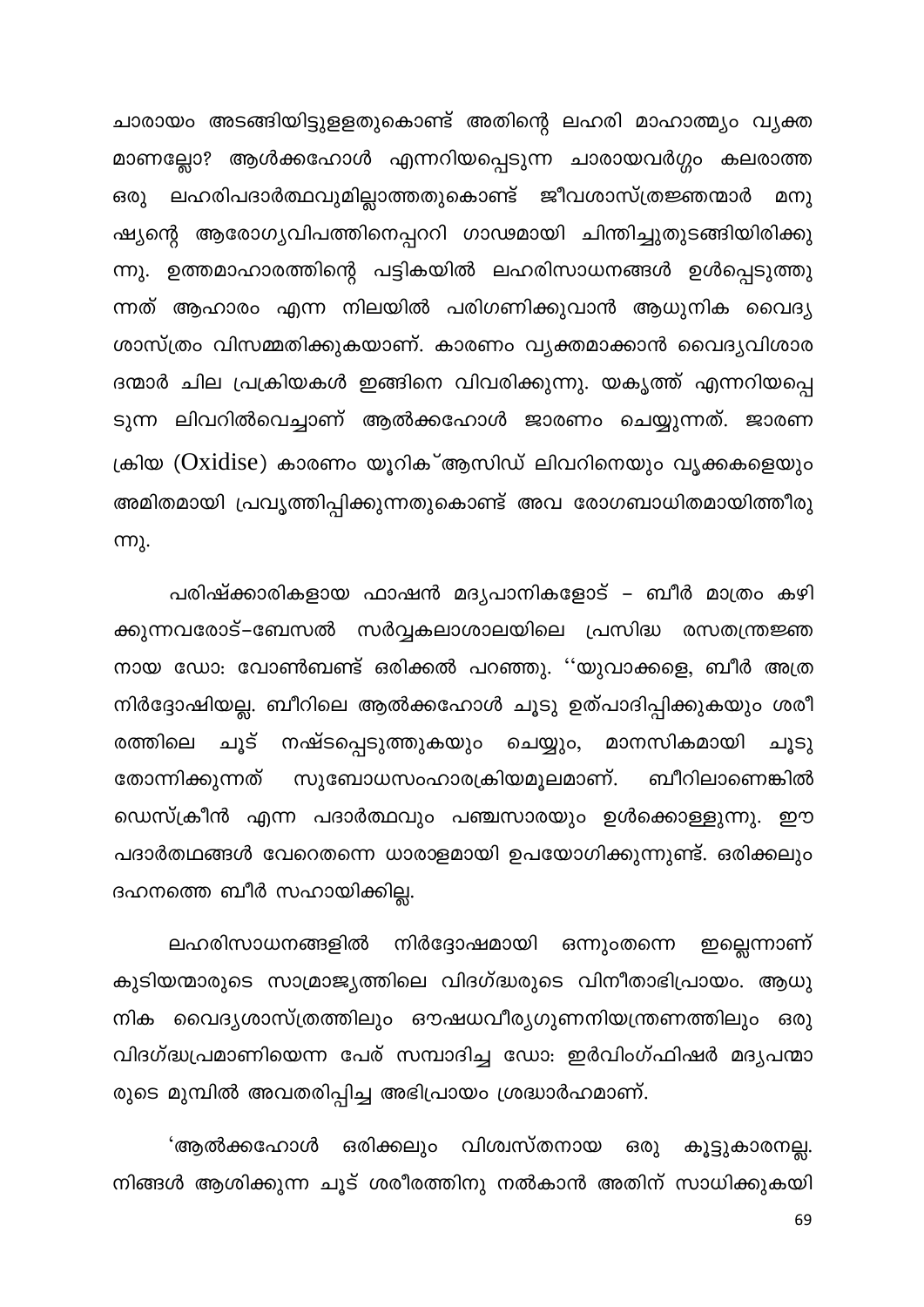ല്ല. വിഷസമ്മിശ്രമായ ഒരവസ്ഥാവിശേഷം സൃഷ്ടിക്കാൻ സാധിച്ചേക്കും. കറുപ്പ് കഴിക്കുന്നതുപോലെ കരുതിയാൽ മതിയാകും. പക്ഷെ ആഹാരപ ദാർത്ഥമായി ആരും കറുപ്പ് കഴിക്കാറില്ലല്ലോ? ജോലി ചെയ്യാനുളള ഉന്മേഷ ത്തിനാണ് മദ്യം കഴിക്കുന്നതെന്ന വാദവും തെററാണ്. താല്ക്കാലികമായി ഒരു പ്രേരണ തോന്നുമെങ്കിലും പിന്നീട് വളരെയേറെ ശരീരക്ഷീണമാണ് മദൃപാനികൾക്കുണ്ടാവുക. ആദ്യത്തെ തോന്നൽ അവരെ അവസാനം വരെ വലിച്ചിഴക്കുന്നുവെന്നതൊഴിച്ചാൽ തികച്ചും തെററായ കണക്കുകൂട്ട ലാണ് ഇത് സംബന്ധമായുളളത്.

സാഹിത്യകാരന് ചിന്തിക്കാനും എഴുതാനും, ഡ്രൈവറിന് കാറോടി മറെറല്ലാ തൊഴിൽ വിഭാഗത്തിന്നും തൊഴിൽ അനായാസ ക്കാനും, മായി നിർവ്വഹിക്കാനും മദ്യം സഹായമാണെന്ന ധാരണ തികച്ചും തെററാ ണെന്ന് പരീക്ഷണങ്ങളും തൊഴിൽ പരമായ അപഗ്രഥനങ്ങളും കൊണ്ട് തെളിഞ്ഞുകഴിഞ്ഞിരിക്കുന്നു. ഒരു പരീക്ഷണവിദഗ്ദ്ധനായ ഡോ:പാർകീസ് സൈനികരുടെ ജീവിതരീതിയെപ്പററി പഠനം തയ്യാറാക്കിയ റിപ്പോർട്ടിൽ പറയുന്നു. ബ്രിട്ടീഷ് സൈനികരുടെ ജോലി ചെയ്യാനുളള കഴിവ് ഒരു കുപ്പി ബീർ 18–20 ശതമാനം കുറച്ചു മറെറല്ലാ ലഹരിസാധന ങ്ങളും ഈ അനുഭവമാണുണ്ടാക്കിയത്.' മറെറാരു വൈദ്യവിശാരദ നായ ഡോ: ഡബ്ലിയു. ആർ. വൈൽസ്, യേൽ സർവ്വകലാശാലയിൽ ക്ലാർക്കുമാരുടെയും ടൈപ്പിസ്റ്റുകളുടെയും ഇടയിൽ ഒരു പരീക്ഷണം പ്രോത്സാഹനപ്രദമായിരുന്നില്ല. രണ്ടു മണിക്കൂറുകൾക്കുളളിൽ ഫലം ജോലിയുടെ വേഗത 20 ശതമാനം കുറഞ്ഞതോ പോകട്ടെ, വരുത്തിയ തെററുകൾ 39 ശതമാനമായി ഉയർന്നു. അല്പം കൂടുതൽ കഴിച്ചവർ തെറ റുവരുത്തിയത് 72 ശതമാനമാണ്.

കഴിഞ്ഞ 30 വർഷങ്ങളായി അമേരിക്കയിലും ബ്രിട്ടനിലും നടത്തിയ വാഹനങ്ങളുടെ അപകടക്കണക്ക് മദ്യം കഴിച്ചവരുടെ പേരിലാണ് 74 ശത മാനം തൂങ്ങിനില്ക്കുന്നത്. മദ്യപാനം കൊണ്ടുളള അപകടം ശരാശരി 15ശ ആയിരുന്നത് 1967 ലായപ്പോഴേക്കും 100 മതൽ 200 ശതമാനം തമാനം വരെ വർദ്ധിച്ചുവത്രെ. മദ്യപാനം കൊണ്ടുണ്ടായിട്ടുളള രോഗങ്ങളുടെ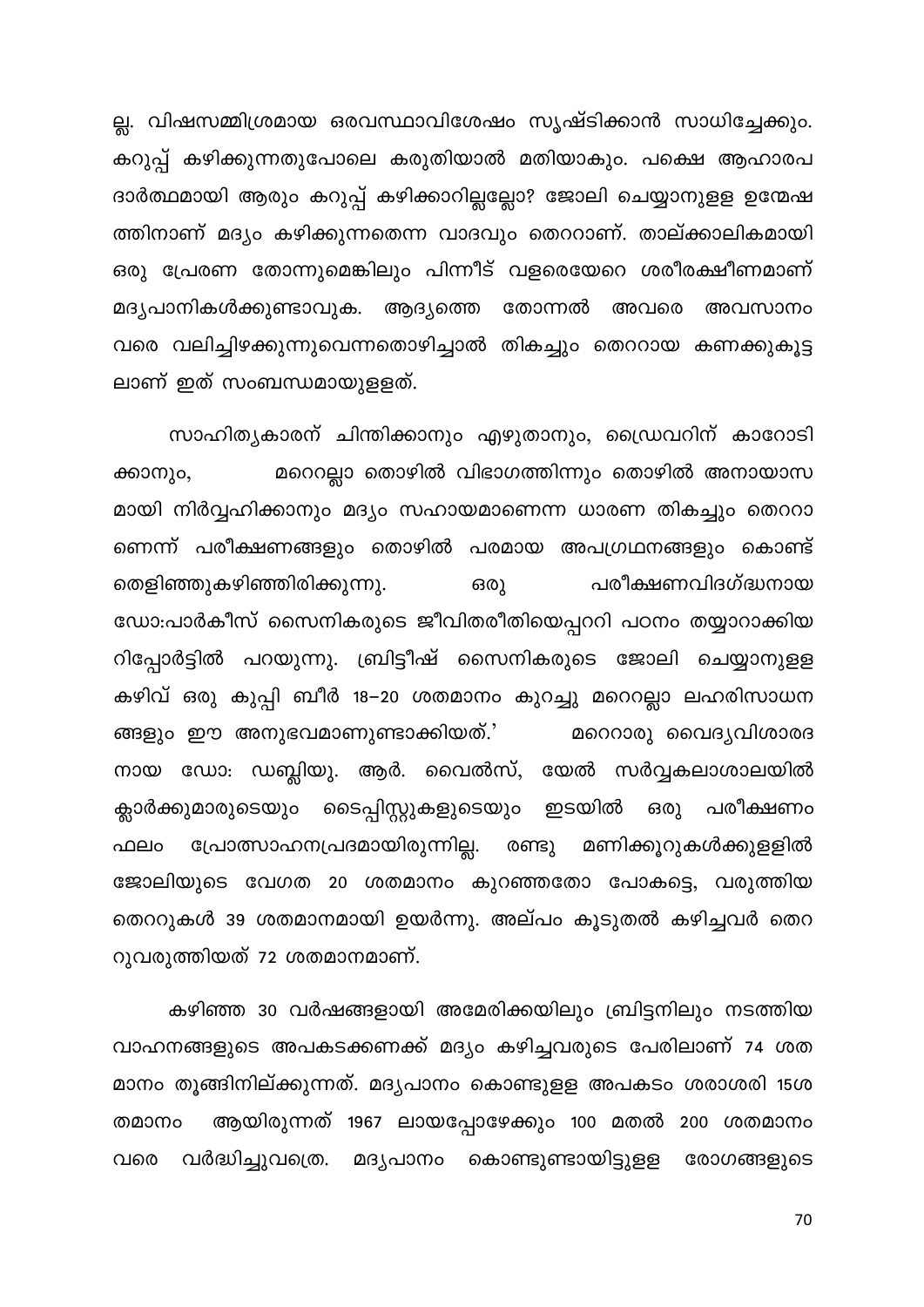കണക്ക് ഓരോ വർഷവും കൂടിക്കൂടി വരികയാണ്. വിപത്തിന്റെ വളർത്ത മ്മയെന്നോണം മദ്യപാനം മനുഷ്യനെ താലോലിച്ചു മയക്കുന്നു. ഈ പരിച രണം മനുഷ്യനെ റെയിൽ തെററിക്കുന്നു.

ശരീരഘടനയിൽ മദ്യം എന്ത് പ്രതികരണമാണുണ്ടാക്കുകയെന്ന് പരി ശോധിക്കാം. ആഹാരസാധനങ്ങളിലെ ജലാംശങ്ങളെ വലിച്ചെടുക്കുന്ന മദ്യം ദഹനക്രിയക്ക് വിഘാതം സൃഷ്ടിക്കുകയും ആമാശയത്തിന്റെ അക ത്തുളള ഏതെങ്കിലും ഒരു ഭാഗത്ത് രോഗാവസ്ഥ ജനിപ്പിക്കുകയും ചെയ്യു ന്നു. ദഹനം വേഗം വരുത്തുന്നുവെന്നത് ശരിയാണെങ്കിലും സാധാരണ ദഹനക്രിയ നടത്തേണ്ട ഘടകങ്ങളുടെ പ്രവർത്തനം തടയപ്പെടുന്നുവെന്ന താണ് യാഥാർത്ഥ്യം. ലിവർ സംബന്ധമായ 60 ശതമാനം രോഗങ്ങളും മര ണങ്ങളും മദൃപാനം കൊണ്ടുണ്ടായിട്ടുളളവയാണെന്ന് പ്രഖ്യാപിക്കപ്പെട്ടിരി ക്കുന്നു. നാഡി ദുർബ്ബലമാക്കുന്നതിനാലാണ് മദ്യം അതിന്റെ പ്രവർത്തനം നന്നായി നിർവ്വഹിക്കുന്നത്. ശ്വസനേന്ദ്രിയങ്ങളുടെ പ്രവർത്തനവേഗതയിൽ നല്ല പങ്കു വഹിക്കുന്ന മദ്യം അവസാനമായി ബലക്ഷയം വരുത്തി ശരീര ത്തിന്റെ നിയന്ത്രണം വേർതിരിക്കുന്നു. ലിവർ, വൃക്കകൾ, ശ്വാസകോശം എന്നീ ഭാഗങ്ങളിൽ വളരെവേഗം രോഗത്തിന്ന് കടന്നുകയറാൻ ഊന്നുവടി യായിട്ടാണ്, മദ്യം ഉപയുക്തമാകുന്നത്. സംസാരം, കാഴ്ച ഇവയിലെല്ലാം താളപ്പിഴവ് കാണുമ്പോൾ മദ്യപന്റെ ലക്ഷണമായിക്കരുതുന്നു. ചിലപ്പോൾ ''ദ്വിദർശനം''(Double Vision) അനുഭവപ്പെടുന്ന മദൃപന്മാർക്ക് വളരെ വേഗം അടുത്ത പടിയിലേക്ക് കടക്കേണ്ടിവരും. ശ്വാസോഛ്വാസത്തിൽ നിയന്ത്രണം ചെലുത്തുന്നതോടെ ഹൃദയത്തിന്റെ പ്രവർത്തനം ഭാഗിക മായി നിർജ്ജീവമാകുകയും ചെയ്യുന്നു. ബോധമില്ലായ്മയും മരണവും സംഭവിക്കുന്നു. മരണത്തിൽനിന്ന് തല്ക്കാലത്തേക്ക് വഴുതിമാറിയവർക്ക് തലച്ചോറിനെ മദ്യവിഷം കൂടുതൽ മത്തുപിടിപ്പിച്ചതുകൊണ്ട് കൂടുതൽകൂ ടുതൽ മദ്യം ആവശ്യമായിത്തീരുന്നു. ബോധം വീണ്ടുകിട്ടാൻ, കൈചലി ക്കാൻ, സംസാരിക്കാൻ മദ്യം കഴിക്കണമെന്ന നിർബന്ധം മദ്യപാനിക്കു ണ്ടാകുന്നു. ഈ ഘട്ടത്തിൽ ഈ വിഷം തന്നെ കഴിക്കാനും അതുവഴി 'നിത്യനിർവൃതി'യിലേക്കിറങ്ങിച്ചെല്ലാനും സമ്മതിക്കേണ്ടിവരുന്ന പ്രതിസ ന്ധിഘട്ടങ്ങളും മററുളളവർക്കുണ്ടാകുന്നു. വധശിക്ഷയ്ക്ക് വിധിച്ചവന്റെ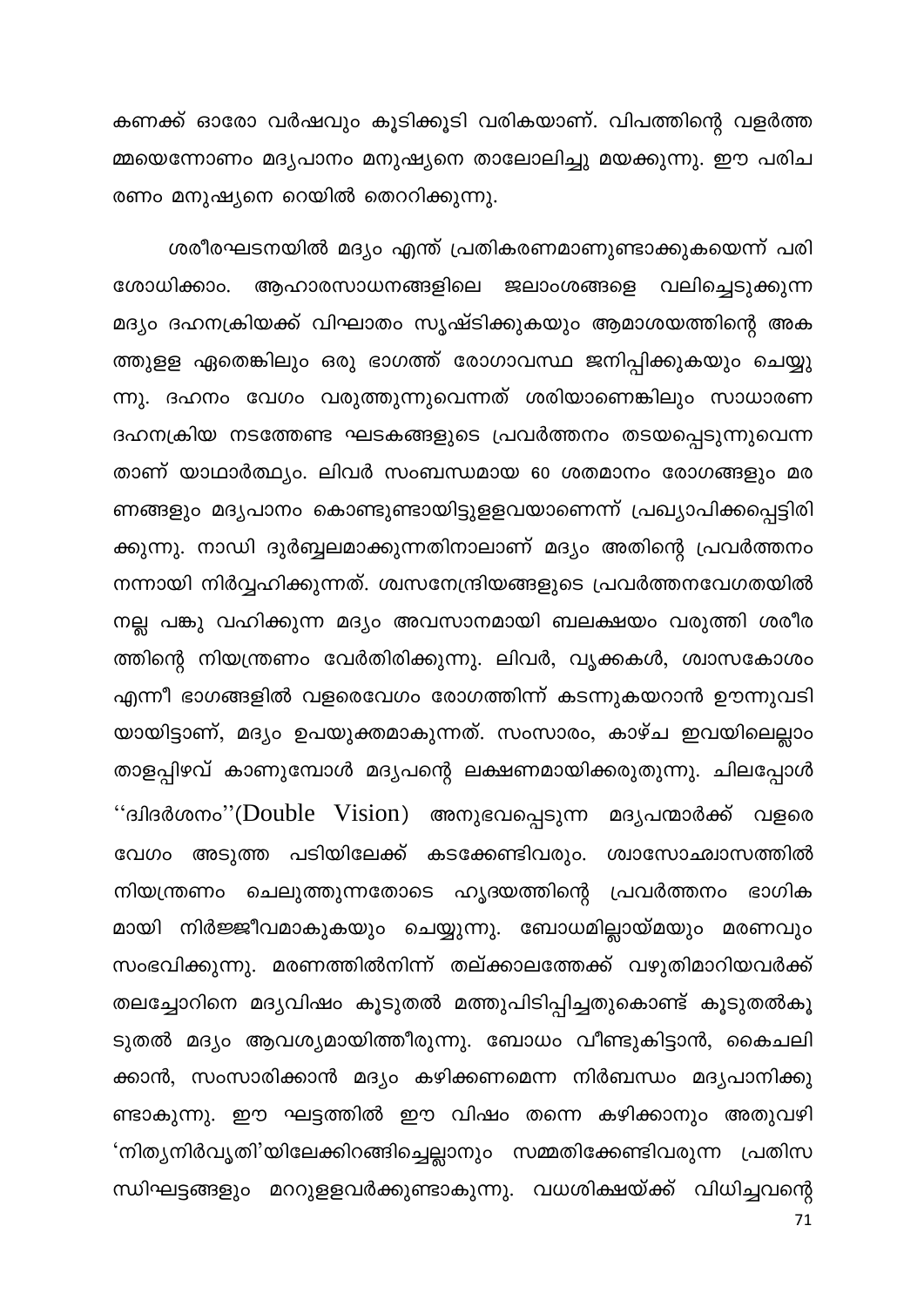അന്ത്യദിനങ്ങൾപോലെ മരണം കാത്തുകഴിയുന്ന തടവുകാരന്റെ നിലയി ലാണ് മദൃപാനി എത്തിച്ചേരുന്നത്. വിലകൊടുത്തു വാങ്ങുന്ന വിഷാദ ത്തിൽനിന്ന് സ്വയം വിമുക്തനാകാൻ മനുഷ്യന് സാധിക്കണം.

മദ്യപാനം കൊണ്ട് ധാർമ്മികമായി തകർന്ന ഒരു സാമൂഹ്യവ്യവസ്ഥി തിയിൽനിന്നാണ് പ്രവാചകൻ ഒരു ജനതയെ ഉദ്ധരിച്ചത്, ധർമ്മനിഷ്ടമായ ഒരു വിപ്ളവം തന്നെ നടത്തിയ ഇസ്ലാം മദ്യം വിഷമാണെന്നുതന്നെ വില ക്കി. ലഹരിയിൽനിന്ന് ചില നേട്ടങ്ങളുണ്ടെന്ന് ഇന്നത്തെപ്പോലെ അന്നും ഒരു വിഭാഗം പറഞ്ഞപ്പോൾ ദർശനപ്രധാനമായ പ്രഖ്യാപനമുണ്ടായി...... ''അവയിൽ മനുഷ്യർക്ക് ചില പ്രയോജനങ്ങളുമുണ്ട്. പക്ഷെ, അവ ഉൾക്കൊളളുന്ന കുററം അവ കൊണ്ടുണ്ടാകുന്ന പ്രയോജനത്തെക്കാൾ അബോധാവസ്ഥയിലൂടെ ഒഴുകിയിരുന്ന ജനസമൂ ഭീമമാണ്.'' (2:218) ഹത്തെ ധാർമ്മിക പ്രേരണ ചെലുത്തി മറെറാരു മാർഗ്ഗത്തിലേക്ക് തിരിച്ചു വിടാൻ ഇസ്ലാം ശ്രമിച്ചു. ആ ശ്രമം പുതിയ സമൂഹക്രമം പടുത്തു യർത്താൻ പര്യാപ്തമായി. ചിന്തിക്കാൻ സാധിക്കുന്ന അവസ്ഥ വീണ്ടെ ടുത്ത ആ സമൂഹത്തോട് കുറെ ഗൗരവത്തിൽ ഉൽബോധനം നടത്തി.

'സത്യവിശ്വാസികളെ, മദ്യവും ചൂതുകളിയും...... അശുദ്ധവും പിശാ ചിന്റെ നടപടികളിൽ പെട്ടതുമാകുന്നു. അതുകൊണ്ട് നിങ്ങൾ വിജയം പ്രാപിക്കുന്നതിന് അതെല്ലാം വിട്ടൊഴിഞ്ഞു വരിക (5:90) ഖുർ ആനിൽ ഉറക്കെ ചിന്തിക്കാൻ പ്രേരണ നൽകിയ പ്രഖ്യാപനങ്ങൾ ഉണ്ടായതോടെ വിജയപഥത്തിലേക്ക് തിരിഞ്ഞ ഒരു സമുദായവും വളർന്നു വന്നു. ധർമ്മനി ഷ്ടമായ മാർഗ്ഗങ്ങളിൽ നിന്ന് തെററിമാറിയ ഘട്ടങ്ങളിലെല്ലാം വിപൽഘ പുണരേണ്ടതായും വന്നു. ഇസ്ലാമിക ചരിത്രത്തിലെ ട്ടങ്ങളെ മൂല്യ സംഘർഷങ്ങളെപ്പററി പഠനം നടത്തിയാൽ ഈ പതനം സ്പഷ്ടമാകും.

ആധുനിക കാലഘട്ടത്തിന്റെ പ്രത്യേകതകളിൽ അല്പം ലഹരി കൂടി യായാലേ ഒരു ഭൂഷണമാകൂ എന്ന് വിചാരിക്കുന്നവരുണ്ട്. കടുത്ത മതനി ഷേധികളായിട്ടല്ല ഒരു വിഭാഗം ഇതംഗീകരിക്കുന്നത്. സാമൂഹ്യസാഹചര്യ ത്തിന്റെ ബാഹ്യപ്രേരണയിൽ അങ്ങിനെ ആയിപ്പോകുന്നുവെന്ന് മാത്രം. അല്പം എടുത്തശേഷം ഇസ്ലാമിക വീര്യം ഉൽഘോഷിക്കുന്നവരെയും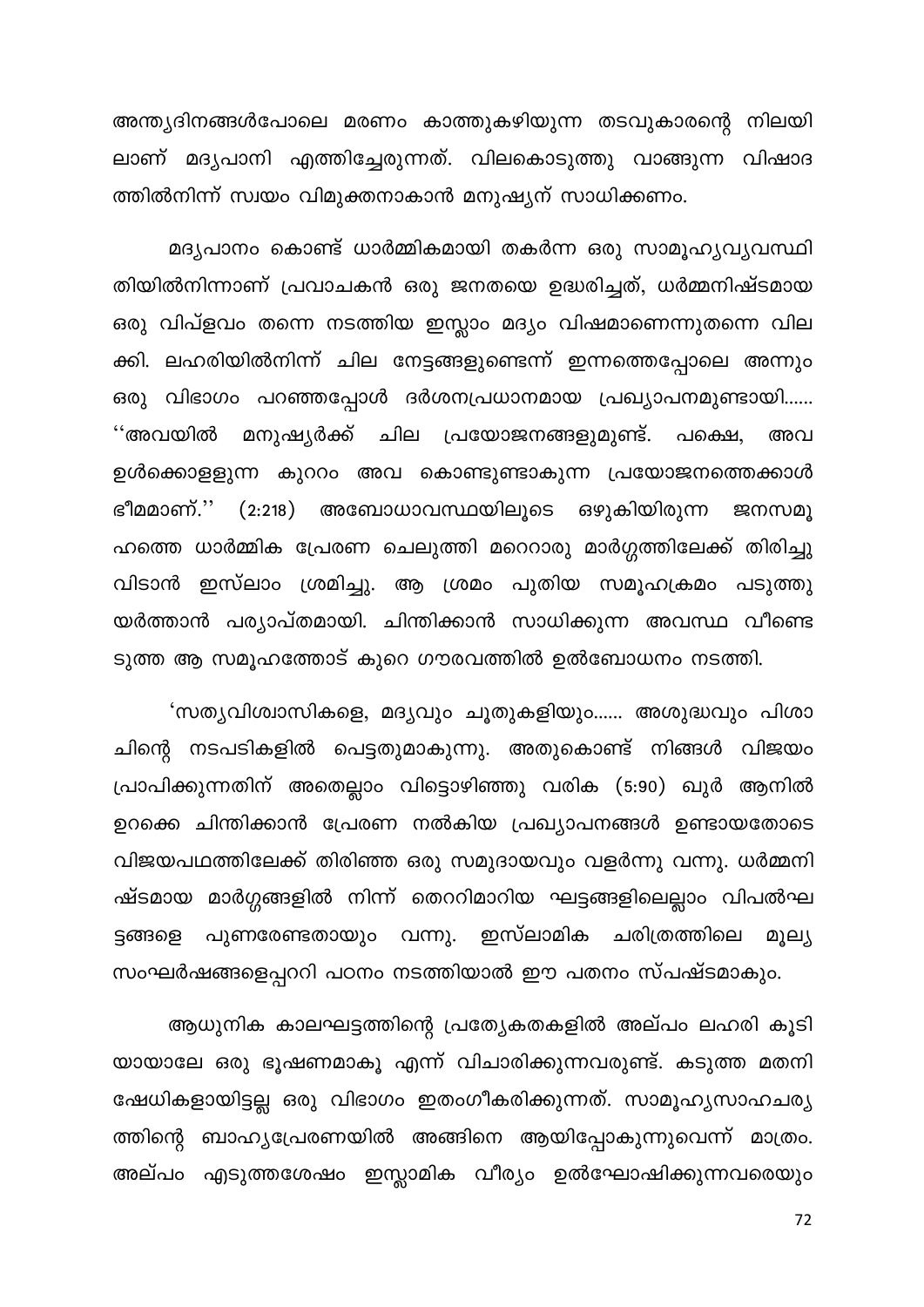കണ്ടെന്നു വരാം. ഇതെല്ലാം കാണുമ്പോൾ പുതിയ തലമുറക്ക് ആശയക്കു ഴപ്പവും തലകറക്കവും വരും. അതിനവരെ പഴിച്ചിട്ട് കാര്യമുണ്ടോ? അറി ഞ്ഞുകൊണ്ട് ആപത്തിലേക്കു ചെല്ലുന്നവരെ തടഞ്ഞുനിറുത്താൻ ഇനി ഒരു പ്രവാചകനും അവതരിക്കയില്ല.

എന്നാലും മഹത്വചനങ്ങൾക്കും ഇസ്ലാമിന്റെ പ്രഖ്യാപിത സിദ്ധാന്ത ങ്ങൾക്കും കുറെപ്പേറെ വീണ്ടെടുക്കാൻ കഴിയും. അതിന്നൊരു മാർഗ്ഗം മറ റുളളവർ കെട്ടിയേല്പിക്കാതെ തന്നെ നടപ്പാക്കാൻ കഴിയും. താൻ ചെയ്യു ന്നത് തെററാണെന്ന ബോധ്യം വരികയും സ്വയം വിമർശനത്തിന് തയ്യാറാ വുകയും വേണം. ഇസ്ലാമിന്റെ അന്തസ്സത്തയുടെ ആത്മവീര്യം അതിന്ന വരെ ശക്തരാക്കണം. അഭ്യസ്തവിദ്യരുടെ തൊഴിലില്ലായ്മ പോലെതന്നെ വളർന്നു വരുന്ന നിഷേധാത്മകമായ ചീത്ത വൃത്തിയിൽനിന്ന് മോചനം നേടിയാൽ വളരുന്ന തലമുറക്ക് ശോഭനമായ ഭാവിയുണ്ടാകും. മുസ്ലീം സമുദായത്തിൽ മദ്യപിക്കുന്നവരുണ്ടെന്ന് ഒരാക്ഷേപം പുറപ്പെടുവിക്കുക യാണെന്ന് ആരും ധരിക്കരുത്. എന്നാലും ആകസ്മികമായി മുമ്പിലകപ്പെ ടുമ്പോൾ ചില സുഹൃത്തുക്കളുടെ മഞ്ഞ നിറം കലർന്ന ഒരു പുളിച്ച ചിരി യുണ്ടല്ലോ? ആ ചിരിയിൽ സമുദായം കരയുന്നതിന്റെ സീൽക്കാരമാണ് കേൾക്കുന്നത്. സമുദായം ഇതിലെന്തു പിഴച്ചു? എന്ന അദൈ്വെതപ്രമാണ മായ ചോദ്യം ഉയരുമെന്നറിയാം. വൃക്തി തെററു ചെയ്താൽ സമൂഹ ത്തിന്റെ തെററായും തീരാറുണ്ട്. വ്യക്തികൾ കൂടുന്ന സമൂഹം എന്നത് സമുദായമാണ്. അതുകൊണ്ട് സമുദായത്തിനും ഏറെക്കുറെ അപമാനമു ണ്ടാകാം. എന്തിന് ഇക്കാര്യത്തിൽ വാദിക്കണം? തിരുത്താവുന്ന തെററുക ളാണിതെല്ലാം. തിരുത്താൻ ആരുടെ ഉപദേശവും വേണ്ട. ഉപദേശം വേണ്ടത്ര സർഗ്ഗമൂല്യങ്ങളുടെ നിധിനിക്ഷേപമായ ഇസ്ലാമികതത്വസംഹിത യിലുണ്ട്.

സുഹൃത്തിന്റെ സ്മരണയെപ്പുണർന്നെഴുതിയപ്പോൾ മരിച്ചുപോയ പ്രശ്നം നീണ്ടുപോയതാണ്. ഹതഭാഗ്യനായ ആ സുഹൃത്തിന്റെ സ്മരണ ക്കുമുമ്പിൽ തെളിഞ്ഞുവരുന്ന ഒരു സത്യം ഇതാണ്. മഹാകവി ഹാലിയുടെ വാക്കുകൾ ഉദ്ധരിക്കട്ടെ. 'അനുഭവത്തേക്കാൾ വലിയ ഗുരുനാഥനില്ല. ജീവി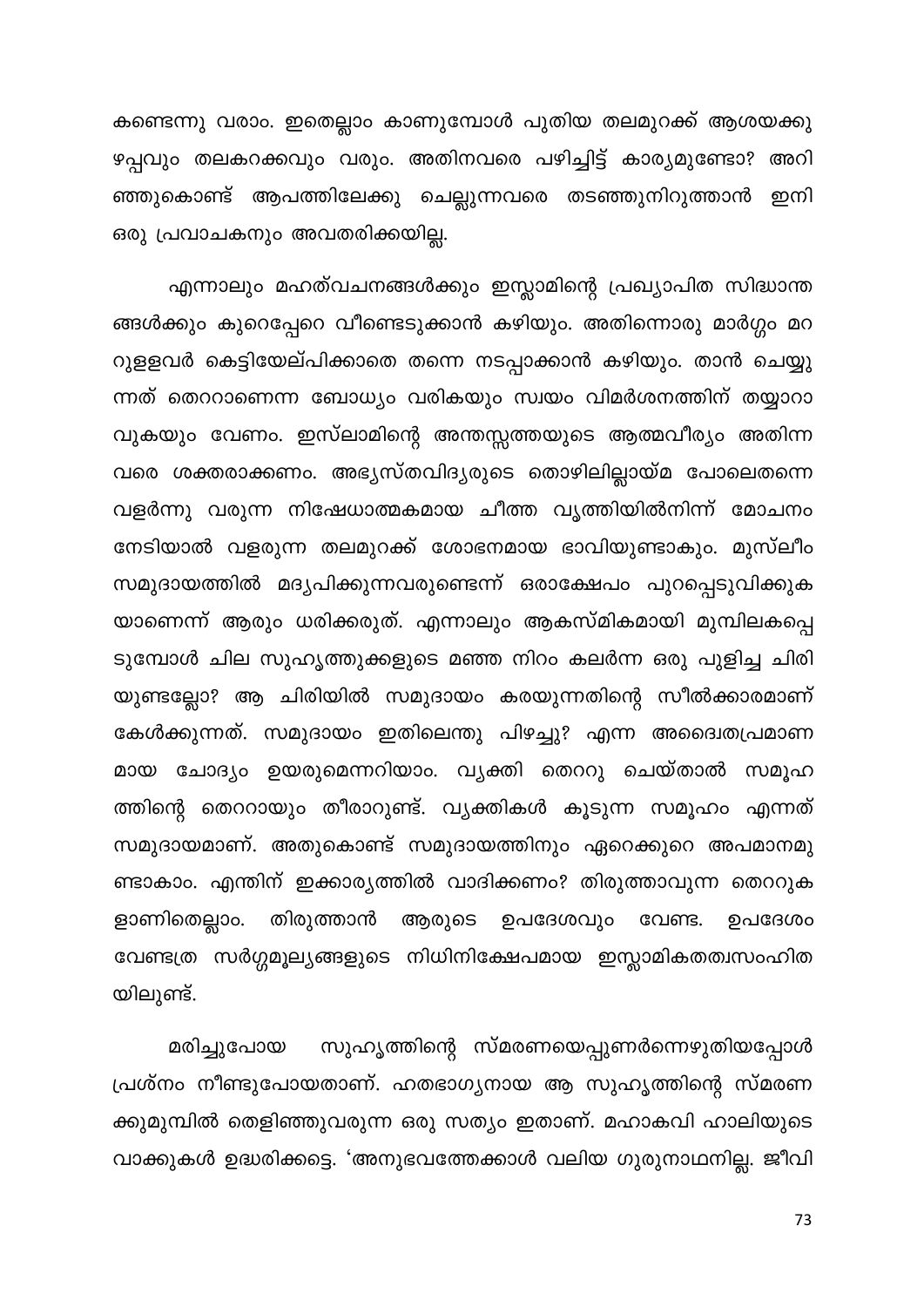തത്തെ ലാഘവഭാവത്തോടെ സ്വയം വേരറുത്ത് വിധിക്ക് വിട്ടുകൊടുക്കുക യല്ല; മാനസികപക്വതയോടെ ദുർവൃത്തികൾക്കെതിരായി സമരം ചെയ്ത് ധന്യമായ ഒരർത്ഥം ജീവിതത്തിന്നുണ്ടെന്ന് തെളിയിക്കുകയാണ് വേണ്ടത്.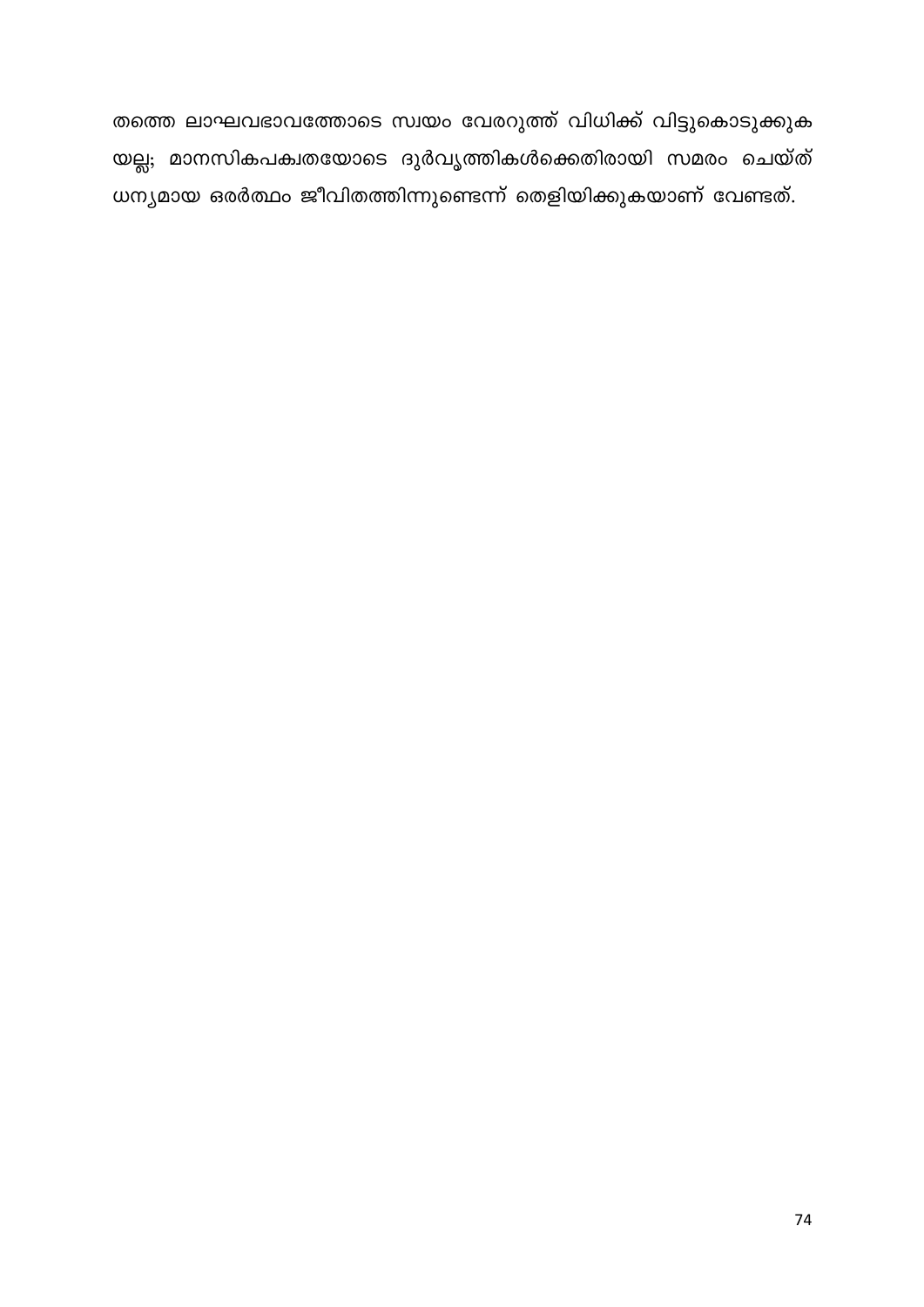# മതവും മൂല്യസംഘർഷവും

ശൈശവജീവിതത്തിൽ മനസ്സിൽ കടന്നുകൂടിയ അവ്യക്തമായ ഒരനു ഭൂതിവിശേഷമാണ് മതമെന്ന ഫ്രായിഡൻ തത്വശാസ്ത്രം ഈ നൂററാ ണ്ടിലെ തലമുറകളെ ഏറെക്കുറെ സ്വാധീനിച്ചിട്ടില്ലെയെന്നു ചോദിച്ചാൽ അല്പം ഗൗരവബുദ്ധിയോടെ ഇല്ലെന്നു പറയുവാൻ ആർക്കും കഴിയുകയി ല്ല. മതതത്വശാസ്ത്രത്തിന്റെ മഹോന്നതഭാവങ്ങളെ അപഗ്രഥിക്കാനോ, പരീ ക്ഷണനിഷ്ടമായ ആത്മസിദ്ധികളെപ്പററി പരിചിന്തനം ചെയ്യാനോ കുതിച്ചു കയറിവന്ന ശാസ്ത്രീയവികാരം സാവകാശം നല്കിയില്ലെന്ന് ധരിക്കാം. പക്ഷെ, അതുകൊണ്ടുമാത്രം യുവതലമുറക്ക് മതമൂല്യങ്ങളിലുളവായിട്ടുളള അസംതൃപ്തവികാരത്തിന്റെ മൗലികകാരണം എന്താണെന്ന് വ്യക്തമാവുക യില്ല. മതവിശ്വാസം ചോദ്യം ചെയ്യപ്പെടാതെ ഒരേ ചാലിൽക്കൂടി നീങ്ങി ക്കൊണ്ടിരുന്ന കാലഘട്ടത്തിലാണ് പാശ്ചാത്യരാജ്യങ്ങളിൽ ബുദ്ധിശാലിക ളായ ചില 'ധിക്കാരികൾ' തലയുയർത്തിനിന്ന് എതിർശബ്ദം പുറപ്പെടുവി ച്ചത്. ക്രൈസ്തവമതത്തിനെതിരായ അവരുടെ നിഷേധം ലോകമതങ്ങളെ പരോക്ഷമായിട്ടെങ്കിലും ബാധിച്ചുവന്നത് ബ്രൂണോ, ഗലീലിയോ, കെപ്പർ കാപ്പർണിക്കസ് തുടങ്ങിയവരുടെ ചരിത്രം വ്യക്തമാക്കുന്നു. അവരുടെ ഖണ്ഡനമീമാംസയ്ക്ക് വ്യാഖ്യാനം നല്കിയ മാർക്സ്, ലെനിൻ, വാൾട്ട യർ തുടങ്ങിയ പ്രതിഭാസമ്പന്നന്മാരെ പിന്തുടരുന്ന ഒരു വിഭാഗത്തെ ആധു നിക കാലഘട്ടം കണ്ടു. ഈ വൃതിയാനങ്ങൾക്ക് കാരണം കേവല മതനി ഷേധം മാത്രമല്ല, കുറെയെല്ലാം സാമ്പത്തികവുമാണ്.

യൂറോപ്പിൽ കത്തിപ്പടർന്ന സ്വതന്ത്രചിന്തയും വ്യാവസായിക വിപ്ല വവും അതിന്റെ പരിണിത ഫലമെന്നോണം ഇളകിവളർന്ന യുക്തിചി ന്തയും സാമൂഹ്യമാററം വരുത്താൻ പര്യാപ്തമായി. ''മതം കറപ്പാണെന്ന്'' മുദ്രാവാക്യമുയർന്നപ്പോൾ ''ദൈവത്തെപ്പററി അറിയാൻ മതത്തെപ്പററി പഠിയ്ക്കുക'' എന്ന ചിന്തയും തലപൊക്കി; മാർക്സും ഏംഗൽസും, ലെനിനും ഒരു വീഥി വെട്ടിയപ്പോൾ ജയിംസ് ഫ്രെയിസറും, മാക്സ് മു ളളറും, റെസ്സലും രണ്ടാമത്തെ മാർഗ്ഗം തുറന്നു കാട്ടി: സാമ്പത്തിക ഘടന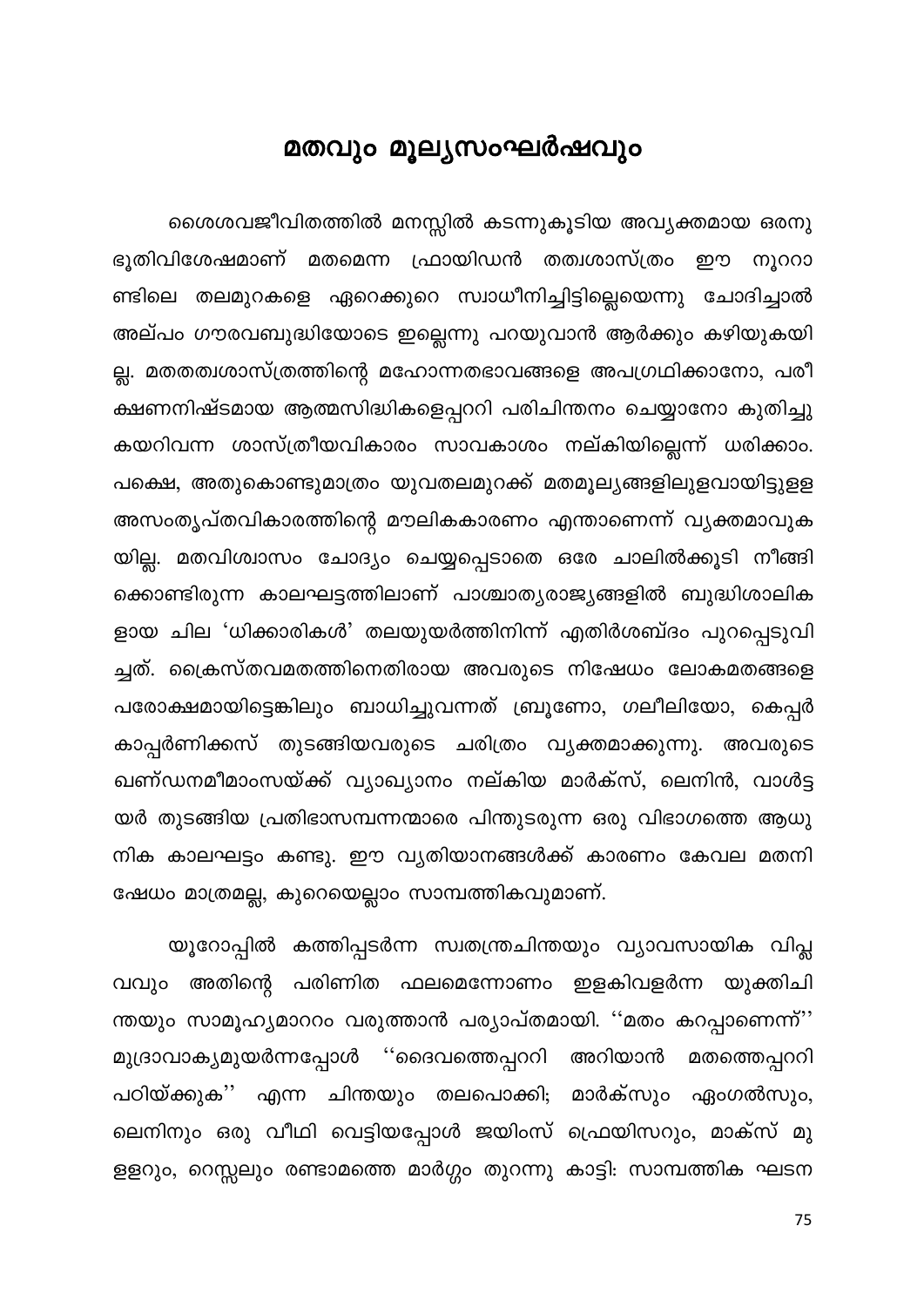വേഗം മാററാനുളള ആദ്യത്തെ കൂട്ടർക്ക് ദുരിതമനുഭവിക്കുന്നവർ പിൻബലം നൽകിയത് സ്വാഭാവികമാണ്. കുറെക്കൂടി ശാന്തമായി ചിന്തിച്ച വർ രണ്ടാമത്തെ കൂട്ടരെ പിൻതുടർന്നു. ആദ്യത്തെ കൂട്ടർ കഴുത്തിനു വെട്ടിയപ്പോൾ രണ്ടാമത്തവർ ഹൃദയത്തിനാണ് മുറിവേല്പിക്കാൻ ശ്രമിച്ച ത്. രണ്ടുവിഭാഗത്തിനും ആധുനിക കാലഘട്ടത്തിലെ ജനപിന്തുണ ലഭിച്ചു. ഇരുകൂട്ടരും മതത്തെ നാമാവശേഷമാക്കുന്ന കാര്യത്തിൽ തർക്കിച്ചുനിന്നു. ഒരുകൂട്ടർ മതത്തെ പൊതുശത്രുവായിത്തന്നെ കരുതി സാമ്പത്തിക സാമൂ ഹ്യമാററങ്ങൾക്കായി യാത്ര തുടർന്നു. ഈ യാത്രയേയും അതിന്റെ നായക നായ മാർക്സിനെയും ആധുനിക ചിന്താമണ്ഡലത്തിലെ ദീക്ഷഗോപുര മായ ബർട്രോൻഡ് റസ്സൽ ഒന്നു ചിരിച്ചുകൊണ്ട് കളിയാക്കി. (1) ഒരു സാമൂഹ്യവിവസ്ഥിതിയുടെ സ്ഥാപകനാണെങ്കിലും അദ്ദേഹം വിശ്വസി ക്കുന്ന വിദേഃഷത്തിന്റേതായ ശാസ്ത്രം ദുർബലമാണ്. റസ്സൽ ഈ കാര്യം ഊന്നിപ്പറഞ്ഞിട്ടും ജനത മാർക്സിനെ മറന്നില്ല. സാമ്പത്തിക നിമ്നോന്നത യാണ് കാരണം. തീവ്രമായ ചിന്താവിപ്ലവവും അന്തർമുഖക്ഷോഭങ്ങളും ചിന്താപ്രസ്ഥാനങ്ങൾക്കും വഴിതെളിയിച്ചു. മാനുഷ്യസർഗ്ഗത്തെ പല സാർവ്വത്രികമായി ബാധിച്ച ചിത്തരോഗമാണ് മതം, എന്നു ഫ്രോയിഡ് പറ ഞ്ഞപ്പോൾ ''ചിത്തരോഗികൾ'' അല്പമൊന്നിളകി താരതമൃപഠനം, അപഗ്ര ഥനം സൂക്ഷ്മാലോേകനം എന്നീ കാര്യങ്ങളിൽ യൂറോപ്പിലെ മതപണ്ഡിത ന്മാർ കൂടുതൽ ശ്രദ്ധിച്ചു. മതത്തിന്റെ ശാസ്ത്രീയമായ കാഴ്ചപ്പാടിനെപ്പററി നിരവധി മാററങ്ങളെല്ലാം വ്യാഖ്യാനങ്ങളും പുറത്തുവന്നു. ഈ നിയോഹ്യൂമനിസത്തിന്റെ ഭാഗത്തുനിന്നും വാദിയ്ക്കുന്ന വൈററ് ഹെഡ് അല്പം മയപ്പെടുത്തി, ശാസ്ത്രജ്ഞന്മാരോടു പറയുന്നു. (2) ശാസ്ത്രം ശീഘ്രഗതിയിൽ സാധിച്ചെടുക്കുന്ന കാര്യങ്ങൾ മതത്തിനു സാധിച്ചെടു ക്കാൻ കഴിഞ്ഞെന്നു വരില്ല. ശാശ്വതങ്ങളായ മതതത്വങ്ങളുടെ ആവശ്യം തന്നെ പുരോഗതി നേടലാണ്. ഭൗതികവാദപ്രചാരകരായ ഹക്സലിയും ഹാൾഡയിനും മതത്തെ ഒരു യാഥാർത്ഥ്യമായി അംഗീകരിയ്ക്കുന്നുവെ ന്നത് പുതിയ തലമുറയിൽ ഒരളവോളം സ്വാധീനം ചെലുത്തുന്നു. ദിവ്യപ്ര മരണാനന്തരജീവിതം, സ്വർഗ്ഗനരകങ്ങൾ, ബോധനം, പ്രാർത്ഥനയുടെ ഫലവും സിദ്ധിയും, നന്മതിന്മകൾ എന്നീ കാര്യങ്ങളിലാണ് ശുദ്ധഭൗതിക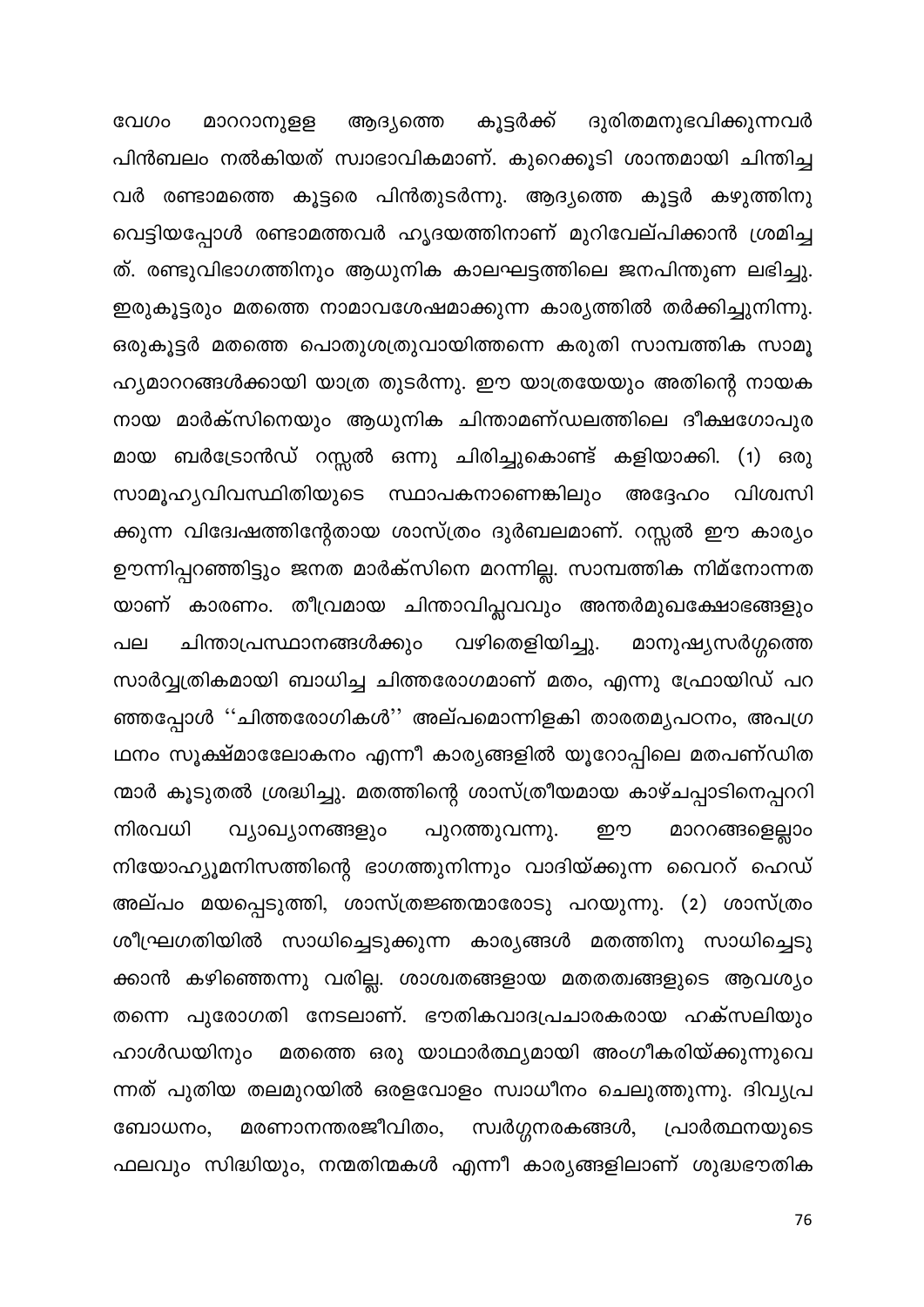വാദികൾ സംശയിച്ചുനില്ക്കുന്നത്. കുറെക്കൂടി അടുത്തു പഠിച്ചവർ ജീവി തസിദ്ധാന്തമായി മതത്തെ കാണുന്നു. അവർക്ക് ഒരു പ്രകാശനാളം കൊളു ത്തിക്കൊടുക്കുന്നത് 'ആർണോൾഡ് ടോയൻബീയാണ്' മതം ഒരു പ്രാകൃ തസ്ഥാപനമാണെന്ന അവഗണനാസിദ്ധാന്തം തികച്ചും ഉപരിവസന്തതിയാ ണ്. (1) ജീവിതത്തിന്റെ സുഖദുഃഖങ്ങൾ പ്രതിഫലിക്കുന്ന തത്വശാസ്ത്രമ ല്ലാതെ മറ്റൊന്നുമല്ല ''മതം''. മതതത്വശാസ്ത്രം യൂറോപ്പിന്റെ ഉന്നതനിലവാ ചർച്ചചെയ്യപ്പെട്ടപ്പോൾ അതുമായി ചുവടുപിടിച്ചുനിന്ന എല്ലാ രത്തിൽ രാഷ്ട്രങ്ങളിലെയും അഭ്യസ്തവിദ്യരെ അതാകർഷിച്ചു. ഇതിൽനിന്നു വളർച്ച പ്രാപിക്കുന്ന ആധുനിക രാഷ്ട്രങ്ങളായ ഈജിപ്ത്, ഇറാൻ, ഇറാ ക്ക്, ജോർദാൻ, ഇൻഡൊനേഷ്യ, മലയ തുടങ്ങിയ ഭൂരിപക്ഷ മുസ്ലീംകൾ അധിവസിക്കുന്ന രാജ്യങ്ങൾ ഒഴിഞ്ഞുനില്ക്കുന്നില്ല. ലോകപ്രസിദ്ധസാം സ്ക്കാരിക കേന്ദ്രങ്ങളായ ''അൽ അസ്ഹർ'' സർവ്വകലാശാലയും മററു ഇസ്സാമിക വിജ്ഞാനകേന്ദ്രങ്ങളും കൈമാറിക്കൊടുത്ത ധന്യമായ സംസ്ക്കാരം ഉളളിൽ സൂക്ഷിക്കുന്ന യുവജനതയിൽതന്നെ പുതിയ വളർച്ച കാണാതിരുന്നില്ല. രണ്ടു ലോകമഹായുദ്ധങ്ങൾ വരുത്തിയ പരി ജനാധിപത്യ പ്രേരണയും കൊളോണിയലിസ വർത്തനവും ഭൗതിക ത്തിന്റെ കുടിലതന്ത്രങ്ങളും അതുമായി ബന്ധപ്പെട്ട കാര്യങ്ങളും യുവതല മുറയെ കുറെ സംഭ്രമിപ്പിച്ചു. ഈ യാഥാർത്ഥ്യം ആശയസംഘട്ടനത്തിനു അറബിജനതയിലും ആഫ്രിക്കൻ കരകളിലും പുതിയ യൂറോപ്പിൽത ന്നെയും തിരികൊളുത്തി. ആ തിരി കത്തിപ്പടരുമെന്നായപ്പോൾ മറെറാരു ശക്തിവിശേഷം വിശ്വാസത്തിന്റേതായ നീക്കവും പ്രചരണവും ആരംഭിച്ചു. മൂല്യങ്ങളെ മാനിയ്ക്കുക എന്ന ആദർശം ഇന്നുയർന്നുവരികയാണ്.

മനുഷ്യാസ്തിത്വത്തെ പുതിയ കാഴ്ചപ്പാടിലൂടെ സമീപിക്കുകയും വിലയിരുത്തുകയും ചെയ്യണമെന്ന പ്രത്യയശാസ്ത്രത്തെ തുറന്നെതിർക്കു വാനും അതിനു മുമ്പിൽ മതത്തിന്റെ മഹനീയതയെ തുറന്നവതരിപ്പിക്കു വാനും ശ്രമമാരംഭിക്കാൻ ആധുനികമായ സമീപനരീതിയും ആവശ്യ മായിവരുന്ന പ്രചരണത്തിനുപയോഗിക്കുന്ന മാദ്ധ്യമോപകരണങ്ങൾ പഴയ തുതന്നെ ആയാൽ വിജയിക്കണമെന്നില്ല. സയൻസും ടെക്നോളജിയും വളർന്നു അത്ഭുതങ്ങൾക്കു മനുഷ്യരെ കീഴ്പ്പെടുത്തുന്ന ഘട്ടമായതു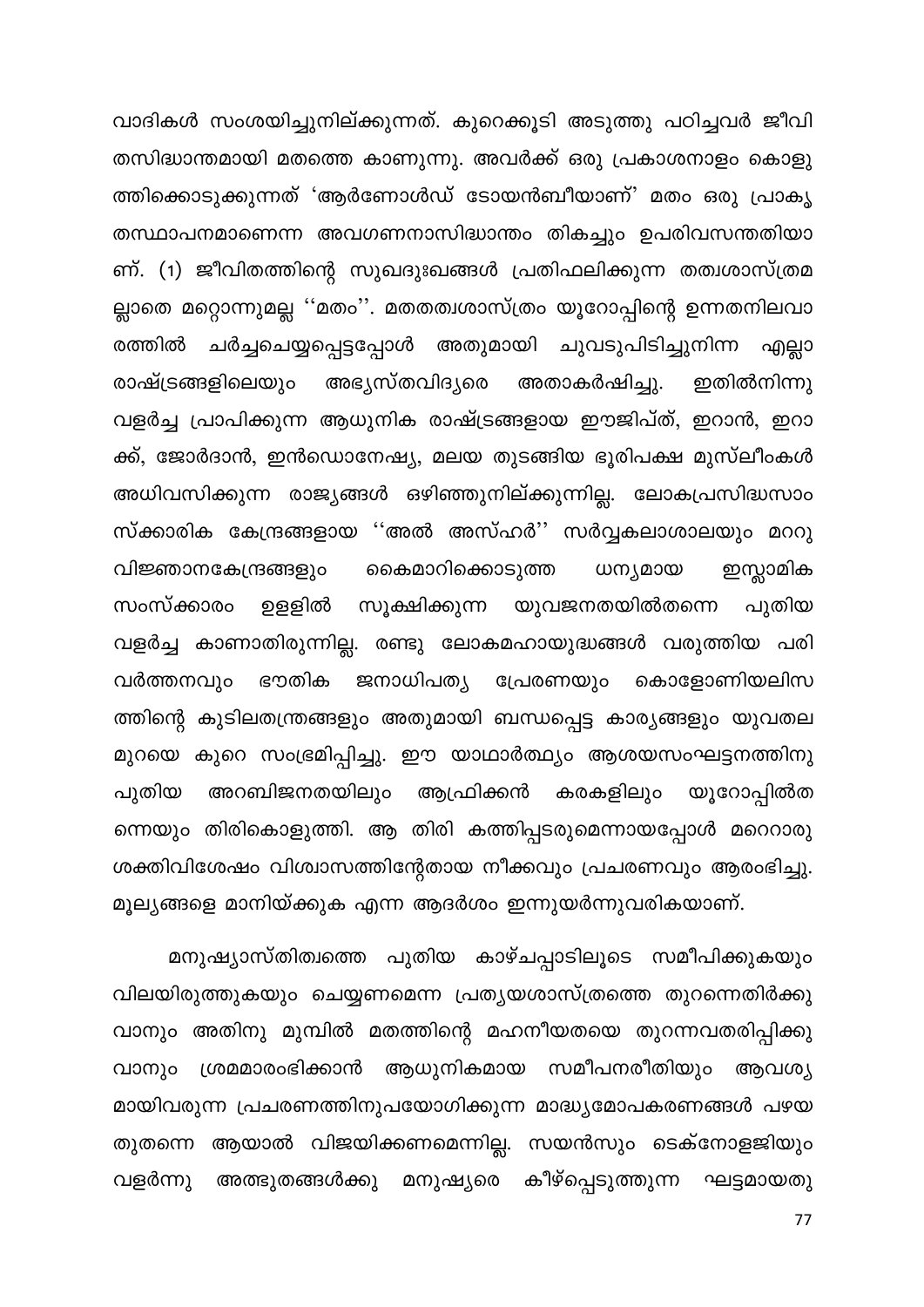കൊണ്ടു പാതിരാപ്പാട്ടിന്റെ പ്രചരണരീതി മാറുകയും വേണം. ഈ നൂററാ ണ്ടിന്റെ ഗതിവേഗതയുടെ ചുവടൊപ്പിച്ച് നീങ്ങുന്ന ബുദ്ധിജീവികളുടെ തല മുറയെ വശീകരിച്ചിട്ടുളള ജീൻപോൾസാത്രെ, ആർതർ കമു, മാർക്കൊ സിസ് ലൂബിസ്, സയ്യിദു അയൂബ് നിസ്സാം, അമലൻ ദത്ത, നിരാഥ് ചൗധരി, എസ്ക്കിൽ തുടങ്ങിയ പലരും വായിക്കുന്ന ചെറുപ്പക്കാരന്റെ നിതൃസഹ ചാരികളായിരിയ്ക്കയാണ്. നിയോഹ്യൂമനസത്തിന്റെയും മൂല്യങ്ങളെ മാനി ച്ചുകൊണ്ട് മതശാസനകളെ പുതിയ കാഴ്ചപ്പാടിൽ വിലയിരുത്തുന്ന വിദേ ശികളും സ്വദേശികളുമായ ആധുനിക ചിന്തകന്മാരാണിവർ. സമകാലീന ചിന്തയിൽ ഇവർ പകർത്തിക്കൊടുത്ത വിഭവങ്ങൾ ആസ്വദിക്കുന്ന ബുദ്ധി ജീവികളെ കൂടുതൽ കാണാം. വിദ്യഭ്യാസത്തിനായി ഉയർന്ന കലാശാലക ളിലേയ്ക്കു സന്താനങ്ങളെ വിടുമ്പോൾ അവരെ പൂർണ്ണമായും നിയന്ത്രി ക്കുവാൻ പലപ്പോഴും സാധിച്ചെന്നു വരില്ല. അവർക്കു വേണ്ടുവോളം തിര ഇസ്ലാമീകസംസ്ക്കാരത്തിന്റെ ഞ്ഞെടുക്കാൻ . ഈടുവെയ്പിൽനിന്നു ഇന്നത്തെ ഭൗതികവിദ്യാഭ്യാസരംഗത്തേക്കു സർഗ്ഗപ്രചോദനം വ്യാപരിക്കു ന്നില്ലെന്നത് വ്യക്തവുമാണ്. അടിസ്ഥാനപ്രമാണങ്ങളെ വേരോടെ പിഴുതെ റിയുന്ന ചിന്താപ്രവണതകൾ പുതിയ തലമുറയെ ചില രംഗങ്ങളിൽ പുല്കി ത്തഴുകി ആഹ്ലാദിപ്പിയ്ക്കുന്നുവെന്നത് കഴിഞ്ഞ ഇരുപതുവർഷങ്ങൾക്കിട യിൽ വിശ്വസാഹിത്യത്തിൽ വാർന്നുവീണ കൃതികൾ പരിശോധിച്ചാൽ വ്യക്തമാകും. പരപ്പിൽമാത്രം കുമിളകൾ ഉതിർത്ത് പൊലിഞ്ഞുപോകുന്ന കൃതികളെപ്പററിയല്ല പറയുന്നത്. ആഴത്തിലേയ്ക്ക് – ആത്മാവിന്റെ ആഴ അസ്തിത്വവാദോത്മകസംവാദമായ ത്തിലേയ്ക്ക് തുളച്ചുകയറുന്ന ''എക്സിസ്റ്റൻഷ്യലിസം'' കവിതയിലും നോവലിലും, തത്വശാസ്ത്രത്തിലും മറെറല്ലാ സാഹിത്യസൃഷ്ടികളിലും വ്യാപകമായി കാണാംയ യുവതലമു റയെ മയക്കുന്ന ഈ നവഭാവനയുടെ പുതിയ പ്രവാപകൻ ആഫ്രിക്കക്കാര ജീൻപോൾസാത്രയാണ്. അഭ്യസ്ഥവിദ്യരായ ബുദ്ധിജീവികളുടെ നായ ആരാധനാപാത്രമായിത്തീർന്നിരിക്കുന്ന സാത്രെ മുസ്ലീം യുവലോക ത്തെയും ആകർഷിച്ചിട്ടുണ്ടെന്ന് യൂറോപ്പ്, ആഫ്രിക്ക, മലയ, ഇൻഡോ നേഷ്യ തുടങ്ങിയ രാഷ്ട്രങ്ങളിലെ ഉന്നത വിദ്യാലയങ്ങളിലെ പ്രശസ്ത വിദ്യാർത്ഥികളുടെയും രായ പ്രൊഫസർമാരുടെയും സെമിനാറുകൾ,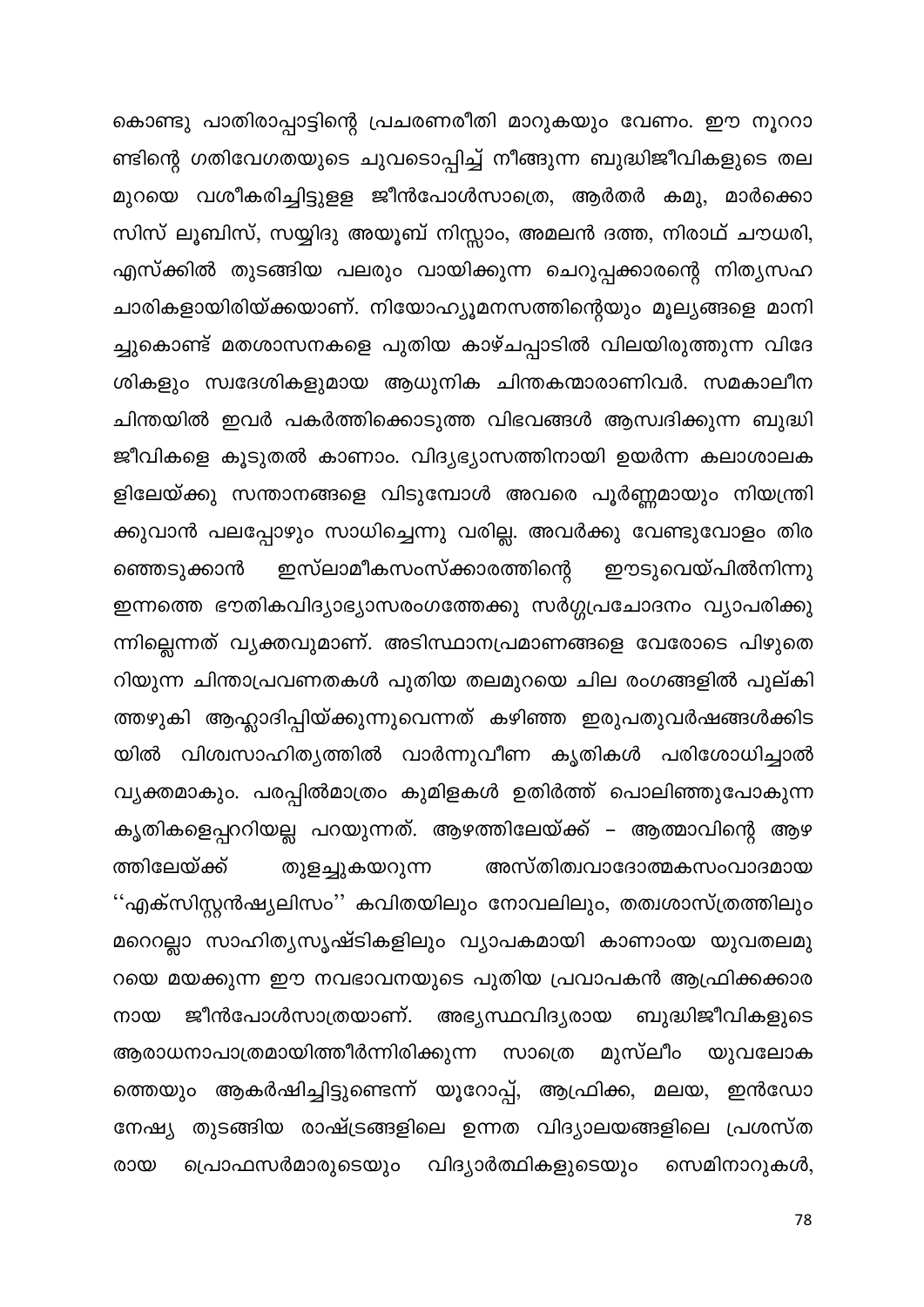തുടങ്ങിയവ വ്യക്തമാക്കപ്പെട്ടിരിക്കുന്നു. കോൺഫറൻസുകൾ, ഇന്ത്യ യിലും ബുദ്ധിമണ്ഡലത്തിൽ പ്രസ്തുത മസ്തിഷ്ക്കശക്തികളെ ആദരി ക്കുന്നവർ കൂടിവരികയാണ്. നിലവിലുളള സാമൂഹ്യസ്ഥിതിയുടെ വെല്ലു വിളി നേരിടാൻ മതങ്ങൾക്ക് കെൽപ്പു കുറഞ്ഞുവെന്നാണ് സാത്രെ വിശ്വ സിക്കുന്നത്. മാർക്സിന്റെ മൂലധനം തിരുത്തിക്കൊണ്ടിരിക്കുന്ന സാത്രെ യിൽ യുവലോകം എന്തോ ഒന്നുണ്ടെന്നു കാണുന്നു. ഇന്ത്യയിൽ ഒരു പഠിക്കുന്ന സർവ്വകലാശാലയിൽ ആഫ്രിക്കൻ വിദ്യാർത്ഥികളുമായി സംസാരിച്ചപ്പോൾ അവിടത്തെ മുസ്ലീം യുവവിഭാഗം എത്ര കണ്ടു സാത്ര യ്ക്കുഅടിപ്പെട്ടിട്ടുണ്ടെന്നു ഗ്രഹിക്കാൻ കഴിഞ്ഞു. ഉഗണ്ട, കെനിയ തുട ങ്ങിയ മിക്ക രാജ്യങ്ങളിലും സാത്രെയ്ക്കു മുസ്ലീം ആരാധകരുണ്ടത്രെ! യുവതലമുറയെ സംഭ്രമിപ്പിക്കുന്ന സാത്രെയുടെ തത്വശാസ്ത്രം ഇതാണ്.

''അസ്തിത്വമാണ് മുമ്പ്. പിന്നീടാണ് സത്ത. സംഭവിച്ച കാര്യങ്ങളിൽ അബദ്ധം പററിയിട്ടില്ലെന്ന് ദൈവത്തെ സാക്ഷി നിറുത്തി മതം പറയുന്നതു എന്തോ അബദ്ധം പ ററിയിട്ടുണ്ടെന്നതിന്റെ തെളിവായി എടുക്കണം.മനു ഷ്യനിർമ്മിതമായ എന്തും മനുഷ്യന്റെ വിചാരഗതികളെയും നിയന്ത്രിക്കുന്ന തത്വനിർദ്ദേശങ്ങളേക്കാൾ ജീവിതരീതിയാണാവശ്യം. തായിരിക്കണം. അതുകൊണ്ട് മതത്തെ പൂർണ്ണമാക്കാൻ കഴിയാത്തിടത്ത് ശാസ്ത്രീയമനു ഷ്യനാൽ പൂർണ്ണമാക്കാൻ കഴിയാത്തതെന്താണെന്ന് അമ്പേഷിക്കണം. ഈ തത്വം ശാസ്ത്രദൃഷ്ട്യാ ആദ്ധ്യാത്മികവും ഭൗതികവുമാണ്; ജീവിക്കാനാഗ്ര ഹിക്കുന്ന മനുഷ്യന്റെ തത്വശാസ്ത്രത്തിലധിഷ്ടിതവുമാണ്. പദാർത്ഥനി ഷ്ഠമായ പ്രാപഞ്ചികമൂല്യങ്ങളെ നിഷേധിക്കുന്ന കർമ്മമാർഗ്ഗമായി സാത്രെ യുടെ മാനുഷികമൂല്യ സിദ്ധാന്തത്തെ വാരിപ്പുണരുന്ന ബുദ്ധിജീവികളെ കൊളുത്തിയിടുന്ന പല ഉപാധികളും ഉടലെടുത്തിട്ടുണ്ട്. വൈകാരിക ഭക്തി പാരത കൊണ്ടു മാത്രം ഉയർന്നു നില്ക്കുന്ന ജനാദരവാർജ്ജിച്ച വേദപ്രമാ ണങ്ങൾ തങ്ങളുടെ പുതിയ ഉപാധികളെ ക്ഷീണിപ്പിക്കുന്നില്ലെന്ന് മനസ്സിലാ ക്കിയ യുവാക്കൾ കൂടുതൽ ലഹരിയുളള ചിന്തയുടെ പിന്നാലെ പാഞ്ഞു പോയിക്കൊണ്ടിരിയ്ക്കയാണ്. ഇതിന്റെ വെളിച്ചത്തിൽ അത്യന്തനൂതന മായി ഭൗതികചിന്തകന്മാർ അംഗീകരിച്ചിട്ടുളള തത്വം ഇതാണ്.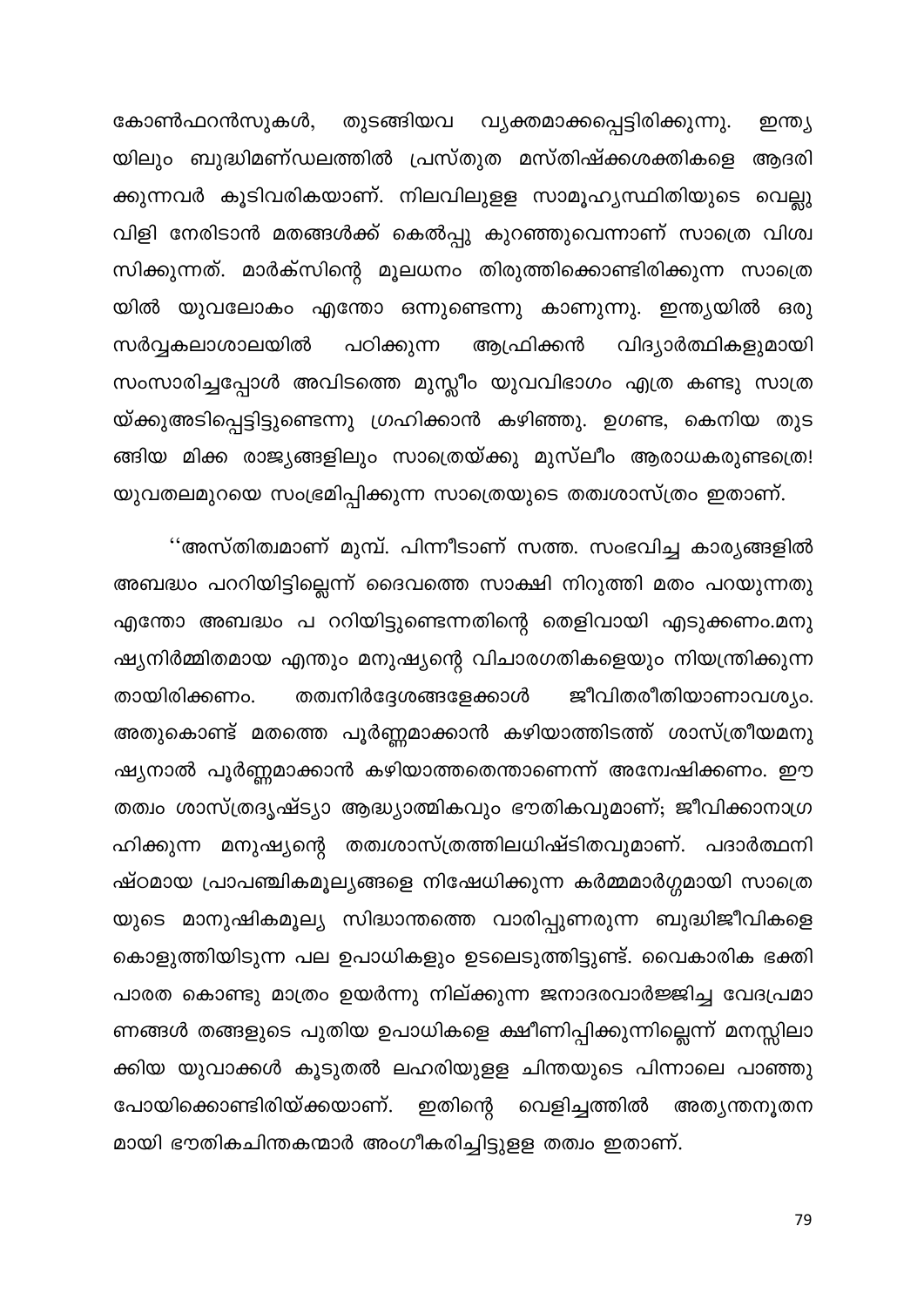''സ്വാതന്ത്ര്യപ്രചോദിതവും വിപ്ലവകരവുമായ സാമൂഹ്യദർശന കർത്തവ്യം മനുഷ്യനാണ്. മനുഷ്യലോകത്തിന്റെ വിധാതാവ് ത്തിന്റെ എന്ന മൂലികചരിത്രവസ്തുതയെ ഊന്നുക എന്നതാണ്. വിചാരശീലനായ പ്രവർത്തിക്കുന്നുളളു. മനുഷ്യൻ വ്യക്തിയെന്ന നിലയിലേ മനുഷ്യമ സ്തിഷ്കം ഒരു ഉല്പാദനോപകരണമാണ്. അത് ഏററഴവും വിപ്ലവകര മായ വസ്തുക്കളെ ഉല്പാദിപ്പിക്കുന്നു–ആശയങ്ങൾ'' (1) ഈ ആശയ മൂല്യം വ്യാഖ്യാനിക്കപ്പെടുന്നവർ പലരും പരോക്ഷമായി എല്ലാം മനുഷ്യച രിത്രത്തിലൊതുങ്ങുന്ന വിധാതാക്കളാണ്. ലോകത്തിന്റെ കലയിലൂടെ വളരെ വേഗം ഈ ആശയം പകർത്തി പ്രചരിപ്പിക്കാൻ ഇന്നിവർക്ക് കഴിയു ന്നു. മുൻകാല പ്രതിഭയുടെ ഉറവിടങ്ങളിൽനിന്ന് ഓരോ കുടം കൈയിലേ ന്തിക്കൊണ്ട് ഇവർ ചൂണ്ടിക്കാട്ടുകയാണ്.

(2) ''നൈസർഗ്ഗിക മനുഷ്യന്റെ നന്മയിൽക്കാണുന്ന വികാരവിശേഷ ങ്ങളെക്കാളൊന്നും ദൈവവും മതവും ഉത്ഭവിച്ചിട്ടില്ല. ആധുനികതയുടെ പ്രത്യേകത കൂട്ടിച്ചേർത്താൽ അതിലെത്രയോ ഭാവനാപൂർണ്ണമാകും ജീവി തം.'' എന്നാണ് മറെറാരു ചിന്തകനായ ആർതർ കാവൂ ഈയിടെ ഒച്ചപ്പാടു ണ്ടാക്കിയ ഒരു നോവലിന്റെ ആസ്വാദനത്തിൽ പറഞ്ഞത്. ഇത്തരം ചിന്തക്ക ടിപ്പെട്ട് വിശ്വാസത്തകർച്ചയിലേക്കു പോകുന്ന തലമുറയെ ഭീകരമായി ഭീഷണിപ്പെടുത്തിയിട്ട് ഫലമില്ല. മതം ദുർബ്ബലമല്ലെന്നും വിശ്വാസത്തിന്റേ തായ മൗലിക സിദ്ധാന്തത്തിന് മാത്രമേ മനുഷ്യരാശിയെ മോചിപ്പിക്കാൻ കഴിയുകയുളളുവെന്നും ധരിപ്പിക്കാനുളള ബുദ്ധിമാന്മാരായ മതപണ്ഡിത ന്മാരുടെ തീവ്രയത്നവും നല്ല സമീപനവുമാണിന്നാവശ്യം. അസ്വസ്ഥരായ യുവാക്കൾ എന്തിലും ചെന്നു ചാടും. കഴിഞ്ഞ കാലങ്ങളിൽ വിശ്വാസത്ത കർച്ച വന്നാൽ ഉപദേശിക്കുന്ന വർഗ്ഗത്തെയെങ്കിലും ഭയമുണ്ടായിരുന്നു. വായിക്കുകയും, വായിച്ച വഴിയിലൂടെ മാത്രം ചിന്തിക്കുകയും ചെയ്യുന്ന പുത്തൻ തലമുറ ഉപദേശികളുടെ മുമ്പിൽ മൗനം നടിക്കുന്നു. അല്ലെങ്കിൽ പതുക്കെ ചിരിച്ചു ഒഴിഞ്ഞുമാറുന്നു. മതം വ്യക്തിപരമായ കാര്യമാണെന്ന് മൗനത്തിലൂടെ അവർ സമർത്ഥിക്കുന്നു.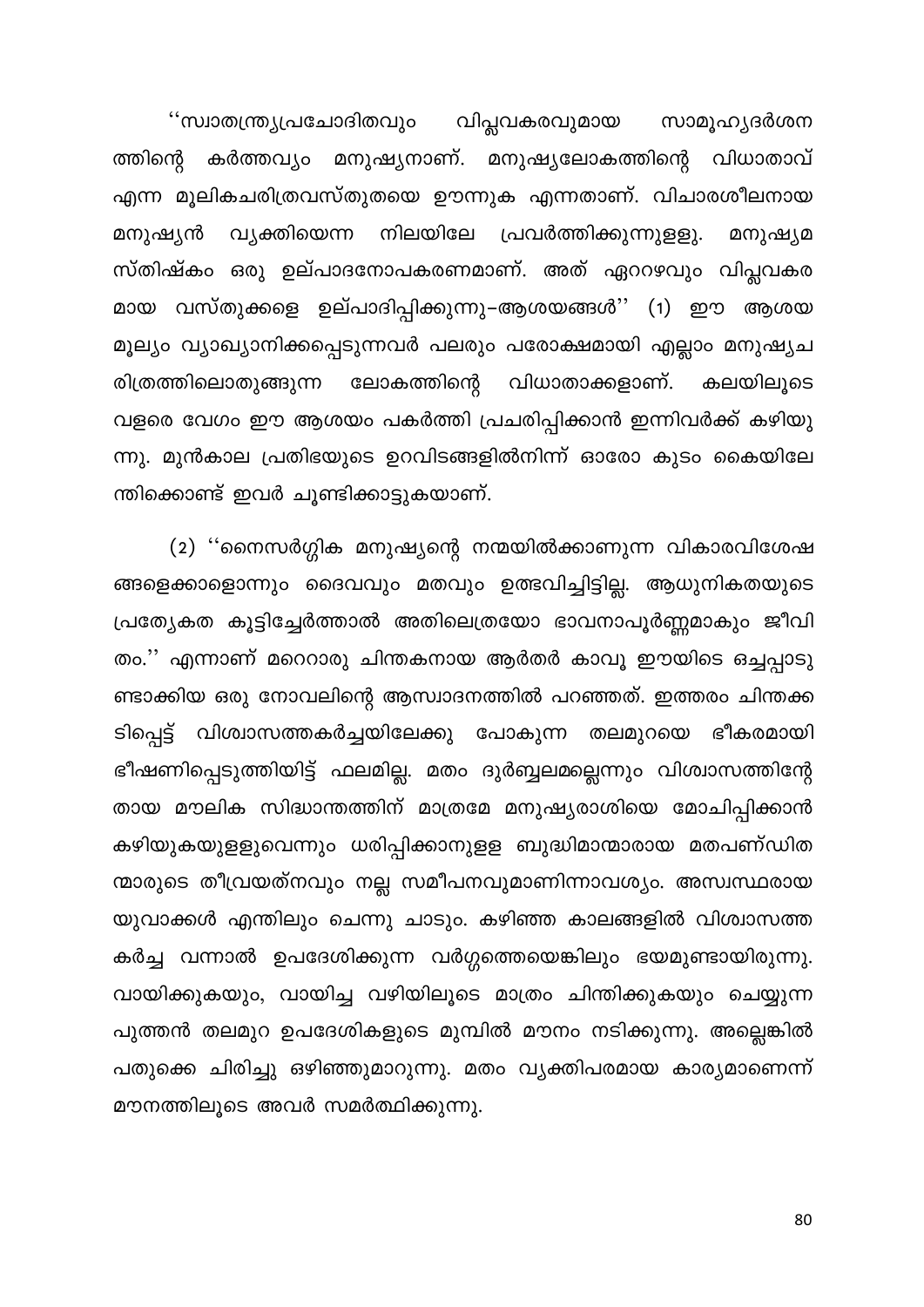മതത്തിന്റേതായ എല്ലാ നല്ല കാര്യങ്ങൾക്കുമെതിരായി നിറഞ്ഞ അവ ഗണന പുലർത്തുന്ന ഒരു കൂട്ടുജീവിതത്തിന്റെ മാതൃക അറിഞ്ഞോ അറി യാതെയോ യുവാക്കളിൽ വളരുകയാണ്. ഇതിൽ മുസ്ലീം യുവാക്കളും ഒഴിവാകുന്നില്ല. പാശ്ചാത്യ രാജ്യങ്ങളിൽ നിന്നാണ് ഈ മാതൃക വരുന്നതെ ങ്കിലും ആധുനിക പരിഷ്ക്കാരങ്ങളെല്ലാം അതിന് പരിവേഷമണിയിക്കുന്നു ണ്ട്. ഫ്രാൻസിൽ പണ്ടുകാലങ്ങളിൽ ബോദ്ലയരെപ്പോലുളള മഹാകവി കളെ യുവാക്കൾ അനുകരിച്ചിരുന്നു. ആദരിച്ചിരുന്നു. ഇന്ന് യുവതലമുറ യുടെ ആരാധനാപാത്രങ്ങൾ ഫാഷൻ കട്ടിംഗ് നടത്തുന്ന ക്ഷുരകനും തയ്യൽക്കാരനുമായി മാറിയിരിക്കയാണ്. പ്രസിദ്ധനായ ലാറൻസ് ലിപ്ടന്റെ ''വിശുദ്ധ പ്രാകൃതർ'' എന്ന നോവലിൽ ഇത്തരം അനുകരണക്കാരെപ്പററി പറയുന്നത്. സന്മാർഗ്ഗം പറഞ്ഞതു മതമായതുകൊണ്ടു അതിന്നെതിരാവുക, സത്യം നിർദ്ദേശിച്ചത് ദൈവമാണെങ്കിൽ എതിർക്കുക, ഈ ഗതിയിൽനിന്ന് വളർന്നുവന്ന അമിതമായ കറുപ്പുതീററ, കൂട്ടുകൂടിയ മദ്യപാനം, നിരന്തരനി അലക്ഷ്യമായ താടിവളർത്തൽ, അകാലലൈംഗികത,  $\iota$ <sub>G</sub> സമൂഹ ത്തിൽനിന്നു ഒററപ്പെടൽ........ഇവയെല്ലാം ദേശാതിർത്തികളെ കടന്നു വളരു കയാണ്. ബ്രിട്ടനിലെ തെരുവീഥികളിൽക്കാണുന്ന പുതിയ ബീററ്നിക്കുക ളുടെ ചെറിയ പതിപ്പുകൾ നമ്മുടെ രാജ്യത്തും കണ്ടുതുടങ്ങിയിട്ടുണ്ട്. മുസ്ലീം പതുക്കെപ്പതുക്കെയാണെങ്കിലും ഇതിലേയ്ക്ക് യുവാക്കളും ആകർഷിക്കപ്പെടാതിരിക്കുന്നില്ല. സമുദായത്തിന്റെ ധാർമ്മികാധ:പതന ത്തിന് വൃക്തമായ പരിഹാരം ദിനചര്യകൾകൊണ്ടുമാത്രം കാണാൻ സാധി ക്കുകയില്ല. പണ്ഡിതന്മാർ ലഘുവായ ഭിന്നതകളുടെ പിന്നാലെ മാത്രം എല്ലാ ശക്തികളെയും സംഭരിച്ചു സമരം ചെയ്തതുകൊണ്ടുമാത്രം ആധു നികപ്രശ്നങ്ങൾക്ക് പരിഹാരം ഉണ്ടാക്കാൻ കഴിയുമോ? പുതിയ തലമുറ യുടെ ലക്ഷ്യബോധമില്ലാത്ത പോക്കിനെ നിയന്ത്രിക്കാൻ അവരെ ബാധിച്ച രോഗത്തിന്റെ ഗൗരവത്തെപ്പററി ചിന്തിക്കണം. അർത്ഥവ്യാപ്തി എത്രയുളള മഹത്വചനങ്ങൾ എത്ര ശബ്ദമുയർത്തിപ്പറഞ്ഞാലും ചുമ്മാ ചിരിച്ച് ഒഴി ഞ്ഞുമാറുന്ന തലമുറയെക്കാണണം. അതും മതപരമായ വിജ്ഞാനം മാത്ര മുളള പണ്ഡിതന് അല്പം കൂടി വ്യാപകമായ കാഴ്ചപ്പാട് പുതുമകളുടെ തിന്മകളെയും പററി വേണം. കല നല്ലതോ ചീത്തയോ എന്നു പറയു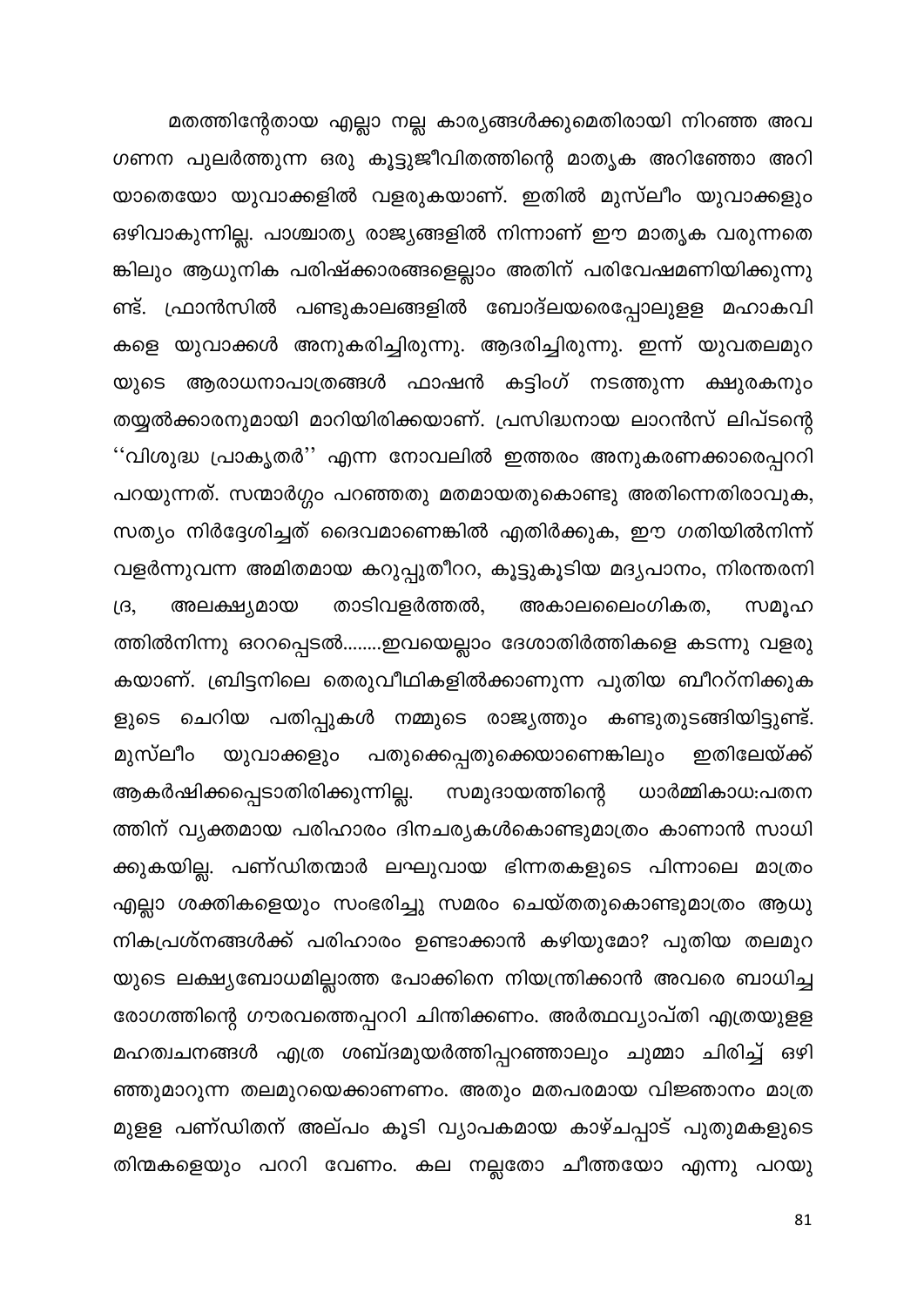കലയെല്ലാം ചീത്തയാണെന്നു മുൻവിധിയുണ്ടാകാതിരിക്കുക. മ്പോൾ വഴിതെററിക്കുന്നുവെന്നുമാത്രം സിനിമാ ധരിക്കുന്ന ഏകപക്ഷീയമായ വിധിയും, ശാസനയും പുലർത്തുന്ന ഒരു പണ്ഡിതന് പുതിയ സമൂഹ ത്തിലെ തലമുറയെ മതത്തിന്റെ മതത്തിന്റെ നിത്യസൗന്ദര്യം കാണിച്ചുകൊ ടുക്കാൻ കഴിയാതെ വരും. മതത്തിന്റെ എല്ലാ വശങ്ങളും പഠിച്ചറിഞ്ഞാലും പുതിയ സാമൂഹ്യമാററങ്ങൾക്കനുസരിച്ച് പ്രബോധനം നൽകാൻ കുറെ ക്കാര്യങ്ങൾകൂടി നേടാതെ തരമില്ല. തിട്ടപ്പെടുത്താൻ പററാത്ത വിധം പല നൂതനപ്രവണതകൾക്കും വിധേയരാകുന്ന പുതിയ തലമുറക്കാരെ സമചി ത്തതയോടെ വീക്ഷിക്കുകയും അവരുടെ സാമൂഹ്യസാഹചര്യം ഗ്രഹിച്ച് പ്രബോധനം നടത്തുകയും ചെയ്യുന്ന പക്വമതികൾക്കുമാത്രമേ പ്രബോ ധനം വിജയിപ്പിക്കുവാൻ കഴിയുകയുളളു. ചിന്താരംഗത്ത് കടന്നുകൂടിയിട്ടു ളള സംഘർഷാവസ്ഥയുടെ കളർ ചിത്രങ്ങൾ അപഗ്രഥിക്കാൻ സാവകാശ മുണ്ടെങ്കിലേ വ്യക്തമായ ഫലം ഉണ്ടാവുകയുളളൂ.

''ഉലമാക്കളും ഉമറാക്കളും നന്നായാൽ എല്ലാം നന്നായി'' എന്ന പ്രഖ്യാപനത്തിനു കാലത്തിന്നനുസരിച്ചു അർത്ഥവും വ്യാഖ്യാനവും ഉണ്ടാ കണം. പ്രഖ്യാപിത അർത്ഥത്തിനു മാററം വരുത്തണമെന്നല്ല പറയുന്നത്. പുതിയ സമൂഹത്തെ അതാവിഷ്ക്കരിക്കത്തക്കവിധം അതാവിഷ്ക്കരിക്കു വാൻ കഴിയണമെന്നുമാത്രം. ഭൗതിക സോഷ്യലിസം പ്രഖ്യാപിക്കുകയും വിലകുറഞ്ഞ ഫാഷന്റെ പിന്നാലെ പോകാൻ തയ്യാറാകുകയും ചെയ്യുന്ന ഇക്കാലത്ത് പണ്ഡിതന്റെയും നേതാവിന്റെയും മററും ശാസനകൾക്ക് അർഹിക്കുന്ന വിലതന്നെ ലഭിക്കുമല്ലോ? ആശാഭംഗത്തിന്റെയും അശുഭാശ ങ്കയുടെയും സ്ഥാനത്തു ആത്മബോധം നിർവ്വഹിക്കാൻ ധീരതയുടെ ശബ്ദം മറേറതു കാലത്തേക്കാളും ഇന്നുയരണം. ദന്തഗോപുരത്തിലെ ബുദ്ധിജീവികളുടെ വിജ്ഞാനവിതരണം മനുഷ്യനിമ്നോന്നതകളെ മുഴു പര്യാപ്തമാകാറില്ല. സാമൂഹ്യജീവിതത്തിന്റെ വനും ഉൾക്കൊള്ളാൻ താഴ്വരകളിൽ സ്പന്ദിക്കുന്ന ജീവിതത്തിൽ ആത്മബോധനം ശങ്കയ്ക്കിടമി ല്ലാത്തവിധം പകർന്നു കൊടുക്കണം. മുഖഛായ മാറുന്ന ലോകത്തിൽ ഒറ റപ്പെട്ടു നില്ക്കാൻ ഒരു സമുദായത്തിന്നും സാധിക്കുകയില്ല. മാറുന്ന കാല ത്തിന്റെ ശബ്ദമുൾക്കൊണ്ടു വിശ്വാസത്തിലൂന്നിനിന്നുകൊണ്ടു പ്രശ്ന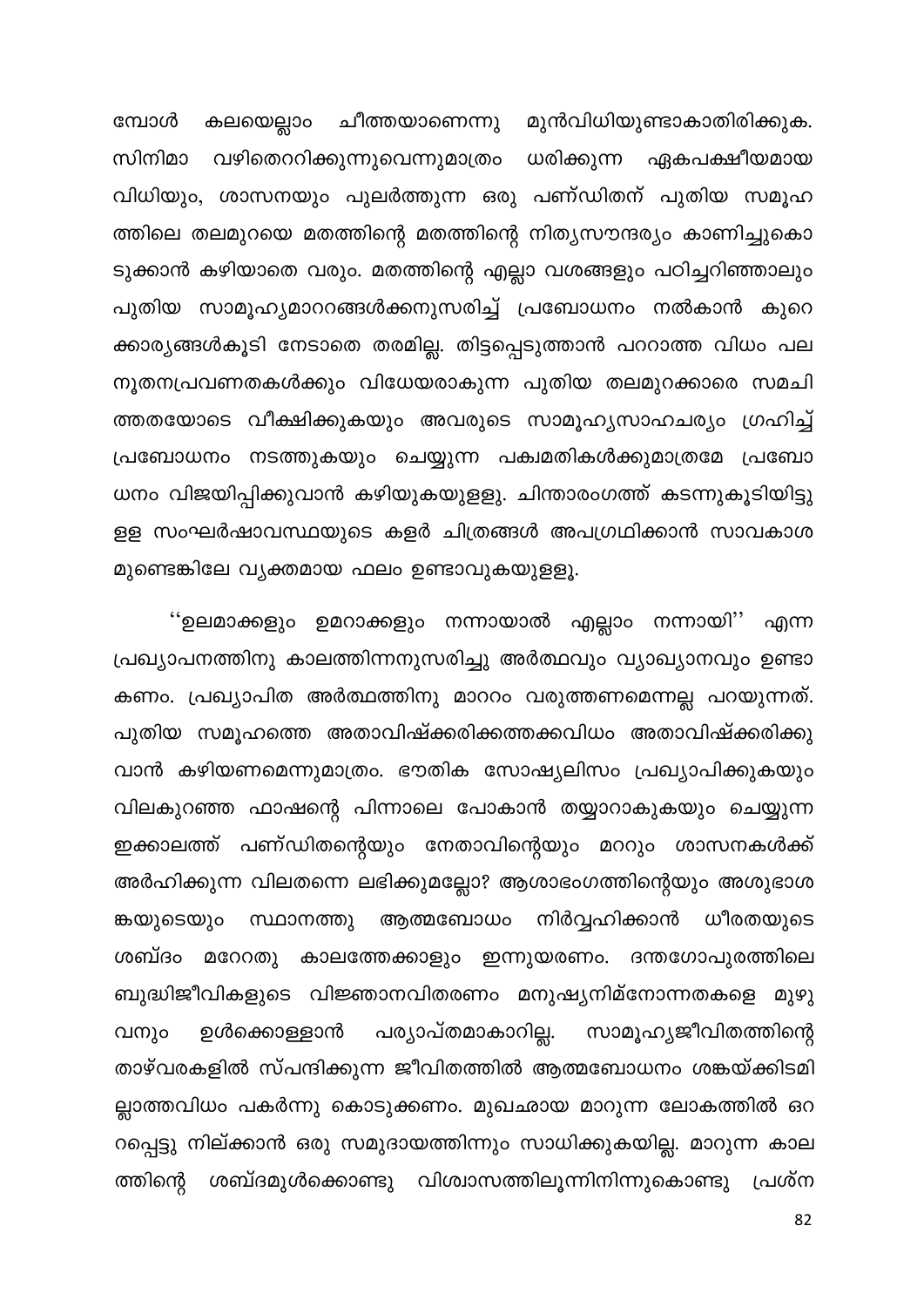ങ്ങൾ അതിന്റെ വൈരൂപ്യസൗന്ദര്യത്തോടെ ഗ്രഹിച്ച് നേതൃത്വം കൊടു ക്കാൻ കഴിയുന്ന മതപണ്ഡിതന്മാരുടെ മാർഗ്ഗദർശനം ഇന്നാവശ്യമാണ്. സർവ്വജ്ഞനായിത്തീർന്നശേഷം പ്രബോധനത്തിന്നിറങ്ങുകയെന്നല്ല ഭാഷ ശാസ്ത്രത്തിലായാലും പുതിയ ചലനങ്ങളും യിലായാലും ധാരകളും കുറെയെല്ലാം ഗ്രഹിച്ചിരിക്കണം. വഴിതെററുന്ന സഹോദരന് അഹിതമാകാ ത്തവിധം അത് ധരിപ്പിക്കാനും കഴിയണം. പതുകിയിരിക്കുന്നതും പടർന്നു കയറുന്നതുമായ വിശ്വാസത്തികർച്ചയിൽനിന്ന് സമുദായത്തിന്റെ നാളെ യുടെ വിധാതാക്കളായ യുവാക്കളെ രക്ഷിക്കാൻ ആത്മാർത്ഥ വിശ്വാസമു ളള പ്രബോധകന്മാർ മുന്നണിയിൽ വരാതെ തരമില്ല. ഇക്ബാൽ പറഞ്ഞതു ഇന്നിന്റെയുമല്ല; ഇന്നലെയുടെയും ഞാൻ പോലെ നാളെയുടേതാ ണ്..........ധന്യമായ ആ നാളെയിലേക്ക് ആവേശം പകരാൻ പുതിയ ലോക ഗതി മനസ്സിലാക്കി പണ്ഡിതന്മാർ തയ്യാറായാൽ ജീൻപോൾ സാത്രെയുടെ വിചാരഗതി പടരാതിരിക്കും. പുതിയ തലമുറയ്ക്ക് ദൃഢവും വൃക്തവുമായ നിർദ്ദേശങ്ങൾ നൽകാൻ മറെറങ്ങും ചരിത്രത്തിൽ മാതൃക തിരയേണ്ട. ജീവിതം ശുദ്ധവും ദൃഢവുമായി സ്വയം വ്യാഖ്യാനിച്ച പ്രവാചകന്റെ സന്നിധാനത്തിലേയ്ക്കു തന്നെ അവരെ വിളിയ്ക്കാം. തന്റെ ജീവിതനിയമ ങ്ങൾ എന്താണെന്ന് ചോദിച്ച അലിയോടു നബി പറഞ്ഞതിങ്ങനെയാ ണല്ലോ?

''ദൈവജ്ഞാനമാണ് എന്റെ മൂലധനം; യുക്തിയാണെന്റെ വിശ്വാസത്തിന്റെ വേര് സ്നേഹമാണ് എന്റെ അടിത്തറ; ഉത്സാഹമാണ് എന്റെ കുതിര; ദൈവസ്മരണയാണ് എന്റെ മിത്രം; ഉറപ്പാണ് എന്റെ നിധി; ദുഃഖമാണ് എന്റെ കൂട്ടുകാരൻ; ശാസ്ത്രമാണ് എന്റെ ആയുധം;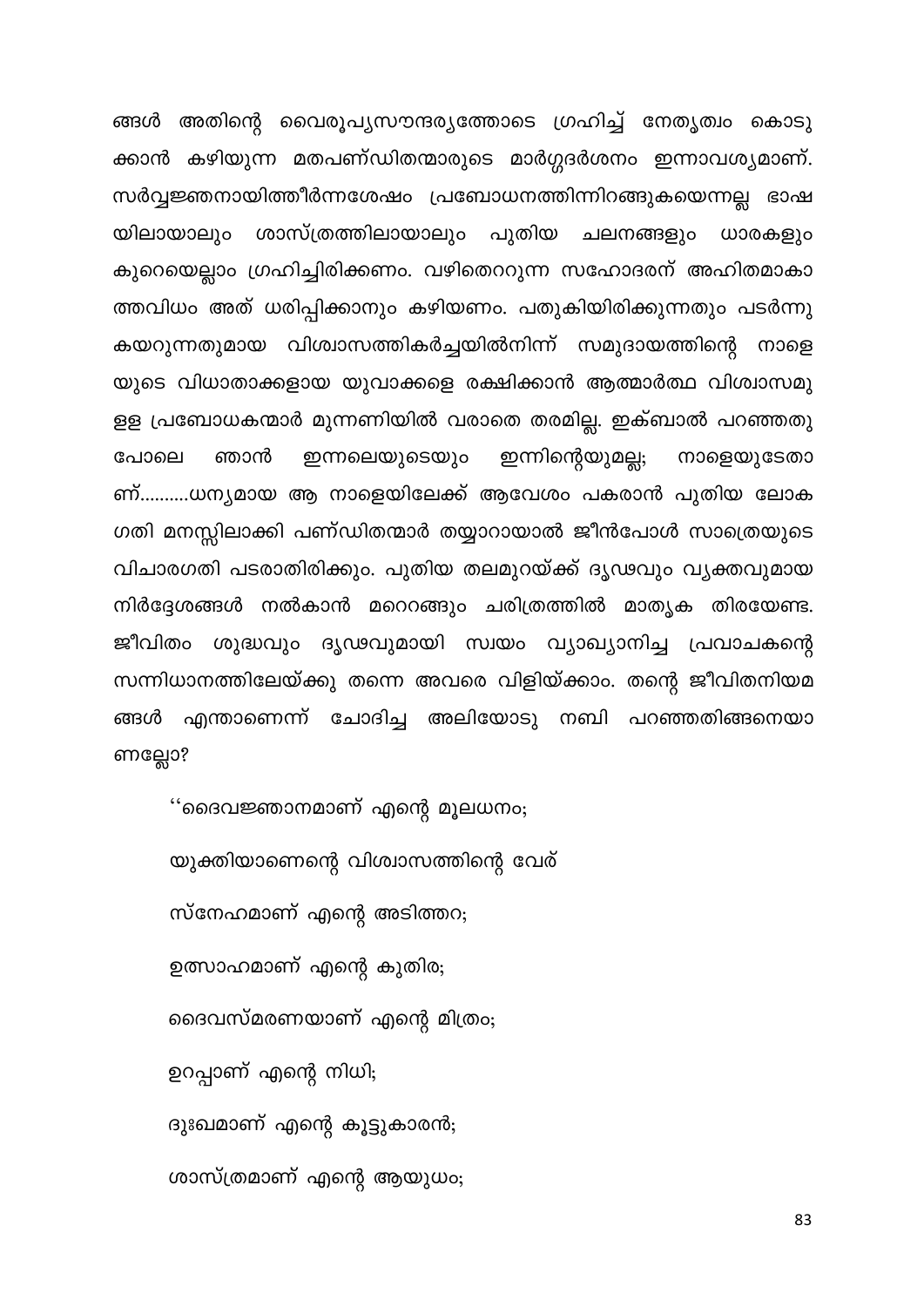ക്ഷമയാണ് എന്റെ പുതപ്പ് സംതൃപ്തിയാണ് എന്റെ യുദ്ധമുതൽ ദാരിദ്ര്യമാണ് എന്റെ അഭിമാനം; ഭക്തിയാണ് എന്റെ കല; ദൃഢപ്രത്യയമാണ് എന്റെ ശക്തി; സത്യമാണ് എന്റെ സമുദ്ധാരകൻ; അനുസരണമാണ് എന്റെ പര്യാപതത; മല്ലിടുകയാണ് എന്റെ പെരുമാററം; എന്റെ ആനന്ദമാണ് എന്റെ

### പ്രാർത്ഥന''

തികച്ചും സന്മാർഗ്ഗനിഷ്ഠമായ പ്രവാചകന്റെ ദൃഢപ്രത്യയം ആർക്കും മാതൃകയാണ്.സംശയാസ്പദവും വ്യംഗൃമായും മാതാഭിമുഖ്യത്തെ അവഗ ണിക്കാനുളള യുവാക്കൾക്ക് തുറന്ന മാതൃക ഇസ്ലാമിലുണ്ടെന്ന് അവരെ ചിന്തയിലും ജീവിതത്തിലും കണ്ണിയററു മറെറാരു ധരിപ്പിക്കുക. രംഗ ത്തേക്ക് തിരിയുന്ന യുവതലമുറയെ അകററിമാററാതെ ശ്രമിക്കുകയും വേണം. പുരുഷാന്തരങ്ങളെ സംഭ്രമിപ്പിക്കുന്ന പ്രത്യയശാസ്ത്രങ്ങൾ എത്ര തന്നെ മാറിമാറി സ്വീകരിച്ചാലും ചിന്തിക്കുന്ന തലമുറയ്ക്ക് മടങ്ങിനവരാനു ളള ആശാകേന്ദ്രം, ശാശ്വതാശ്വാസമരുളുന്ന വിശ്വാസദാർഢ്യത്തിന്റെ വലി യഗോപുരം മതമാണ്.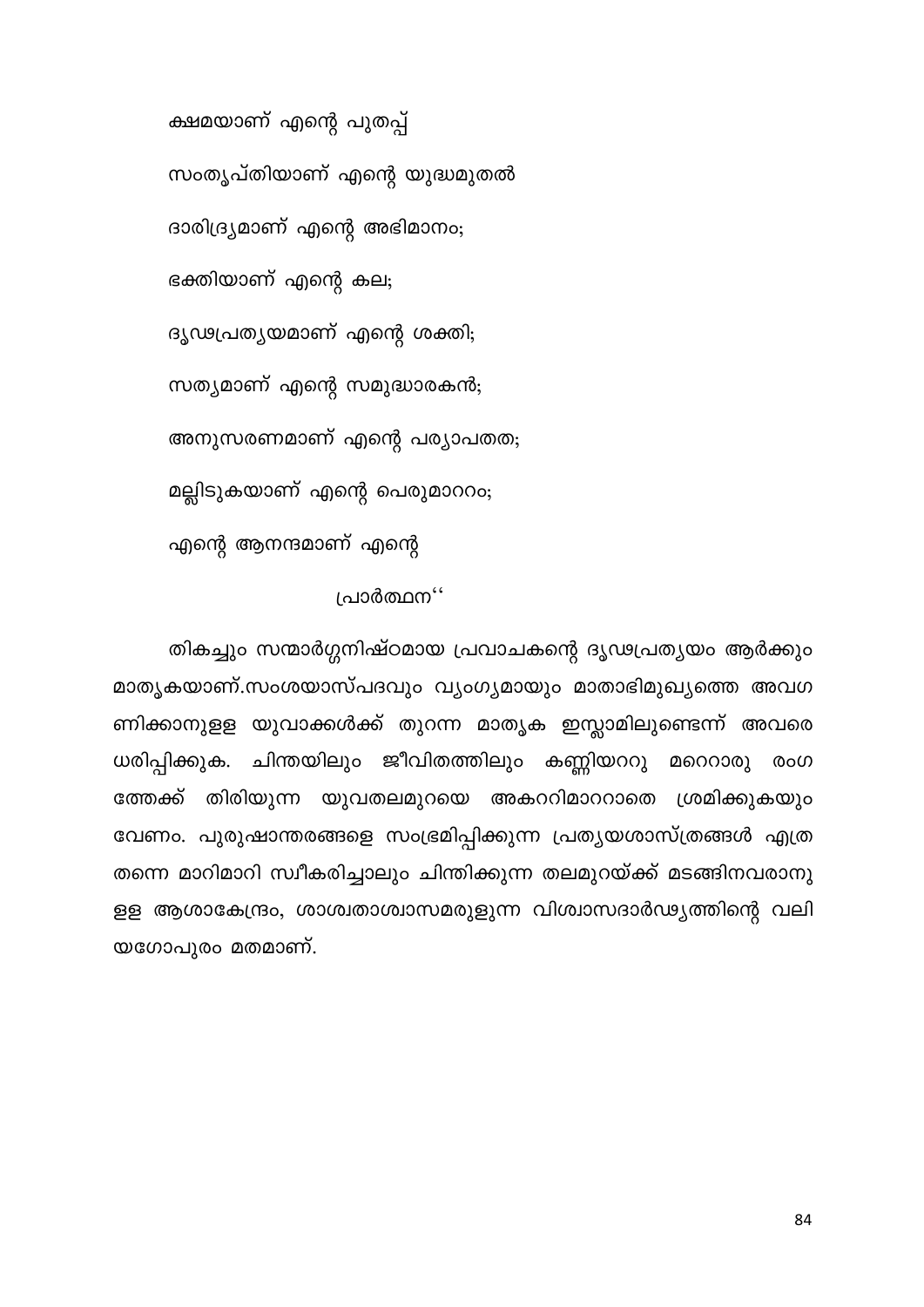### അറബിഭാഷയിലെ വിചാരസമ്പത്ത്

അറേബ്യൻ കടൽപോലെ അനന്തവും ആഴവുമേറിയ അറബിസാഹിത്യ ത്തിൽനിന്ന് കഴിയുന്നത്ര സമ്പത്ത് നമ്മുടെ ഭാഷകളിലേക്ക് പകർത്താനു ളള പരിശ്രമം ഏറെക്കുറെ ആരംഭിച്ചുകഴിഞ്ഞിരിക്കുകയാണ്. ചിരപുരാതന സാംസ്ക്കാരിക ചരിത്രം അയവിറക്കുന്ന കേരളീയർക്ക് അറബിഭാഷാസ മ്പത്ത് ഒരർത്ഥത്തിൽ അവകാശപ്പെട്ടതാണ്. മഹാന്മാരായ പണ്ഡിതന്മാർ അറബിഭാഷയിലെ മഹൽസിദ്ധികൾ മാതൃഭാഷയിലേക്ക് പകർന്ന കൊടു ക്കാൻ സന്മനസ്സ് കാണിക്കാഞ്ഞതിനാൽ മററു ചിലർ ഏജന്റുവഴിക്കാണെ ങ്കിലും മഹൽഗ്രന്ഥങ്ങൾ പരിചയപ്പെടുത്താൻ തയ്യാറായി. അറബിഭാഷ യിൽ വിവരമുളളവർ കണ്ണുതുറന്നതോടെ ഉൽകൃഷ്ടഗ്രന്ഥങ്ങളും ഭാഷ യിൽ വന്നുതുടങ്ങി. ഫത്ഹുൽഹീഈനും, സഹുൽബുഖാരിയും അതിനെ തുടർന്നുളള ഗ്രന്ഥങ്ങളും അതിന്റെ നാന്ദിയാണ്.

അറബിരാഷ്ട്രങ്ങളും ജനവർഗ്ഗങ്ങളും ഇന്ന് കൂടുതൽ ശ്രദ്ധയ<mark>ാ</mark> കർഷിക്കപ്പെടുന്നു. പക്ഷെ അറബിഭാഷയിലെ വിചാരസമ്പത്തിന് ഇനിയും മണ്ഡലം ലഭിക്കേണ്ടാതായിട്ടുണ്ട്.

വിചാരവികാസത്തിനനുസരിച്ചാണ് ജനതയുടെ ഒരു ജനതയുടെ ഭാഷ വളരുന്നത്. രാഷ്ട്രത്തിന്റെയും സമുദായത്തിന്റെയും കേന്ദ്രമായ ഭാഷയുടെ സ്ഥാനം ലോകചരിത്രത്തെ മുഖക്കണ്ണാടിയെന്ന നിലയിൽ സമ്പന്നമാക്കുന്നു. പ്രാചീന ചരിത്രകാരന്മാർ ആര്യൻ, സെമിററിക്, ടുറേനി യൻ, ദ്രാവിഡ എന്നിങ്ങനെ പല വിഭാഗങ്ങളായി ഭാഷകളെ തരംതിരിച്ചിട്ടു ണ്ട്. പ്രാചീന അറേബ്യയിൽ വേദഗ്രന്ഥങ്ങളും വേദാന്തസൂക്തികളും യുപ്ര ട്ടീസ്, ടൈഗ്രീസ് സംസ്ക്കാരത്തിന്റെ തണലിൽ രൂപം പ്രാപിച്ചത് സെമിറ റിക് ഭാഷകളിലാണ്. പക്ഷെ പ്രാരംഭകാലത്തെ സെമിററിക് ഭാഷകൾ അതേരൂപത്തിൽ ഇന്നവശേഷിക്കുന്നില്ല. പുരാതന സെമിററിക് ഭാഷാലിപി കൾ ഇന്ന് ശവക്കല്ലറകളിലും സ്തൂപങ്ങളിലുമാണ് കാണുന്നത്. സെമിറ്റിക് പാരമ്പര്യം അവകാശപ്പെടാവുന്ന മൂന്നു ഭാഷകൾ അറബിയും, സുറിയാനി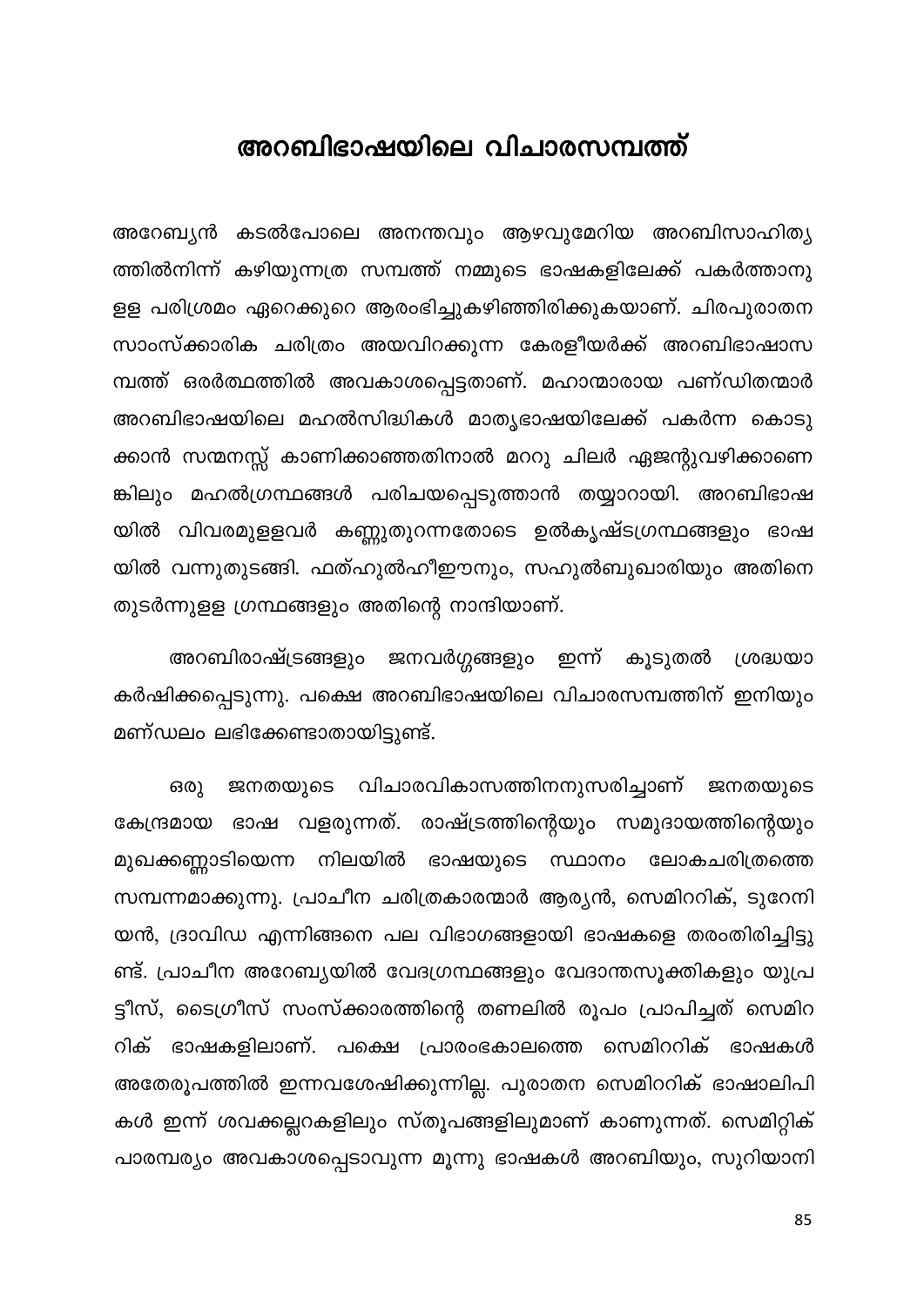യും, അബിസീനിയനുമാണ്. ഇവയിൽ സംസാരഭാഷയായി വളർന്നുക ഴിഞ്ഞ അറബി 60 കോടി ജനങ്ങളുടെ വിശ്വാസമൂല്യങ്ങളെ നിയന്ത്രിക്കു കയും പത്തുകോടി ജനങ്ങളുടെ വികാരവിചാരങ്ങൾക്ക് രൂപം നൽകു കയും ചെയ്യുന്നുണ്ട്. ഒരു വേദഭാഷയായി മൃതപ്രായനാകാൻ അറബി തയ്യാറില്ല. അറബി അക്ഷരമാല എന്നുണ്ടായെന്ന് വ്യക്തമായി പറയാൻ ഭാഷാഗവേഷകർക്ക് സാധിക്കുന്നില്ല. ഇതിഹാസപ്രതാപവാനായ 'ഹൂദ്' നബിയുടെ കാലത്ത് യമനിൽ അറബി ജന്മമെടുത്തെന്നാണ് അറബിചരിത്ര കാരന്മാരുടെ നിഗമനം. 'മസ്നദ്' എന്ന പേരിൽ ഒററയക്ഷരത്തിലാരംഭിച്ച അറബിഭാഷ 'ജസം' എന്നലിപിയിലേക്ക് പകർന്നതോടെ അറബിയുടെ നിര യിലേക്ക് പുതിയ വാക്കുകൾ കടന്നുകൂടി. പല പരിഷ്ക്കാരങ്ങളെയും ഉരു മ്മിക്കൊണ്ട് 'കൂഫി' അക്ഷരങ്ങളിലേക്ക് അറബി പുരോഗമിച്ചു. കൂഫി 'ബദീഉ' പരിഷ്കൃതരൂപമാണ് ഇന്നത്തെ അറബിഅക്ഷരങ്ങൾ. യുടെ കൂഫി അക്ഷരങ്ങളിലാണ് ഖുർ–ആൻ അവതരിപ്പിച്ചിട്ടുളളത്. തദനന്തരം തുർക്കികൾ അറബിലിപികൾക്ക് സാർവ്വദേശീയപ്രാധാന്യമുളള പരിഷ്ക്കാ രങ്ങൾ വരുത്തി.

തുർക്കികൾ വരുത്തിയ ലിപിപരിഷ്ക്കാരമാണ് അറബിരാജ്യങ്ങൾ ഇന്ന് അംഗീകരിക്കുന്നത്. ഹോമറിന്റെ ഇലിയഡിനേക്കാൾ പഴക്കമുളള അറബിഭാഷയിലെഴുതിയിട്ടുളള പ്രാചീന ഗ്രന്ഥം 'സാഫറുഅയൂബ്' ആണെന്ന് പുരാതന ചരിത്രാന്വേഷകർ സ്ഥാപിച്ചതോടെ ചരിത്രപരമായും അറബിയുടെ അന്തസ്സ് ഒന്നുയർന്നിട്ടുണ്ട്. ക്രിസ്തുവിനുമുമ്പ് പത്താംനൂറ ഇലിയഡിനേക്കാളും ബി.സി.പതിനഞ്ചാംനൂററാണ്ടിലെ റാണ്ടിലെ തൌറാത്തിനേക്കാളും ബി.സി.ഇരുപതാംനൂററാണ്ടിലെ പഴക്കം 'സാഫറി'നാണെങ്കിൽ അറബിയുടെ പൌരാണികത്വം ലോകചരിത്രത്തിലെ വിലപ്പെട്ട ഒരു രേഖ തന്നെയാണ്. 'സാഫർ' കവിതാസമാഹാരമാണ്. ഈ വിശിഷ്ടഗ്രന്ഥം ഹീബ്രുവിലേക്ക് പരിഭാഷപ്പെടുത്തിയശേഷം ഭാഷാപ ണ്ഡിതന്മാർ ഗവേഷണം നടത്തി ഇതൊരു അറബി എഴുതിയതാണെന്ന് സ്ഥാപിക്കുകയും ചെയ്തു. ക്രിസ്തുവിന് നാലു നൂററാണ്ടുകൾക്കു മുമ്പ് ജീവിച്ചിരുന്ന പേർഷ്യൻ ചരിത്രകാരനായ നിസ്യാസും ജൃൗതിഷിതക നായ സബാനിത്തും അറബിഭാഷയ്ക്ക് ആയിരത്തഞ്ഞൂറു വർഷത്തെ പഴ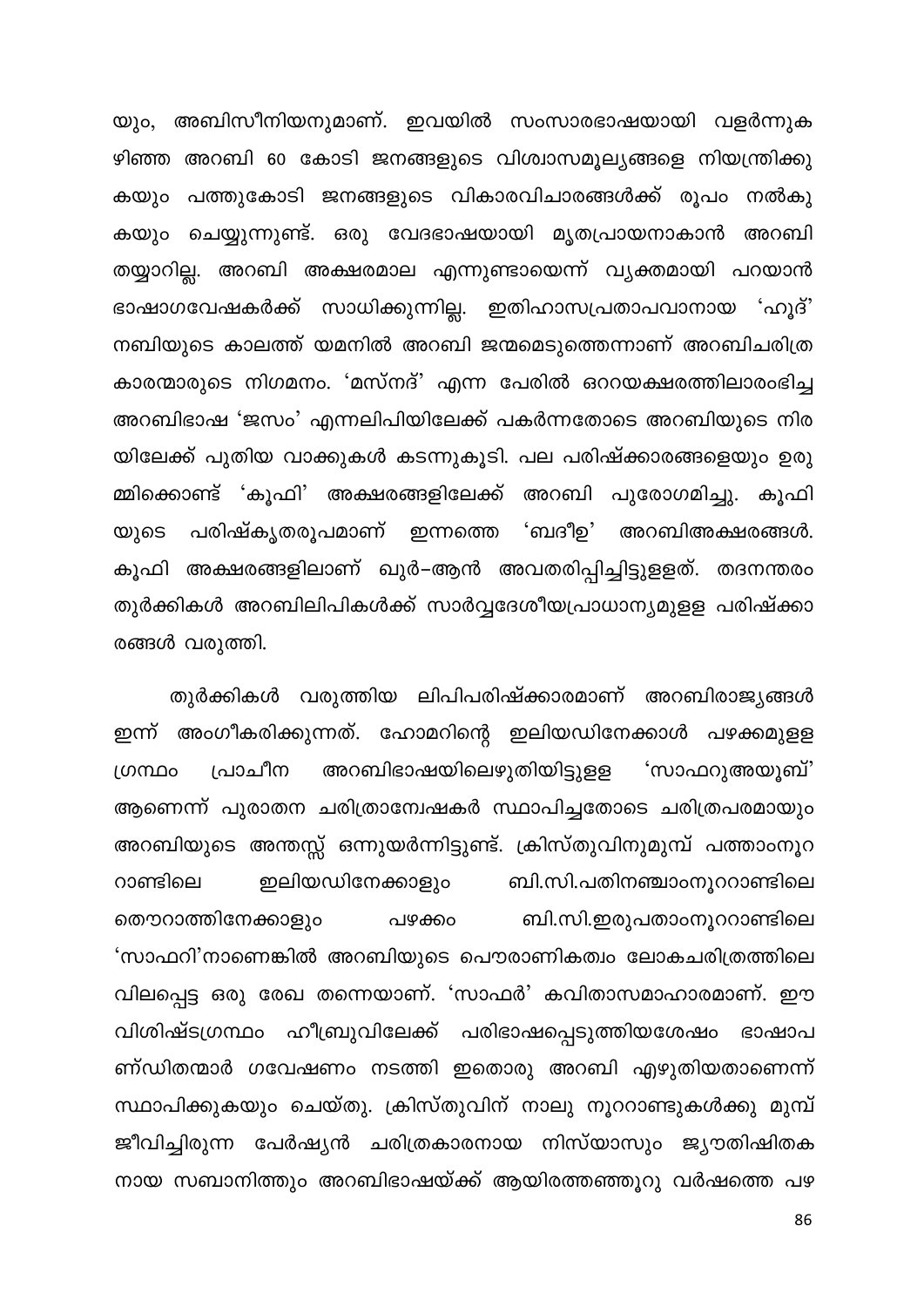ക്കമുണ്ടെന്ന് സൂചിപ്പിച്ചിട്ടുണ്ട്. ആ നിലയിൽ പരിശോധിക്കുമ്പോൾ നാലാ യിരം വർഷത്തെ പഴക്കം അറബിഭാഷയ്ക്കുണ്ടാകണം. ചരിത്രത്തിന്റെ പിതാവായ ഹിറോഡോട്ടസ് പുരാതന സെമിററിക് മഹാപുരുഷന്മാരുടെ കഥകളാണ് തന്റെ വിശിഷ്ടഗ്രന്ഥത്തിൽ പറഞ്ഞിട്ടുളളത്. പ്രസ്തുത ഗ്രന്ഥ വിവരണം പ്രാചീന അറേബ്യരുടെ സ്വഭാവത്തെയും സംസ്ക്കാരത്തെയും വെളിപ്പെടുത്തുന്നു.

സാഹിത്യത്തിന്റെ വിവിധ ശാഖകളിലുണ്ടായ വളർച്ച അറബിഭാഷ യുടെ പുരോഗതി തിട്ടപ്പെടുത്തി. ഏഴാം നൂററാണ്ടോടുകൂടി അറബികള ല്ലാത്ത പല ഗ്രന്ഥകാരന്മാരും അറബിസാഹിത്യനായകന്മാരായി. മൊറോ ക്കോ, ടിപ്പോളി, അൽജീരിയ,. ടുണീഷ്യ, സുഡാൻ, ലബനോൻ, പേർഷ്യ, ഇറാക്ക്, സിറിയ എന്നീ രാജ്യങ്ങളിലെ അറബികളല്ലാത്ത പലരും ശാസ്ത്ര സാഹിത്യാദികളിൽ തങ്ങളുടെ മേധാശക്തി പുലർത്തിപ്പോന്നു. കാവൃസര ണിയിൽ പ്രതാപവാന്മാരായ ബശ്ശാം, അബൂനവാസ്, അബുൽഅതാഹിയ, ആദുഖാമ, ഇബ്നുറുമി എന്നിവർ അറബികളല്ലാത്ത അറബിഭാഷാമഹാക വികളാണ്. അറബിഭാഷാ സാഹിത്യത്തിന് രൂപഭദ്രത വരുത്തിയ വൈകരന നായ സീസവൈഹി എന്ന പേർഷ്യക്കാരൻ മലയാളഭാഷയ്ക്ക് ഗുണ്ടർട്ട് ചെയ്ത സേവനമാണ് അറബിക്ക് ചെയ്തത്. കാവൃസരണിയിൽ ചൈത ന്യാത്മകമായ നല്ലൊരു ഗദ്യസാഹിത്യശാഖ തുറന്ന ജാഫിളും ഇബിനുമുഖ ഫതും അറബികളായിരുന്നില്ല. അറബിദേശീയരല്ലാത്ത ഭാവനാശാലികളെ ആകർഷിച്ചത് ഇസ്ലാം മതപ്രചരണമാണ്. പ്രവാചകനുമുമ്പ് അറബിഭാഷ യിൽ സാഹിത്യഖടനനരിയ അറബികളല്ലാത്തവരെ കണ്ടുപിടിക്കാൻ ഭാഷാ ചരിത്രകാരന്മാർക്ക് കഴിയുന്നില്ല. പക്ഷെ പ്രവാചകനുശേഷം അറബിസാ ഹിത്യത്തിന്റെ ആധിപത്യം അറബികളല്ലാത്തവർ കീഴടക്കി. അയൽരാജ്യ വാസികളുടെ വേഴ്ച കാരണം അറബിഭാഷയിലെ പദസമ്പത്ത് വർദ്ധിച്ചു, ചെറിയ കൈത്തോടുകൾ പോലെ അയൽദേശഭാഷകൾ അറബിയിൽ ഒന്നിച്ചുചേർന്നു. മദ്ധ്യപൌരസ്ത്യദേശത്തെ എട്ടുഭാഷകൾ ഒരുനൂററാണ്ടു കൊണ്ട് അറബിഭാഷയുടെ വളർത്തുപുത്രികളായി. നാല്പതുലക്ഷം ജന ങ്ങൾ സംസാരിച്ചിരുന്ന അറബിഭാഷ 15 രാജ്യങ്ങളിലെ 10 കോടി ജനങ്ങൾ സംസാരിക്കുന്ന ഭാഷയായി വളർന്നു. അറബിയുമായി 60 കോടി ജനങ്ങൾ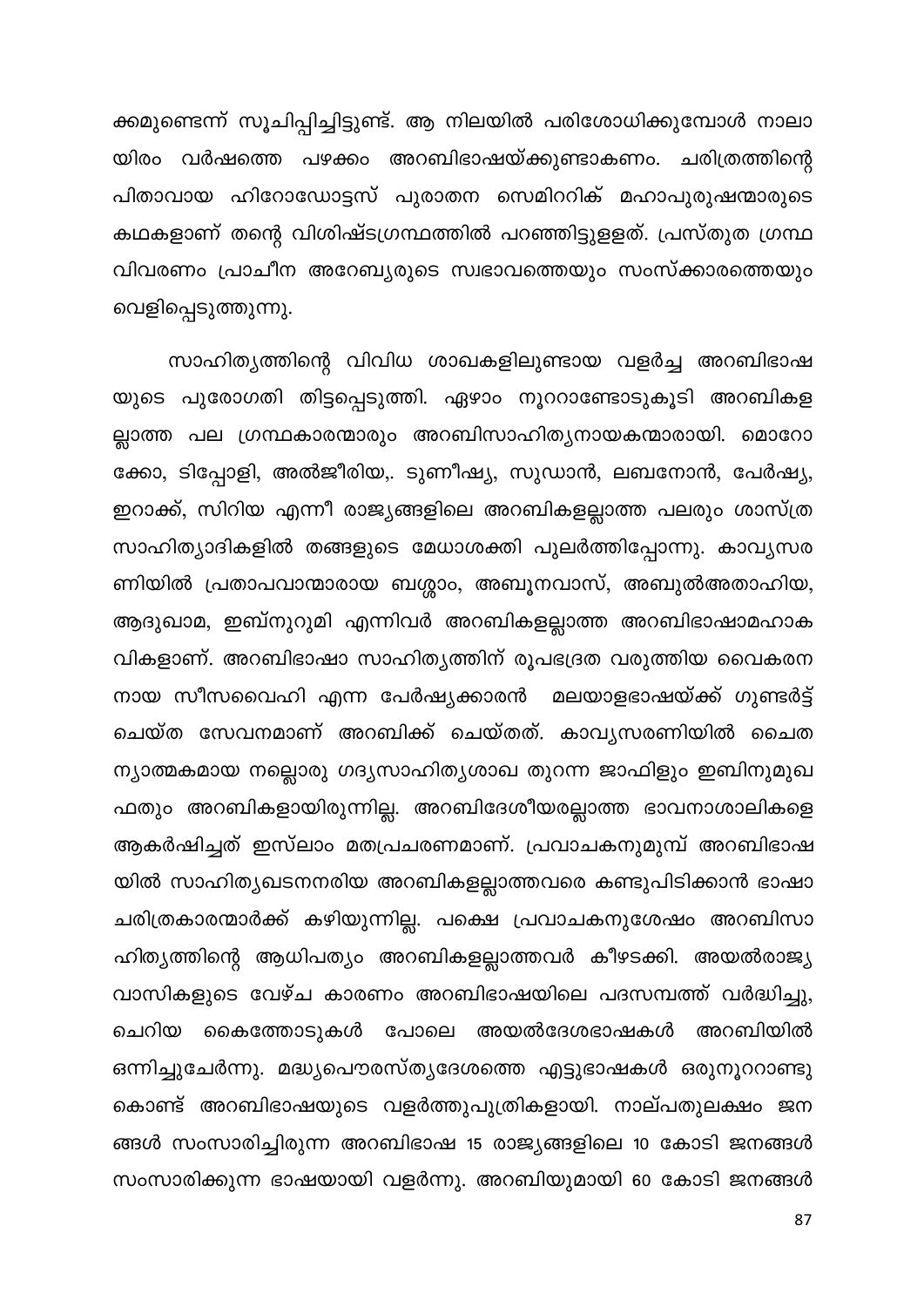അവരുടെ പ്രാർത്ഥനയിലൂടെ ദിവസേന ബന്ധം പുലർത്തുകയും ചെയ്യു **m**).

സ്പെയിൻ കേന്ദ്രമാക്കി അറബികൾ ആരംഭിച്ച വിജ്ഞാനപ്രചരണം അറബികളല്ലാത്ത വിദ്യാർത്ഥികളെ ആകർഷിച്ചു. 8 മുതൽ 11 നൂററാണ്ടു വരെ യൂറോപ്പിന്റെ ശ്രദ്ധാകേന്ദ്രം സ്പെയിനായിരുന്നു. ഗ്രീക്ക് ഇതിഹാസ ങ്ങൾ അറബിയിലേക്ക് പരിഭാഷപ്പെടുത്താനും സാംസ്ക്കാരിക മൂല്യമുളള വിവിധ ഭാഷകൾ പഠിക്കാനും പ്രത്യേകവിഭാഗം സ്പെയിൻ സർവ്വകലാ ശാല ഏർപ്പെടുത്തി. ഒമ്പതാം നൂററാണ്ടിനുശേഷം യൂറോപ്പിനുണ്ടായ മികച്ച സ്വാധീനം പുരോഗതിയിൽ അറബി ചെലുത്തി. വിപുലമായ ഉൾക്കൊള്ളുന്ന ആശയങ്ങൾ ചെറിയ പദങ്ങളിൽ അർത്ഥം ഒതുക്കി നിർത്താൻ അറബിഭാഷയ്ക്കു കഴിയുന്നു. ക്രിയാരൂപത്തിന് നാമം, വചനം, ലിംഗം എന്നീ അർത്ഥങ്ങൾ സ്ഫുരിക്കുവാൻ കഴിയുന്നതുപോലെ ഒററവാ ക്കുകൊണ്ടു വിഭക്തിപ്രയോഗങ്ങളും പ്രകടിപ്പിക്കുവാൻ കഴിയും. ഒരു വാക്കിന് ഏററവും ചുരുങ്ങിയത് സന്ദർഭമനുസരിച്ച് നാല്പത് അർത്ഥങ്ങ ളുണ്ട്. പര്യായമാണെങ്കിൽ ഇരുനൂറുവരെയും കാണും. ലാററിൻ, ഗ്രീക്ക് പദങ്ങളുടെ മൂലാർത്ഥം കണ്ടുപിടിക്കാൻ അറബിയിൽ പ്രത്യേക ഭാഷാപദ സംജ്ഞകളുണ്ട്. വിവിധ ഭാഷകളിൽനിന്ന് കുടിയേറിപ്പാർത്ത പദങ്ങൾ അറബിയെ അലങ്കരിച്ചിട്ടുണ്ടെങ്കിലും സ്വന്തം കാലിൽ നില്ക്കുന്നവയാണ് ഭൂരിപക്ഷവും. സെമിററിക് ഭാഷകളിലേക്ക് പ്രവേശിക്കാനുളള കവാട മായും അറബിഭാഷ ഗവേഷകർക്ക് ഉപയോഗപ്പെടുന്നു. ഭാഷാശാസ്ത്രസം ബന്ധമായ ആയിരത്തിലേറെ ഗ്രന്ഥങ്ങൾ അറബിയിൽ ഉണ്ടെന്നു പറ ഞ്ഞാൽ അറബിഭാഷയുടെ വൈപുല്യം ഗ്രഹിക്കാം. ഇത്രയധികം പര്യായ ങ്ങൾ പ്രശസ്തിയാർജ്ജിച്ച ഭാഷകളിൽ കാണുകയില്ല. ഒട്ടകത്തിന് 255, ചന്ദ്രന് 173, വെളളത്തിന് 170, പൊക്കം കുറഞ്ഞവന് 160, ഉയരമുളലവന് 91, സിംഹത്തിന് 350, മഴയ്ക്ക് 61, മേഘത്തിന് 54, സൂര്യന് 43, ഇരുട്ടിന് 52, ആകാശത്തിന് 21, വർഷത്തിന് 24, മനുഷ്യന് 33, മൃഗത്തിന് 291 ഇങ്ങിനെ നീണ്ടുപോകുന്ന പര്യായപത്രങ്ങളാണുളളത്. നിറം, വാസന, അളവ് എനി നവയെ തരം തിരിച്ചുകാണിക്കുന്ന 700 വാക്കുകളുണ്ട്. ശാസ്ത്രഗ്രന്ഥങ്ങ ളുടെ പട്ടിക ഓരോ ഇനത്തിലും നീണ്ടതാണ്.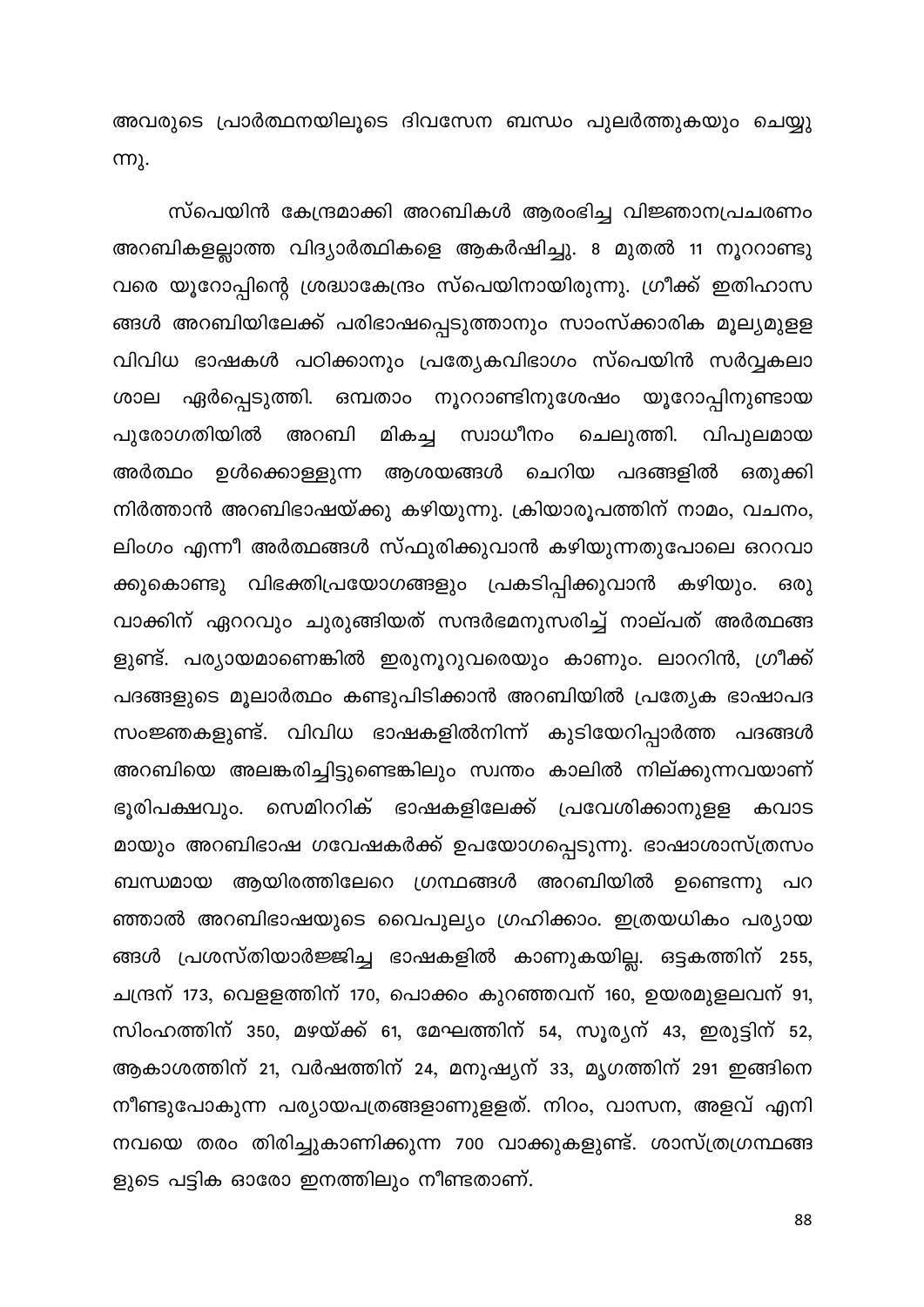''സീറോ''(പൂജ്യം)വിനെപ്പററി മൂന്നു വാല്യങ്ങളുളള ഒരു ഗ്രന്ഥമാ ണുളളത്. ഗണിതശാസ്ത്രത്തിന്റെ പ്രാരംഭം സീറോവിൽ നിന്നും ആരംഭി ക്കുന്നതുകൊണ്ട് അറബിശാസ്ത്രജ്ഞന്മാർ അടിസ്ഥാനപ്രമാണത്തിന് കൂടുതൽ പ്രാധാന്യം നൽകുന്ന ജീവശാസ്ത്രശാഖ മറെറാരു ഭാഷയിലും ഇത്ര അഭിവൃദ്ധിപ്പെട്ടിട്ടില്ല. പത്താം നൂററാണ്ടിന് മുമ്പു തന്നെ നബിയെപ്പ ററി 2000 ജീവചരിത്രങ്ങൾ സംഭരിച്ചാൽ അഞ്ചുലക്ഷം പ്രമാണികരെപ്പററി അറിയാൻ കഴിയുമത്രെ! പ്രസിദ്ധ പണ്ഡിതനും നബിയുടെ ജീവചരിത്രകാ രനുമായ ഇമാംബുഖാരി പതിനാറുവർഷക്കാലം ഗവേഷണം നടത്തി നബി യെപ്പററി 6 ലക്ഷം സംഭവങ്ങൾ ശേഖരിച്ചു. അറബിയിൽ ലോകചരിത്രം പ്രമാണികരായ 76 പേരെഴുതിയിട്ടുണ്ട്. അതിൽ ഇബ്നുഖൽദൂനിന്റെയും അൽമുഖ് രീസിന്റെയും 94 വാല്യങ്ങൾ പാരീസിൽ ലൈബ്രറിയിൽ സൂക്ഷി ച്ചിട്ടുണ്ട്. ലോകചരിത്രഗ്രന്ഥങ്ങൾ ആകെ 568 വാല്യമുളള അറ ബിഭാഷയിൽ പതിനഞ്ചാം നൂററാണ്ടിനുമുമ്പെ എഴുതിക്കഴിഞ്ഞു.

അതുപോലെ ജീവചരിത്രശാഖയിൽ ഖിബ്ത്തി, ബുഖാരി, തുടങ്ങിയ വരുടെ ആയിരത്തിൽപരം ഗ്രന്ഥങ്ങൾ ലണ്ടൻ മ്യൂസിയത്തിലും ലേഡ നിലും ബർലിനിലും കൈറോവിലും സൂക്ഷിക്കപ്പെടുന്നുണ്ട്. ഭാഷാസാഹി കെമൻട് ഹുവർട്ടിന്റെ അഭിപ്രായപ്രകാരം നാനൂറിലധികം ത്യചരിത്രം കണ്ടുകിട്ടിക്കഴിഞ്ഞിട്ടുണ്ട്. അറബിസാഹിത്യത്തിന്റെ ഇന്നും വളർച്ച നിർവിഘ്നം തുടരുകയാണ്. അറബിഭാഷയിൽ അത്യാധുനിക സാഹിത്യ സങ്കേതങ്ങൾപോലും പരീക്ഷിക്കപ്പെടുന്നു. കാലിഫോർണിയാ സർവകലാ പ്രൊ: സെഗൽ അടുത്തകാലത്ത് അറബിസാഹിത്യത്തെ ശാലയിലെ പ്പററി ചെയ്ത പ്രസംഗത്തിൽ ആവേശപൂർവ്വം ഒരു കാര്യം ഓർമ്മിപ്പിച്ചതെ ങ്ങിനെയാണ്. അറബിരാഷ്ട്രങ്ങൾ എങ്ങിനെ മാററങ്ങൾക്ക് വിധേയമാ യാലും ലോകസംസ്ക്കാരത്തിന്റെ ഈററില്ലമായ അറബിസംസ്ക്കാരത്തെ അവർക്ക് മാപ്പ് നൽകില്ല. വിസ്മരിച്ചാൽ ചരിത്രം എത്ര ഉജ്വലമായ സാംസ്ക്കാരികാവേശം!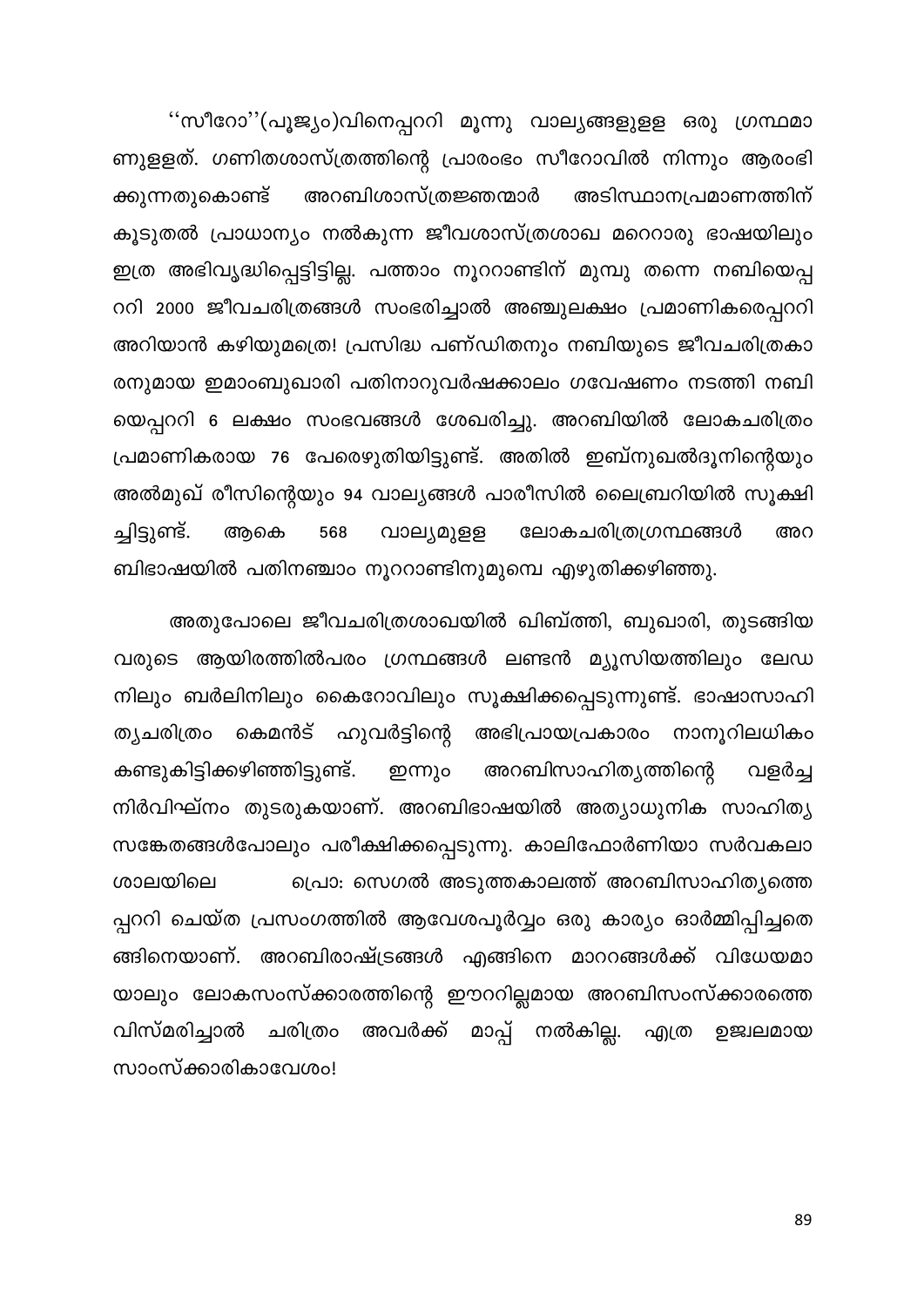## കേരളത്തിലെ മുസ്ലിം പത്രങ്ങൾ

സമൂഹത്തിന്റെ മുന്നോട്ടുളള ഗതിക്കു വീക്ഷണവിശേഷങ്ങളും ആരോഗ്യവത്തായ നിർദ്ദേശങ്ങളും സമർപ്പിക്കുന്നതിൽ പത്രങ്ങൾ പങ്ക് അത്ര ചെറുതല്ല. പത്രപ്രവർത്തനം ഹൃദ്യമായ ഒരു തൊഴിലായി അംഗീക രിച്ച മികച്ച ബുദ്ധിശാലികളാണ് സാമൂഹിക മാററത്തിന്നു അർഹമായ സ്ഥാനം ഈ രംഗത്ത് നേടിക്കൊടുത്തത്. കേരളത്തിൽ പത്രപ്രവർത്തനരം ഗത്തേക്ക് ആദ്യമായി കടന്നുവന്ന ''വിജ്ഞാനനിക്ഷേപ''മാണെങ്കിൽ നമ്മുടെ പത്രപ്രവർത്തനചരിത്രത്തിന്നു 130 വർഷത്തെ പഴക്കം കാണും. 1840 ലാണ് കോട്ടയം സി.എം.എസ്സ് പ്രസ്സിൽനിന്ന് വിജ്ഞാനനിക്ഷേപം പ്രസിദ്ധീകരിച്ചതെന്ന് കാണുന്നു. വാർത്തകളുടെ പ്രചാരത്തേക്കാൾ പ്രൌഢലേഖനങ്ങളുടെ മുദ്രണവും പ്രചരണവുമാണ് അന്നു് സ്വീകരിച്ച പത്രനയം. വിജ്ഞാനനിക്ഷേപത്തിന്റെ പിന്നാലെ 1864–ൽ കൊച്ചി യിൽനിന്നു ''വെസ്റ്റേൺസ്റ്റാർ'' എന്ന ഇംഗ്ലീഷ് പത്രവും അതിന്റെ മലയാള പതിപ്പെന്നോണം 'പശ്ചിമതാരക'യും പുറത്തുവന്നു. 'പശ്ചിമതാരക–കേരള പതാക' എന്ന പേരിലറിയപ്പെട്ടിരുന്നു. വലിയ വ്യവസായകേന്ദ്രമായിരുന്ന കൊച്ചിയിലെ 'പശ്ചിമതാരക'യിലെഴുതിയിരുന്നവർ അക്കാലത്തെ ഉയർന്ന ഭരണാധികാരികളും സാഹിത്യകാരന്മാരുമായിരുന്നു. അക്കാലത്തുതന്നെ കേരള മുസ്ലീംകളിൽ ചിലർ ഈ രംഗത്തു അല്പാല്പം കൌതുകം കാണി ച്ചിരുന്നില്ലേയെന്നു സംശയിക്കേണ്ടിയിരിക്കുന്നു. വെസ്റ്റേൺ സ്റ്റാറിൽ ആവ ലാതികൾ എഴുതിയവരിൽ ഒരു കൊച്ചോ നൈനായുടെയും ആദംആലായി യുടെയും പേരുകൾ കൊച്ചിസർക്കാരിന്റെ പുരാരേഖകളിൽ പരതിനോക്കി യപ്പോൾ ഈ ലേഖകൻ കാണുകയുണ്ടായി. പത്രങ്ങളിൽ വരുന്ന ആക്ഷേ പങ്ങൾ സർക്കാരിന്റെ ശ്രദ്ധയിൽ അക്കാലത്തും പെട്ടിരുന്നതായി കാണു ന്നു. ആക്ഷേപകരുടെ ''സങ്കടനിവൃത്തിയും'' കണ്ടിരുന്നു. പക്ഷെ മുസ്ലീം സമുദായത്തിൽനിന്ന് വൃത്താന്തപത്രപ്രവർത്തനരംഗത്തേക്ക് ആദ്യമാ യാരാണ് വന്നതെന്ന കാര്യം ഇനിയും ഗവേഷണം കാത്തുകിടക്കുന്ന ഒരു മേഖലയാണ്.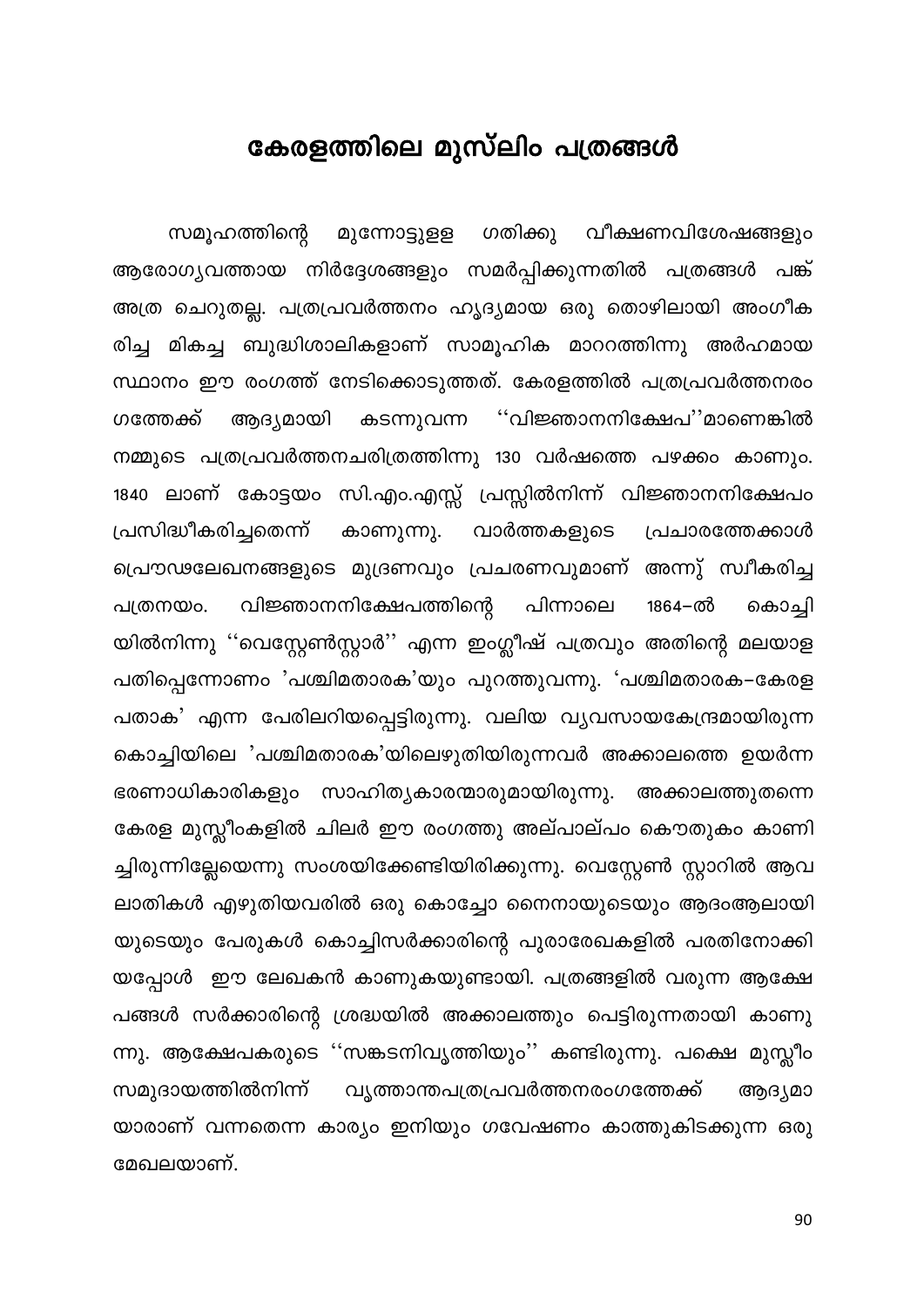മലയാളത്തിൽ 'ഫതുവകൾ' ചില ഖാസിമാർ അറബി പളളി കൾതോറും വിതരണം ചെയ്തിരുന്ന പാരമ്പര്യം പതിനാറാം നൂററാണ്ടിലും പാലിച്ചിരുന്നതായി വിദേശികൾ പിടിച്ചെടുക്കപ്പെട്ട പുരാരേഖകൾ വെളി പ്പെടുത്തുന്നു. ഫത്വായും ജിഹാദ് അറിയിപ്പും പത്രപ്രവർത്തനത്തിൽ പെടാത്തതുകൊണ്ടു തൽക്കാലം അതവഗണിക്കാം. എന്നാലും മതവി ജ്ഞാനപ്രചരണത്തിന്റെ വ്യഗ്രതയാണ് കേരളത്തിലെ പത്രപ്രവർത്തനചരി ത്രത്തിലെ പ്രഥമാദ്ധ്യായത്തിൽ കാണുന്നത്. 1876ൽ സത്യനാദം പത്രം ക്രൈസ്തവമിഷ്യനറിപ്രവർത്തനത്തിന് ഉത്തേജനം നൽകിയത്, അന്നത്തെ മുസ്ലീം സാമൂഹ്യപ്രവർത്തകരെ ആകർഷിച്ചുവെന്നത് നിഷേധിക്കാവുന്നത 1881ൽ കൊച്ചിയിൽനിന്ന് കേരളമിത്രവും 1884ൽ കോഴിക്കോട്നിന്ന് <u>싒</u>. കേരളപത്രികയും പുറപ്പെട്ടപ്പോൾ ''മലബാർ'' എന്ന പേരിൽ മലബാ റിൽനിന്ന് ഒരു മുസ്ലീംപത്രം പ്രസിദ്ധീകരിച്ചിരുന്നതായി കാണുന്നു. മലബാ രിയുടെ പഴയ ലക്കങ്ങളിൽ ഈ നൂററാണ്ടിന്റെ ആദ്യത്തേതാണ് കാണാൻ കഴിഞ്ഞത്. ഒരു പക്ഷെ പ്രഥമലക്കത്തോടെ ആദ്യത്തെ ''മലബാരി''മരണമ ടഞ്ഞതാകാം. ഏതായാലും മുസ്ലീം പത്രപ്രവർത്തന ചരിത്രത്തിന്റെ പ്രഥമാ കഴിഞ്ഞ നൂററാണ്ടിൽതന്നെ തുന്നിച്ചേർക്കാം. 1899–ൽ തമിഴ് ദ്ധ്യാതാ പണ്ഡിതൻ എന്നറിയപ്പെട്ടിരുന്ന 'കാക്കാ' എന്ന 'കാതൃസ്സാഹാജ ബാപ്പു സാഹെബ്' 'സത്യപ്രകാശം' എന്ന പേരിൽ ഒരു പത്രം കൊച്ചിയിൽനിന്ന് പ്രസിദ്ധീകരിച്ചിരുന്നതായി കാണുന്നു. കൊച്ചിക്കാരനായ കാക്കാസാ ഹെബ് തമിഴും ഗുജറാത്തിയും വശമാക്കിയ പണ്ഡിതനായിരുന്നു. സത്യ പ്രകാശത്തിന്റെ മുഖമുദ്രയിൽ ഒരു തെങ്ങും ചന്ദ്രക്കലയും കാണുന്നുണ്ട്. നബിവചനവും. ആദ്യത്തെ മുസ്ലീം പത്രം ഏതെന്നു കണ്ടുപിടിക്കാനുള്ള യത്നം ഇപ്പോഴും പഴയ നിഗമനത്തിലാണ് എത്തിയിട്ടുളളത്. പത്രങ്ങൾ തുടങ്ങുകയും മുടങ്ങുകയും ചെയ്യുന്ന പാരമ്പര്യം മുറുകെ പിടിക്കുന്ന തിൽ നമ്മുടെ മുൻഗാമികൾ നമ്മെപോലെതന്നെ അത്ര മോശക്കാരായിരു ന്നില്ല. ഒരുവയസ്സിനു മുമ്പെ വിടവാങ്ങിയ സത്യപ്രകാശത്തിന്റെ പിന്നാലെ പത്രശിശുക്കൾ നിരങ്ങിനീങ്ങിനിവർന്നുനിൽക്കാൻ എത്രയെത്ര ഒന്നു ശ്രമിച്ചുവെന്ന ചരിത്രം പരിശോധിച്ചാലറിയാം. പത്രം വഴി വാർത്തയറിയാ നുള്ള ദാഹം കൂടുതൽ വളർന്നുവന്നത് ഒന്നാം ലോകമഹായുദ്ധത്തോടെ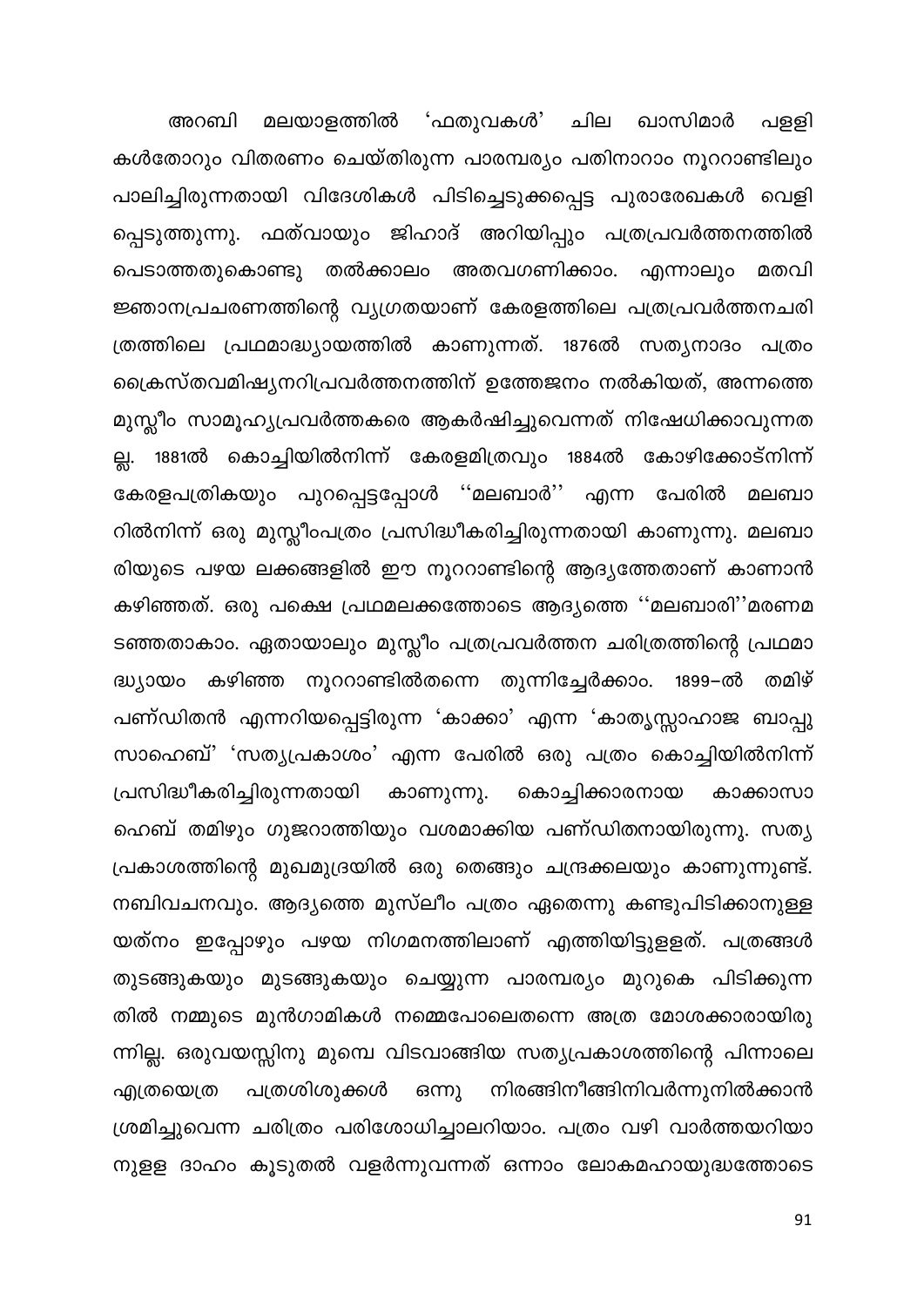ഭൂലോകസംഭവങ്ങളുടെ വാർത്തയറിയാനുളള യാണ്. ്∙അക്ഷരാ ഭ്യാസി''കളുടെ തിടുക്കം ഈ രംഗത്തു മാററങ്ങൾ വരുത്തി. ഇംഗ്ലീഷ് ഭാഷക്കെതിരായി നീങ്ങിയ പ്രചരണവും നല്ല മലയാളത്തിന്നെതിരായി നടന്ന പാതിരാ പ്രസംഗങ്ങളും എത്ര ഉണ്ടായിട്ടും പത്രം വായിച്ചു 'വഴിതെ ററാൻ' തന്നെ ചില സാഹസികർ മുസ്ലീം സമുദായത്തിൽ തല ഉയർത്തി. തിരുവനന്തപുരം, ഇടവ, വക്കം, ആലപ്പുഴ, തലശ്ശേരി, കോഴിക്കോട്, കൊടു ങ്ങല്ലൂർ എന്നിവിടങ്ങളിൽ ഒന്നാംലോകമഹായുദ്ധത്തിന്നുമുമ്പേ പത്രപാരാ പടർന്നുകയറി. മുസ്ലീം യണക്കമ്പം സമുദായത്തിൽ മുസ്തഫാക മാൽപാഷയുടെ ഭരണപരിഷ്ക്കാരം, സോവ്യററ് റഷ്യയുടെ സോഷ്യലി സ്ററുഭരണരൂപീകരണം, ഖിലാഫത്തുപ്രക്ഷോഭണം, ദേശീയ സമരം ഇവ ഉൽപതിഷ്ണുക്കളുടെയിടയിൽ മുസ്ലീം സമുദായത്തിലെ യെല്ലാം ആവേശം പകർന്നപ്പോൾ സാമൂഹ്യപരിഷ്ക്കർത്താവായ വക്കം അബ്ദുൾ ഖാദർ മൌലവിയുടെ 'സ്വദേശാഭിമാനി'യും പത്രങ്ങളായി രംഗത്തു വന്നു.ഈ ഘട്ടത്തിൽ കൊടുങ്ങല്ലൂരിൽ സീതിസാഹെബിന്റെ പിതാവിന്റെ നേതൃത്വത്തിൽ മുസ്സീം പ്രസിദ്ധീകരണങ്ങൾ പ്രചരിപ്പിക്കുന്നതിന്നു ഒരു സംഭവം ഉണ്ടായിരുന്നു. സയ്യിദ് സനാവുളളമക്തി തങ്ങളുടെ ആദ്യകാ ലത്തെ ലഘുലേഖകൾ, പദയാത്രയായി പ്രചരിപ്പിക്കാൻ യുവാക്കൾ വന്ന അക്കാലത്തു വക്കം അബ്ദുൾ ഖാദർ മൌലവിയുടെ മുസ്ലീം പത്രം മതപ ണ്ഡിതന്മാരുടെയും ബുദ്ധിജീവികളുടെയും ഒരാശാകേന്ദ്രമായിത്തീർന്നു. ഇസ്ലാമിക് മിഷനറി രംഗത്തു ഒരു കൊടുങ്കാററിനുതുല്യം ആഞ്ഞടിച്ച സയ്യിദ്സനാവുല്ലമുക്തി തങ്ങളുടെ 'ജനോപകാരിയും' മുസ്ലീം പത്രത്തറ വാട്ടിലെ പേരെടുത്ത ജിഹ്വയായിരുന്നു.

'മുസ്ലിം' തിരുവിതാംകൂറിന്റെ അതിർത്തികടന്നു എല്ലാ അഭ്യസ്തവി ദ്യരുടെയും കൈകളിലെത്തി. ആധുനിക വീക്ഷണം പ്രചരിപ്പിക്കുന്നതിലും മതപരമായ കാര്യങ്ങളിൽ ദൃഢാഭിപ്രായം ചെലുത്തുന്നതിലും മുസ്ലിം മാസിക നല്ല പാരമ്പര്യം സൃഷ്ടിച്ചു. മുസ്ലിം ബിരുദധാരികളായ എഴു ത്തുകാരുടെ പ്രാരംഭകളരിയായി മുസ്ലിം മാസിക പ്രചരിച്ചു. മുസ്ലിം മാസിക കൂടാതെ വക്കം മൌലവി സാഹേബ് ''അൽഇസ്ലാം'' 'ദീപിക' എന്നിങ്ങനെ ചില പത്രങ്ങൾ നടത്തി. അക്കാലത്തെ 'കേരളചിന്താമണി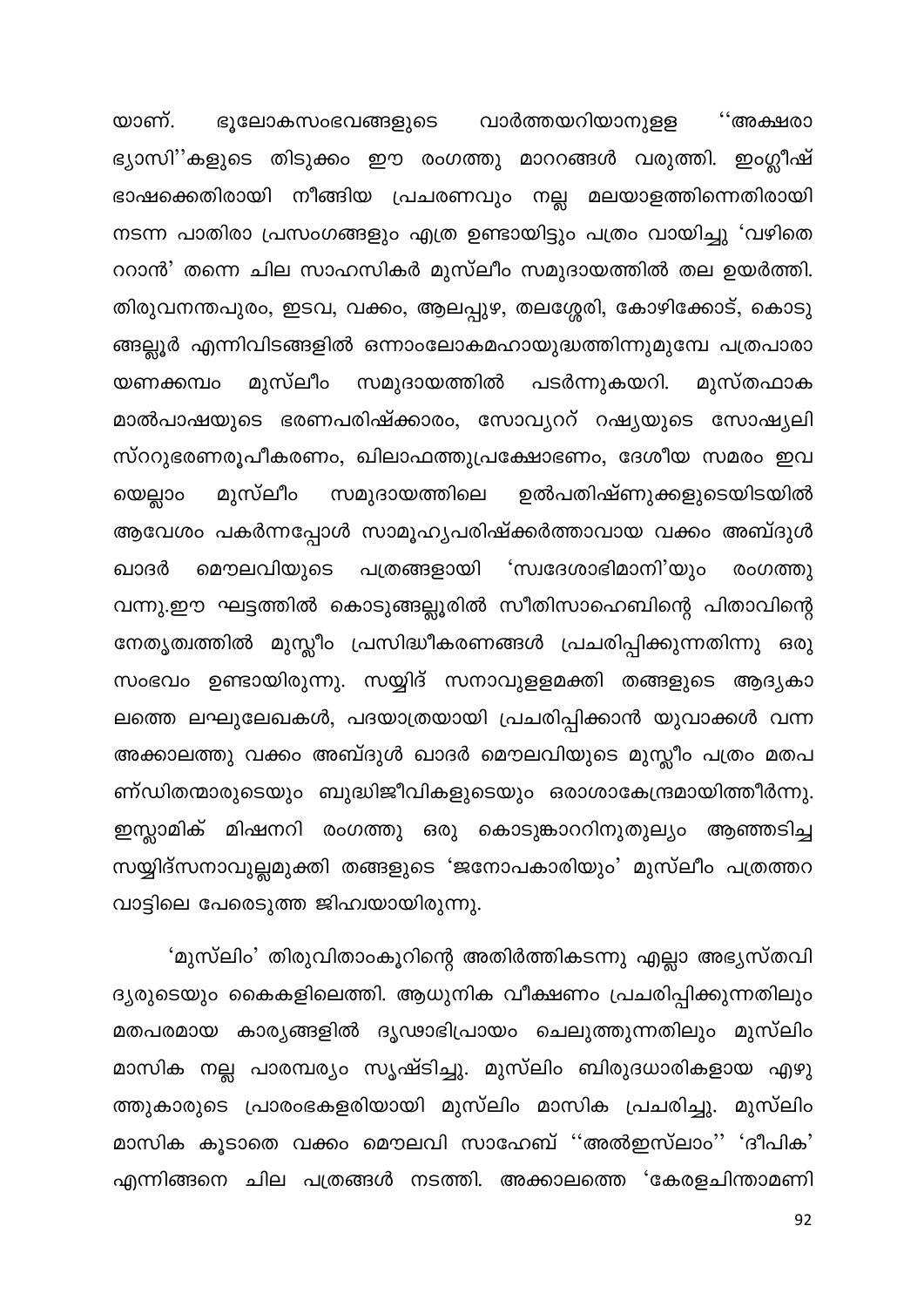യോടും' 'സുജനനന്ദിനി'യോടും കിട നിൽക്കാവുന്ന ലേഖനം മുസ്ലിം പത്രങ്ങളിലും പ്രസിദ്ധീകരിച്ചിരുന്നു. മുസ്ലിം അഭ്യസ്തവിദ്യരുടെ ചിന്താ ധാരയെ ആരോഗ്യകരമായ ചാലുകളിലേക്ക് തിരിച്ചുവിടാൻ പര്യാപ്തമായ ലേഖനങ്ങൾ പരിഭാഷപ്പെടുത്തിച്ചേർക്കുന്നതിൽ വക്കം അബ്ദുൾ ഖാദർ മൌലവി നിസ്തുലമായ സേവനമാണ് ചെയ്തത്. സാഹസികനായ ഒരു പോരാളിയുടെ ദൃഢപ്രതിജ്ഞയോടെ മുന്നോട്ടുനീങ്ങിയ മൌലാനാസാഹി ബിന്റെ നാമം പത്രപ്രവർത്തനചരിത്രത്തിൽ സ്ഥിരപ്രതിഷ്ഠനേടിയ നാഴിക ക്കല്ലാണ്.

മലബാർ ഭാഗത്തു കോഴിക്കോടും തിരൂരും പൊന്നാനിയും മുസ്ലിം പത്രപ്രവർത്തനത്തിൽ നാല്പതു വർഷങ്ങൾക്കുമുമ്പേ സ്ഥാനമലങ്കരിച്ചിട്ടു കോഴിക്കോട്ടെ മലബാരിയും, തിരൂരിലെ സലാഹുൽ ഇഖ്വാനും ണ്ട്. അക്കാലങ്ങളിലെ പത്രപ്രസിദ്ധീകരണങ്ങളാണ്. മുസ്ലിം പത്രപ്രവർത്തന ത്തിൽ ഊർജ്ജസ്വലമായ ഒരു കാൽവെപ്പു പിന്നീടാരംഭിക്കുന്നതു കൊച്ചി യിൽനിന്നാണ്. 'മലബാർ ഇസ്ലാം' മുസ്ലിം പത്രപ്രവർത്തനരംഗത്തു വരു ത്തിയ വ്യതിയാനം രേഖപ്പെടുത്താതെ ഒരു ചരിത്രവിദ്യാർത്ഥിക്കും മുന്നോ ട്ടുപോകാൻ സാധ്യമല്ല.

1910 നവമ്പർ മാസത്തിലാണ് അബുമുഹമ്മദിന്റെ ഉടമസ്ഥതയിൽ മല ബാർ ഇസ്ലാം കൊച്ചിയിൽനിന്നാരംഭിച്ചത്. 1913–ൽ സയ്യിദ്സനാവുല്ലമക്തി തങ്ങളുടെ ശിഷ്യനും പണ്ഡിതനും വൃവസായിയുമായിരുന്ന സി.വി.ഹൈ ദ്രോസ് സാഹേബ് 'മലബാർ ഇസ്ലാം' വാരിക ഒരു പ്രത്യേക വീക്ഷണ ത്തോടെ നടത്തിത്തുടങ്ങി. സമുദായത്തിന്റെ പൊതുപ്രശ്നങ്ങളിലും രാജ്യ കാര്യങ്ങളിലും സർക്കാരിനെ കടുത്ത ഭാഷയിൽ വിമർശിക്കുകയും ഖിലാ ഫത്തു പ്രസ്ഥാനത്തിന്നു വലിയ പ്രാധാന്യം നൽകുകയും ചെയ്തു. പഴയ കൊച്ചിയിലെ ആദ്യത്തെ മുസ്ലീം പത്രമായ മലബാർ ഇസ്ലാം 1925 വരെ നട ന്നു. ഒരു വ്യാഴവട്ടക്കാലത്തിലേറെ മലബാർ ഇസ്ലാം നടത്തിയതു ജനങ്ങ ളിൽ ഒരിളക്കം സൃഷ്ടിച്ചുകൊണ്ടാണ്. പ്രസിദ്ധീകരിക്കാൻ ഭയപ്പെട്ടിരുന്ന വാർത്തകൾ നിർഭയം പുറത്തുകൊണ്ടുവന്നിരുന്നതു അക്കാലത്തു മല ഇസ്ലാമാണ്. ബാർ യുദ്ധവാർത്തകൾ, ഖിലാഫത്തുവിവരങ്ങൾ,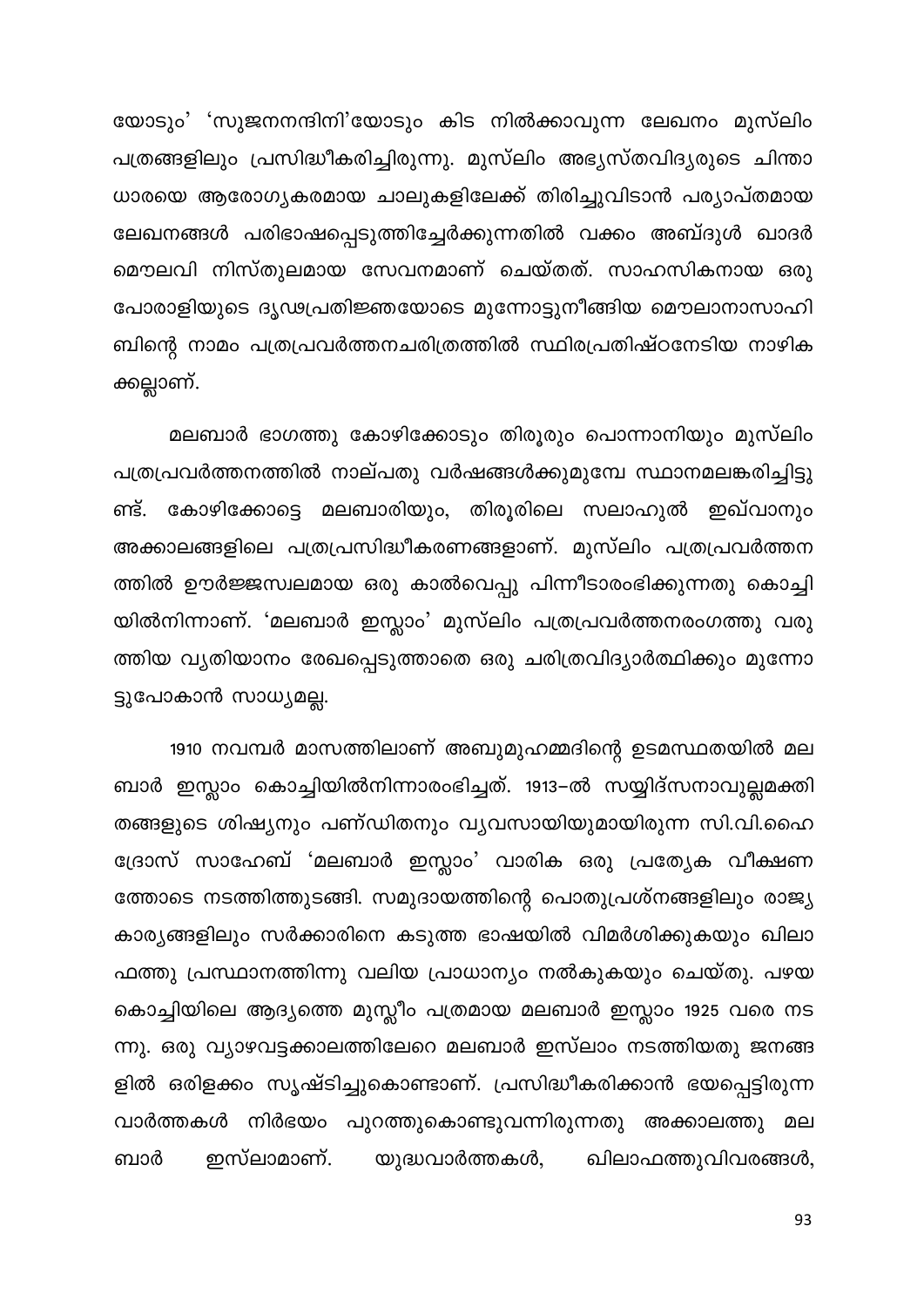ദേശീയസമരസംഭവങ്ങൾ ചൂടാറാതെ ഒന്നാം പേജിൽതന്നെ അടിച്ചിറക്കി യിരുന്ന മലബാർ ഇസ്ലാം ''കൊതിയോടെ'' വായിക്കാൻ ജനങ്ങൾ തടി ച്ചുകൂടാറുണ്ടായിരുന്നു. ഗാന്ധിജി, ജിന്നാ, ഷൌക്കത്തലി തുടങ്ങിയ പലരു ടെയും പല കത്തുകളും മലബാർ ഇസ്ലാം പത്രാധിപർക്കു വരാറുളളതു പൊതുജനതാല്പര്യം ജ:സി.വി.ഹൈദ്രോസ് സാഹെബ് പ്രസിദ്ധീകരിച്ചിരു ന്നു. 1921 ലെ കാർഷിക സമരത്തിന്റെ യഥാർത്ഥവാർത്തകൾ ചേർത്തിയ പതിപ്പുകളും മലബാർ ഇസ്ലാം ഇറക്കിയിരുന്നു. സതൃസന്ധമായ വാർത്ത കൾ രഹസ്യമായി സംഭരിക്കുന്നതിന്നു വിശ്വസ്തരായ ലേഖകന്മാർ മല ബാർ ഇസ്ലാമിനുണ്ടായിരുന്നതായി അതിന്റെ പഴയ ലക്കങ്ങൾ വ്യക്തമാ ക്കുന്നു. മായം ചേരാത്ത സ്വാഭിപ്രായം പുലർത്തിയ മലബാർ ഇസ്ലാമിനെ തിരായി സർക്കാർഭാഗത്തുനിന്നു പല നീക്കങ്ങളുണ്ടായെങ്കിലും പ്രഗത്ഭ നായ പത്രാധിപർ അതെല്ലാം അതിജീവിച്ചതായിക്കാണാം.

മലബാർ ഇസ്ലാമിന്റെ കാലഘട്ടത്തിൽ തന്നെ 'ഖിലാഫത്ത് പത്രിക' തുടങ്ങിയ മാസികകളും ഇറങ്ങിയിരുന്നു. പത്രപ്രവർത്തനത്തിലൂടെ മതപ്ര ചരണം വ്യാപകമായി നീക്കുന്നതിന്നു കേരളമൊട്ടുക്കും സഞ്ചരിച്ച അക്കാ ലത്തെ ഒരു വലിയ സാമൂഹ്യസേവകനായിരുന്ന 'ഇശാഅത്ത്' പത്രാധിപ അബ്ദുൾ ഖാദർ മൌലവിസാഹിബ് പത്രക്കെട്ടുകളുമായി രായിരുന്ന നാടൊട്ടുക്കും നടന്നുകയറിയ മൌലവിസാഹിബിനെപ്പററി അറിയാത്തവർ അക്കാലത്തു അധികംപേരും കാണുകയില്ല. തളരാത്ത മനസ്സുമായി മതപ്ര ചരണം പത്രത്തിലൂടെ നടത്തിയ 'ഇശാഅത്ത്' മൗലവി ത്യാഗവര്യനായിരു ന്നു. കേരളചന്ദ്രിക, മാർഗ്ഗദർശകൻ, മുഹത്തദീയ ദർപ്പണം ഇവയെല്ലാം ഒരുകാലത്തു മുസ്ലീം സാമാന്യജനങ്ങളുടെയിൽപ്പോലും വിജ്ഞാനപ്രചര ണത്തിനുളള മാദ്ധ്യമമായി നിലകൊണ്ട പത്രങ്ങളായിരുന്നു.

ഉറക്കെ ചിന്തിക്കുകയും മനസ്സിലൂറിയതെല്ലാം രാജ്യതാല്പര്യത്തെ മുൻനിർത്തി വെട്ടിതുറന്നു പറയുകയുംചെയ്ത മറെറാരു പത്രമായിരുന്നു മുഹമ്മദ്അബ്ദുറഹിമാൻ സാഹിബിന്റെ ''അൽ–അമീൻ''. ഇസ്ലാമിക സംസ്ക്കാരം മററു മതാനുയായികൾക്ക് അതിന്റെ സൗന്ദര്യവും ഉന്നതസ ത്തയും വിട്ടുകളയാതെ അൽ–അമീൻ പകർത്തിക്കൊടുത്തു. ഒരു നബിദി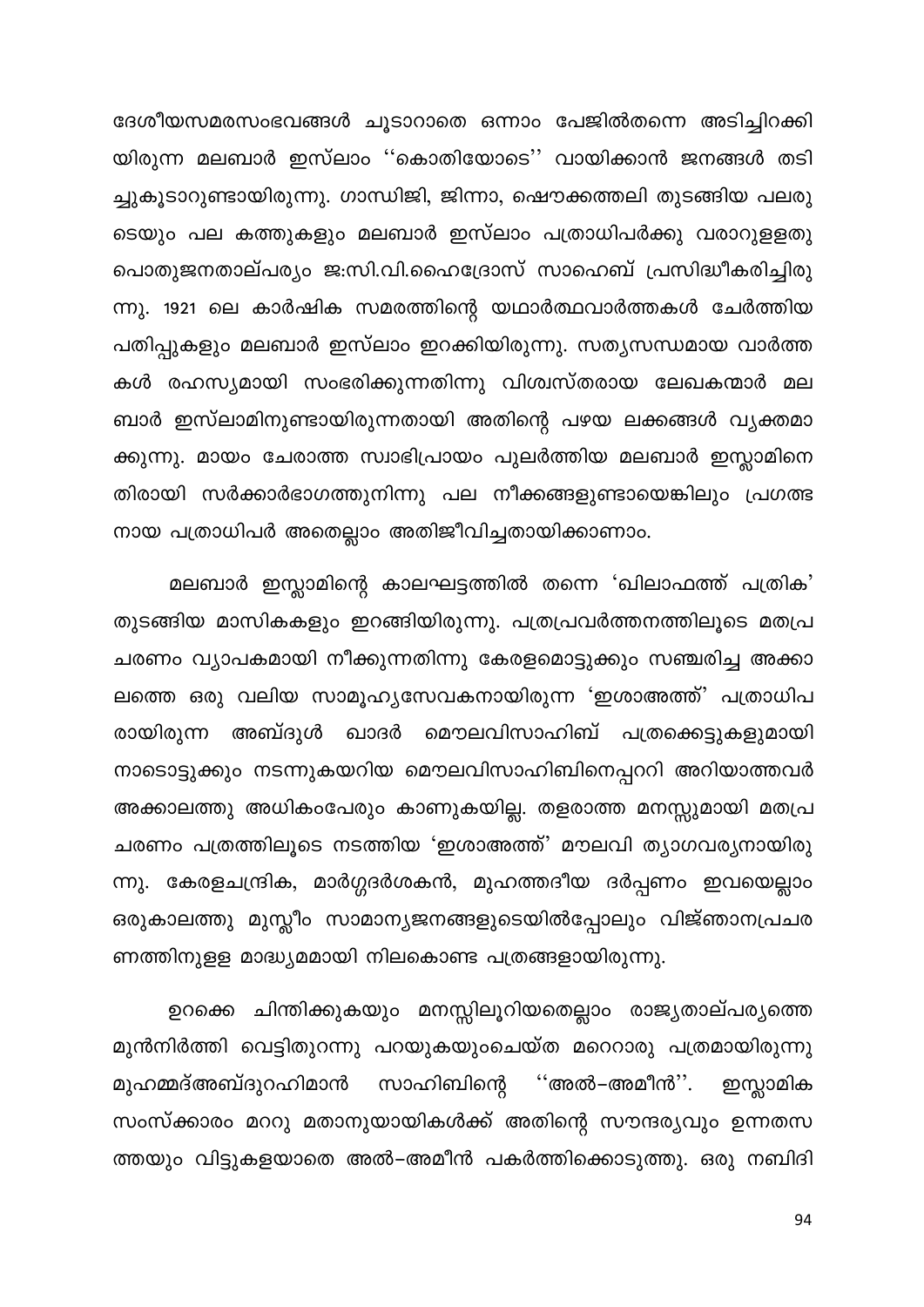നത്തിലാണു അൽ–അമീൻ പ്രഥമലക്കം പുറത്തുവന്നത്. സൈമൺകമ്മീ ഷൻ ഇന്ത്യയിൽവന്ന ഘട്ടത്തിലായതുകൊണ്ടു രൂക്ഷമായ എതിർപ്പോടെ അൽ–അമീൻ രംഗത്തുവന്നു. അനീതി എവിടെനിന്നായാലും പടപൊടുതു ന്നതിൽ ജന്മനാ കൗതുകം കുടികൊണ്ടിരുന്ന അബ്ദുറഹിമാൻ സാഹി ബിന്റെ പത്രഭാഷ പലപ്പോഴും പരുഷമായിരുന്നു. അന്നത്തെ ദേശീയവികാ രത്തിന്റെ നീറിപ്പുകയൽ അതിൽ ആദ്യന്തം അനുഭവപ്പെട്ടിരുന്നു. വലിയ രാഷ്ട്രീയ കാര്യങ്ങളോടൊപ്പം ചെറിയ കാര്യങ്ങളും അൽ–അമീൻ ശ്രദ്ധി ച്ചിരുന്നു. 1929–ൽ പ്രസിദ്ധീകരിച്ച ''ദ്വീപ് ക്ലർക്കിന്റെ കൈക്കൂലികാര്യം,'' എന്ന ആക്ഷേപം കലക്ടരുടെ ശ്രദ്ധയിൽ പെട്ട് ദ്വീപുകാരെ ദ്രോഹിക്കുന്ന ക്ലർക്ക ഡീസ്മസൽ വാങ്ങിയതു സ്മരണാർഹമാണ്. ''അധികം ഞെക്കി യാൽ ചേരയും കടിക്കും'' തുടങ്ങിയ മുഖപ്രസംഗങ്ങൾ ബ്രിട്ടീഷ് ഭരണ കർത്താക്കളെ വിറളിപിടിപ്പിച്ചു. സാമ്പത്തികവിഷമതകളും സർക്കാർഭീഷ ണികളും തുടരെതുടരെ ഉണ്ടായിട്ടും ഒരു ദിനപത്രമായി അൽ–അമീൻ കുറെകാലം നടന്നു. പക്ഷെ ഓർഡിനൻസ് പ്രകാരം പത്രം നിരോധിക്കു ജയിലിലാകുകയും ചെയ്തതോടെ അൽ–അമീൻ കയും പത്രാധിപർ നിന്നു. അൽ–അമീൻ ദേശീയപ്രക്ഷോഭണത്തിന്റെ ജിഹ്വയും പുതിയ തല മുറയുടെ ദീപനാളവുമായിരുന്നു. ഇന്നറിയപ്പെടുന്ന വളരെയേറെ പ്രശസ്ത രായ പത്രപ്രവർത്തകരും സാഹിത്യകാരന്മാരും അൽ–അമീനിൽക്കൂടി പരി ചയം നേടിയവരാണ്. ആ പേരിൽ ജനാബ് ഈ മൊയ്തുമൌലവിസാ ഹേബ് കുറെ കാലങ്ങൾക്കുശേഷം ഒരു പത്രം തുടങ്ങുകയായി.

മുസ്ലീം സമുദായത്തിന്റെ സാമൂഹ്യപുരോഗതിയും സാംസ്ക്കാരിക വളർച്ചയും ലക്ഷ്യമാക്കി മണപ്പാട്ടു കുഞ്ഞമ്മദു ഹാജി ഐക്യസംഘത്തി നുവേണ്ടി ''മുസ്ലീം ഐക്യം'' എന്നൊരു പത്രം നടത്തിയിരുന്നു. ഈ കാല ഘട്ടത്തോടനുബന്ധിച്ചുതന്നെ അൽ–ഇസ്ലാസ്, അൽ–ഇർഷാദ് നവലോകം എന്നീ പത്രങ്ങളും പുറത്തുവന്നു. നവലോകത്തിന്റെ പത്രാധി പർ കൊടുങ്ങല്ലൂരിലെ എൻ.ഏ.അബ്ദുൾ റഹിമാൻ സാഹിബായിരുന്നു. മലബാരി, ഹിദായത്ത്, സഹകാരി, പുഞ്ചിരി, മാപ്പിളറിവ്യൂ തുടങ്ങിയ പത്ര ങ്ങൾ കോഴിക്കോട്ടുനിന്നു പ്രസിദ്ധീകരിച്ചവയാണ്. മാപ്പിളറിവ്യൂ വളരെ കനപ്പെട്ട ലേഖനങ്ങളുൾക്കൊണ്ട പ്രസിദ്ധീകരണമായിരുന്നു. ഇതിലൂടെ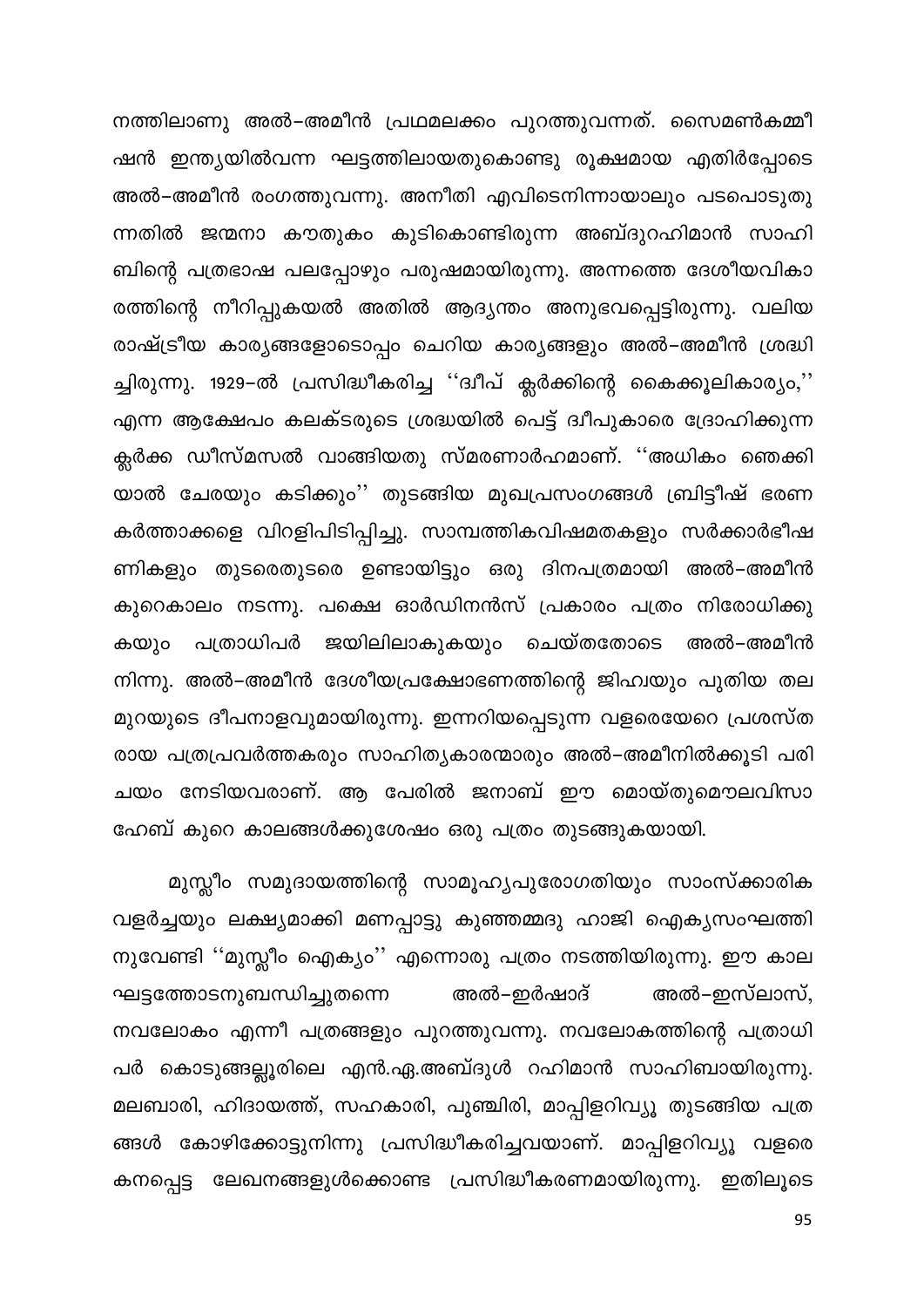യാണ് ഖാൻ ബഹദൂർ കെ. മുഹമ്മദ് സാഹിബിന്റെ ''ലണ്ടൻ കത്തുകൾ'' പ്രസിദ്ധീകൃതമായത്. ''മുസ്ലീം മഹിള'' എന്നൊരു പത്രം 40 വർഷ ങ്ങൾക്കുമുമ്പ് നടന്നിരുന്നെങ്കിലും തദനന്തരം ഈ രംഗത്തു മുസ്ലീം സ്ത്രീകളുടെ ശബ്ദമായി ശ്രീമതി ഉയർന്നതു ഹലിമാബീവിയുടെ ''മുസ്ലീം വനിത''യാണ്. ''ഭാരതചന്ദ്രിക''യും ജ: കെ.മുഹമ്മദ് മൗലവിയു ഹലീമാബീവിയുടെയും നേതൃത്വത്തിലാണു നടന്നിരുന്നത്. ടെയും ''മുസ്ലീം മിത്രം'' കൊല്ലത്തുനിന്നും ''മലയാളം'' കായങ്കുളത്തുനിന്നും ''അൽ–മനാർ'' തിരുവനന്തപുരത്തുനിന്നും ആ കാലഘട്ടങ്ങളിൽതന്നെ പ്രസിദ്ധീകരിച്ചിരുന്നു. മുജാഹിദ് (തലശ്ശേരി) അൽഹിലാൽ (തിരുവനന്തപു രം) മുഹമ്മദാലി (എറണാകുളം) കൊച്ചിൻമെയിൽ (എറണാകുളം) തുട ങ്ങിയവയെല്ലാം ഓരോ കാലഘട്ടത്തിലും മുസ്ലീം സമുദായത്തിന്റെ വികാരവിചാരങ്ങൾ പ്രചരിപ്പിക്കുന്ന ജിഹ്വകളായിരുന്നു.

''പൗരരകാഹളം'' (തൃശൂർ) അൽജിഹാദ് (കൊച്ചി) യുവകേരളം( കൊച്ചി) ചിന്തകൻ (കോഴിക്കോട്) യുവശക്തി (മലപ്പുറം) തുടങ്ങിയ നിര വധി പത്രങ്ങൾ പേരെടുത്തു പറയുകയാണെങ്കിൽ പ്രസിദ്ധീകരണം നിറു ത്തിയവയിൽ ഉൾപ്പെടുന്നു.

കായംകുളത്തുനിന്നു കുറെ വർഷങ്ങൾക്കുമുമ്പു ജ: പി. കെ. കു ഞ്ഞുവിന്റെ പത്രാധിപത്യത്തിൽ മലയാളരാജ്യം എന്നൊരു പത്രം പ്രസിദ്ധീ കരിച്ചിരുന്നു.

മൂന്നു വ്യാഴവട്ടക്കാലത്തിനുമുമ്പു തിരുവിതാംകൂറിൽ സാമൂഹ്യപരി ഷ്ക്കരണ പ്രസ്ഥാനത്തിന്റെ മുന്നണിപ്പോരാളിയായിരുന്ന മൗലവി മുഹമ്മ ദ്ഷാഫി 'സാരസൻ' എന്ന പേരിൽ ഒരു പത്രം വളരെ കാലം നടത്തി,. സമുദായത്തിലെ പല യുവാക്കളും സാരസനുമായി ബന്ധപ്പെട്ടു. സാര സന്റെ സമകാലീനനായി എറണാകുളത്തുനിന്നു പുറത്തുവന്ന 'മുഹമ്മ ദാലി' എന്ന പത്രത്തിന്റെ പത്രാധിപർ ജ: സി. കെ. ബാവയായിരുന്നു.

ദേശീയ പ്രക്ഷോഭം കൊടുമ്പിരിക്കൊണ്ടിരിക്കുന്ന ഘട്ടത്തിൽ നിയമ നൈനുദ്ദീൻസാഹിബിന്റെ ഭാഗഭാക്കായിരുന്ന ലംഘനപ്രസ്ഥാനത്തിൽ പത്രമായിരുന്നു 'ഉജ്ജീവനം'. വൈക്കം മുഹമ്മദുബഷീറിനെപ്പോലെയുളള 96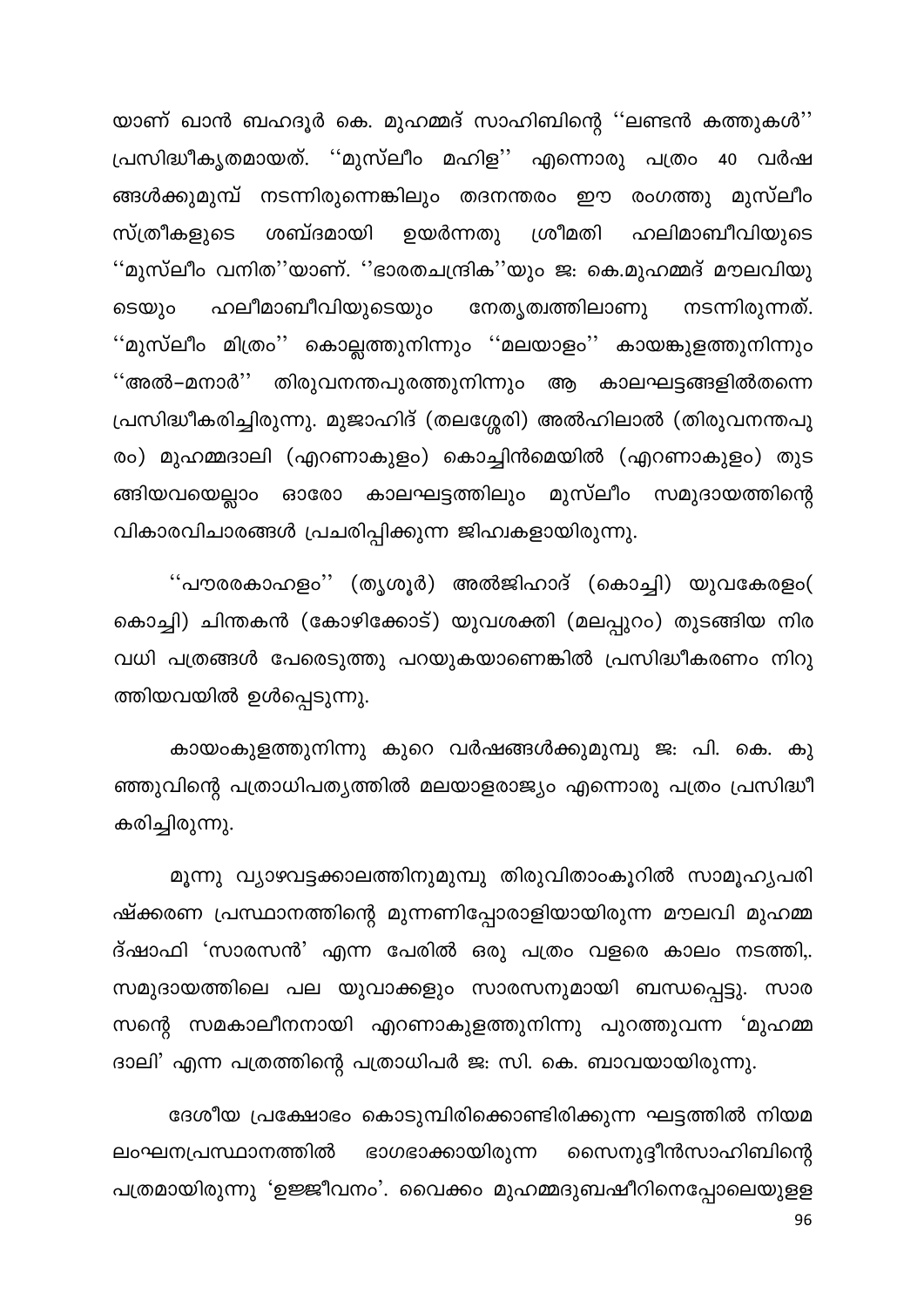പ്രശസ്തരായ പല സാഹിത്യകാരന്മാരുടെയും ലേഖനങ്ങൾ ഉജ്ജീവന ത്തിന്റെ പഴയ ലക്കങ്ങളിൽ കാണാം.

കൊല്ലത്തുനിന്നു എ. തങ്ങൾ കുഞ്ഞുമുസ്ലിയാരുടെ പത്രാധിപത്യ കോഴിക്കോട്ടുനിന്നു കെ.അബൂബക്കർസാഹി ത്തിലാരംഭിച്ച 'പ്രഭാതം' ബീന്റെ പത്രാധിപത്യത്തിലാരംഭിച്ച 'പൗരശക്തി'യും തിരുവല്ലയിൽ ഹലീ മാബീവിയുടെ പത്രാധിപത്യത്തിൽ ആരംഭിച്ച 'ഭാരതചന്ദ്രിക'യും നിന്നു പോയ ദിനങ്ങളാണ്.

നിന്നുപോയ ചെറുകിട ദിനപത്രങ്ങളിൽ ജ. പി. എ. അബ്ദുറഹിമാൻ കുട്ടിയുടെ പൗരകാഹളവും, അബ്ദുറഹിമാൻ കാക്കനാടന്റെ 'ഭാരതരാ ജ്യവും' ഹംസയുടെ 'ധർമ്മഗീത'വും മുസ്തഫാമിയാന്റെ 'ഡയറി'യും ഉൾപ്പെടുന്നു.

ഇന്നത്തെ എ.എസ്പി നേതാവായ ജ: കെ. കെ. അബ്ദുസാഹി ബിന്റെ പത്രാധിപത്യത്തിൽ ഒരു കാലത്തു നല്ല നിലയിൽ തൃശൂരിൽനിന്ന് നടന്നിരുന്ന 'കേരളപ്രഭ' മൺമറഞ്ഞ പത്രങ്ങളിലെ ഒരംഗമാണ്.

കൊച്ചിയിലെ യുവകേരളം മാസികയായും ആഴ്ചപ്പതിപ്പായും ജ: സി.കെ.അബൂബക്കർസാഹിബിന്റെ പത്രാധിപത്യത്തിൽ വളരെക്കാലം നട മി:പി.ഏ.സൈനുദ്ദീന്റെ പത്രാധിപത്യത്തിൽ ന്നു. ഇന്നു 'യുവകേരളം' സായാഹ്നദിനപത്രമായി നടക്കുന്നു. പഴയ കൊച്ചി രാജ്യത്തിൽ സംഘടിപ്പി ക്കപ്പെട്ട കൊച്ചി സ്റ്റെയ്റ്റ് മുസ്ലീംലീഗിന്റെ ഒരു സജീവപ്രചരണായുധമായി രുന്ന കൊച്ചിൻ മെയിൽ സ്വന്തമായൊരു പ്രസ്സോടുകൂടി നടത്തിയിരുന്ന പത്രമായിരുന്നു. ജ: വി. കെ. കുട്ടിസാഹിബ് മെയിലിന്റെ പത്രാധിപരായി വളരെക്കാലം സേവനം ചെയ്തു. കൊച്ചിൻ മെയിലിന്റെ മുമ്പുതന്നെ എറ ജ:കെ.എം.സീതിസാഹിബിന്റെ ണാകുളത്തുനിന്നു നേതൃത്വത്തിൽ ഐക്യം വാരിക പ്രസിദ്ധീകരിച്ചിരുന്നു. എ.മുഹമ്മദു കണ്ണുസാഹിബായി രുന്നു സഹപത്രാധിപർ. എ. തങ്ങൾ കുഞ്ഞുമുസ്ല്യാരുടെ പ്രഭാതത്തിന്റെ പ്രധാന പത്രാധിപർ വളരെക്കാലം എ. എ. റഹീംസാഹിബായിരുന്നു. ദിന പത്രത്തോടൊപ്പം നല്ല വാരികയും ആകർഷകമായ വിശേഷാൽ പ്രതി കളും പ്രഭാതം പ്രസിദ്ധീകരിച്ചു.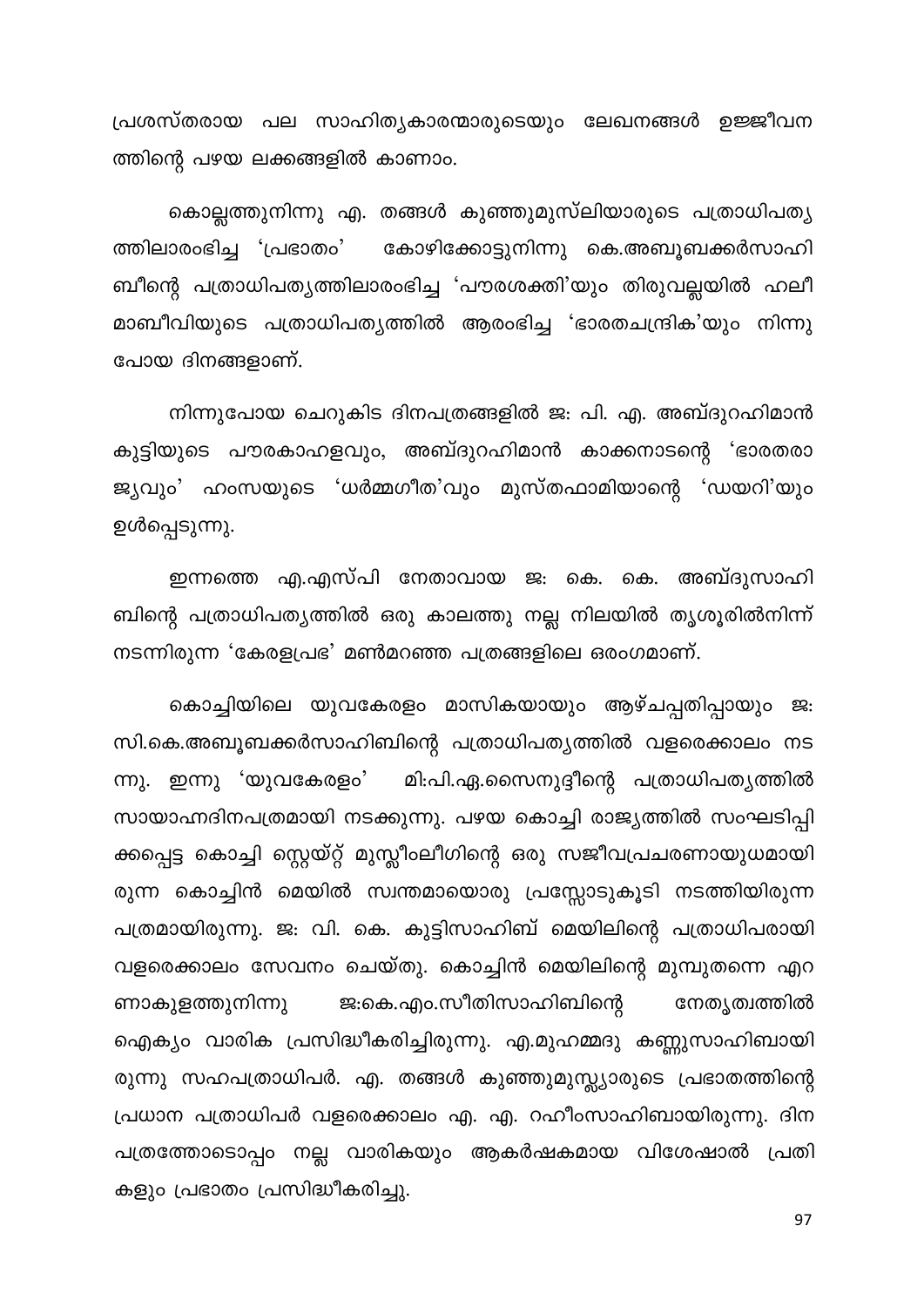മതസംബന്ധമായ വിജ്ഞാനവിതരണത്തിൽ പങ്കുവഹിക്കുന്നതിൽ ഓരോ സ്ഥാനവും ഓരോ പ്രസ്ഥാനവും ഓരോ കാലഘട്ടത്തിൽ പത്രരം ഗത്തു വന്നിട്ടുള്ളതായി കാണാം. സമുദായത്തിലെ യാഥാസ്ഥിതികരും ഉത്പതിഷ്ണുക്കളും അറബിമലയാളത്തിലും, മലയാളത്തിലും വാരിക കളും മാസികകളുമായി അമ്പതോളം പത്രങ്ങൾ പല കാലഘട്ടങ്ങളിലായി നടത്തിയിട്ടുണ്ട്. കേരളത്തിലെ മുജാഹിദുപ്രസ്ഥാനത്തിന്റെ മുഖപത്രമായി ആദ്യകാലത്ത് ''അൽ–മുർശിദ'' ആണ് രംഗത്തിറങ്ങിയത്. അതിന്റെ പത്രാ ധിപർ പ്രശസ്തനായ കെ. എം. മൗലവിസാഹിബായിരുന്നു. അതിനെതു ടർന്നുതന്നെ 'യുവലോകം' പത്രാധിപരായിരുന്ന ജ: കെ. സി. കോമുക്കുട്ടി പത്രാധിപതൃത്തിൽ "നിസാഉൽഇസ്ലാം' മൗലവിസാഹിബിന്റെ എന്ന വനിതാ മാസികയും 'അൽ–ഹിദായ' എന്ന സാംസ്ക്കാരികമാസികയും ഈ രംഗത്തു എടുത്തുപറയത്തക്കതാണ്. 'അൽ–ഇത്തിഫാദ്' മാസിക ഇ. കെ. മൗലവി സാഹിബിന്റെ പത്രാധിപത്യത്തിൽ നടന്ന മറെറാരു പ്രസിദ്ധീ കരണമായിരുന്നു.

''അൽ–മുർശിദി''ന്റെ ആരംഭകാലത്തുതന്നെ സമസ്ത കേരള ജംഇയ്യ ത്തുൽ ഉലമായുടെ ജിഹ്വയായ ''അൽ–ബയാൻ'' മാസികയും രംഗത്തിറ ങ്ങി. അതിന്റെ സ്ഥാപകപത്രാധിപർ പ്രശസ്ത പണ്ഡിതനായ മി. എ. പി. അഹ്മദുകുട്ടിമൌലവി (പാങ്ങിൽ) അവർകളായിരുന്നു. പിന്നീട് സമസ്ത ക്കാർ അൽ–ബയാൻ, അൽ–ബുർഹാൻ, അൽ–ബയാൻ (മലയാളം) എന്നീ മാസികകളും പ്രസിദ്ധീകരിച്ചു. ഈ ഘട്ടത്തിൽ പ്രത്യേകം അനുസ്മരി മതവിഭാഗത്തിലെ ഒരു സവിശേഷമണ്ഡലമുണ്ട്. ക്കേണ്ട വളരെഏറെ പത്രങ്ങൾ തുടങ്ങുകയും മുടങ്ങുകയും ചെയ്തതിന്നു സാക്ഷ്യം വഹിച്ചു. അഹ്മദിയ്യാ പ്രസ്ഥാനത്തിന്റെ ജിഹ്വയാണു കണ്ണൂരിലെ ''സത്യദൂതൻ'' കഴിഞ്ഞ നാല്പതുവർഷത്തോളം ആ മാസിക തുടർച്ചയായി പ്രസിദ്ധീകരി ച്ചിരുന്നു.

മുൻമന്ത്രി ടി. എ. മജീദിന്റെ പത്രാധിപത്യത്തിൽനിന്നു ഇടവാ യിൽനിന്നു പ്രസിദ്ധീകരിച്ചിരുന്ന 'ഹിലാൽ' കൊല്ലത്തുനിന്നു പ്രസിദ്ധീകരി ച്ചിരുന്നു. 'ഇസ്ലാമിക് കൾച്ചർ' പെരുമ്പാവൂരിൽനിന്നു മി. എ. എം. മര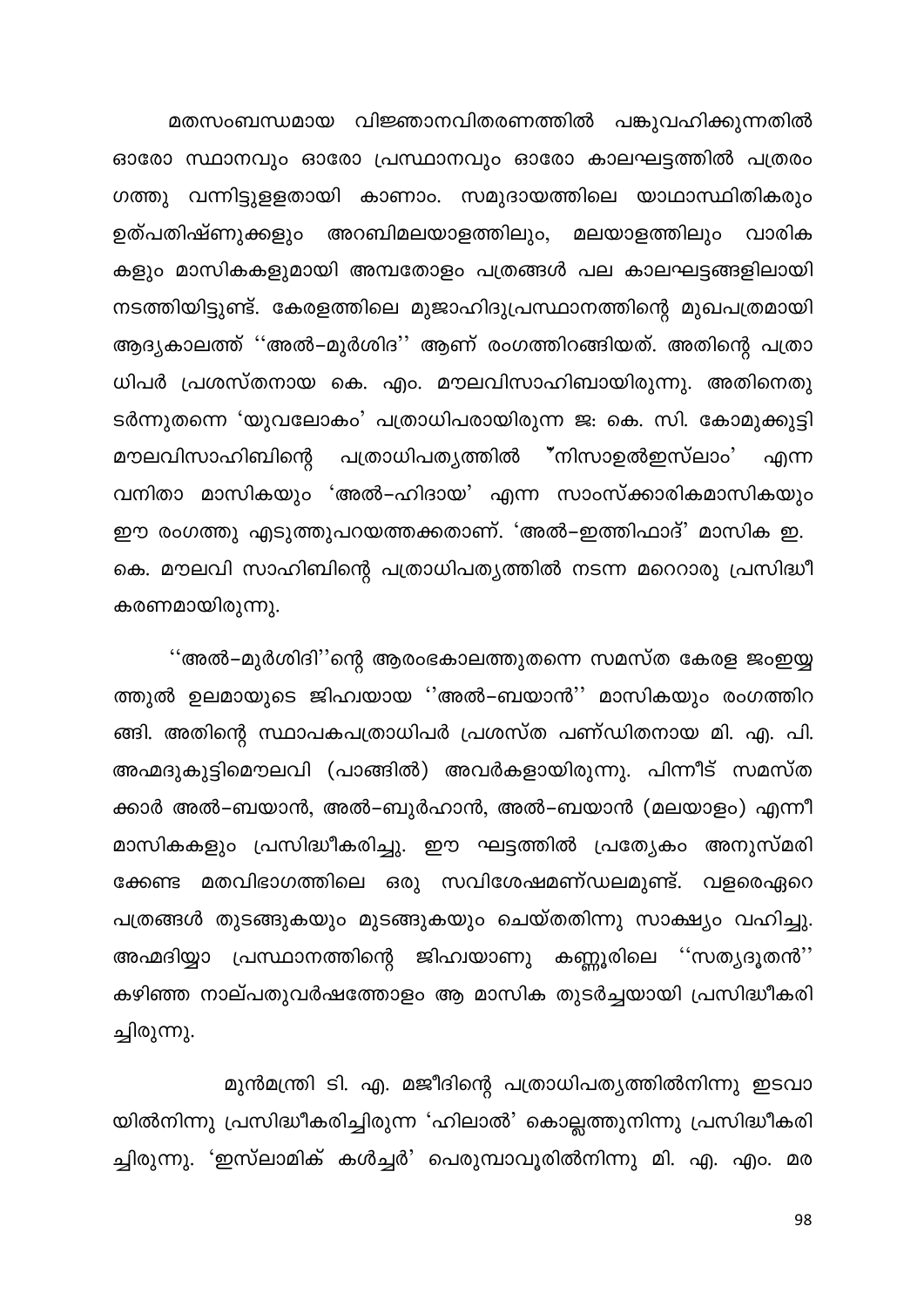ക്കാർ പ്രസിദ്ധീകരിച്ചിരുന്ന ''അൻസാരി'' ഇടവായിൽനിന്നു പുറപ്പെട്ടിരുന്ന യുവകേസരി, എറണാകുളത്തുനിന്നു മി.എ. എം. ഖാദിർസാഹിബ് പ്രസി ദ്ധീകരിച്ചിരുന്ന 'മുസൽമാൻ' സാദിക്ക് മൗലവിയുടെ അൽഫാറൂക്ക് ഇവ യെല്ലാം പഠനാർഹങ്ങളായ ലേഖനങ്ങളുൾക്കൊണ്ട പ്രസിദ്ധീകരണങ്ങളാ യിരുന്നു. ജ: സി. എൻ. അഹമ്മദ് മൗലവിയുടെ ന്യൂ അൻസാരി എടുത്തു പറയത്തക്കതാണ്. പി.പി.ഉമ്മർകോയ സാഹിബിന്റെ 'ഭാരതഭൂമി' രാഷ്ട്രീയ സാംസ്ക്കാരികരംഗത്ത് ശ്രദ്ധപതിച്ചിരുന്ന ഒരു പത്രമായിരുന്നു. അതിന്നു ബാപ്പുസാഹിബിന്റെ പത്രാധിപത്യത്തിൽ പുന്നയൂർക്കുളം വി. മുമ്പു മഞ്ചേരിയിൽനിന്നു 'മിത്രം' വാരിക പ്രസിദ്ധീകരിക്കുകയുണ്ടായി. അതിനെ തുടർന്നാണ് പുന്നയൂർക്കുളം കുഞ്ഞാലികുട്ടി 'ആസാദു' മാസികയും, പുന്നയൂർക്കുളം എൻ. ബാപ്പു സാഹിബ് മലപ്പുറത്തുനിന്നു 'യുവശക്തി' യും കുറേക്കാലത്തോളം നടത്തിയത്.

വക്കം അബ്ദുൾ ഖാദർ സാഹിബിന്റെ 'വിജ്ഞാനം' മാസി കയും ഡോക്ടർ ഇസ്മായീൽസേട്ടുവിന്റെ 'കലയും' എൻ. വി. അബു സ്സലാം മൌലവിസാഹിബ് അരിക്കോട്ടുനിന്നും പ്രസിദ്ധീകരിച്ച മീശ്ക്കാ യും ഉൾക്കനമുണ്ടായിരുന്ന അനുസ്മരണീയപത്രങ്ങളാ ത്തുൽ ഹുദാ' ണ്.

അൽ–ബയാൻ, നൂറുൽ ഇസ്ലാം, സലാഹുൽ ഇഖ്വാൻ ശംസുൽ ഇസ്ലാം, ഹിക്മത്, ബീജ്ലി, സുബ്ലുസ്സലാം, മിനാർ, ചെങ്കതിർ തുടങ്ങിയ നിരവധി പത്രമാസികകൾ രംഗത്തുനിന്നു മൺമറഞ്ഞവയാണ്.

കേരളമുസ്ലീം ജമാഅത്തു ഫെഡറേഷനുവേണ്ടി ജ: എച്ച് കെ. സുലൈമാൻ സാഹിബിന്റെ പത്രാധിപത്യത്തിൽനിന്നു പ്രസിദ്ധീകരിച്ചി രുന്ന ''ജമാഅത്ത് ടൈംസ്'' നല്ല നിലവാരം പുലർത്തിയിരുന്ന സാംസ്ക്കാ രിക വാരികയായിരുന്നു. അടുത്തകാലത്തു പ്രസിദ്ധീകരണം നിർത്തിയ ഒരു നല്ല മാസികയായിരുന്നു തിരൂരങ്ങാടിയിലെ അൽ–മുർശിദ് മലയാളമാ സിക. അൽ–മുർശിദിയിലൂടെയാണ് വന്ദ്യവയോധികനായ ജ: ഇ. കെ.മൗല വിസാഹിബ് ഈ നൂററാണ്ടിലെ മുസ്ലീം സമുദായത്തിന്റെ നവോത്ഥാന ത്തിന്റെ ചരിത്രം ആത്മകഥാരൂപത്തിൽ പ്രസിദ്ധീകരിച്ചിരുന്നത്. പത്രങ്ങൾ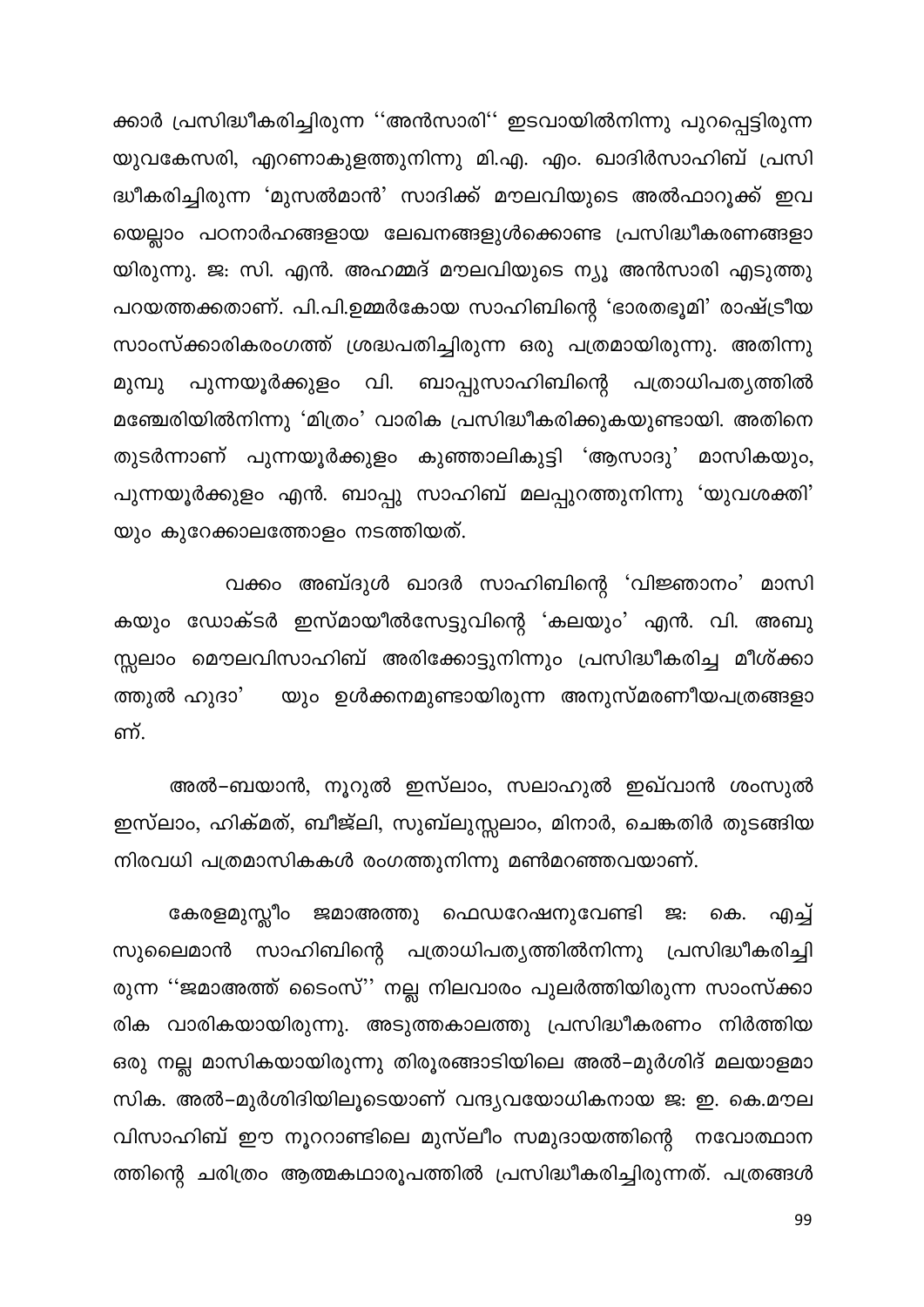ഇങ്ങിനെ ഇടക്കുനിന്നു പോകുന്നതുകൊണ്ട് വിലയേറിയ പല വിജ്ഞാന ശാഖകളുടെയും വഴി മുടങ്ങുകയാണ്. കഴിഞ്ഞ കാലങ്ങളിൽ നടന്നിരുന്ന എല്ലാ പത്രങ്ങളുടെയും പേരുകൾ ഈ ലേഖനത്തിൽ ഉൾക്കൊള്ളിക്കു വാൻ കഴിഞ്ഞിട്ടില്ല. കാരണം മറെറാന്നുമല്ല; ഓർമ്മയിലൂടെ ഓടിവരാത്ത തുകൊണ്ടു മാത്രമാണ്. ഈ രംഗത്തെ സംബന്ധിച്ചു കൂടുതൽ ഗവേഷണം നടത്തേണ്ടിയിരിക്കുന്നു.

കേരളത്തിൽ മതപരമായ ചിന്താപ്രസ്ഥാനങ്ങളുടെ ഔദ്യോഗികവും അനൗദ്യോഗികവുമായ പല പ്രസിദ്ധീകരണങ്ങളും ഇന്നു നിലവിലുണ്ട്. മലയാളഭാഷാപ്രചരണരംഗത്ത് അത്രകണ്ട് പ്രകടിപ്പിച്ചിട്ടി ഔത്സുകൃം ല്ലാത്ത സമസ്തകേരള ജംഇയ്യത്തുൽ ഉലമാ പോലും ''സുന്നിടൈംസ്'' എന്ന പേരിൽ ഒരു വാരിക നടത്തുന്നുണ്ട്. ഇത് ഭാഷാവികസനത്തിൽ അംഗീകാരമാണ് വെളിപ്പെടുത്തുന്നത്. ആശാവഹമായ കേരള നദുവ ത്തുൽ മുജാഹിദീൻ വളരെ പ്രശസ്തമായ നിലയിൽ നടത്തുന്ന ''അൽ–മ നാർ'' മറെറാരു പ്രധാന ജിഹ്വയാണ്. നഷ്ടപ്പെട്ടുകൊണ്ടിരുന്ന പഴയ തല മുറയിലെ പണ്ഡിതനിരയിൽ പ്രമുഖനായ ജ: പി. കെ. മൂസ്സമൌലിയാണ് അൽ–മനാറിന്റെ പ്രധാന പത്രാധിപർ.

ദക്ഷിണകേരള ജംഇയ്യത്തുൽ ഉലമായുടെ നേതൃത്വത്തിൽ കൊല്ല ത്തുനിന്ന് 'അന്നസീം' എന്നൊരു മാസിക പ്രസിദ്ധീകരിക്കുന്നുണ്ട്.

ടീച്ചേഴ്സ് ഫെഡറേഷന്റെ കേരള അറബിക്ക് കീഴിൽ 'അൽ– ബുഷ്റാ' അറബി മാസികയും നടത്തപ്പെടുന്നു. ദക്ഷിണേന്ത്യയിലെ ഏക അറബിമാസികയാണത്. ഇന്നു സായാഹ്ന ദിനപത്രങ്ങളായി കോഴിക്കോട്ടു നിന്നു ''അൽ–അമീൻ'' (പത്രാധിപർ സുബൈർ) എറണാകുളത്തുനിന്നു കേരളനാദം (പത്രാധിപർ സി.പി.മമ്മു) തൃശൂരിൽനിന്നു പി.കെ.മുഹമ്മദു കുഞ്ഞിന്റെ 'സ്വതന്ത്രമണ്ഡപം' കൊച്ചിയിൽനിന്നു പി.ഏ.സൈനുദ്ദീന്റെ ''യുവകേരളം'' എന്നിവയാണ് ചെറുകിട പത്രങ്ങൾ. അഖിലകേരള ജംഇയ്യ ത്തുൽ ഉലമായുടെ ജിഹ്വയായ ജംഇയ്യാത്ത് മാസികയും നടന്നുവരുന്നു ണ്ട്.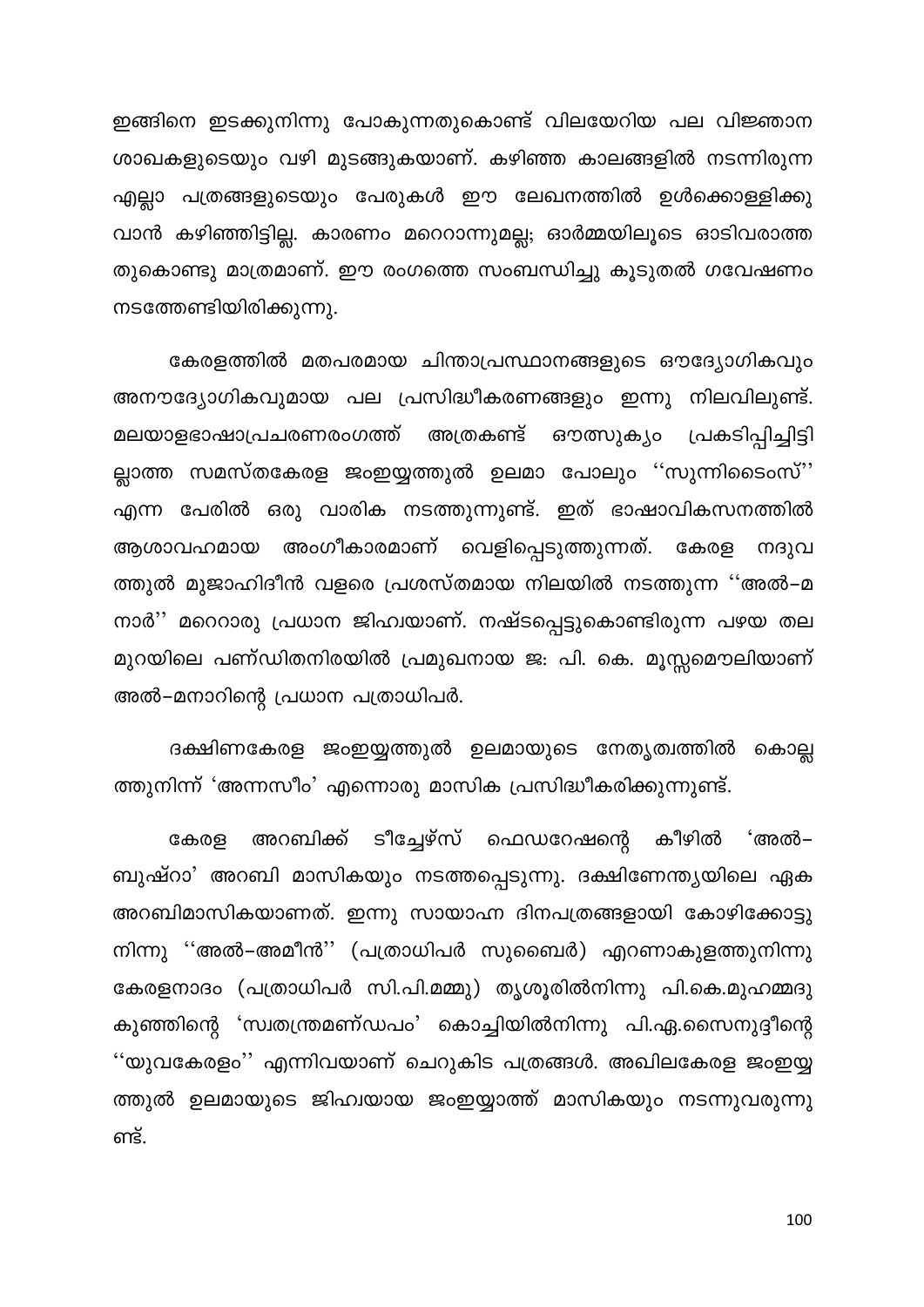വേണ്ടത്ര പ്രചാരമില്ലാത്ത ഇക്കാലത്തു ഉർദുവിന്നു തലശ്ശേരി യിൽനിന്നു 40 വർഷങ്ങൾക്കുമുമ്പ് ഒരു ഉർദു മാസിക പ്രസിദ്ധീകരിച്ചിരു ന്നു. ''നാറജീൽസ്ഥാൻ'' (കേരളപ്രദേശം) എന്നായിരുന്നു ഇതിന്റെ പേർ.

ആധുനിക മലയാളഭാഷയുടെ വികാസപരിണാമങ്ങൾ മനസ്സിലാക്കി മതസാഹിത്യപ്രചരണം നടത്തുന്നതിൽ ''കേരള ജമാഅത്തെഇസ്ലാമി'' അവരുടെ മുഖപത്രമായ ''പ്രബോധനം'' വാരികയും മാസികയും തികച്ചും ഉപയോഗപ്പെടുത്തുന്നുണ്ട്. രചനാരീതിയിലും ആശയപ്രതിപാദനത്തിലും അവതരണത്തിലും ആകർഷകമായ സംവിധാനക്രമമാണ് ''ജമാഅത്തെ ഇസ്ലാമി'' പത്രാധിപസമിതി സ്വീകരിച്ചിട്ടുളളത്. ഭാഷാപ്രചരണത്തിലും ചിന്താപരമായ വളർച്ചയിലും കനത്ത സ്വാധീനം ഈ പ്രസിദ്ധീകരണങ്ങൾ ചെലുത്തുന്നുവെന്നത് എടുത്തുപറയേണ്ട കാര്യമാണ്.

പത്രപ്രവർത്തനചരിത്രത്തിലേക്കു സഗൗരവം കണ്ണോടിക്കുമ്പോൾ കേരളത്തിലെ മുസ്ലീംദിനപത്രം എന്നവകാശപ്പെടാവുന്ന 'ചന്ദ്രിക' യുടെ ചരിത്രം തികച്ചും ആവേശകരവും അഭിനന്ദനാർഹമായും നിലകൊളളുന്നു. 1934 മാർച്ച് മാസത്തിൽ തലശ്ശേരിയിൽ നിന്നും ജ: കെ. എം. സീതീസാഹി ബ്, ഹാജി അബ്ദുസത്താർസേട്ട്, എ.കെ.കുഞ്ഞിമായിൽഹാജി സി.പി.മ മ്മുക്കോയി, മുക്കാട്ടുംപുറത്ത് മൂസ്സാസാഹിബ് എന്നിവരുടെ നേതൃത്വ ത്തിൽ വാരികയായി ആരംഭിച്ച 'ചന്ദ്രിക' ഇടക്ക് ദിനപത്രമായിത്തീർന്നു.

അതിനെതുടർന്നു ഒരു വാരികയായിതന്നെ ചന്ദ്രിക വീണ്ടും നടന്നു വെങ്കിലും 1915–ൽ ചന്ദ്രിക, ദിനപത്രത്തിന്റെ പദവി വിണ്ടെടുത്തു. കോഴി ക്കോട്ട് നിന്നു ചന്ദ്രിക അതിന്റെ സാംസ്ക്കാരിക സഹയാത്രികനെന്നോണം 1950–ൽ വാരികയും ആരംഭിച്ചു. കഴിഞ്ഞ കാൽനൂററാണ്ടുകാലത്തെ കേരള മുസ്ലീംകളുടെ ശ്രദ്ധേയമായ സാമൂഹിക– സാംസ്ക്കാരിക പുരോഗതി യിൽ 'ചന്ദ്രിക' നൽകിയ സംഭാവന ഒരു പ്രസ്ഥാനത്തിനും മറെറാരു പത്ര ത്തിനും കഴിഞ്ഞിട്ടില്ലെന്നത് അവിതർക്കിതമാണ്. മുസ്ലീം നൽകാൻ വായനാശീലമുളളവരാക്കാൻ സാമാന്യ കാലോചിതമായി ജനങ്ങളെ സാമൂഹ്യപരിവർത്തനങ്ങളിൽ പങ്കാളിത്തം വഹിക്കാൻ തന്നെ നേതൃത്വം നൽകാൻ ചന്ദ്രികയ്ക്ക് സാധിച്ചിട്ടുണ്ട്. മതസാഹിത്യപ്രചരണത്തിനും മററു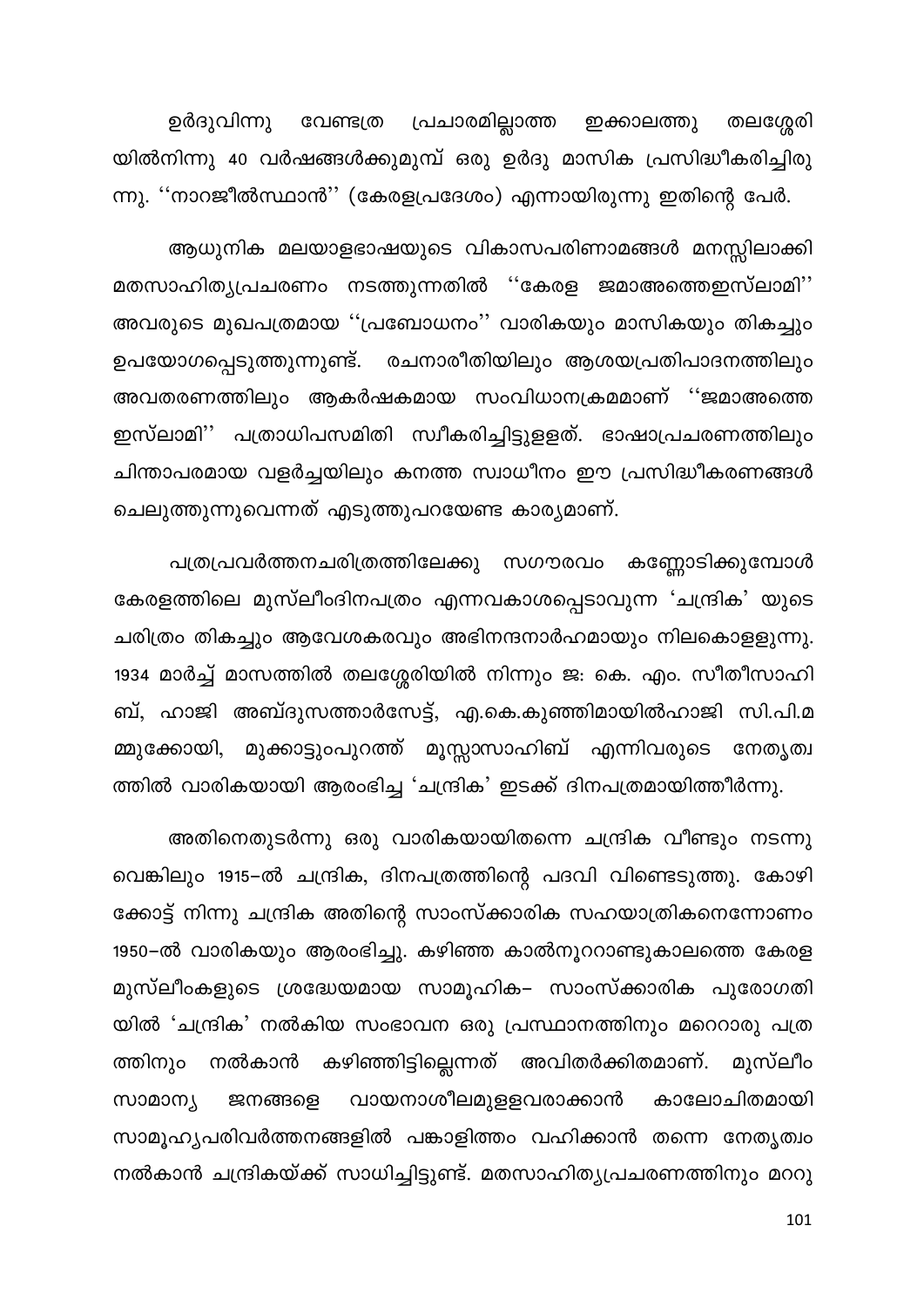സാംസ്കാരിക മേഖലകളിലും ഉയർന്നുവരാൻ നിരവധി പ്രതിഭാശാലി കൾക്ക് ചന്ദ്രിക ജന്മം നൽകിയിട്ടുണ്ട്. അളവു തിട്ടപ്പെടുത്താൻ സാധി ക്കാത്ത മുസ്ലീം സമുദായത്തിന്റെ സാമൂഹ്യ–സാംസ്കാരിക വളർച്ചയിൽ ചന്ദ്രികയുടെ അവലംബം ഗണനാർഹമാണ്. പ്രശസ്തരായ പത്രപ്രവർത്ത കർ ഓരോ കാലഘട്ടത്തിലും ചന്ദ്രികയെ പൊതുമേഖലയിലെ ശബ്ദമായി ഉയർത്തിക്കൊണ്ടുവരുന്നതിൽ നിരന്തരം ശ്രമിച്ചിട്ടുണ്ട്. ചന്ദ്രികപത്രാധിപ സമിതിയിലെ ഏററവും പഴക്കം ചെന്ന പത്രാധിപരായ മി: വി.സി.അബൂബ ക്കർ സാഹിബ് ഇന്നും അനുസ്യൂതമായ സേവനത്തിന്റെ പാതയിൽ കാലൂ സി.എച്ച്.മുഹമ്മദുകോയാസാഹിബ് 'ചന്ദ്രിക' ന്നിനിൽക്കുകയാണ്. പത്രത്തിന്റെ പ്രഗത്ഭനായ പത്രാധിപർ എന്ന നിലയിൽ 'ചന്ദ്രിക'യ്ക്കും സമുദായത്തിനും അന്തസ്സേറിയ സ്ഥാനം സമൂഹത്തിൽ നേടിക്കൊടുക്കു ന്നതിന് നിരന്തരം യജ്ഞിച്ചിട്ടുണ്ട്. തൃശൂർ ആമിനാ ബുക്ക് സ്ററാളിന്റെ ആഭിമുഖ്യത്തിലും ഹാജി കെ.വി.അബൂബക്കർസാഹിബിന്റെ പത്രാധിപത്യ ത്തിലും പ്രശസ്തമായി പ്രസിദ്ധീകരിച്ചു വരുന്ന 'വിജയദീപം' ഉന്നതനില വാരം പുലർത്തുന്ന ഒരു മാസികയാണ്.

ഈ ഘട്ടത്തിൽ കേരളത്തിൽ ഇതേവരെ നടന്നിട്ടുളള മുസ്ലീം പത്ര ങ്ങളുടെ ഒരു ലിസ്റ്റുകൂടി ഉൾപ്പെടുത്തുന്നത് നന്നായിരിക്കും. ലിസ്റ്റ് പൂർണ്ണ മാണെന്ന് അവകാശപ്പെടുന്നില്ല.

അൽ–ജാമിയ, അൽ–ഇസ്ലാം, അൽ–ഇസലാഹ്, അൽ–അമീൽ. അൽ–ഇർശാദ്, അൽ– മുർശിദ്, അൽ–ഫാറൂഖ്, അൻസാരി, അൽ–ഇത്തി ഹാദ്, ന്യൂ അൻസാരി, ഇശാഅത്ത്, ഇസ്ലാം ദീപം, ഇസ്ലാം ദൂതൻ, ഇസ്ലാം–മിത്രം, ഇസ്ലാമിക് കൾച്ചർ, ഇസ്ലാമിക് ടൈംസ്, ദീപിക, ഖിലാ ഫത്ത്, ഖിലാഫത്തപത്രിക, പൗരശക്തി, പൗരൻ, പൗരകാഹളം, പൗരനാ ദം, നവലോകം, നവപ്രഭ, നൂറുൽ ഇസ്ലാം , മലബാരി, മലബാർ, മലബാർ ഇസ്ലാം, മാപ്പിള റവ്യു, മാർഗ്ഗദർശകൻ, മുനിറിൽ ഇസ്ലാം, മുഹമ്മദാലി, മുസ്ലീം ഐക്യം, മുസ്ലീം മഹിള, മുസ്ലീം പരോപകാരി, മുജാഹിദ്, മുസ്ലീംലോകം, മുസ്ലീംവനിത, മുഹമ്മദീയ ദർപ്പണം, മുഹമ്മദീയ പരോ പകാരി, മുസൽമാൻ, മുസ്ലീം സഹകാരി, മുസ്ലീം ടൈംസ്, മിത്രം,